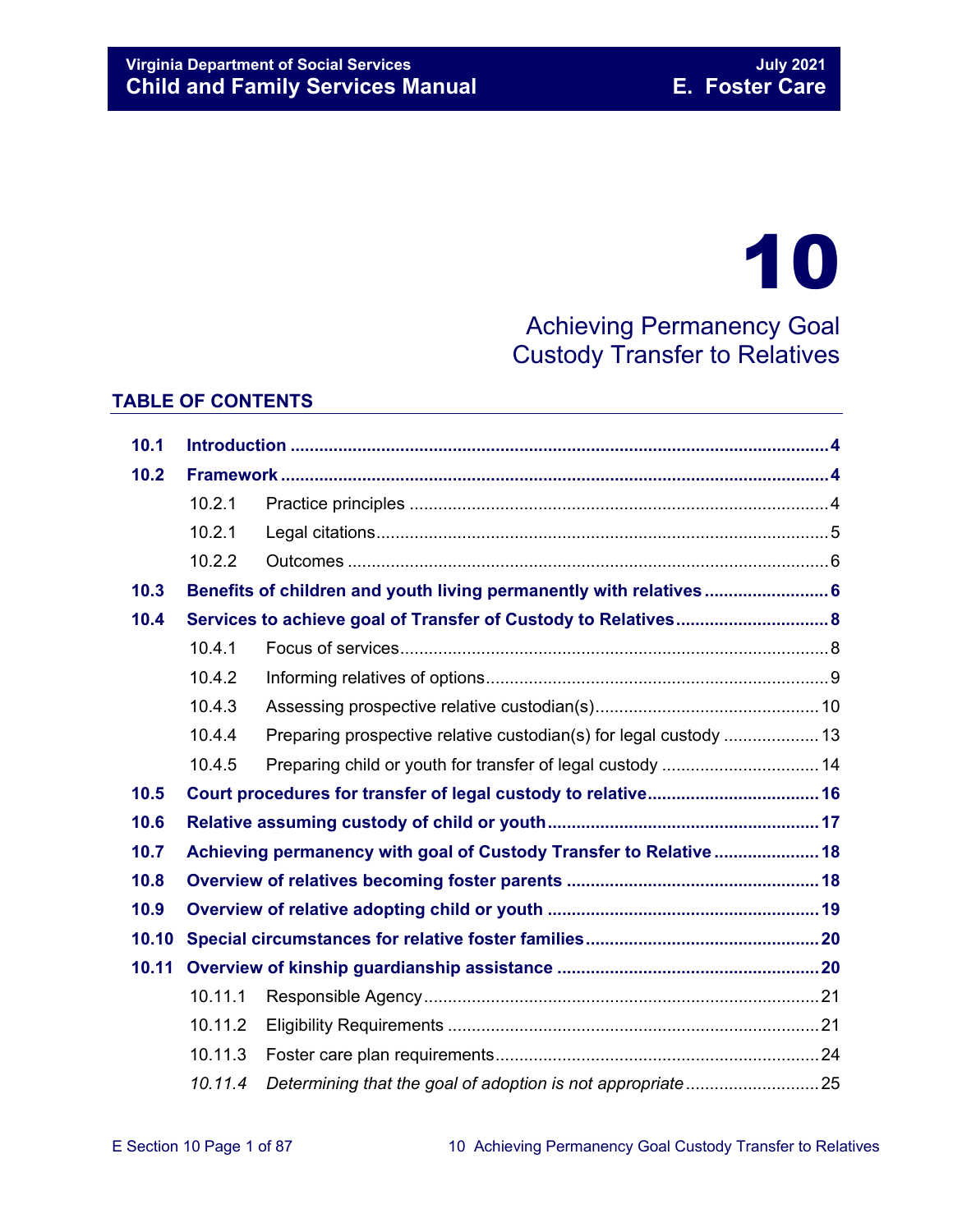# **Virginia Department of Social Services**<br> **Child and Family Services Manual Child and Family Services Manual E. Foster Care Child and Family Services Manual**

|       |         | 10.12 Preparing and partnering with prospective relative custodian(s)  26    |  |  |
|-------|---------|------------------------------------------------------------------------------|--|--|
|       |         |                                                                              |  |  |
|       | 10.13.1 |                                                                              |  |  |
|       | 10.13.2 |                                                                              |  |  |
|       |         |                                                                              |  |  |
|       | 10.14.1 |                                                                              |  |  |
|       | 10.14.2 |                                                                              |  |  |
|       | 10.14.3 | Assessing additional supervision and support needs of the youth  34          |  |  |
|       | 10.14.4 |                                                                              |  |  |
|       | 10.14.5 | Assessing non-recurring expenses for obtaining legal custody38               |  |  |
| 10.15 |         |                                                                              |  |  |
|       | 10.15.1 |                                                                              |  |  |
|       | 10.15.2 |                                                                              |  |  |
|       | 10.15.3 |                                                                              |  |  |
|       | 10.15.4 |                                                                              |  |  |
|       |         | 10.16 Executing the Kinship Guardianship Assistance Agreement 44             |  |  |
|       | 10.16.1 |                                                                              |  |  |
|       | 10.16.2 |                                                                              |  |  |
|       | 10.16.3 |                                                                              |  |  |
| 10.17 |         |                                                                              |  |  |
|       | 10.17.1 |                                                                              |  |  |
|       | 10.17.2 | Payment for non-recurring expenses for transferring legal custody 51         |  |  |
| 10.18 |         | Maintaining responsibilities for kinship guardianship assistance51           |  |  |
|       | 10.18.1 |                                                                              |  |  |
|       | 10.18.2 | Responsibilities of LDSS responsible for kinship guardianship assistance 53  |  |  |
| 10.19 |         |                                                                              |  |  |
|       | 10.19.1 | Role of LDSS that is responsible for the kinship guardianship assistance. 55 |  |  |
|       | 10.19.2 |                                                                              |  |  |
|       | 10.19.3 | Responsibilities of LDSS when abuse or neglect occurs57                      |  |  |
| 10.20 |         |                                                                              |  |  |
| 10.21 |         |                                                                              |  |  |
|       | 10.21.1 |                                                                              |  |  |
|       | 10.21.2 |                                                                              |  |  |
|       | 10.21.3 |                                                                              |  |  |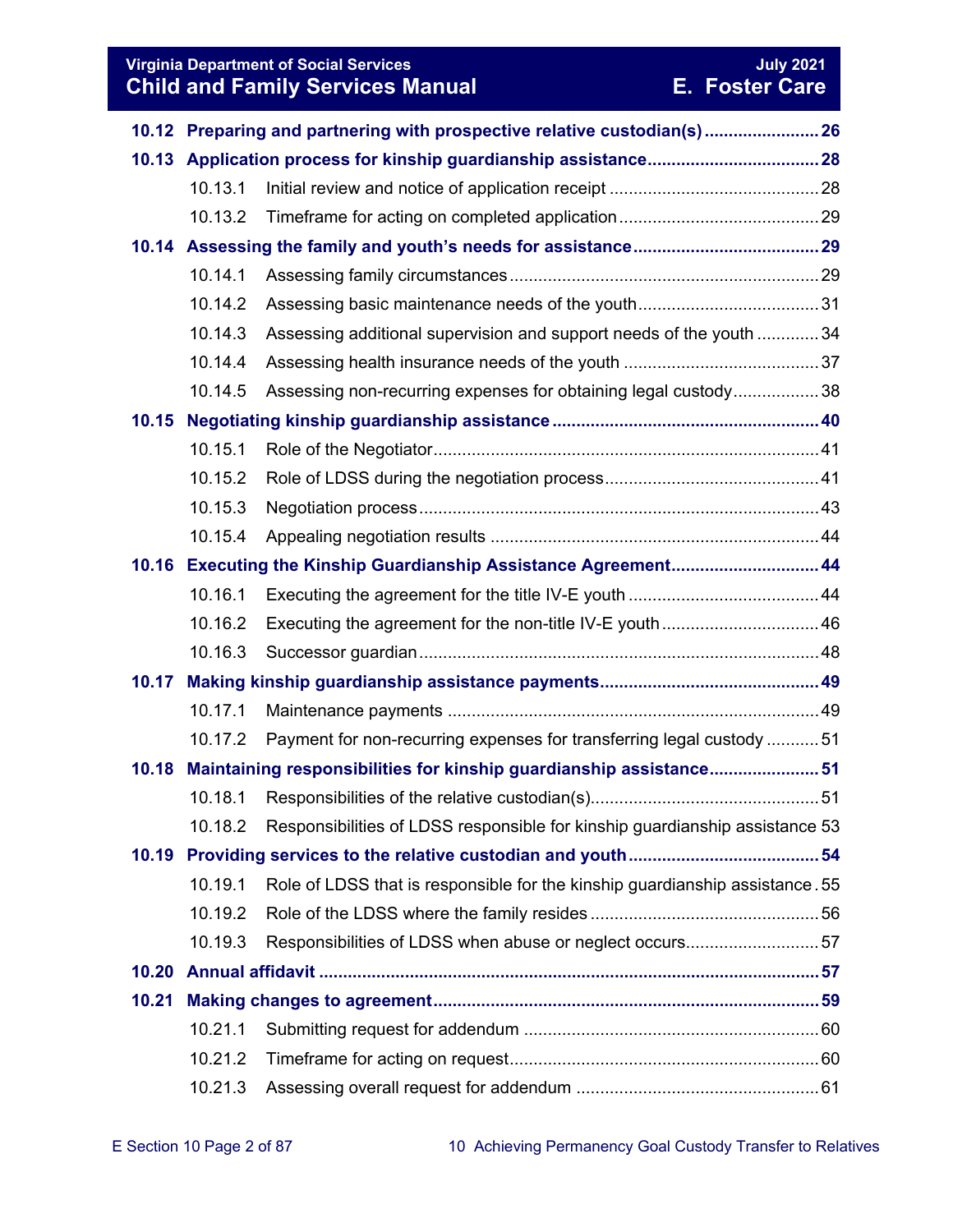**Virginia Department of Social Services July 2021 Child and Family Services Manual E. Foster Care**

|       | 10.21.4 | Assessing relevant components of kinship guardianship assistance  61             |  |
|-------|---------|----------------------------------------------------------------------------------|--|
|       | 10.21.5 |                                                                                  |  |
|       | 10.21.6 | Conducting a VEMAT after signing Kinship Guardianship Assistance                 |  |
|       | 10.21.7 | Assessing conditions warranting continuation beyond 18 <sup>th</sup> birthday 64 |  |
|       | 10.21.8 | Extension of kinship guardianship assistance through Fostering Futures 66        |  |
|       |         |                                                                                  |  |
|       | 10.22.1 |                                                                                  |  |
|       | 10.22.2 |                                                                                  |  |
|       | 10.22.3 |                                                                                  |  |
|       | 10.22.4 | Terminating extended kinship guardianship assistance through Fostering           |  |
|       | 10.22.5 | LDSS actions when relative custodian(s) fail to provide financial support73      |  |
|       | 10.22.6 | LDSS actions when relative custodian(s) die or become incapacitated  74          |  |
|       |         |                                                                                  |  |
|       | 10.23.1 |                                                                                  |  |
|       | 10.23.2 |                                                                                  |  |
|       | 10.23.3 |                                                                                  |  |
|       | 10.23.4 |                                                                                  |  |
|       | 10.23.5 |                                                                                  |  |
|       | 10.23.6 |                                                                                  |  |
|       | 10.23.7 |                                                                                  |  |
|       | 10.23.8 |                                                                                  |  |
|       |         | 10.24 Establishing kinship guardianship assistance paper case record  80         |  |
| 10.25 |         |                                                                                  |  |
|       |         |                                                                                  |  |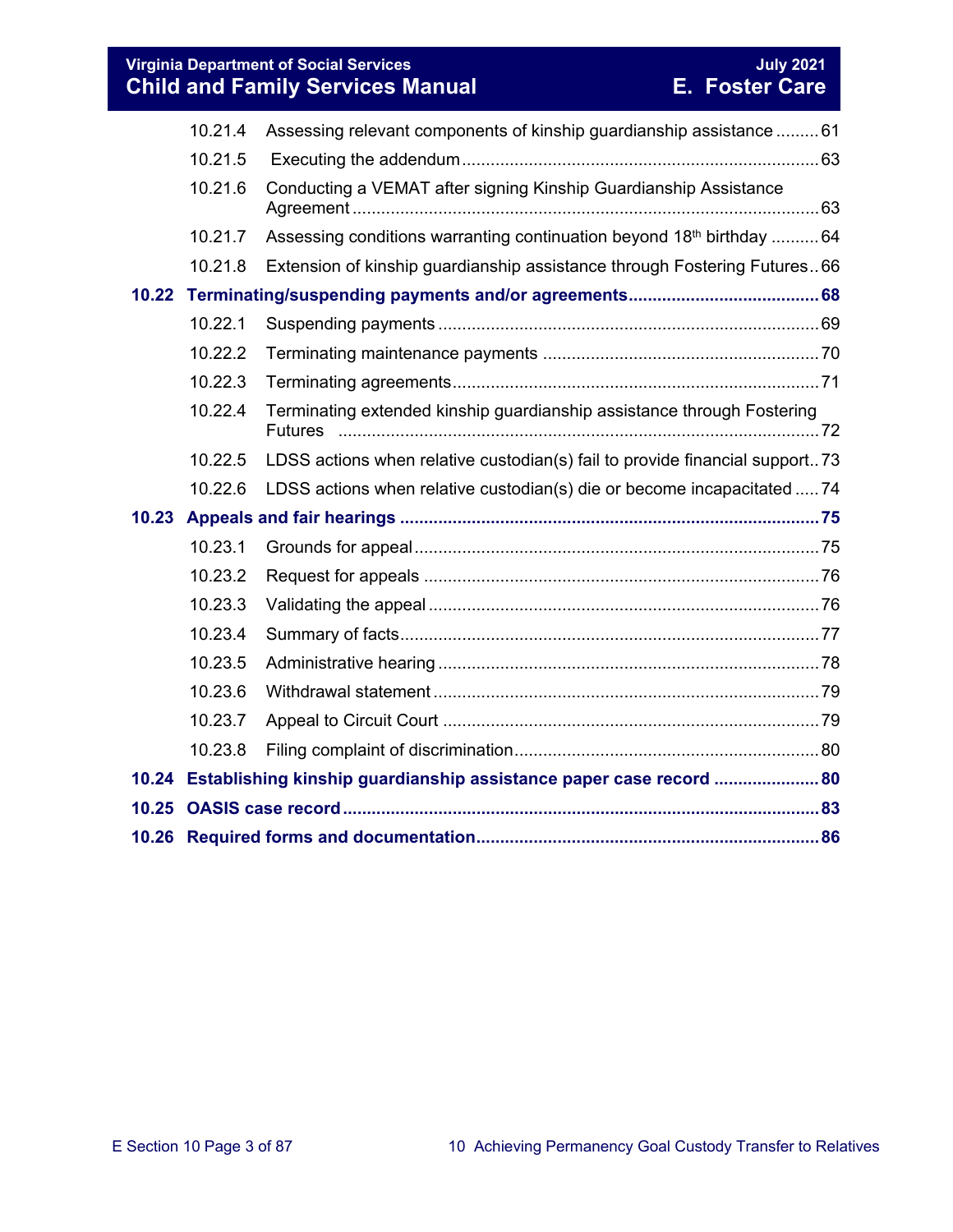# 10 Achieving Permanency Goal: Custody Transfer to Relatives

# <span id="page-3-0"></span>**10.1 Introduction**

The permanency goal of Custody Transfer to Relatives establishes permanent, life-long connections for children and youth in foster care. When the child or youth cannot be returned to his parents or previous custodian, the LDSS, through a Family Partnership Team should explore transferring custody of the child or youth to a relative, including relatives living in another state. The service worker, with the assistance of the team, determines whether the permanency goal of Adoption or custody transfer to relatives is in the best interests of the child or youth. When adoption by the relatives is not feasible, transferring custody of the child or youth to relatives often allows the child or youth to experience continuity in family relationships and cultural traditions. Relatives may also be willing to accept placement and custody of siblings. Kinship guardianship assistance, which includes financial supports post-custody transfer, may be available to the relative or fictive kin if certain criteria are met.

# <span id="page-3-1"></span>**10.2 Framework**

The local department of social services (LDSS) should use the following framework to help guide decision-making regarding establishing permanency for children and youth in foster care through Transfer of Custody to a Relative. The LDSS shall comply with federal and state legal requirements and should use the following practice principles and desired outcomes when making decisions.

# <span id="page-3-2"></span>**10.2.1 Practice principles**

Two fundamental principles in Virginia's Children's Services System Practice Model provide the philosophical basis and guide practice on achieving permanency through Transfer of Custody to a Relative.

First, we believe children and youth do best when raised in families.

• Children and youth should be reared by their families whenever possible.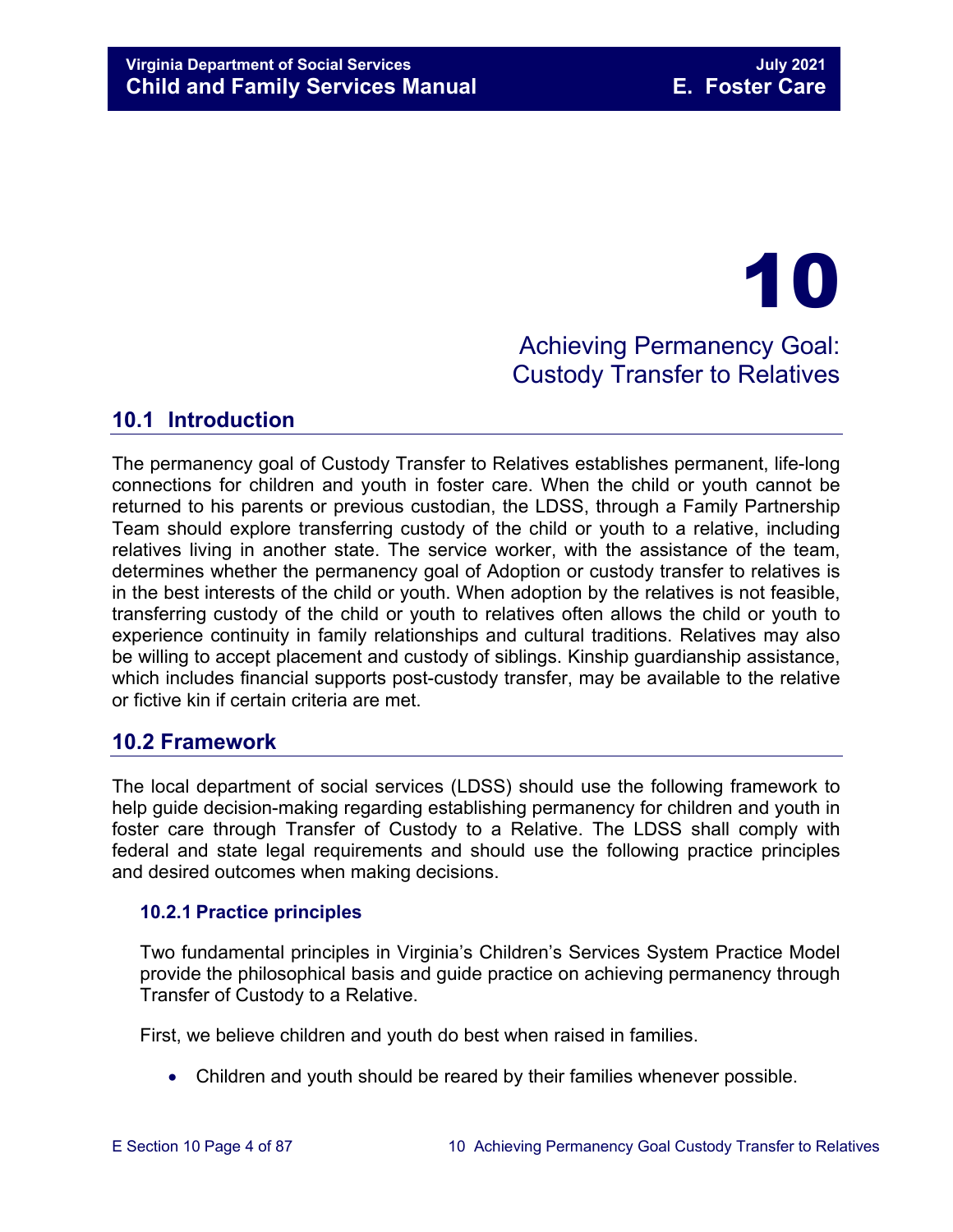- When children and youth cannot live safely with their families, the first consideration for placement should be with kinship connections capable of providing a safe and nurturing home. We value the resources within extended family networks and are committed to seeking them out.
- The needs of children and youth are best served in a family that is committed to the child and youth.

Second, we believe that all children and youth need and deserve a permanent family.

- Lifelong family connections are crucial for children, youth, and adults. It is our responsibility to promote and preserve kinship, sibling, and community connections for each child and youth. We value past, present, and future relationships that consider the hopes and wishes of the child and youth.
- Permanency is best achieved through a legal relationship such as parental custody, adoption, kinship care or guardianship. Placement stability is not permanency.
- Planning for children and youth is focused on the goal of preserving their family, reunifying their family, or achieving permanency with another family.

# <span id="page-4-0"></span>**10.2.1 Legal citations**

The legal framework for transferring custody to relatives and for providing foster care services and funding to prevent or eliminate the need for foster care placement are delineated in federal and state law. See the law for complete language by clicking on the citation.

# **10.2.1.1 Permanency goal of custody transfer to relative**

- $§ 63.2-900$  $§ 63.2-900$
- $\bullet$  § [63.2-900.1](https://law.lis.virginia.gov/vacode/title63.2/chapter9/section63.2-900.1/)
- $§ 63.2 906$
- $§ 63.2 1305$

# **10.2.1.2 Transfer of custody to relative or other interested individual**

•  $\S$  [16.1 278.2](https://law.lis.virginia.gov/vacode/16.1-278.2/)

# **10.2.1.3 Providing foster care services**

 $\bullet$  § [63.2-905](https://law.lis.virginia.gov/vacode/63.2-905/)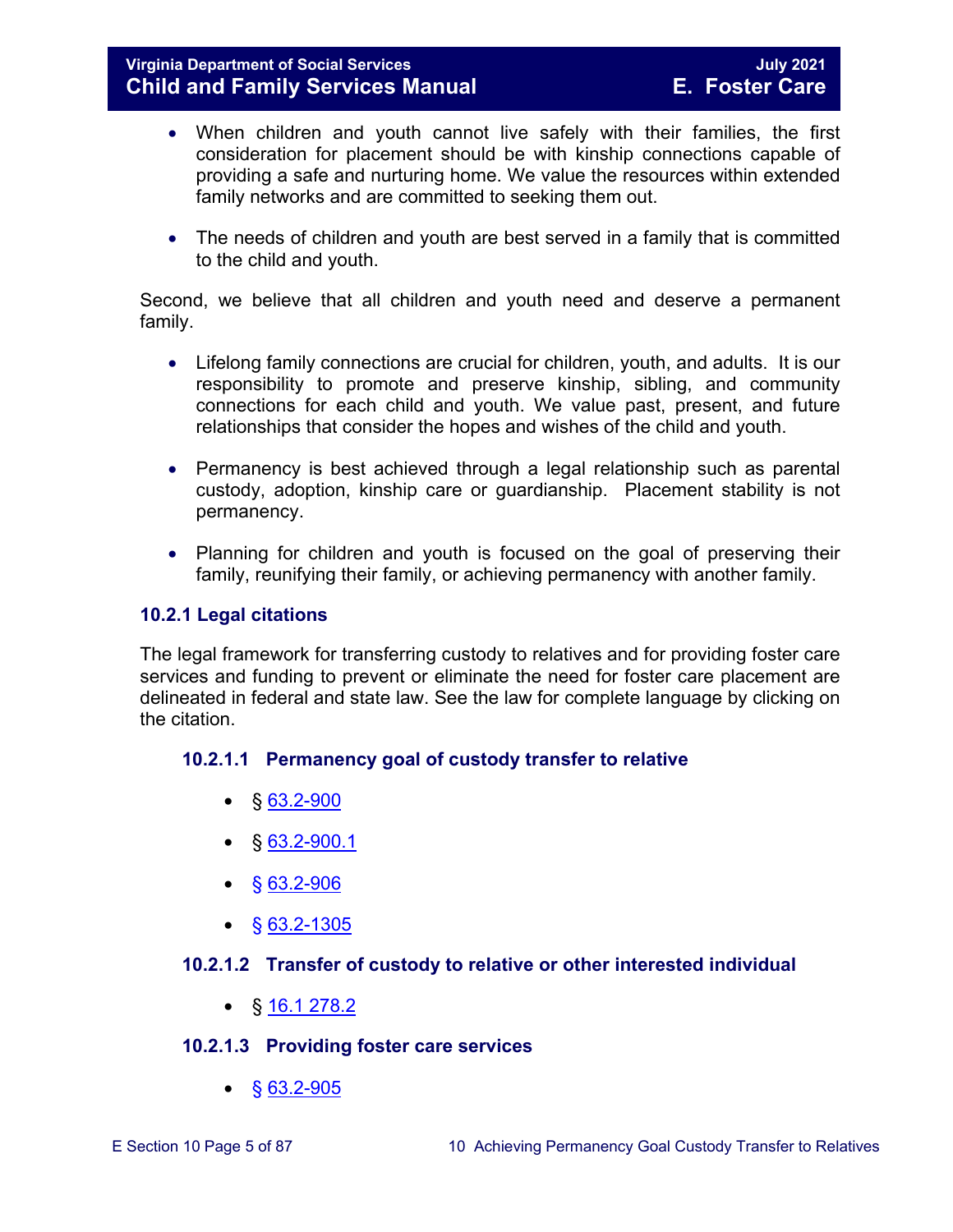#### <span id="page-5-0"></span>**10.2.2 Outcomes**

LDSS shall strive to achieve the following permanency outcomes required in the federal Child and Family Services Review, each with specific outcome measures:

- Permanency Outcome 1: Children and youth have permanency and stability in their living situations.
- Permanency Outcome 2: The continuity of family relationships and connections is preserved for children and youth.

The transfer of custody to a relative helps achieve the following child and youth outcomes:

- Increase the number of children and youth who exit foster care and enter permanent family arrangements.
- Decrease the number of children and youth who age out of foster care without connections to a permanent family.
- Increase the number of children and youth placed with prospective relative custodian(s).
- Reduce the number of children and youth who experience subsequent abuse or neglect.
- Reduce rates of re-entry into foster care among children and youth who exit out-of-home placements.
- Reduce the number of children and youth in foster care with the goal of Permanent Foster Care in response to federal requirements.
- Increase the use of appropriate community-based services.

# <span id="page-5-1"></span>**10.3 Benefits of children and youth living permanently with relatives**

Relative placement promotes timely reunification, and placement stability, as children and youth placed with relatives experience fewer placement disruptions than children and youth placed with non-related foster parents. Preserving existing connections and relationships with familiar adults for the child or youth is achieved through relative placement. In many instances, relative placement preserves the continuity of care, relationships, culture, and environment that are essential to the overall well-being of the child or youth. Relative placement maintains the family system as day-to-day decisions continue to be made by adults that the child or youth already knows and understands to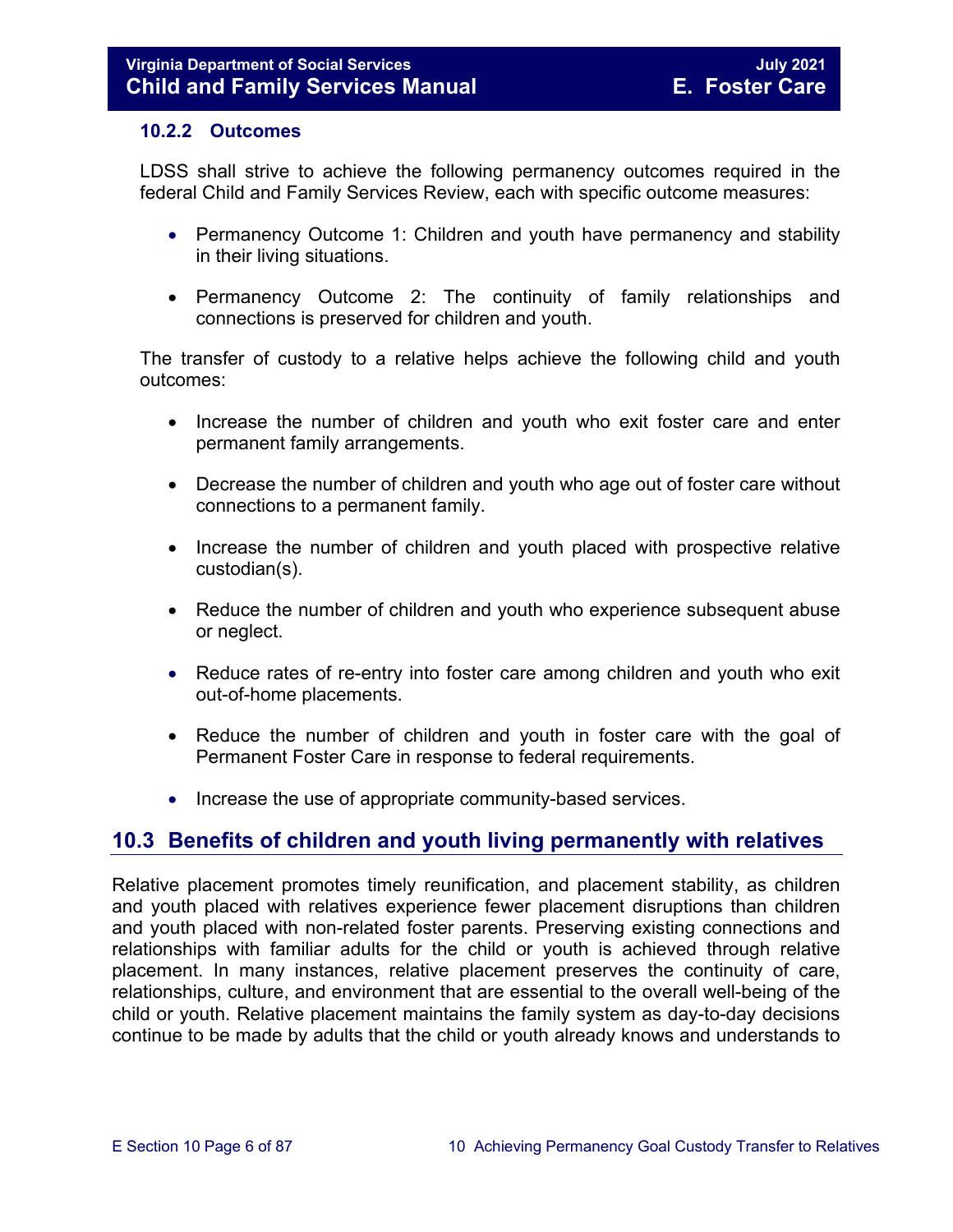# **Virginia Department of Social Services July 2021 Child and Family Services Manual**

be their family. The child or youth continues to participate in family celebrations, traditions, vacations, and activities. $^\mathsf{1}\,$  $^\mathsf{1}\,$  $^\mathsf{1}\,$ 

Relative placement facilitates the development of positive self-image, self-esteem, identity, and consequently, may help the child or youth to avoid the double jeopardy of feeling abandoned by both parents and family. The child or youth placed in relative care continue to feel a sense of belonging, worth, history and value to others. $^2$  $^2$ 

National research identifies numerous benefits for children and youth who live with relatives permanently. $3$  These benefits include:

- More children achieve permanency, especially older youth.
- More youth emancipate from foster care with permanent connections to family and other supports.
- More children and youth are placed with relatives.
- Children and youth are as safe in relative placements as children and youth in other permanency options.
- Children and youth experience fewer placement changes in relative placements as children and youth in other placements.
- Children and youth spend fewer days in out-of-home care than children and youth in other settings.
- Relatives are more likely to accept sibling groups than other placements.
- Fewer children and youth in relative placements report changing schools (63) percent) than do children and youth in non-relative foster care (80 percent) or those in group care (93 percent).
- More children and youth experience continuity of cultural traditions.
- Children and youth placed with relatives early in their care have fewer behavior problems after three years than children and youth placed in non-relative foster care.

<span id="page-6-0"></span> $\frac{1}{\epsilon}$ 1 Source: U.S. Department of Health and Human Services Administration for Children and Families, 2001-2004 Children and Family Service Review Findings.

<span id="page-6-1"></span><sup>&</sup>lt;sup>2</sup> Excerpts from Relatives Raising Children: An Overview of Kinship Care, Joseph Crumbley & Robert L. Little, (1997), Child Welfare League of America.

<span id="page-6-2"></span><sup>3</sup> Sources: Summary of Subsidized Guardianship Waiver Demonstrations (James Bell Associates, July 2009); Center for Law and Social Policy.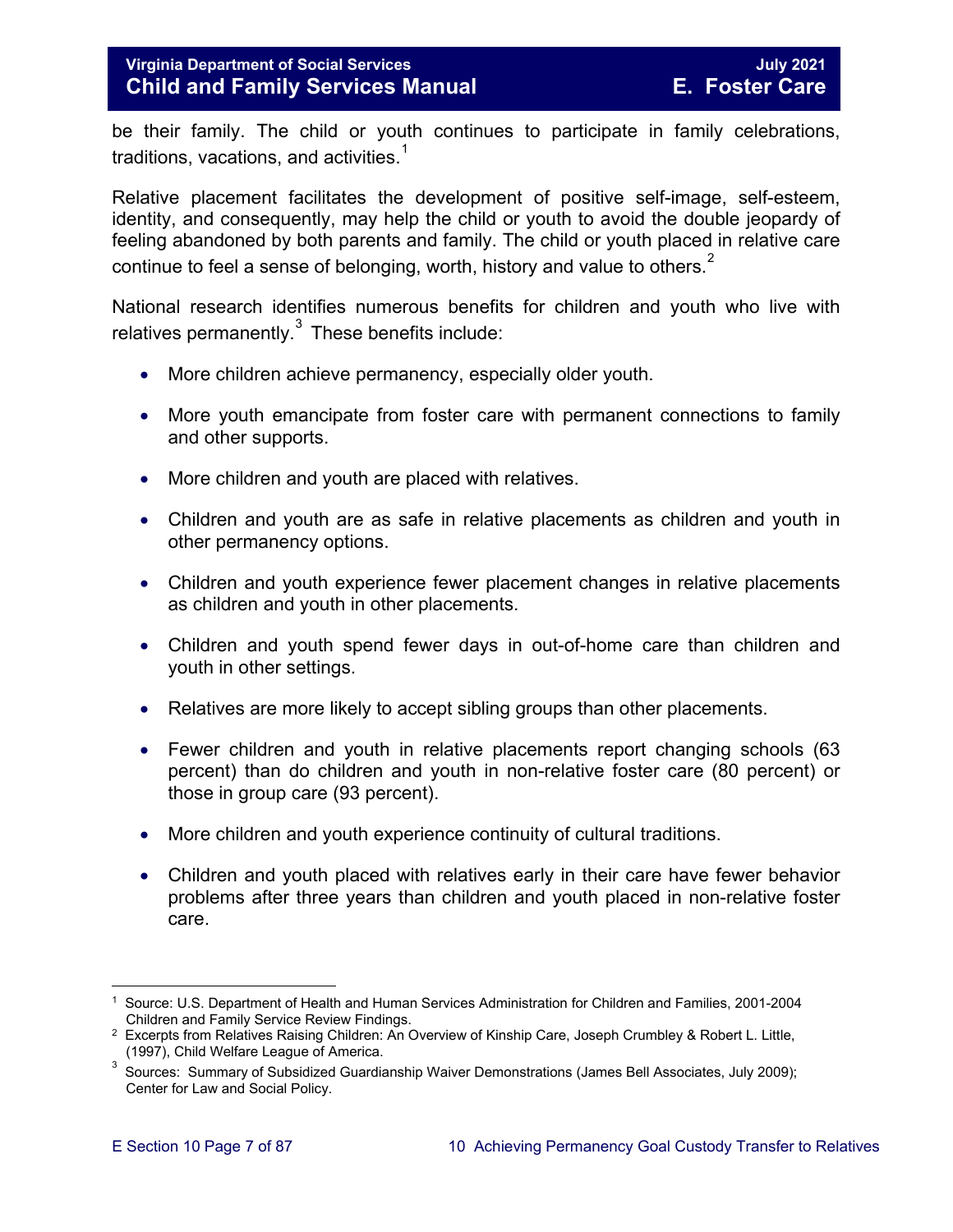• Children and youth fare as well, if not better, in school performance, physical and mental health, and family functioning than their peers in other placements.

# <span id="page-7-0"></span>**10.4 Services to achieve goal of Transfer of Custody to Relatives**

#### <span id="page-7-1"></span>**10.4.1 Focus of services**

Services to maintain the child's or youth's connections to relatives often begins prior to the child or youth entering foster care and may continue until after a permanent family is achieved for the child or youth. If foster care placement cannot be averted through arranging for relatives to care for the child or youth who cannot live with his parents, the service worker shall continue to diligently search and thoroughly examine all viable relative options with a sense of urgency throughout the child's or youth's involvement with the child welfare system.  $(\S$  [63.2-900\)](http://law.lis.virginia.gov/vacode/63.2-900/). The service worker shall search for relatives at the time the child enters foster care, annually, and prior to any subsequent placement changes for the child  $(\S 63.2 - 901.1)$ .

- The service worker shall notify all family members in writing **within 30 days** of the child's or youth's placement in foster care, informing them of their options to provide care and support for the child or youth (see [Section 2.3](https://fusion.dss.virginia.gov/Portals/%5bdfs%5d/Files/DFS%20Manuals/Foster%20Care%20Manuals/Foster%20Care%20Manual%2007-2020/Final%20Foster%20Care%20Manual%2007-2020/section_2_engaging_the_child_family_and_significant_adults.pdf#page=6) for required language to be included in the written notice). The notice should be done **within five (5) days** after removing the child when feasible. Documentation of all contacts shall be made in the OASIS diligent search screen, including the date sent, the response from the relative, and the reasons why specific relatives were not notified. Copies of any correspondence sent to relatives shall be placed in the foster care paper case file. The LDSS has discretion in determining if it is not in the best interest of the child or youth to notify relatives involved in family or domestic violence or listed on the Virginia State Policy Sex Offender Registry. Relatives who have barrier crimes as listed in  $\S$  [63.2-1719](https://law.lis.virginia.gov/vacode/63.2-1719/) shall not be considered for the placement of the child or youth  $(\S 63.2-901.1 \E)$ .
- When it is determined that placement with relatives is an appropriate permanency goal for the child or youth, the service worker should discuss with any interested relatives, the options available to them for supporting and providing care for the child or youth (see [Section 10.4.2\)](#page-8-1).
- Once a relative has been identified for placement of the child or youth, the primary focus of services for the service worker and family may shift from reunification with the parents or prior custodian(s) to preparing the child or youth for placement with the relative willing to assume custody. In the case of a concurrent plan of reunification and transfer of custody to a relative, the relative shall become an approved provider and the child should be placed with the relative as soon as possible. Services to achieve both goals shall be provided until the goal of reunification is ruled out. Refer to [section 7.5.2](https://fusion.dss.virginia.gov/Portals/%5bdfs%5d/Files/DFS%20Manuals/Foster%20Care%20Manuals/Foster%20Care%20Manual%2007-2020/Final%20Foster%20Care%20Manual%2007-2020/section_7_selecting_permanency_goals.pdf#page=11) Concurrent Planning.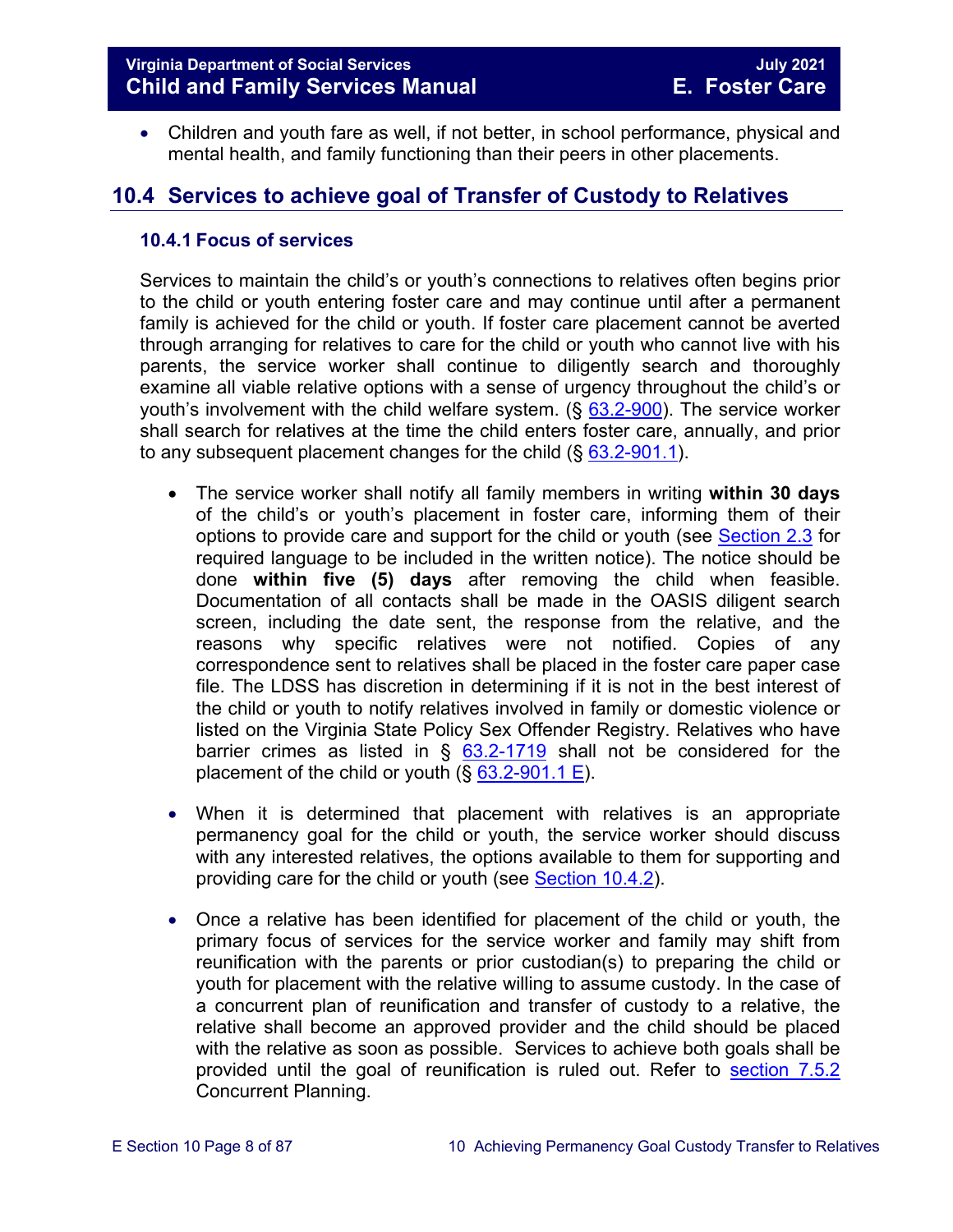- The service worker should assist the parent, child or youth, and prospective relative custodian(s) to adjust to the change in family dynamics by clarifying and reducing role conflicts. This may be accomplished by the service worker discussing new roles and responsibilities with everyone involved, including the child or youth. This may also be achieved by the service worker recommending family counseling and referring the family to community services that would support the child or youth, relative, and extended family in supporting the changing family dynamics.
- The service worker should assist the prospective relative custodian(s) with finding resources to meet the child's or youth's educational, social, physical health, and mental health needs, including accessing independent living services for youth age 14 and over.

# <span id="page-8-1"></span><span id="page-8-0"></span>**10.4.2 Informing relatives of options**

The child or youth may be placed in the care of relatives when he cannot stay at home with his parents and a relative placement is the best alternative for the child or youth. When the LDSS decides to remove the child or youth from his home, the LDSS shall prioritize relatives and seek out a relative placement as soon as the child or youth is at risk of removal. The LDSS shall notify relatives of the removal, explore with relatives their interest and ability to become foster parents for the child, and explain opportunities available through kinship guardianship (see [Section 2.3\)](https://fusion.dss.virginia.gov/Portals/%5bdfs%5d/Files/DFS%20Manuals/Foster%20Care%20Manuals/Foster%20Care%20Manual%2007-2020/Final%20Foster%20Care%20Manual%2007-2020/section_2_engaging_the_child_family_and_significant_adults.pdf#page=6). At a minimum, the LDSS shall invite the relatives to discuss ways to be involved in the child's or youth's life and provide support. The LDSS shall inform and discuss with the relatives other roles, resources, and supports (e.g., mentoring, respite care) they may provide the child or youth (see [Section 2.4](https://fusion.dss.virginia.gov/Portals/%5bdfs%5d/Files/DFS%20Manuals/Foster%20Care%20Manuals/Foster%20Care%20Manual%2007-2020/Final%20Foster%20Care%20Manual%2007-2020/section_2_engaging_the_child_family_and_significant_adults.pdf#page=8) of this chapter).

When the LDSS determines that the child or youth will not return home to his parents, there are four options for prospective relative providers that the LDSS shall discuss with interested relatives:

- If the relative(s) are approved foster and adoptive parents, the relatives may adopt the child if the court terminates the parental rights. The child or youth may also be eligible for adoption assistance.
- If the relative(s) are approved foster and adoptive parents, the relatives may assume legal custody through the court and receive kinship guardianship assistance payments.
- If the relative(s) are NOT approved foster and adoptive parents, the court may transfer custody to the relatives without the child or youth having been placed with the family already. Kinship guardianship assistance is NOT allowable in this situation.
- If the relative(s) are NOT approved foster and adoptive parents, they may become approved foster and adoptive parents to have the child placed in their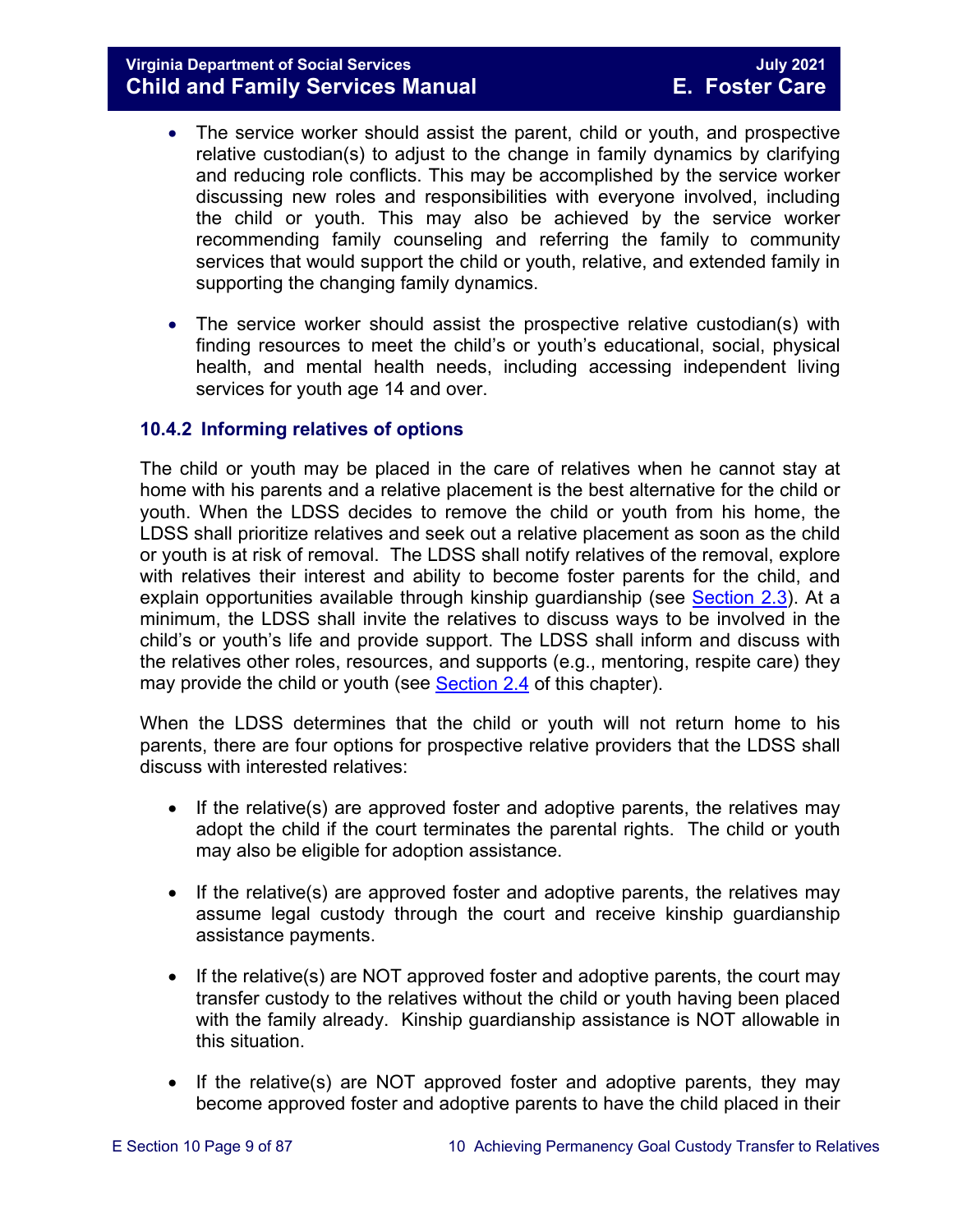home to receive the support and services to achieve one of the above outcomes.

The LDSS shall fully inform and discuss with the relatives:

- All known information about the child's or youth's background and needs, including non-identifying information about the birth family on the [Full](https://fusion.dss.virginia.gov/Portals/%5Bdfs%5D/Files/Adoption/Full%20Disclosure%20Form.docx)  [Disclosure of Child Information Form](https://fusion.dss.virginia.gov/Portals/%5Bdfs%5D/Files/Adoption/Full%20Disclosure%20Form.docx) (see [Section 9.10.4\).](https://fusion.dss.virginia.gov/Portals/%5bdfs%5d/Files/DFS%20Manuals/Foster%20Care%20Manuals/Foster%20Care%20Manual%2007-2020/Final%20Foster%20Care%20Manual%2007-2020/section_9_achieving_permanency_goal_adoption.pdf#page=35)
- The long term needs of children and youth who have experienced trauma.
- The services and supports the child or youth currently requires, and to the extent possible, the services the child or youth will need.

When the LDSS determines that the plan for reunification has not been successful, a Family Partnership Meeting (FPM) should be scheduled (see [Section 2.9\)](https://fusion.dss.virginia.gov/Portals/%5bdfs%5d/Files/DFS%20Manuals/Foster%20Care%20Manuals/Foster%20Care%20Manual%2007-2020/Final%20Foster%20Care%20Manual%2007-2020/section_2_engaging_the_child_family_and_significant_adults.pdf#page=19). At this meeting, a change in the permanency goal should be discussed, including the permanency options of Adoption and transfer of legal custody to the relative. This meeting should be scheduled before a change in goal occurs.

#### <span id="page-9-0"></span>**10.4.3 Assessing prospective relative custodian(s)**

Before a decision is made to file a petition for transfer of custody to the relatives, the service worker should consider the long term safety, permanency, and well-being for the child or youth when assessing the relatives as the potential legal custodian(s) for the child or youth. The LDSS shall document the relatives' appropriateness as the legal custodian(s) for the child or youth in the paper case record and in a narrative summary in the OASIS contacts screen.

- For the relatives who are assuming custody without becoming foster and adoptive parents, the documentation shall be a written format determined by the LDSS.
- For the relatives who are being approved as foster and adoptive parents, the documentation shall be the Mutual Family Assessment Report as defined in the Local Department Foster [and Adoptive Family Home Approval Guidance](https://fusion.dss.virginia.gov/dfs/DFS-Home/Family-Recruitment/Family-Recruitment-Guidance) in Chapter D of the Child and Family Services Manual.

Because the court will consider the appropriateness of the relatives as permanent custodian(s), the LDSS shall assess the prospective relative custodian(s) and consider if they are:

- Willing and qualified to receive and care for the child or youth.
- Willing to have a positive, continuous relationship with the child or youth.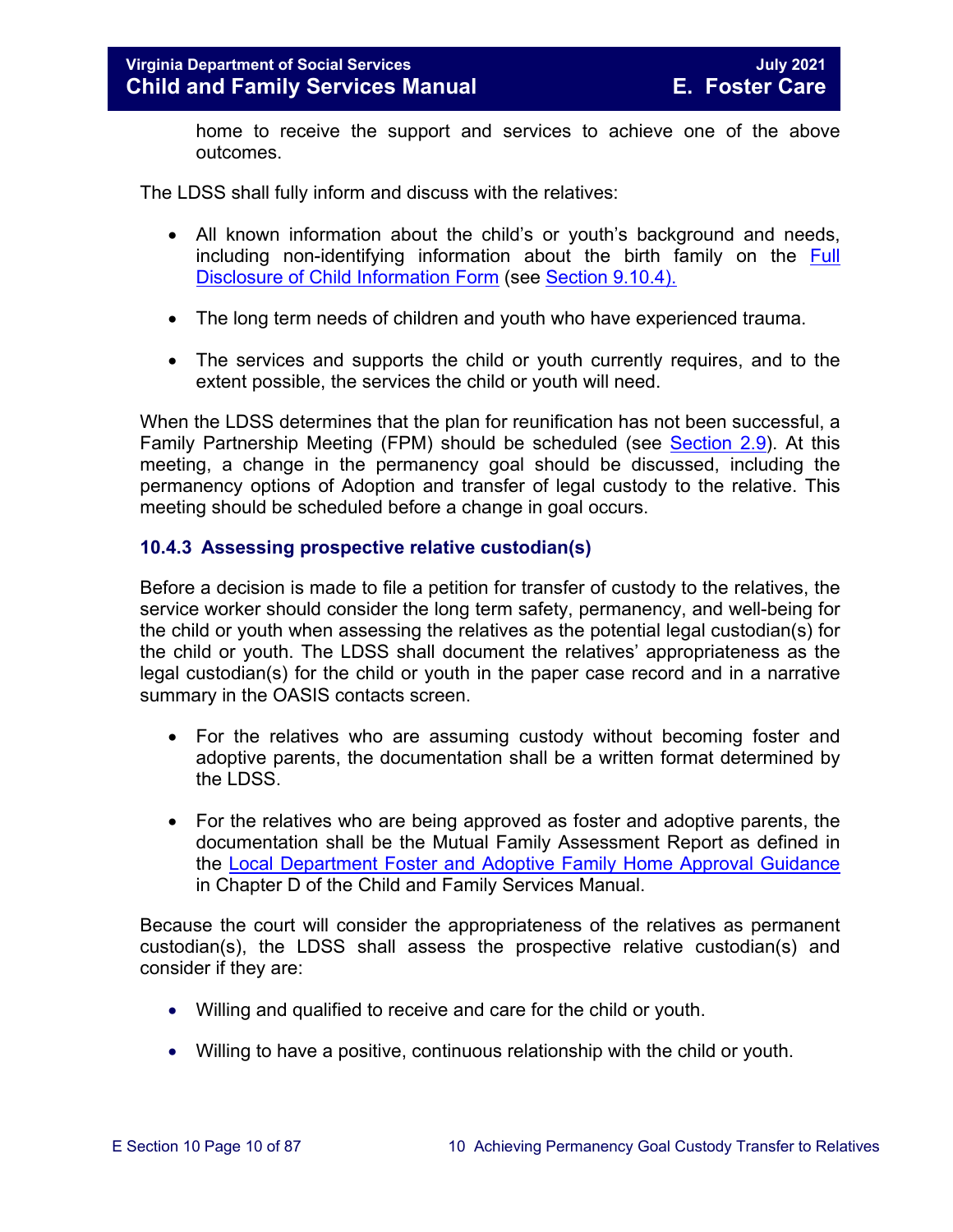- Willing to protect the child or youth from abuse and neglect and the ability to do so.
- Willing to remain in compliance with any protective order entered on behalf of the child or youth.
- Willing to participate in a court review of the child's or youth's placement with the relative.

The service worker should assess the prospective relative custodian(s) regardless of whether the relatives will:

- Adopt the child or youth;
- Assume custody of the child or youth without becoming foster and adoptive parents; or
- Become foster and adoptive parents for the child or youth in order to adopt the child or assume custody.

The assessment should include observation of actions, discussion of concrete plans, and evidence of demonstrated commitment to the child or youth. The assessment of relatives as prospective custodian(s) should address the areas described in the following sections.<sup>[4](#page-10-0)</sup>

# **10.4.3.1 Motivation**

Motivation may differ in a relative caregiver from what is traditionally observed in a non-relative caregiver. While it is not necessary to analyze the motivation of the relatives, it is important to determine whether or not the relative(s) are positively motivated to provide care for the child or youth (e.g., loyal to the family; attached to the child or youth; desire continuity of family relationships and traditions; want to maintain the child's or youth's identity with the family; and/or want to protect and nurture the child or youth).

# **10.4.3.2 Household configuration**

The relatives' home may consist of permanent, temporary, and/or transient family members. The family may be a nuclear family or multigenerational family. Primary and secondary caregivers may be in the relatives' household due to its composition or as surrogate supports to the child or youth and the

<span id="page-10-0"></span>ī

<sup>4</sup> Adapted from competency-based curriculum developed by the National Resource Center for Family-Centered Practice and Permanency Planning, March 2002. Based on work of Dr. Joseph Crumbley and Robert Little. "Relatives Raising Children: An Overview of Kinship Care," CWLA Press, Washington, DC. 1997 and Dr. Joseph Crumbley's written materials, 2000.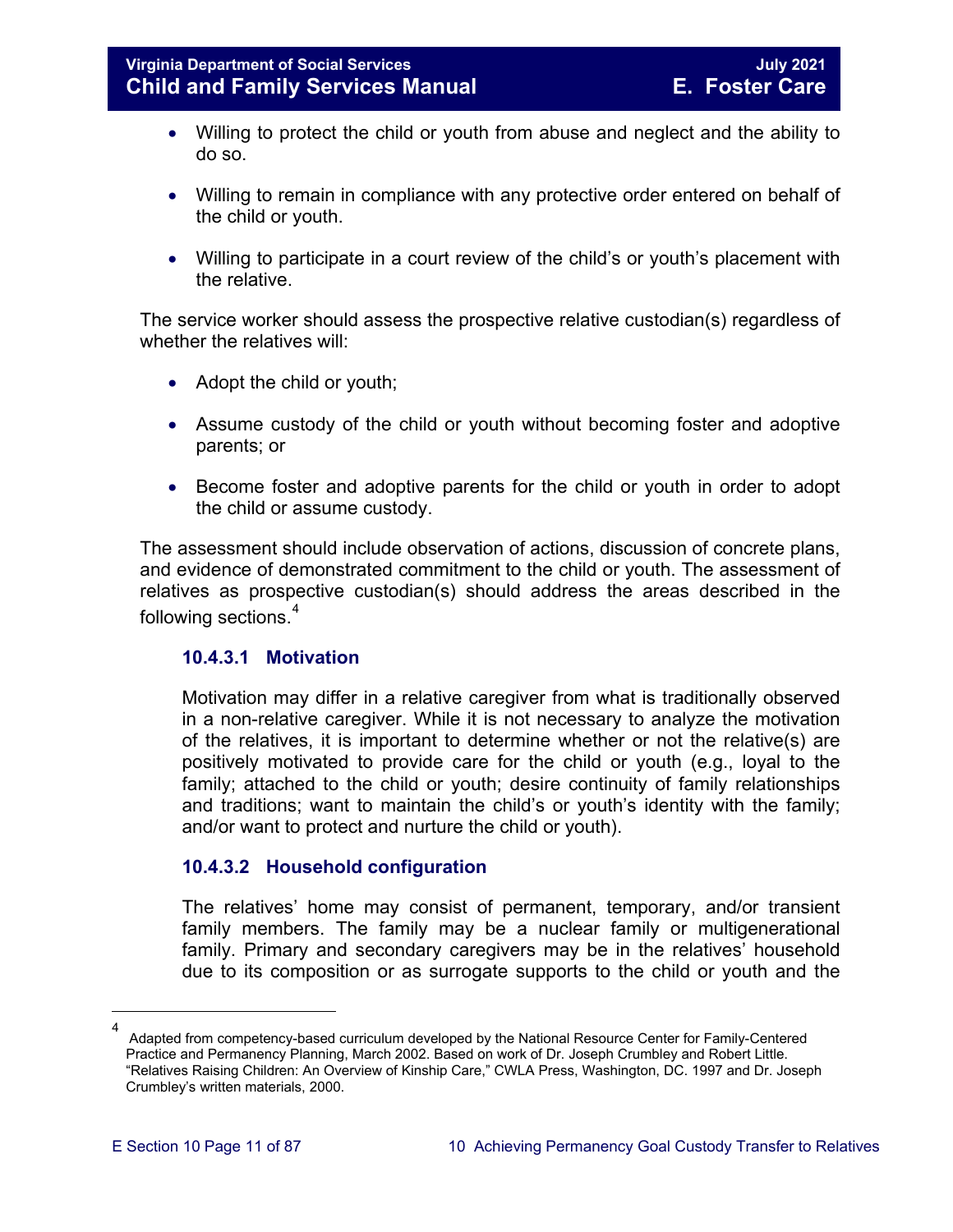relatives. Assessment of both primary and secondary caregivers should include whether the caregivers are consistent in their approaches concerning discipline, nurturance, and supervision.

Regardless of family composition and activities, the identified prospective relative custodian(s) should be able to provide the child or youth with consistent routines, schedules, and care.

# **10.4.3.3 Birth parents' interaction with prospective relative custodian**

It is important to determine that the prospective relative custodian(s), given any interaction with the birth parents, will be able to ensure the safety needs of the child or youth. Discussion with the prospective relative custodian(s) should include, but is not limited to, the following family dynamics:

- The type and frequency of their contact with the birth parents.
- Their relationship with the birth parents in the past and present.
- Their ability to keep the child or youth safe, and when necessary, prevent contact with the birth parents.
- Their ability to negotiate roles and relationships with the birth parents when necessary, including who is responsible for decision-making, nurturing, discipline, support, and communication.
- Their willingness to involve both paternal and maternal birth family members in the life of the child or youth as appropriate.

# **10.4.3.4 Prospective relative custodian(s)' ability to provide care, safety, and protection**

The service worker should assess the ability of the prospective relative custodian(s) to provide a safe and stable environment for the child or youth, including, but are not limited to:

- Housing, food, clothing, and education.
- Discipline, limit setting, nurturing, and protection.
- Sources of income to support the child or youth and family.
- Necessary agency and community supports to provide permanency for the child or youth.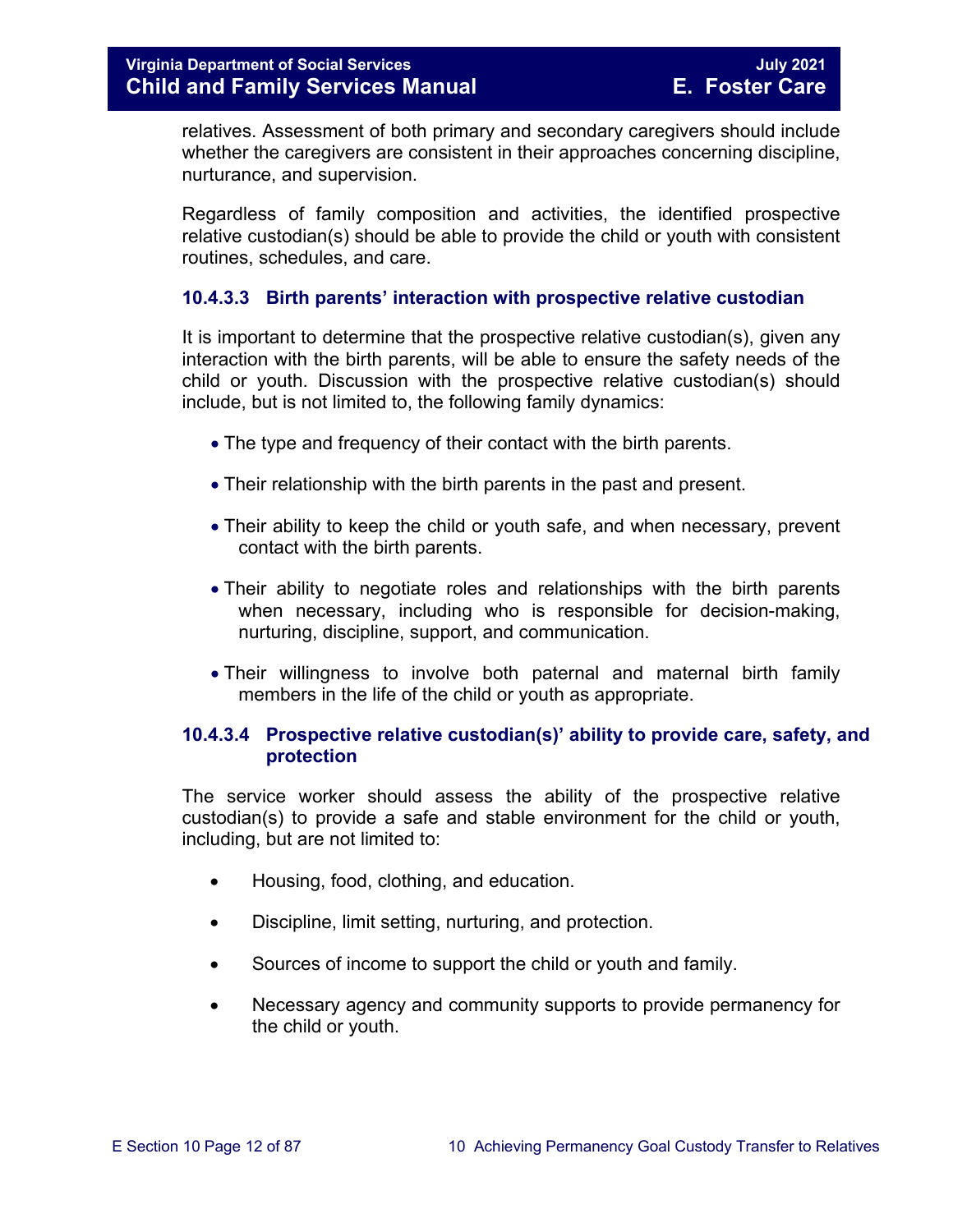# **10.4.3.5 Prospective relative custodian(s)' alternative plan for permanency**

The prospective relative custodian(s) should be encouraged to identify supports within the family should they become ill or need respite care for the child or youth. Often in families, the decision making is shared throughout the nuclear and extended family during a crisis. The service worker should assist the prospective relative custodian(s) in identifying the family members who should be involved in the planning and development of alternative plans.

#### <span id="page-12-0"></span>**10.4.4 Preparing prospective relative custodian(s) for legal custody**

To achieve permanency for the child or youth placed with appropriate prospective relative custodian(s), the planning process should be collaborative and begin early on. The LDSS should involve the child or youth, birth parents, prospective relative custodian(s), Family Partnership team, and Family Assessment and Planning Team (FAPT), as appropriate. The service worker should convene a FPM prior to the actual transfer of custody to assist in linking the child and family to available community resources.

The team should plan the transition to ensure permanency for the child or youth after custody has been transferred. The team should build upon the strengths of the child or youth and the family and respond to their unique needs, as identified through the comprehensive assessment process (see [Section 5](https://fusion.dss.virginia.gov/Portals/%5bdfs%5d/Files/DFS%20Manuals/Foster%20Care%20Manuals/Foster%20Care%20Manual%2007-2020/Final%20Foster%20Care%20Manual%2007-2020/section_5_conducting_child_and_family_assessment.pdf) of this chapter).

To prepare the prospective relative custodian(s) to assume legal custody of the child or youth, the LDSS, the family, and the team should address the following areas, as appropriate:

- Assisting the child or youth and the prospective relative custodian(s) in identifying and addressing feelings of grief and loss and setting appropriate boundaries with the birth parent.
- Developing a plan for visitation. Progressive visitation should be used to facilitate relationship development and provide opportunities for the relative to become comfortable in their new role. LDSS shall not place the child with the relative (including a trial home visit) unless they are an approved provider. They may, however, have overnight visitation with the relative in preparation for the transfer of custody.
- Explaining, discussing, and responding to all questions about the legal process for transferring custody of the child or youth from the LDSS to the prospective relative custodian(s) (see [Section 10.5\).](#page-15-0)
- Informing the prospective relative custodian(s) who assume custody of the youth who exits foster care within 45 days after reaching his  $17<sup>th</sup>$  birthday in federal fiscal years 2014, 2017, or any third year thereafter that: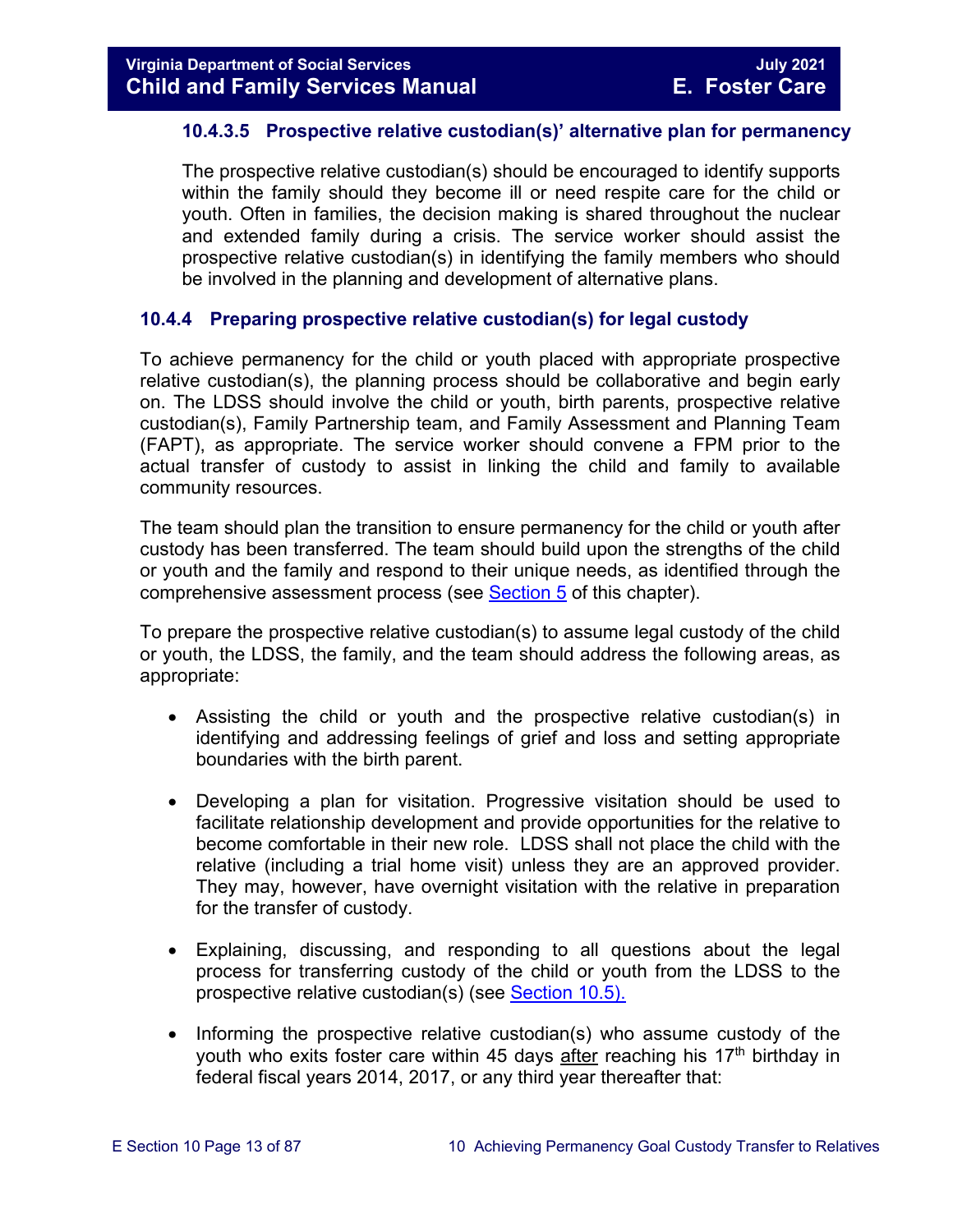- $\circ$  The LDSS is required to ask the youth to participate in a survey during the 45 days after the youth's  $17<sup>th</sup>$  birthday to collect and report baseline information on the youth as part of the National Youth in Transition Database (NYTD).
- $\circ$  The youth may then be selected to participate in an outcomes survey when the youth turns age 19, and then again when the youth turns age 21.
- $\circ$  The purpose of the survey is to assess the foster care system with regards to life outcomes for youth (e.g., increasing youth financial selfsufficiency, improving youth educational attainment, increasing youth connections with adults, reducing homelessness among youth, reducing high risk behavior among youth, and improving youth access to health insurance).

For more information on NYTD, see [Section 13.13](https://fusion.dss.virginia.gov/Portals/%5bdfs%5d/Files/DFS%20Manuals/Foster%20Care%20Manuals/Foster%20Care%20Manual%2007-2020/Final%20Foster%20Care%20Manual%2007-2020/Section_13_achieving_permanency_for_older_youth.pdf#page=33) of this chapter.

- Informing key parties involved with the child or youth that custody has been transferred (e.g., school, health insurance).
- Developing a plan for visitation and communication between the child or youth, the birth parents, siblings if separated, appropriate family members, and other individuals who are significant to the child or youth. The plan shall take into account the wishes of the child or youth, consistent with the child's or youth's developmental level. The plan shall specify the frequency of visitation or communication, identify who is responsible for ensuring the visits or communication take place, and state any restrictions or limitations to the visits or communications. The communications may include, but are not limited to, face-to-face visits, telephone calls, email correspondence, and video conferencing.

# <span id="page-13-0"></span>**10.4.5 Preparing child or youth for transfer of legal custody**

In addition to preparing the prospective relative custodian(s) for the custody transfer, it is important to prepare the child or youth for the change in custody.

The service worker should facilitate open and honest communication between the child or youth, the birth parents, extended family, and the potential relative custodian(s) to address any issues that may arise as a result of the transfer of custody. The forums for this discussion may include both formal and informal activities, including but not limited to:

- FPMs.
- Visitations with the child or youth.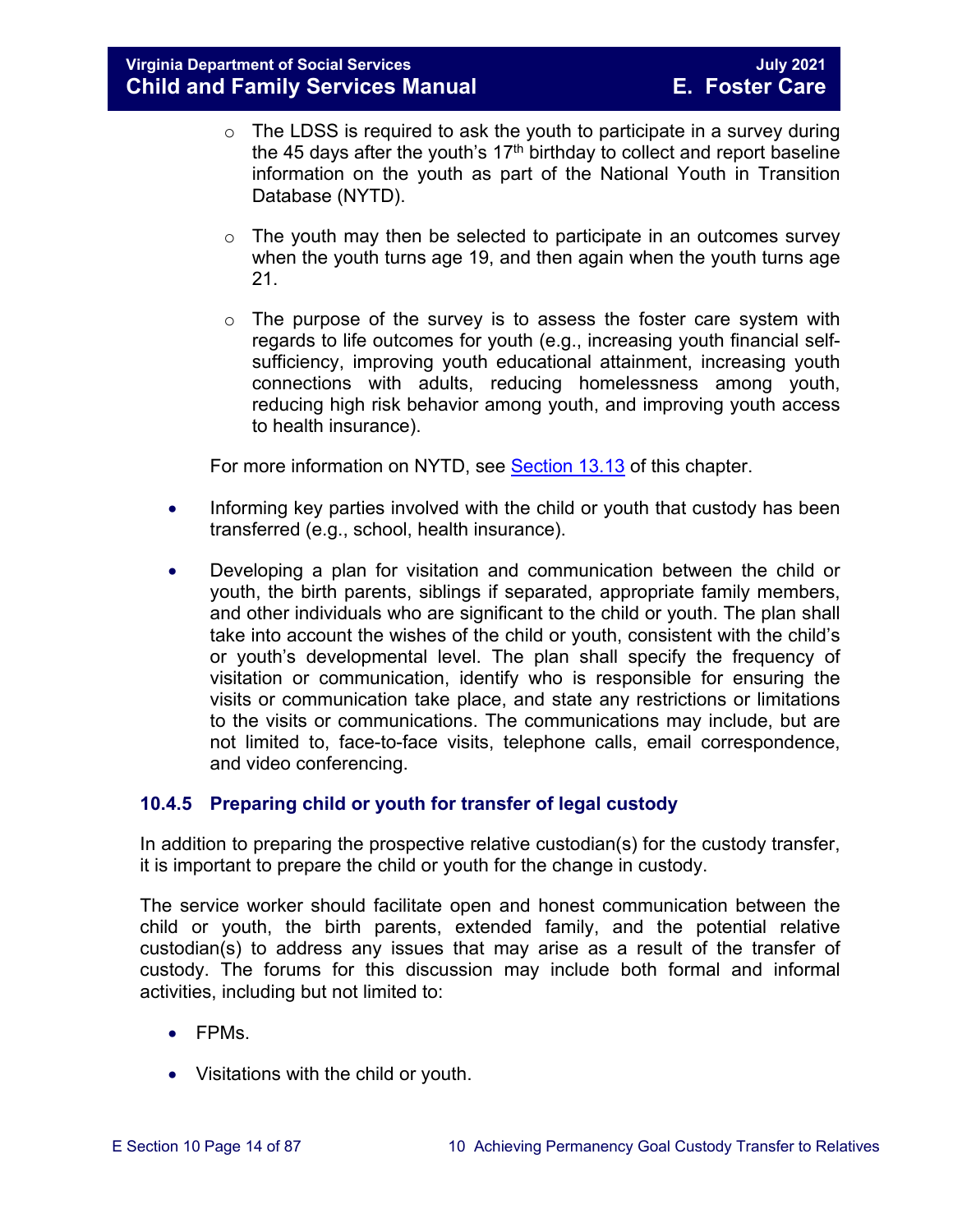- Conversations among the birth parents, child or youth, and the potential relative custodian(s).
- Formal family therapy.

To prepare the child or youth for the transfer of custody, the service worker should, in collaboration with the birth parents, the relative custodian, and any other significant individuals (e.g., a therapist), determine how to:

- Explain to the child or youth, consistent with his developmental level, why he will not be returning to his birth family home to live and what he can expect when living with his relative custodian(s).
- Discuss the child's or youth's concerns and feelings about the changes occurring and assist the youth in identifying questions he may want to have answered (e.g., will I be able to see my parents/siblings; how long do I have to live with my relative; what if I don't like living with my relative).
- Discuss with the child or youth the plan to allow continued visits, letters, and phone calls between siblings if the child or youth is not placed with his siblings.
- Discuss the court process with the child or youth; the time frames for the change in placement and/or custody and the possibility that the judge may ask him his wishes regarding living with a relative.
- Developing a plan for visitation. Progressive visitation should be used to facilitate relationship development and provide opportunities for the relative to become comfortable in their new role. LDSS shall not place the child with the relative (including a trial home visit) unless they are an approved provider. They may, however, have overnight visitation with the relative in preparation for the transfer of custody.

Additionally, the child or youth's input should be obtained in order to assess the following decisions:

- The plan for transfer of custody to the prospective relative custodian(s) will meet the child's or youth's needs for a stable and permanent arrangement.
- The expectations of the relative for daily family living, (including but not limited to chores, house rules, curfews, and school expectations) are understood by the child or youth and to determine if the child or youth has any questions or concerns they want to address. This discussion should assist the child or youth in identifying, negotiating, and preparing for placement in the relatives' home.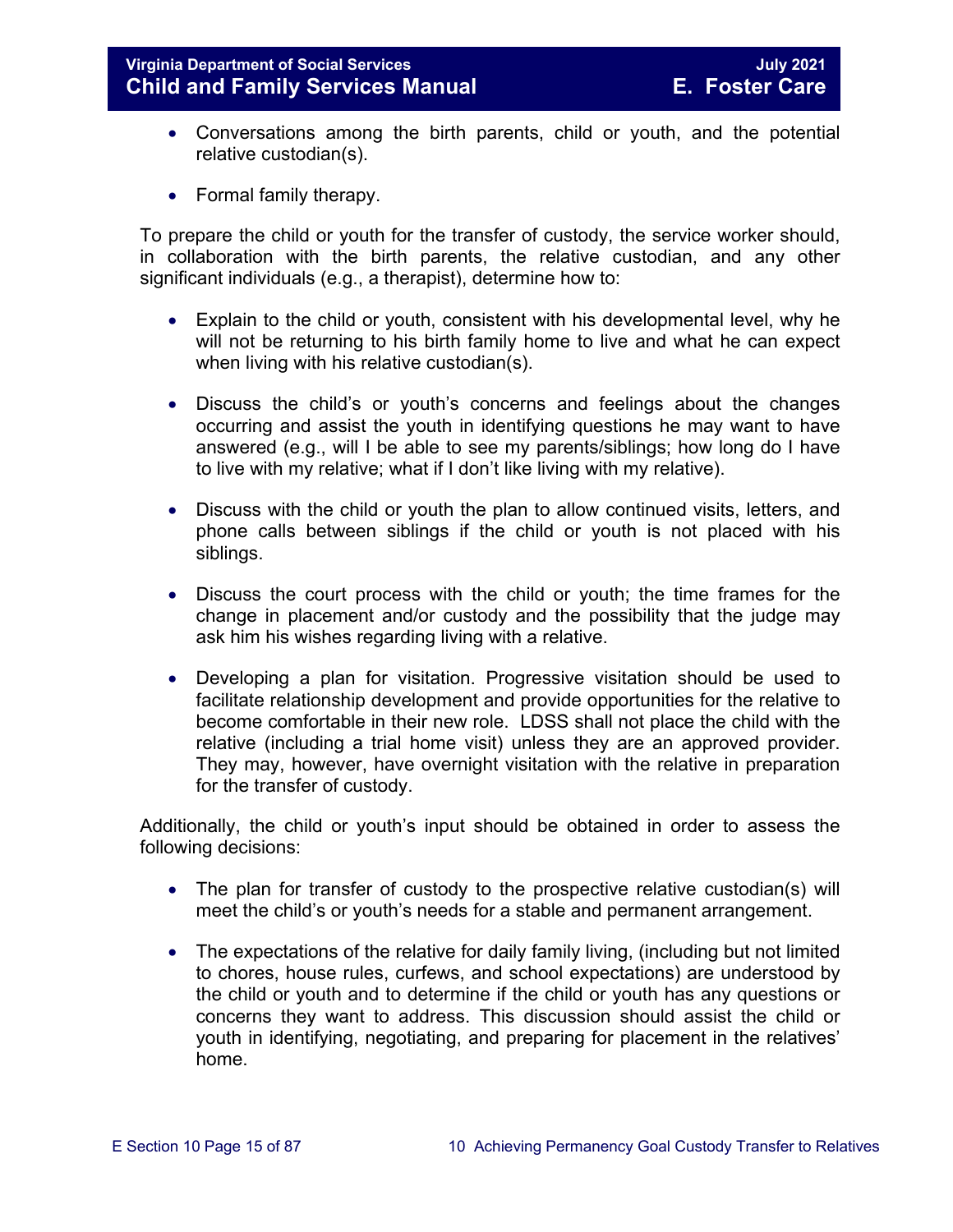- The ongoing plan for communication with birth parents, siblings, significant adults, and others important to the child or youth is clear and acceptable. This plan should be with the input of the child or youth and in compliance with his communication needs and wishes.
- The supports and services available to the child or youth to maintain educational success, engage in appropriate extracurricular activities, and meet his physical, social, and mental health needs.
- The plan to assist the youth in developing independence and adult living skills with the support of the prospective relative custodian(s) is feasible and agreed to by all involved.
- The understanding and agreement of the older youth and the prospective relative custodian(s) that the youth participate in the National Youth in Transition Database (NYTD) after leaving custody of LDSS, when applicable.

# <span id="page-15-0"></span>**10.5 Court procedures for transfer of legal custody to relative**

LDSS shall follow all procedures for the transfer of legal custody of the child or youth to the prospective relative custodian(s). The LDSS shall:

- Petition the Virginia Juvenile and Domestic Relations District Court to transfer legal custody of the child or youth to the prospective relative custodian(s). Thirty (30) days prior to the hearing, the LDSS shall submit to the court:
	- o Permanency Planning Hearing Petition.
	- o Foster Care Plan Transmittal Form.
	- o New Foster Care Plan Review Form.
- Recommend that custody transfer to the prospective relative custodian(s) is in the best interest of the child or youth.

The court order transferring custody to a relative may provide for, as appropriate, any terms or conditions which would promote:

- The interest and welfare of the child or youth.
- Ongoing provision of social services to the child or youth, and the custodian.
- Court review of the child's or youth's placement  $(\S 16.1-278.2 A1)$  $(\S 16.1-278.2 A1)$ .

Based upon the finding by the judge of the Virginia Juvenile and Domestic Relations District Court that transfer of custody is in the best interest of the child or youth, the judge may approve the LDSS plan for the child or youth and enter the order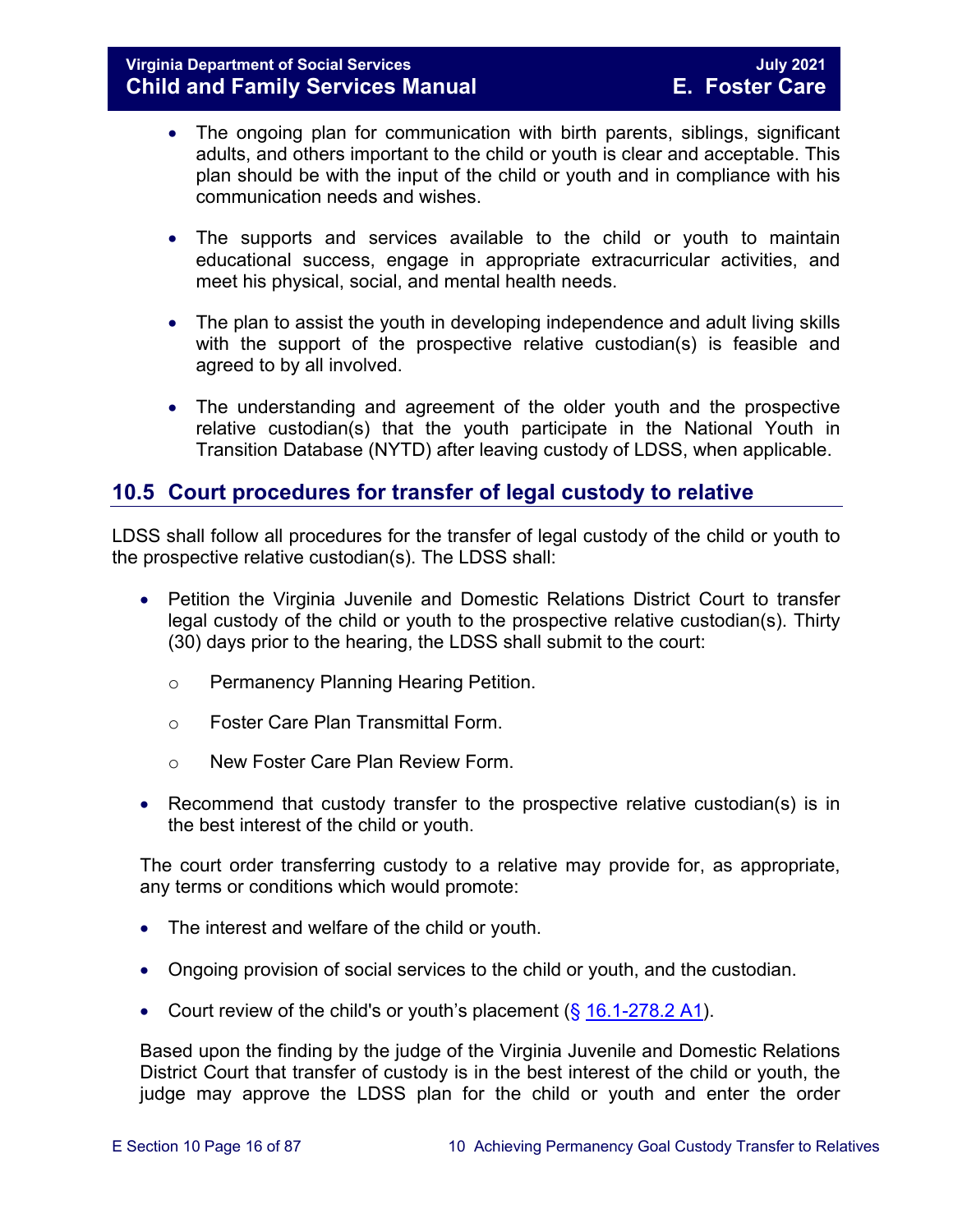transferring the legal custody of the child or youth from the LDSS to the relative custodian(s).

The LDSS shall document the hearing on the Court/Hearing Details screen and the Hearing Detail Results screen in OASIS.

A copy of the petition and signed court order shall be placed in the foster care paper case record, when relevant.

# <span id="page-16-0"></span>**10.6 Relative assuming custody of child or youth**

When transfer of custody to a relative is determined to be in the best interest of the child or youth and a relative has been identified who is willing and appropriate to care for the child or youth, the LDSS shall first ensure that the relative's home is safe and that the relative will keep the child or youth safe from any further maltreatment. The LDSS shall complete with the relative's and other adult household members' permission:

- A state name search criminal background check, and a CPS Central Registry search on all adults residing in the home.
- A sworn statement or affirmation disclosing whether or not the individual has a criminal conviction or is the subject of any pending criminal charges within or outside of Virginia and whether or not the individual has been the subject of a founded complaint of child abuse or neglect within or outside of Virginia.

For more information on conducting background checks, see the [Office of Background](https://fusion.dss.virginia.gov/lp/LP-Home/OFFICE-OF-BACKGROUND-INVESTIGATIONS)  [Investigation](https://fusion.dss.virginia.gov/lp/LP-Home/OFFICE-OF-BACKGROUND-INVESTIGATIONS) page on Fusion.

The results of the background check do not prohibit the agency from recommending custody transfer of the child to the relative seeking custody. The standards set in  $\S$  [63.2-](https://law.lis.virginia.gov/vacode/63.2-901.1/) [901.1,](https://law.lis.virginia.gov/vacode/63.2-901.1/) Code of Virginia, are specific to approving a relative as a kinship care resource home. However, the agency shall notify the court of the results of the completed background checks and inform the court that the agency would not be able to approve the relative as a kinship resource home due to the findings in the criminal background or Central Registry checks.

The LDSS shall document the reasons why they decided to recommend custody transfer of the child or youth to a relative in the OASIS contacts screen and maintain the results of the criminal background check in the prospective relative custodian(s)' file.

The LDSS should discuss with the relative as soon as possible the option of transferring legal custody of the child from the LDSS to the relative. The LDSS should inform, discuss, and examine with the relatives:

• The benefits to the child or youth in leaving foster care to live permanently with the relatives.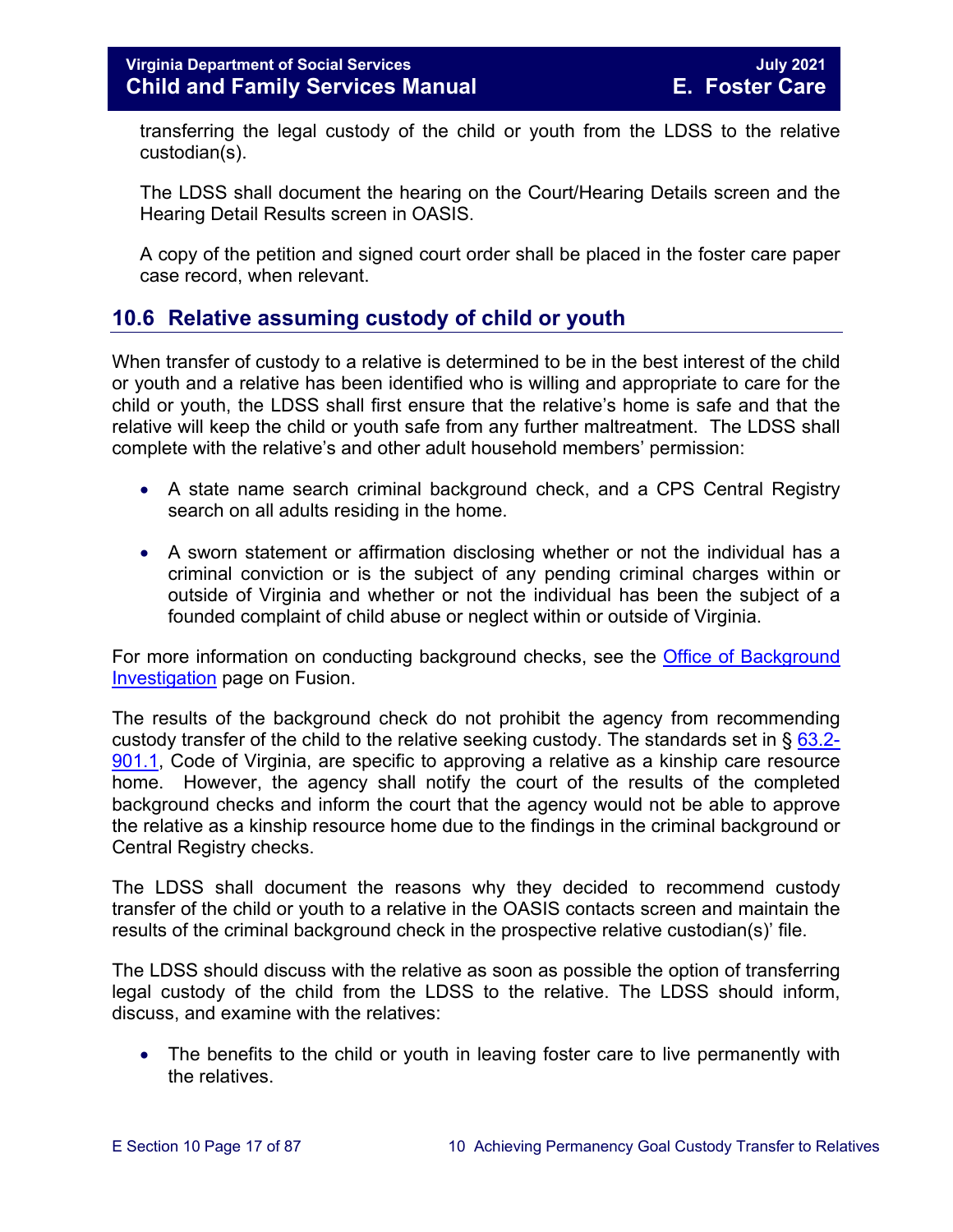# **Virginia Department of Social Services July 2021 Child and Family Services Manual**

- The impact to the child or youth of remaining in foster care. The longer the child or youth spends in foster care, the potential for trauma and difficulty in forming strong relationships increases. The effects of being in foster care can have lifelong impact on the child or youth.
- The authority and responsibility of the relatives as legal custodian(s) of the child or youth to ensure his protection and make all decisions for the child or youth (e.g., enrolling in school; approving medical procedures).
- The financial impact of the relatives assuming legal custody of the child or youth regardless of whether the family will receive kinship guardianship assistance or not.
- The availability of family, health insurance, community, government, and other resources to help meet the child's needs.

Prior to transferring legal custody, the service worker should assist the relatives in accessing and initiating services, including filling out forms to establish eligibility for services. [The Relative's Guide to Services Post-Custody Transfer](https://fusion.dss.virginia.gov/LinkClick.aspx?fileticket=aiZQoogOxDU%3d&portalid=30) should be discussed and provided to the relative.

# <span id="page-17-0"></span>**10.7 Achieving permanency with goal of Custody Transfer to Relative**

The goal of Custody Transfer to Relative is achieved when the child or youth is placed with relatives and legal custody of the child or youth is transferred to a relative. The goal of custody transfer to a relative can also include fictive kin for the purposes of establishing eligibility for the Kinship Guardianship Assistance Program (§ [16.2-282.1\)](https://law.lis.virginia.gov/vacode/16.1-282.1/).

# <span id="page-17-1"></span>**10.8 Overview of relatives becoming foster parents**

The service worker should discuss with the relatives the differences between assuming custody of a child or youth in foster care and becoming foster parents for that child or youth. Relatives need to understand that being a foster parent includes much more structured involvement from the child welfare system because the LDSS holds legal custody of the child or youth. In order for the relative to be eligible for kinship guardianship assistance, the relative shall become an approved foster parent. The requirements to become a foster parent in Virginia are the same for a relative as a nonrelative (see Local Department Foster [and Adoptive Family Home Approval Guidance](https://fusion.dss.virginia.gov/dfs/DFS-Home/Family-Recruitment/Family-Recruitment-Guidance) in Chapter D of the Child and Family Services Manual). *However, the LDSS may use temporary waivers to approve kinship foster families to allow for immediate placement.*  The LDSS should review at least the following information with the relative:

• The requirements to be approved as a foster parent (including criminal background checks, training, and the home study process).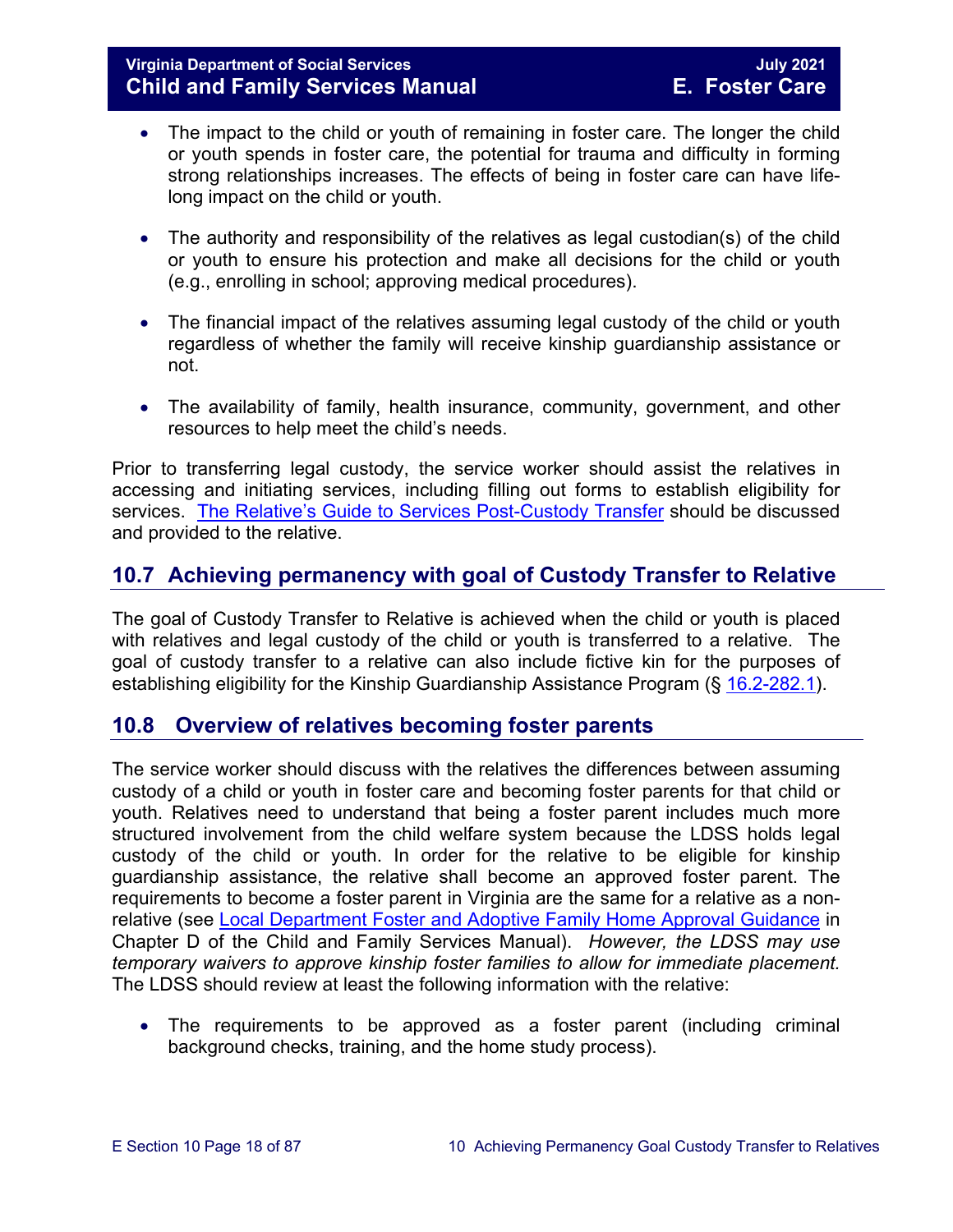# **Virginia Department of Social Services July 2021 Child and Family Services Manual**

- The relative's involvement in service planning and services for the child or youth, participating in at least monthly visits by the service worker with the relatives and child or youth, and attending court hearings, administrative panel reviews, and FAPT meetings.
- The monthly payments available to help meet the needs of the child or youth for basic maintenance and for additional supervision and support when required. The service worker should explain that these funds supplement the resources of the relatives to help them care for the child or youth. These funds are not intended to be a salary for the relative foster parents nor cover the full costs of raising the child or youth.
- The eligibility requirements for kinship guardianship assistance if the relative foster parent provides permanency for the youth by taking custody.
- The LDSS role in assisting in obtaining services and supports needed by the child or youth (e.g., Medicaid eligibility, therapeutic services).
- The relative's role in arranging visitations with the birth parents and siblings, transporting the child or youth, and assisting in carrying out the visits, particularly when the goal for the child or youth is to return home.
- The role of the relatives and health care professionals in meeting the child's or youth's medical, dental, and behavioral health care needs.

# <span id="page-18-0"></span>**10.9 Overview of relative adopting child or youth**

Relatives may become the adoptive parent of the child or youth if the parental rights of the birth parents have been terminated by the court. Relatives who adopt assume all the rights and responsibilities that once belonged to the birth parents. Adoption is expected to be a life-long permanent relationship, entitling a child or youth to all of the benefits and rights of a biological child or youth within the adoptive family. Adoption is a more permanent family connection for the child or youth than the transfer of custody. The service worker should discuss with the relatives some of the changes that occur when they adopt the child or youth, including, but not limited to:

- The relatives have full decision-making authority over the child or youth. The birth parents cannot petition the court for the purpose of custody or visitation with the child or youth.
- The relatives may choose to enter into a Post-Adoption Contact and Communication Agreement (PACCA) with the birth parents if desired and if in the best interest of the child or youth. A PACCA is a mutually developed agreement that allows the child or youth to continue having contact with the birth parents under circumstances developed in the agreement.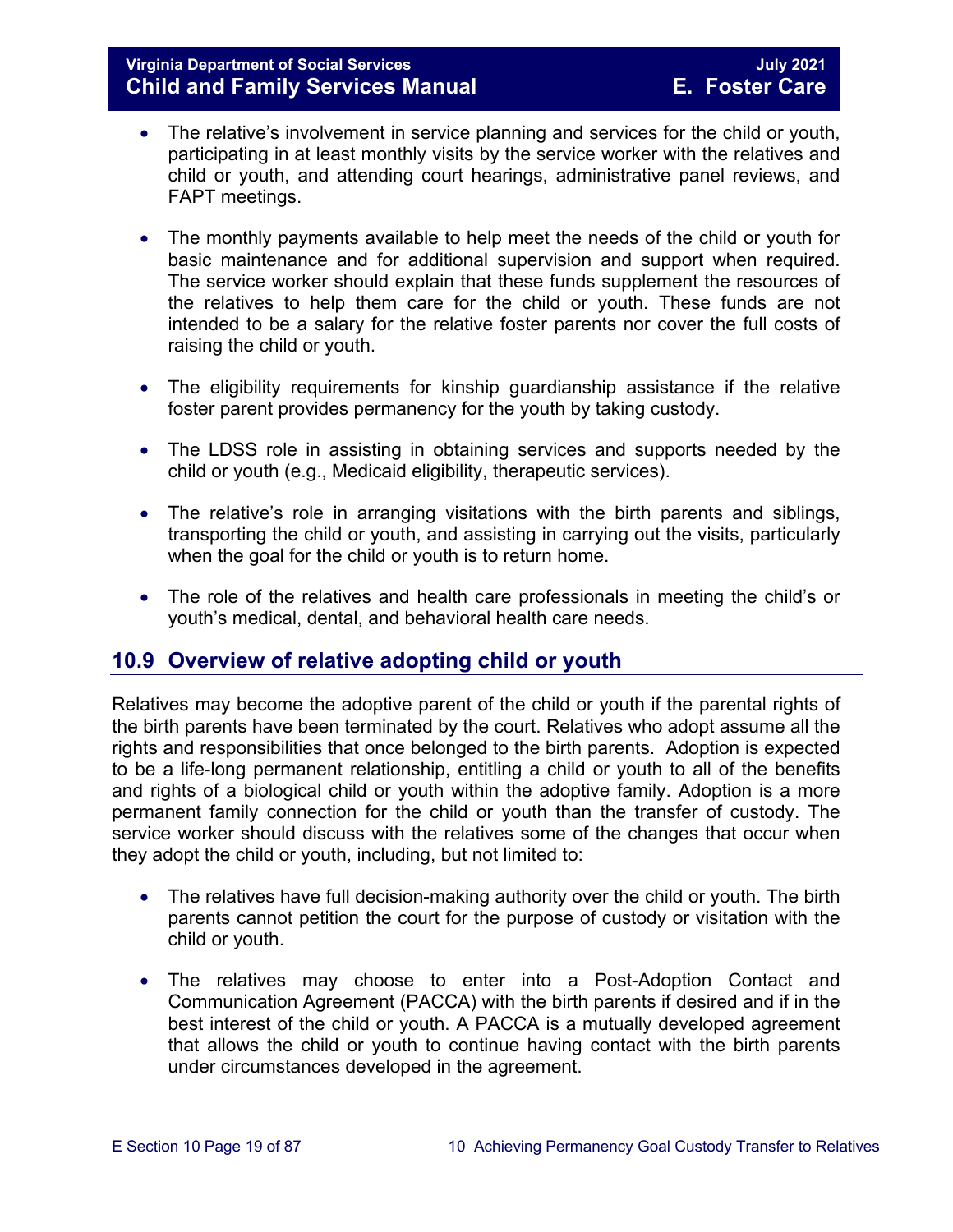- The child or youth who has documented special needs may be eligible to receive adoption assistance. Such assistance may be available to help address the basic maintenance needs and required additional supervision and support needs of the child or youth, non-recurring expenses of the relatives directly related to the legal adoption of the child or youth, and required services and supports directly related to the child's or youth's special needs (e.g., counseling and crisis intervention).
- After termination of parental rights, a biological parent who may have been ordered to pay child support will no longer have this obligation.

For more information about the process of adoption and the child or youth's eligibility requirements for adoption assistance, see the Child and Family Services Manual, Chapter F. Adoption, [Section 2,](https://fusion.dss.virginia.gov/Portals/%5Bdfs%5D/Files/Adoption/Guidance/2020/section_2_adoption%20assistance.pdf) Adoption Assistance.

# <span id="page-19-0"></span>**10.10 Special circumstances for relative foster families**

The special circumstances related to the rights of relative/kinship foster parents with whom a child in foster care has been placed for six (6) consecutive months are set out in [§63.2- 900.1](https://law.lis.virginia.gov/vacode/63.2-900.1/) of the Code of Virginia:

- As long as the home continues to meet foster and adoptive family home approval standards, unless the kinship foster parent consents to the removal, no child shall be removed from the physical custody of the kinship foster parent except by a court order or child abuse and neglect procedures pursuant to  $\S$  [63.2-1517](https://law.lis.virginia.gov/vacode/63.2-1517/) of the Code of Virginia; or
- If a change in the placement of the child is the agreed upon outcome of a FPM, then the child can be moved. The outcome of the meeting will not be valid if the relative foster parent and birth parent(s) do not attend. If the child is old enough to participate, the child should also attend. If consensus is not achieved in the FPM, then the LDSS should file a petition to obtain a court order in order to remove the child from the home.

These special circumstances also apply to foster parents who are fictive kin, beginning July 1, 2020 (§ [63.2-900.1\)](https://law.lis.virginia.gov/vacode/63.2-900.1/).

# <span id="page-19-1"></span>**10.11 Overview of kinship guardianship assistance**

As of July 1, 2018, kinship guardianship assistance is available to eligible relative custodian(s) as an additional path to permanency for certain youth in foster care. If all of the eligibility criteria are met, the relative custodian(s) are provided financial support from the day the court transfers custody to them until the youth turns 18, or until they turn 21, if eligible. This option provides legal permanence for the youth while ensuring the youth's needs continue to be met, thereby greatly reducing the risk of the youth reentering foster care. The relative custodian(s) are also eligible to access CSA funding in their community to obtain any additional services the youth may need that are not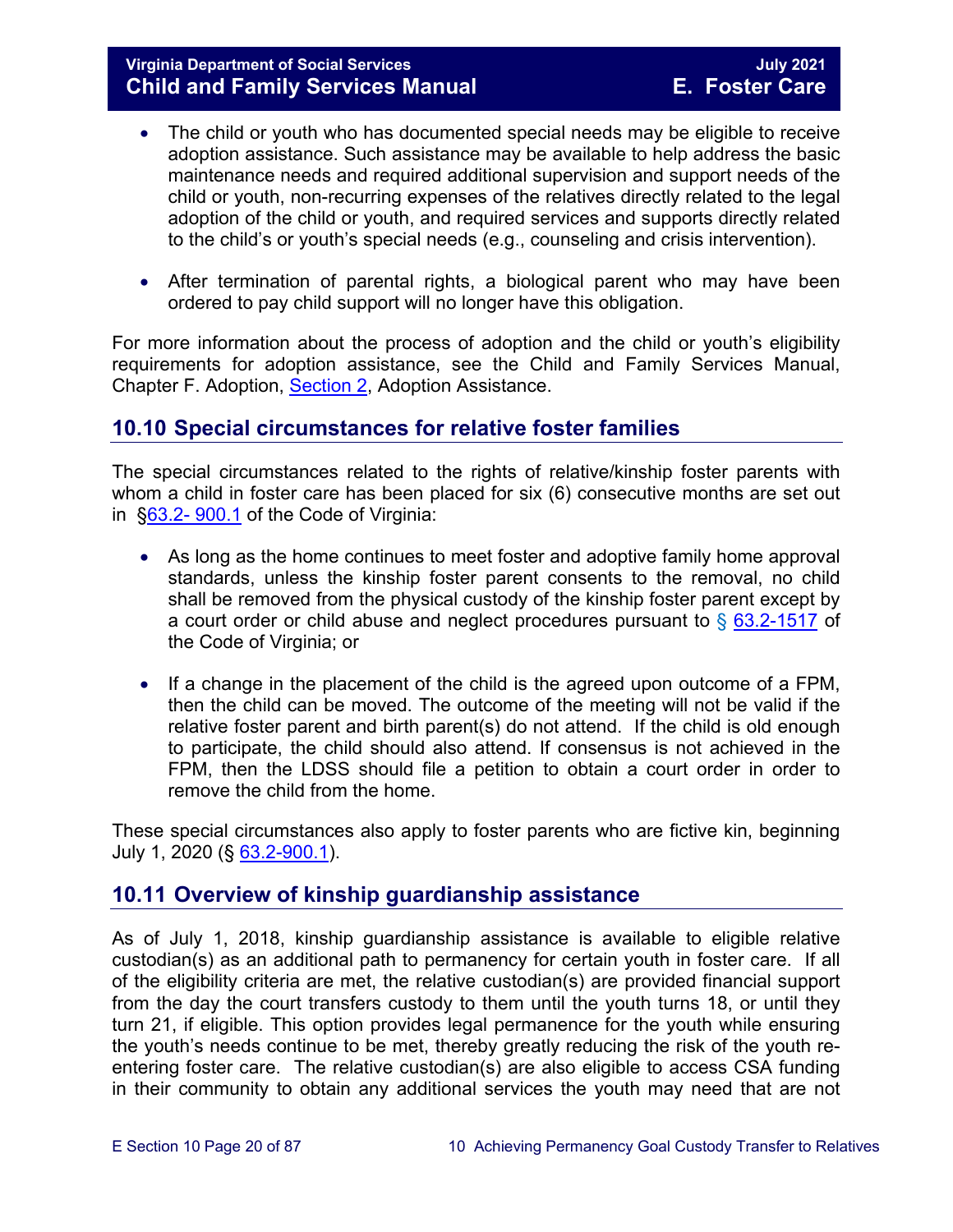# **Virginia Department of Social Services July 2021 Child and Family Services Manual**

covered by Medicaid/insurance. As of July 1, 2020, fictive kin are also potentially eligible for kinship guardianship assistance as long as they meet the other eligibility requirements. For kinship guardianship assistance guidance, the terms "relative" and "relative custodian" include fictive kin.

#### <span id="page-20-0"></span>**10.11.1 Responsible Agency**

All LDSS shall implement kinship guardianship assistance for relatives who take custody of youth from foster care and meet the eligibility criteria. The LDSS holding custody of the youth prior to custody being transferred to the relative is responsible for determining eligibility and providing the kinship guardianship assistance.

#### <span id="page-20-1"></span>**10.11.2 Eligibility Requirements**

To determine eligibility for kinship guardianship assistance, the LDSS shall evaluate if all of the following requirements are met for both the child or the youth and the prospective relative custodian(s). The LDSS may also determine a sibling of the eligible youth is eligible for kinship guardianship assistance.

#### <span id="page-20-2"></span>**10.11.2.1 Determining eligibility for youth**

The youth is eligible for kinship guardianship assistance when the following requirements are met:

- The youth shall be under 18 years of age prior to the transfer of legal custody to the relative.
- The youth shall be in foster care as a result of:
	- $\circ$  Commitment to the LDSS by any court of competent jurisdiction as a result of a judicial determination that continuation in the home would be contrary to the welfare of the child; or
	- $\circ$  A voluntary placement agreement such as an entrustment or noncustodial agreement with the birth parents or guardians.
- The permanency options of Return Home and Adoption are not appropriate for the youth as documented in the youth's foster care plan (Section [10.11.3\)](#page-23-0).
- The youth shall be in the continuous custody of the LDSS for at least six (6) consecutive months.
- The youth shall have been eligible for foster care maintenance payments while residing in the home of the prospective relative custodian for at least six consecutive months.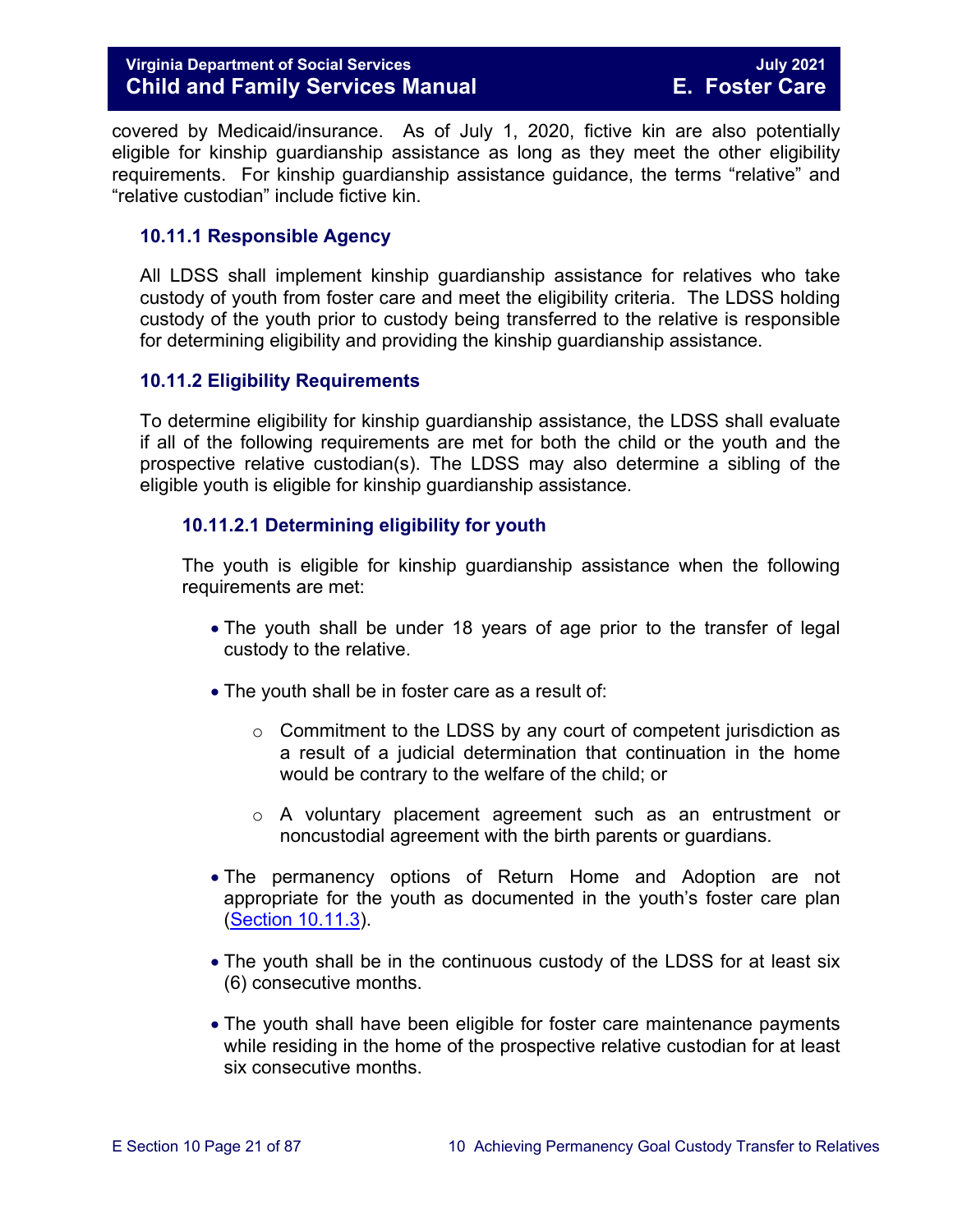- The youth shall demonstrate a strong attachment to the prospective relative custodian(s).
- The youth shall be consulted regarding the transfer of custody to the relative if the youth is age 14 or older.

# **10.11.2.2 Determining eligibility of prospective relative custodian(s)**

Prospective relative custodian(s) are eligible if they meet all of the following requirements. The prospective relative custodian(s) shall:

- Be related to the youth by blood, marriage, or adoption.
- Have a strong commitment to permanently care for the youth.
- Be an approved relative foster and adoptive parent for the youth for at least six (6) consecutive months.
- Be willing to obtain legal custody of the youth.

# **10.11.2.3 Determining placement of at least six (6) consecutive months**

The six (6) months of consecutive placement may start on the date the youth is placed in the approved foster home of the prospective relative custodian(s).

When necessary, the LDSS *may utilize temporary waivers to approve kinship foster families to allow for immediate placement. The required steps for the process of immediate kinship home placement and subsequent foster home approval are outlined in Section 1.5 of Resource Family Guidance*.

The service worker may determine the placement is consecutive for six (6) months even when the youth is temporarily absent from the placement for 14 or fewer consecutive days and the youth's placement continues with the same provider. The absence may include run away, respite care, medical hospitalizations, trips, or vacations. If the absence exceeds 14 days or the youth does not return to the same placement, the placement shall not be determined consecutive.

In addition to considering the length of time the youth is placed outside of the home, the service worker should also assess the stability of the relative placement while the youth is away from home by considering:

- The needs of the youth;
- The reasons for the short term absence from the home;
- The involvement of the prospective relative custodian(s);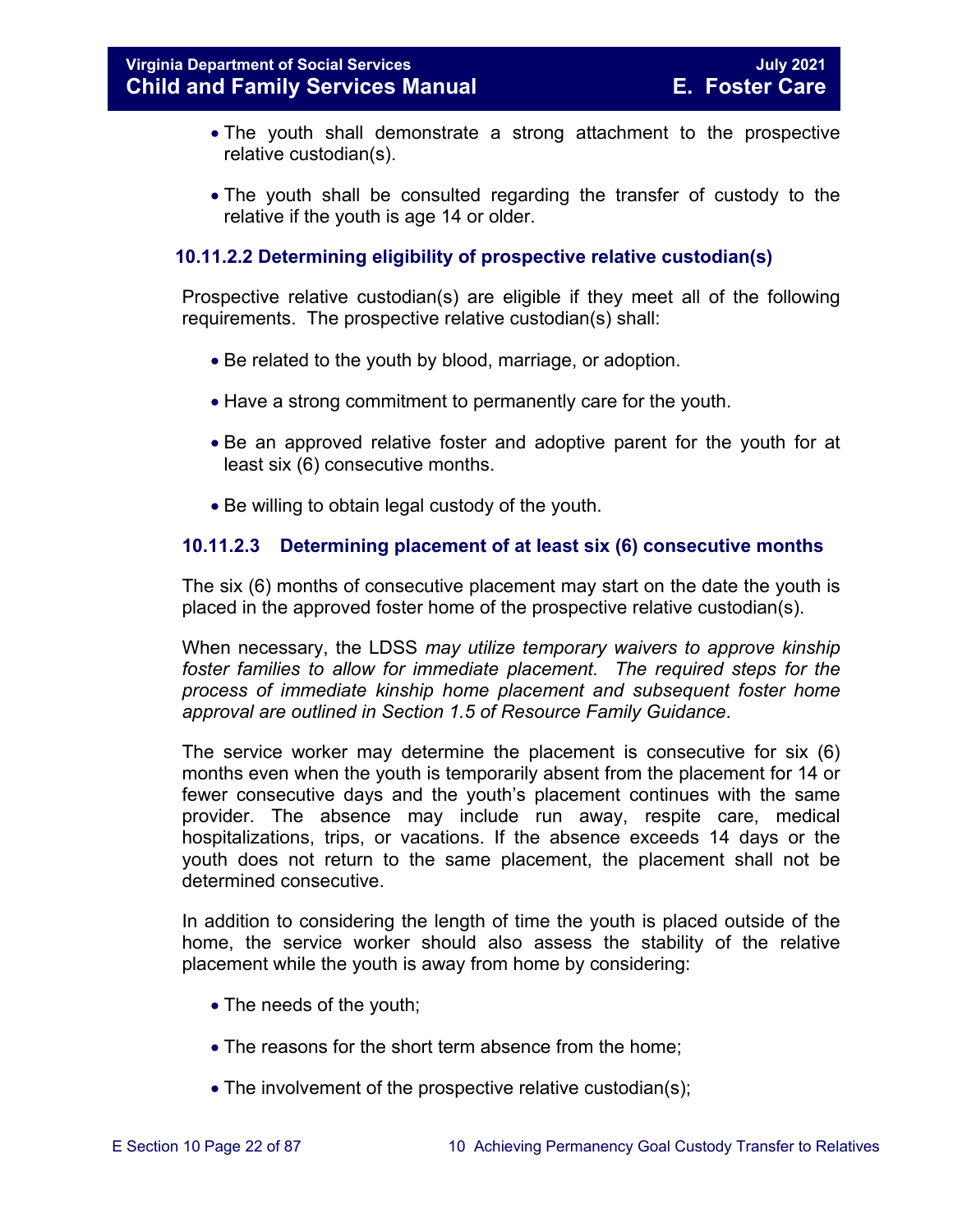• The youth's attachment to the prospective relative custodian(s).

If the youth is placed outside of the home for more than fourteen (14) days or if the service worker determines the youth's placement in the prospective relative custodian(s)' home has not met the criteria for six (6) consecutive months as described above, then kinship guardianship assistance is not an option until the requirement of at least six (6) consecutive months of foster care placement has been met.

# **10.11.2.4 Siblings of eligible youth placed in the same home**

LDSS shall make diligent efforts to place siblings together when this is in the best interests of the children (see section [Section](https://fusion.dss.virginia.gov/Portals/%5bdfs%5d/Files/DFS%20Manuals/Foster%20Care%20Manuals/Foster%20Care%20Manual%2007-2020/Final%20Foster%20Care%20Manual%2007-2020/section_6_placement_to_achieve_permanency.pdg#page=13)  $6.4$ ). The siblings of an eligible youth may be placed with the same prospective relative custodian(s) if the LDSS and the prospective relative custodian(s) agree that the placement is appropriate and in the best interest of the siblings and the eligible youth. A Kinship Guardianship Assistance Agreement may be established and payments may be paid on behalf of each sibling of the eligible youth. Siblings do not have to be placed with the prospective relative custodian(s) simultaneously with the eligible youth to qualify for kinship guardianship assistance.

The sibling does not need to meet the eligibility criteria outlined in Section [10.11.2.1](#page-20-2) in order to receive guardianship assistance maintenance payments and non-recurring expenses related to the costs of obtaining legal custody if the agency and the prospective relative custodian(s) agree on the appropriateness of the placement of the sibling with the relative custodian(s).

To qualify as a sibling, the sibling shall have at least one parent in common with the eligible youth by blood, marriage, or adoption. The sibling shall be consulted regarding the relative custody arrangement, if age 14 or older. The sibling does not have to be placed in the home of the prospective relative custodian(s) for at least six consecutive months.

If the sibling is not placed simultaneously with the eligible youth, the prospective relative custodian(s) shall:

- Be an approved foster and adoptive parent at the time the sibling is placed in the home (see [Local Department Resource, Foster, and Adoptive](https://fusion.dss.virginia.gov/dfs/DFS-Home/Family-Recruitment/Family-Recruitment-Guidance)  [Family Home Approval Chapter\)](https://fusion.dss.virginia.gov/dfs/DFS-Home/Family-Recruitment/Family-Recruitment-Guidance).
- Have a strong commitment to permanently care for the sibling.
- Be willing to obtain legal custody of the sibling.

If the prospective relative custodian(s) are no longer approved providers, then the prospective relative custodian(s) shall go through an approval *process* (see *Section 1.5 of Resource Family Guidance*).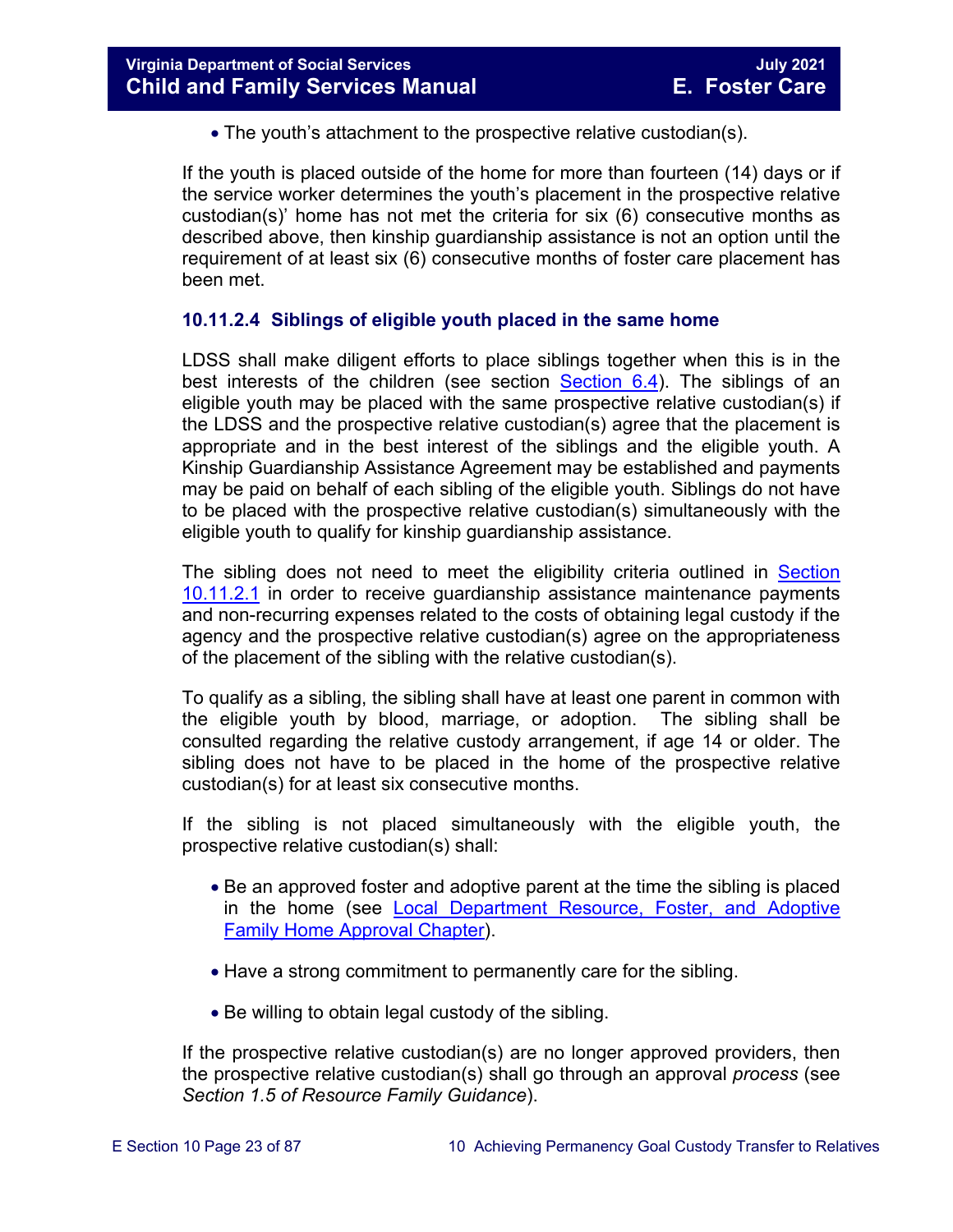When joint placement of the sibling with the eligible youth is not appropriate or feasible, the service worker shall develop a plan to encourage frequent and regular visitation and communication between the siblings. The plan should be developed within 15 calendar days after placement. The plan shall take into account the wishes of the youth, consistent with the youth's developmental level. It shall specify the frequency of visitation or communication, identify who is responsible for ensuring the visits or communication take place, and state any requirements, restrictions, or limitations to the visits or communications (§ [63.2-900.2\)](https://law.lis.virginia.gov/vacode/63.2-900.2/). The communications may include, but are not limited to, face-toface visits, telephone calls, email correspondence, and video conferencing.

If contact is not in the best interest of either youth, the service worker shall document the reasons why frequent visitation and/or communication is contrary to the safety and well-being of the child(ren). Additionally, the service worker shall consider what steps should be taken in the future to reassess the appropriateness of contact and ensure it is reassessed on a regular basis.

#### **10.11.2.5 Screening the child or youth to determine eligibility**

The LDSS should complete the Kinship Guardianship Assistance Screening Tool to ensure that the youth meets all the criteria for eligibility. The LDSS shall maintain documentation to support the eligibility determination in OASIS and the supporting documents in the kinship guardianship assistance case record. The screening tool is also used to document the funding source for the kinship guardianship assistance payments.

#### <span id="page-23-0"></span>**10.11.3 Foster care plan requirements**

For any youth with the goal of Custody Transfer to a Relative with kinship guardianship assistance, the service worker shall include the following in the youth's foster care plan:

- The steps that the LDSS has taken to determine that the goals of reunification and adoption *(See Section 10.11.4)* are not appropriate for the youth.
- The reasons for any separation of siblings as a result of the placement.
- The reasons why placement with an appropriate relative through a Kinship Guardianship Assistance Agreement is in the youth's best interests.
- The ways in which the youth meets eligibility requirements for the kinship guardianship assistance payment.
- The efforts the LDSS has made to discuss adoption by the relative custodian as a more permanent alternative to legal guardianship and documentation of the reasons why the relative custodian has chosen not to pursue adoption.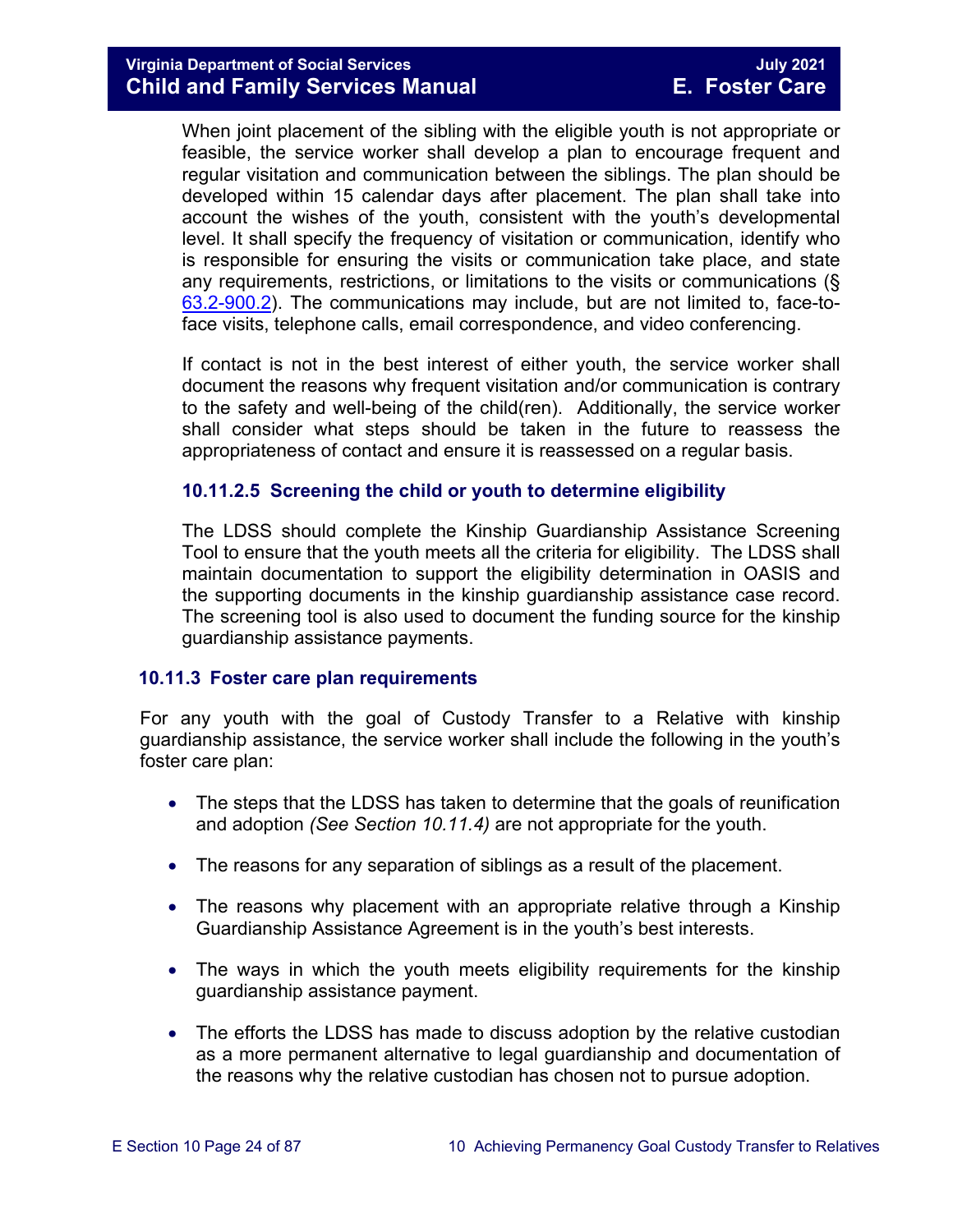• The efforts made by the LDSS to discuss with the youth's parent(s) the kinship guardianship assistance arrangement*. Efforts can include sending letters or conducting person locator searches and using other diligent search tools to locate the parent, if the agency is unable to have a discussion with the parent because they are unable to be located or are not willing to participate in the discussion.* 

#### <span id="page-24-0"></span>*10.11.4 Determining that the goal of adoption is not appropriate*

*Before the service worker can determine that the goal of adoption is not appropriate, they must first fully explore adoption as a permanency option for the child. The service worker must include documentation of the following in the child's case record:* 

- The multiple efforts the service worker has made to explore adoption with the *relative custodian as a more permanent alternative to legal guardianship and documentation of the reasons why the relative custodian has chosen not to pursue adoption;*
- *The service worker provided Supporting Your Child's Path to Permanency to the parent(s) and the option of voluntary termination of parental rights was discussed with the parent(s); and*
- *The services that were provided to the parent(s), relative custodian, and/or child to explore adoption therapeutically and, if no services were provide, the rationale behind not providing the services.*

*If the relative caregiver does not wish to pursue adoption, the worker should assess whether adoption and termination of parental rights is in the best interest of the child, including:*

- *The relative caregiver's rationale for not wishing to pursue adoption;*
- *How long the child has been placed in the relative's home;*
- *The impact of removing the child from the relative's home to be adopted by another relative or a foster parent; and*
- *Whether the court would have to approve the child's change in placement in accordance with § 63.2-900.1.*

It is important to note that placement with a relative is an exception to the *requirement to file for termination of parental rights at 15 months.*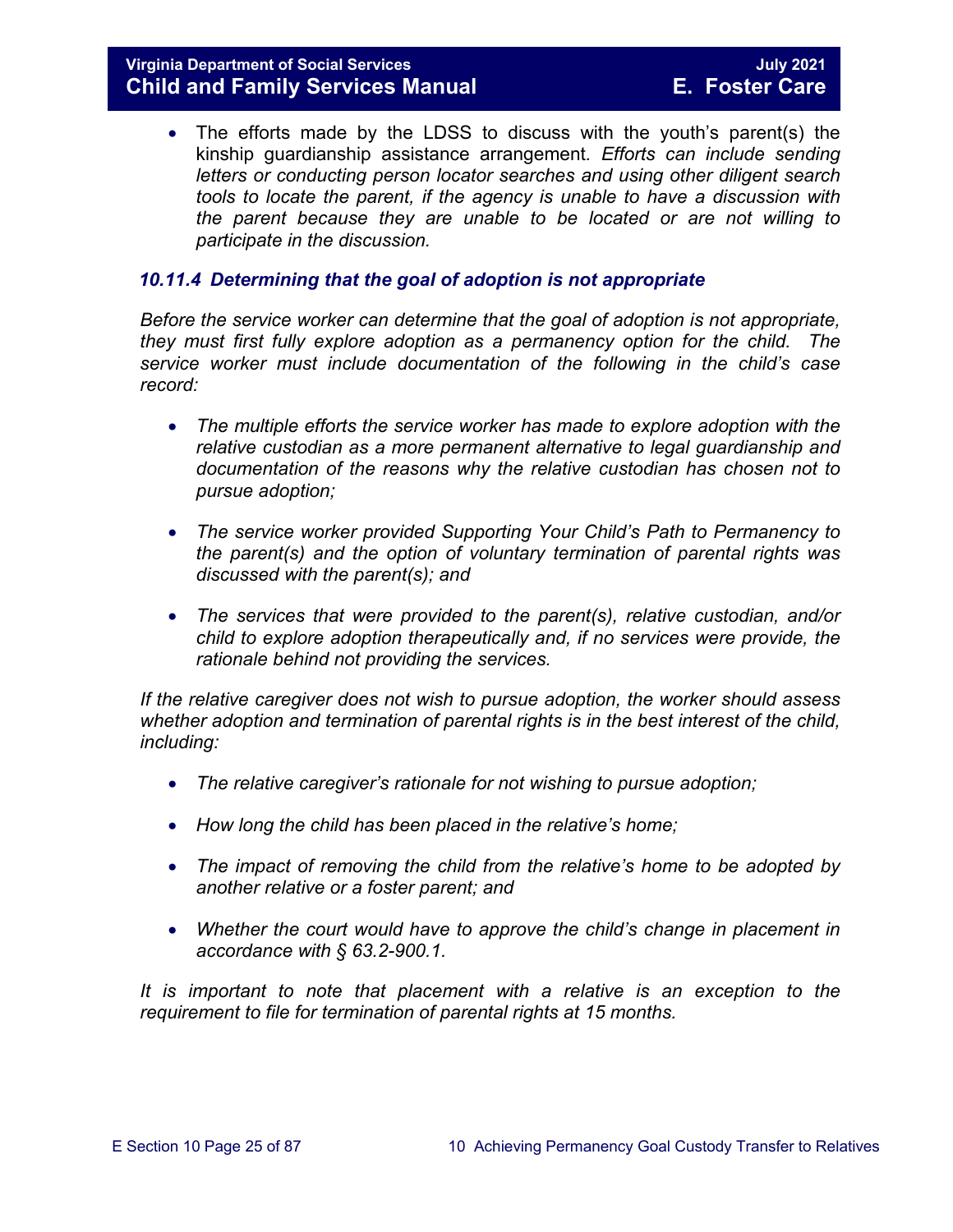# <span id="page-25-0"></span>**10.12 Preparing and partnering with prospective relative custodian(s)**

The service worker should continue to strengthen the collaborative partnership with the prospective relative custodian(s) by:

- Creating a supportive environment for conversations and building trust;
- Being open and transparent in communication; and
- Understanding and respecting the prospective relative custodian's strengths, concerns, and family circumstances.

To help prepare the prospective relative custodian(s) assume legal custody of the youth, provide a permanent family for the youth, and prevent or eliminate the youth's need for foster care placement after custody has been transferred, the service worker, in collaboration with the family and the Family Partnership Team, as appropriate, should:

- Prepare the prospective relative custodian(s) for the process of obtaining legal custody of the youth (see [Section 10.5\)](#page-15-0).
- Identify the financial assistance, services, and/or supports the youth is currently receiving, including the provider, frequency, and monthly cost when applicable and known.
- Inform the prospective relative custodian(s) of their responsibilities for obtaining ongoing services to address the youth's developmental, medical, dental, and/or behavioral health care needs. Identify resources that may be available to help meet the needs of the youth and/or the family.
	- o Brainstorm the support network of extended family, friends, and neighbors.
	- o Identify family resources and community organizations (e.g., private health insurance, faith-based organizations, community centers, cultural organizations).
	- o Identify community and government agencies (e.g., local health department, the schools).
	- o Explain the process for requesting CSA services through the FAPT to prevent or eliminate the need for foster care placement (see [Section 13.8\)](https://fusion.dss.virginia.gov/Portals/%5bdfs%5d/Files/DFS%20Manuals/Foster%20Care%20Manuals/Foster%20Care%20Manual%2007-2020/Final%20Foster%20Care%20Manual%2007-2020/Section_13_achieving_permanency_for_older_youth.pdf#page=23).
- Identify whether the youth is currently receiving social security benefits and how that will be addressed once they enter into the Kinship Guardianship Assistance Agreement (see [section 10.14.2\)](#page-30-0).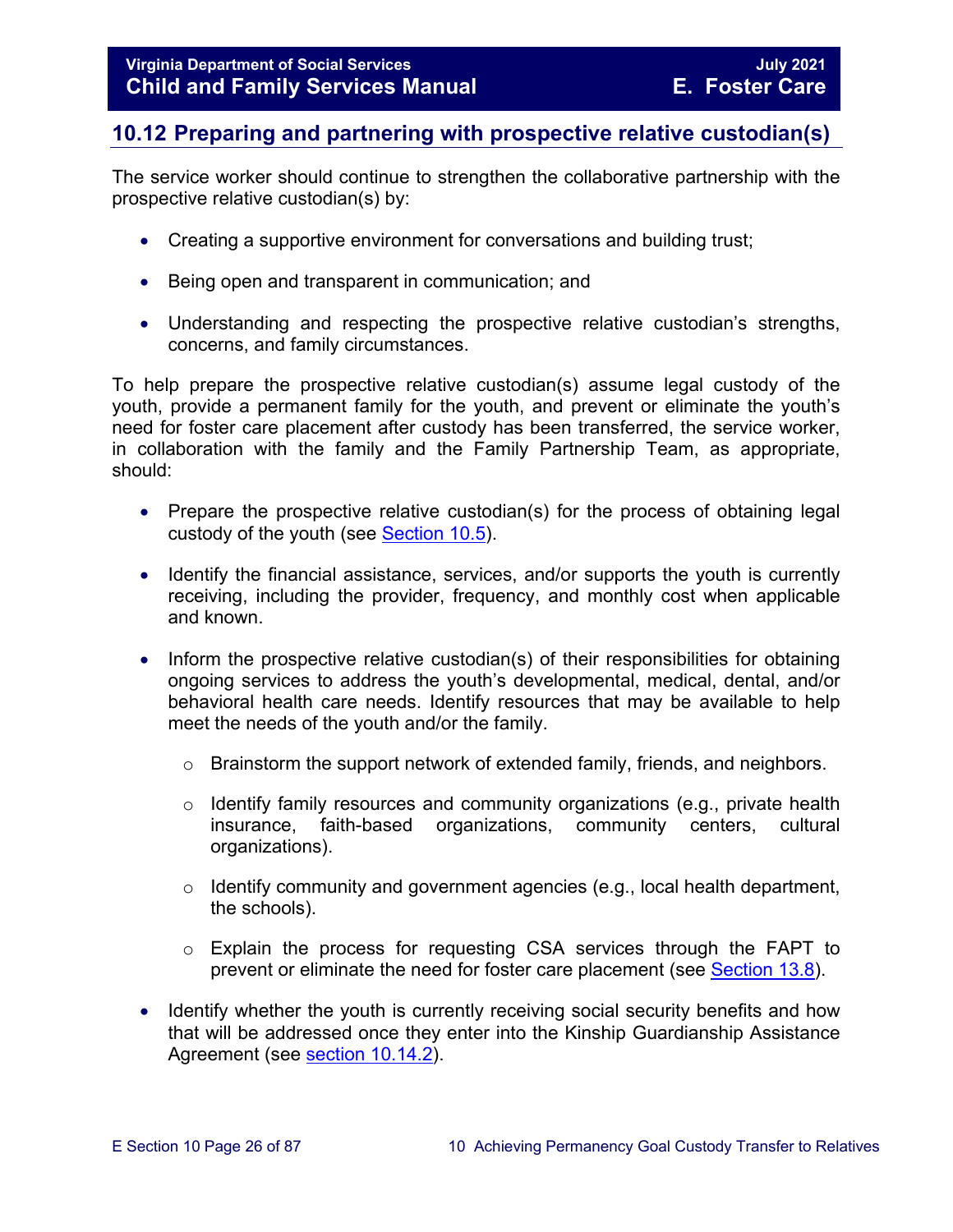# **Virginia Department of Social Services July 2021 Child and Family Services Manual**

- Identify whether the youth is currently receiving other retirement or disability benefits (e.g. [Veterans benefits,](http://www.vba.va.gov/VBA/) [Railroad Retirement benefits\)](http://www.rrb.gov/), life insurance benefits, and/or trust fund payments related to a birth parent.
- Ensure the case has been referred to the Division of Child Support Enforcement (DCSE) to pursue financial support for the youth from the birth parents (see [Section 4.7\)](https://fusion.dss.virginia.gov/Portals/%5bdfs%5d/Files/DFS%20Manuals/Foster%20Care%20Manuals/Foster%20Care%20Manual%2007-2020/Final%20Foster%20Care%20Manual%2007-2020/section_4_opening_and_maintaining_case.pdf#page=12) and revoke any good cause determination that has already been made. The LDSS must notify the DCSE that the case has transitioned to KinGAP and that the child support case needs to remain open, using the [Notification to](https://fusion.dss.virginia.gov/Portals/%5bdfs%5d/Files/DFS%20FORMS/Foster%20Care%20Forms/Notification%20to%20DCSE%20of%20Case%20Change%20to%20KinGAP.pdf)  [DCSE of Foster Care Case Change to KinGAP Form.](https://fusion.dss.virginia.gov/Portals/%5bdfs%5d/Files/DFS%20FORMS/Foster%20Care%20Forms/Notification%20to%20DCSE%20of%20Case%20Change%20to%20KinGAP.pdf)
- Inform the prospective relative custodian(s) of their responsibility for ensuring the youth is a full time student or completes secondary school when the youth is of compulsory age for school attendance in Virginia (i.e., the child was age five (5) on or before Sept 30 of the current school year through his or her 18th birthday as defined in  $\S$  [22.1-254 A\)](https://law.lis.virginia.gov/vacode/22.1-254/).
	- $\circ$  The prospective relative custodian(s) shall report this information on the annual affidavit.
	- o The Kinship Guardianship Assistance Agreement includes a provision for the prospective relative custodian(s) to authorize the LDSS to use the youth's State Testing Identification (STI) number, when applicable, to document the youth's enrollment in school and to obtain educational outcome information from the Virginia Department of Education on children and youth who receive kinship guardianship assistance funds. Only nonidentifying aggregate educational outcome information on youth with kinship guardianship assistance will be reported publicly.
- Inform the prospective relative custodian(s) and the youth of independent living services available for youth age 16 and over who left foster care and are receiving kinship guardianship assistance. Independent living services for youth may be accessed through **Project LIFE** when needed services are requested by the family or the youth. Independent living services may also be available through the LDSS responsible for providing services to the family, based on the availability of Independent Living funds awarded to the LDSS. Services include a broad range of activities, educational support, job preparation, and training to help the youth prepare for adulthood. For information on types of services, see [Section 14.7.](https://fusion.dss.virginia.gov/Portals/%5bdfs%5d/Files/DFS%20Manuals/Foster%20Care%20Manuals/Foster%20Care%20Manual%2007-2020/Final%20Foster%20Care%20Manual%2007-2020/Section_14_Fostering_Futures.pdf#page=35)
- Inform the prospective relative custodian(s) and the youth of Educational Training Voucher (ETV) program available for youth age 16 and older who left foster care and are receiving kinship guardianship assistance. The ETV Program provides federal and state funding to help eligible youth with expenses associated with college and post-secondary vocational training programs. Funding of up to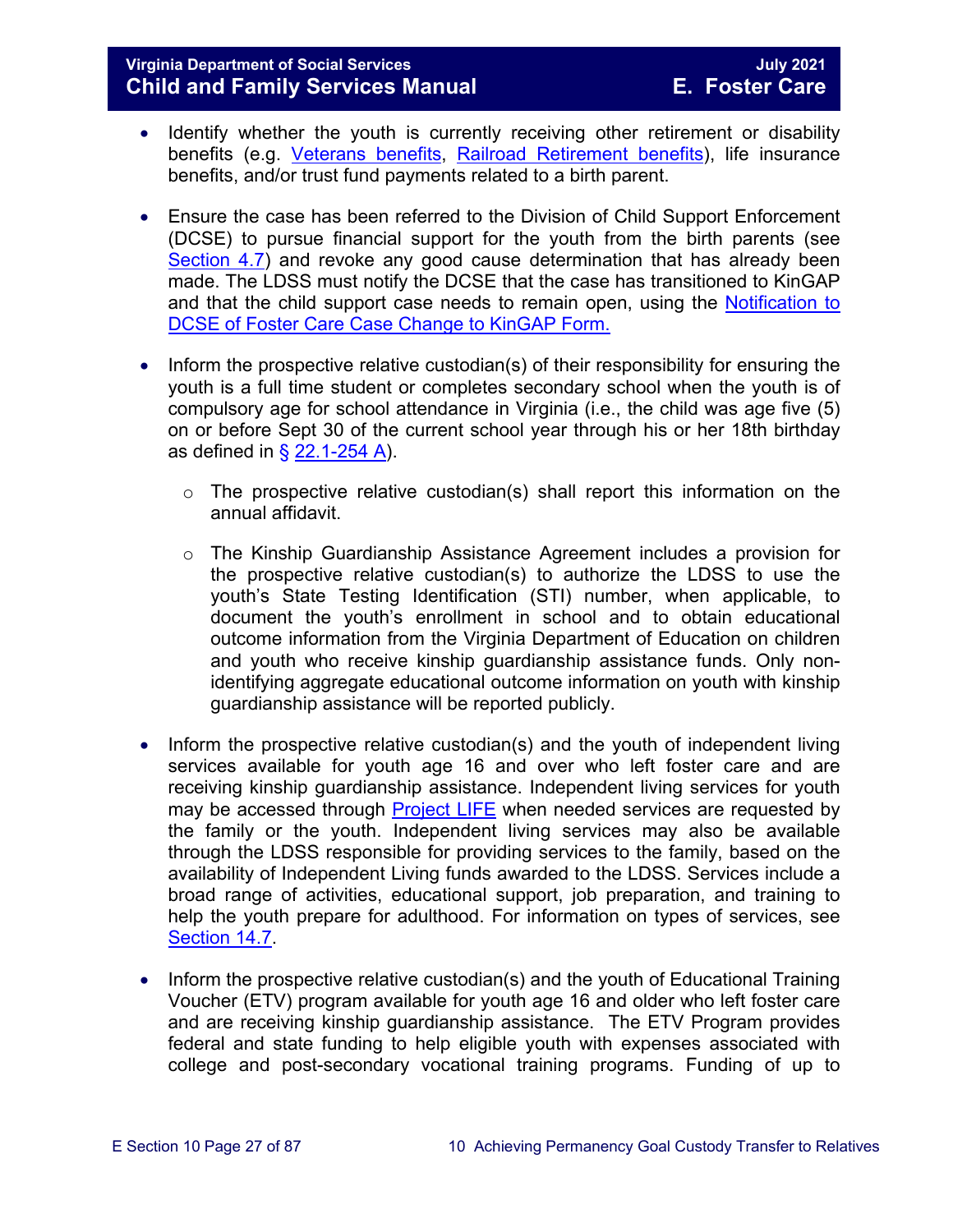\$5,000 per year OR the total cost of attendance per year (whichever is less), per eligible youth. For information on ETV, see [section 13.11.](https://fusion.dss.virginia.gov/Portals/%5bdfs%5d/Files/DFS%20Manuals/Foster%20Care%20Manuals/Foster%20Care%20Manual%2007-2020/Final%20Foster%20Care%20Manual%2007-2020/Section_13_achieving_permanency_for_older_youth.pdf#page=26)

• For youth age 17 or older, inform the prospective relative custodian(s) and the youth of the LDSS requirement to conduct the National Youth in Transition Database survey. For information about the survey please see [section 13.13.](https://fusion.dss.virginia.gov/Portals/%5bdfs%5d/Files/DFS%20Manuals/Foster%20Care%20Manuals/Foster%20Care%20Manual%2007-2020/Final%20Foster%20Care%20Manual%2007-2020/Section_13_achieving_permanency_for_older_youth.pdf#page=33)

# <span id="page-27-0"></span>**10.13 Application process for kinship guardianship assistance**

After the LDSS determines the youth and the prospective relative custodian(s) are eligible for kinship guardianship assistance, the LDSS shall provide the prospective relative custodian(s) with the [Virginia Application for Kinship Guardianship Assistance.](https://fusion.dss.virginia.gov/Portals/%5Bdfs%5D/Files/DFS%20FORMS/Family%20Services-Generic%20Forms/Application%20for%20Assistance.pdf)

This tool helps the prospective relative custodian(s):

- Plan for integrating the youth into their family permanently.
- Evaluate the total resources they have available to address the needs of the youth.
- Identify the financial assistance they may need in order to assume custody and meet the needs of the youth.

The application should be completed by the prospective relative custodian(s) with the LDSS service worker.

The prospective relative custodian(s) shall sign and submit the completed Application [for Kinship Guardianship Assistance](https://fusion.dss.virginia.gov/Portals/%5Bdfs%5D/Files/DFS%20FORMS/Family%20Services-Generic%20Forms/Application%20for%20Assistance.pdf) to the LDSS. Letters, other written requests, and verbal requests for kinship guardianship assistance do not constitute an official request and do not initiate the time frames for processing.

# <span id="page-27-1"></span>**10.13.1 Initial review and notice of application receipt**

**Within 14 days** after receiving the [Application for Kinship Guardianship Assistance,](https://fusion.dss.virginia.gov/Portals/%5Bdfs%5D/Files/DFS%20FORMS/Family%20Services-Generic%20Forms/Application%20for%20Assistance.pdf) the LDSS should:

- Review the application to determine whether the application is complete.
- Notify the prospective relative custodian(s) in writing that the application was received and its status:
	- o **The application is complete.** The notification should include the date the application was received. It should state that the LDSS and the prospective relative custodian(s) have 90 days to sign the Kinship Guardianship Assistance Agreement.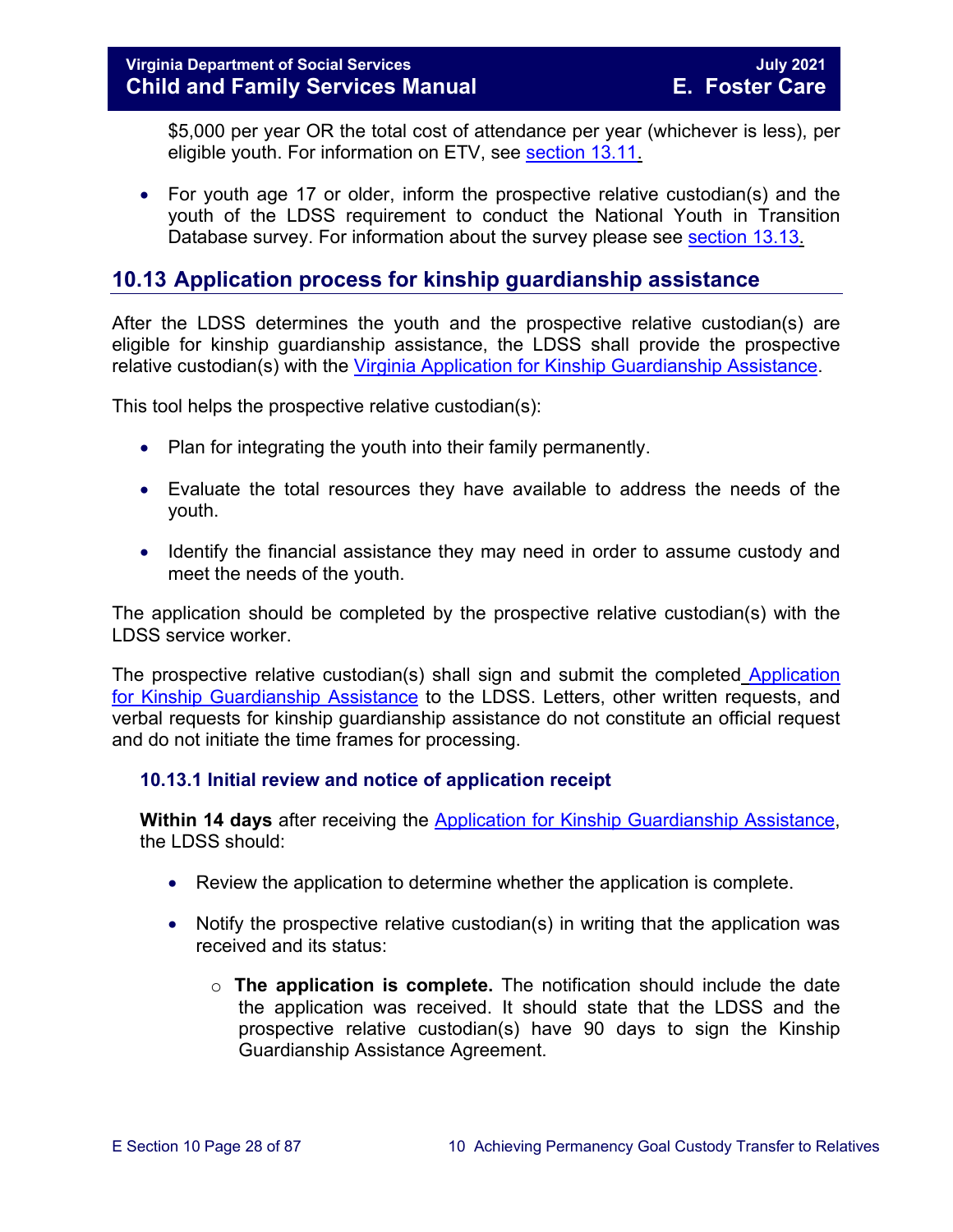- o **Additional information is needed.** The notification shall state the specific information necessary to complete the application. It should advise the prospective relative custodian(s) to submit the information by email, phone, or in person within 30 days from the notice date.
- o **The application is denied** when relatives submit the application and the LDSS determines the youth and/or the prospective relative custodian(s) are not eligible for kinship guardianship assistance. The [Family Services Notice of Action](https://fusion.dss.virginia.gov/Portals/%5Bdfs%5D/Files/DFS%20FORMS/Family%20Services-Generic%20Forms/Family%20Services%20Notice%20of%20Action%20and%20Right%20to%20Appeal.pdf) shall be used to communicate this is writing and shall clearly state the reason(s) for the denial, provide information on the relatives' right to appeal within 30 days of receiving the notice of denial, and provide information on the fair hearing process. No further action is required by the LDSS on the application.

Note: If Custody is transferred to the relative prior to the six (6) month placement requirement being met and the Kinship Guardianship Assistance Agreement being signed, the family will not be eligible for kinship guardianship assistance.

# <span id="page-28-0"></span>**10.13.2 Timeframe for acting on completed application**

Once the LDSS receives the completed [Application for Kinship Guardianship](https://fusion.dss.virginia.gov/Portals/%5Bdfs%5D/Files/DFS%20FORMS/Family%20Services-Generic%20Forms/Application%20for%20Assistance.pdf)  [Assistance](https://fusion.dss.virginia.gov/Portals/%5Bdfs%5D/Files/DFS%20FORMS/Family%20Services-Generic%20Forms/Application%20for%20Assistance.pdf) and all required documentation:

- The LDSS and the prospective relative custodian(s) should begin the assessment and negotiation process as quickly as possible.
- The LDSS and the prospective relative custodian(s) should fully discuss the general provisions required for kinship guardianship assistance as delineated in the binding Kinship Guardianship Assistance Agreement. They should complete and sign the agreement within 90 days from the date the LDSS received the completed application and all required documentation.
- **The local board, or its designee, and the prospective relative custodian(s) shall sign the Kinship Guardianship Assistance Agreement prior to the transfer of legal custody of the youth from the LDSS to the relative custodian(s).**
- The effective date of the Kinship Guardianship Assistance Agreement is the date the judge signs the court order transferring legal custody of the youth from the LDSS to the relative custodian(s).

# <span id="page-28-1"></span>**10.14 Assessing the family and youth's needs for assistance**

#### <span id="page-28-2"></span>**10.14.1 Assessing family circumstances**

The LDSS should begin the assessment process by facilitating conversations with the prospective relative custodian(s) about the needs of the youth, the family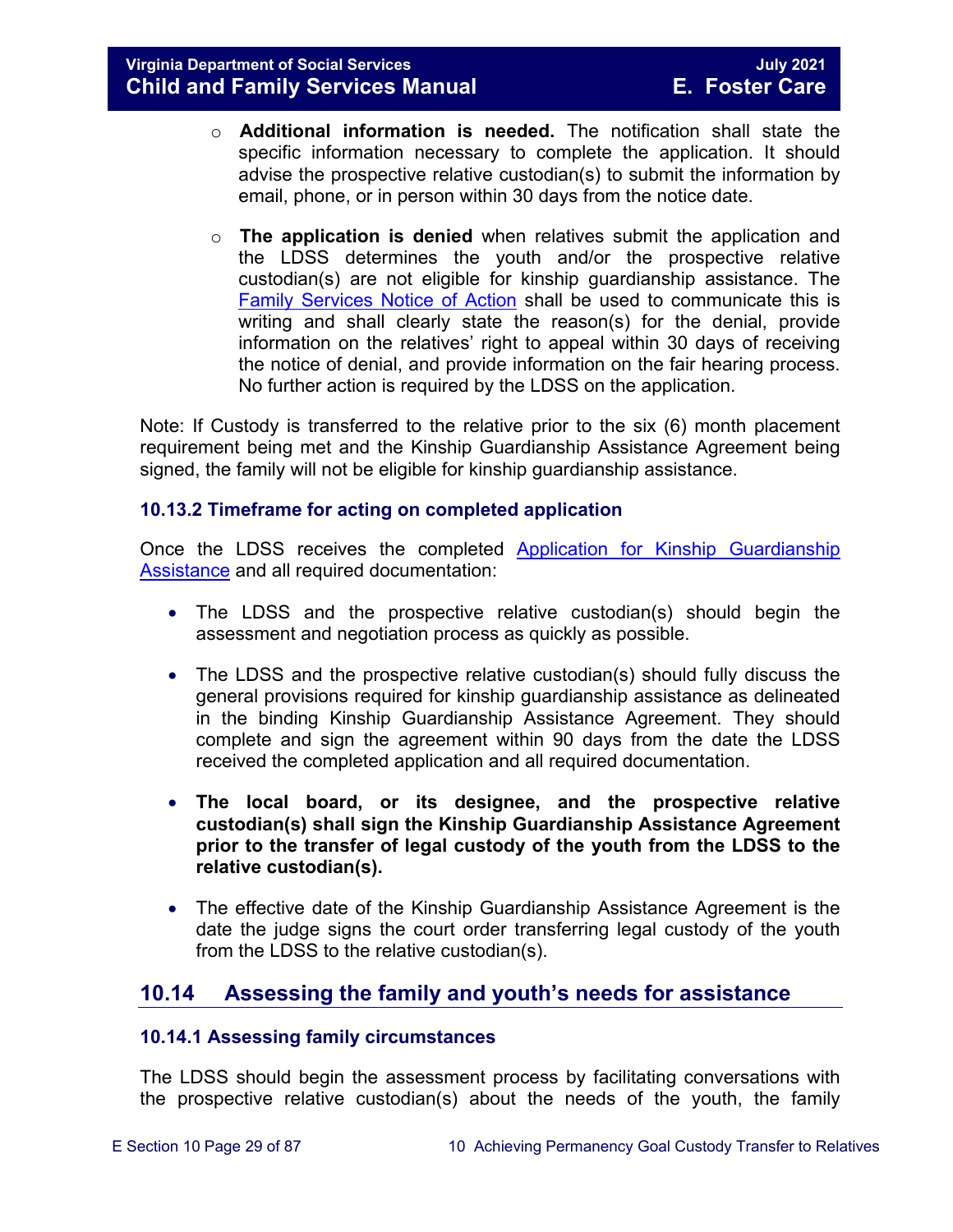circumstances of the prospective relative custodian(s), and the types of assistance they feel they need to obtain legal custody of the youth, meet the youth's needs, and prevent the youth from returning to foster care. Family circumstances include the prospective relative custodian(s)' overall ability to meet the immediate and future needs of the youth and to incorporate the youth into their home, in relation to their current lifestyle and standard of living, as well as their future plans.

The prospective relative custodian(s) provide information on their family circumstances in the application for kinship guardianship assistance. The purpose of this information is to assist the prospective relative custodian(s) in:

- Planning for integrating the youth into their family permanently.
- Evaluating:
	- $\circ$  The total funds they have available for the youth, taking into account their financial resources and expenses for the youth.
	- $\circ$  Other resources available to help address the needs of the youth (e.g., resources from family, neighbors, faith-based community, private health insurance, schools, and other government programs).
	- o The financial assistance and/or services they may need in order to assume custody, to meet the needs of the youth, and to prevent the youth from returning to foster care.
- Negotiating with the LDSS the terms for the kinship guardianship assistance for the youth.
- Understanding the type of services they can request from the FAPT.

This information is not used in determining the youth's eligibility for kinship guardianship assistance. It is also not the sole factor to be used in assessing family circumstances or in determining the amount of kinship guardianship payments.

The LDSS should review the information that the prospective relative custodian(s) provide on the [Application for Assistance](https://fusion.dss.virginia.gov/Portals/%5Bdfs%5D/Files/DFS%20FORMS/Family%20Services-Generic%20Forms/Application%20for%20Assistance.pdf) and clarify any information as needed. The LDSS should assure the prospective relative custodian(s) that they will keep the information confidential.

The LDSS should discuss with the prospective relative custodian(s):

• If the prospective relative custodian(s) anticipate any changes in the near future that will increase or decrease the financial resources they have available to support the youth (e.g., different financial resources, different people to support on a regular basis).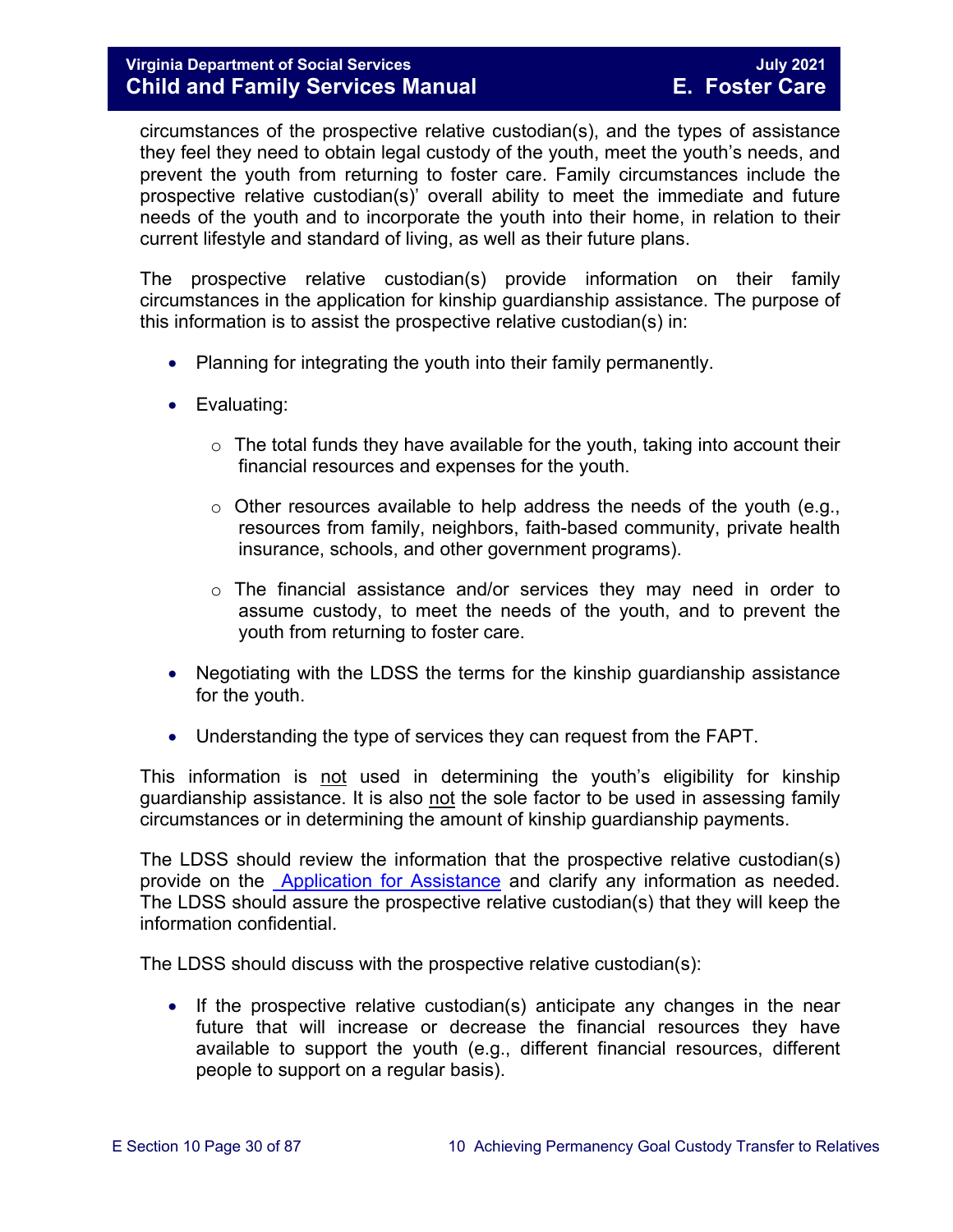- In what ways the prospective relative custodian(s) feel this information reflects their family circumstances.
- What additional information the prospective relative custodian(s) can share to better understand their family circumstances.
- Whether the prospective relative custodian(s) can spend any funds differently to help meet the needs of the youth.

The LDSS makes any adjustments to the application that the prospective relative custodian(s) identify and shares information from the application calculations with the prospective relative custodian(s). This process helps the prospective relative custodian(s) assess and understand the resources they have available to care for the youth. The prospective relative custodian(s) also refer to this information during the negotiation process for kinship guardianship assistance for the youth.

#### <span id="page-30-0"></span>**10.14.2 Assessing basic maintenance needs of the youth**

After assessing family circumstances, the LDSS shall discuss with the prospective relative custodian(s) the basic maintenance available for the youth. The basic maintenance payment helps the prospective relative custodian(s) address the youth's basic needs for housing, food, clothing, transportation and/or personal incidentals. A supplemental clothing allowance over and above the basic maintenance payment is not an allowable payment in kinship guardianship assistance.

The LDSS should discuss the following factors with the prospective relative custodian(s):

- The basic maintenance payment is based on the youth's age rate for foster care maintenance rates (see [Section 18.1.3\)](https://fusion.dss.virginia.gov/Portals/%5bdfs%5d/Files/DFS%20Manuals/Foster%20Care%20Manuals/Foster%20Care%20Manual%2007-2020/Final%20Foster%20Care%20Manual%2007-2020/section_18_funding_maintenance_costs.pdf#page=4). The LDSS should explain that at no time shall the payment exceed what would have been paid if the youth had remained in foster care (Social Security Act, Title IV, § 473 (d) (2) [42 [U.S.C. 673\]\)](http://www.socialsecurity.gov/OP_Home/ssact/title04/0473.htm).
- Other forms of assistance the youth may receive:
	- o[Social Security benefits](http://www.socialsecurity.gov/) due to the retirement, death, or disability of a birth parent. The youth may continue to be eligible for benefits connected to the birth parents.
	- $\circ$  [SSI](http://www.socialsecurity.gov/pgm/ssi.htm) payments if the youth has a disability. If the youth is currently receiving disability payments while in foster care, once custody is transferred the relative custodian will need to apply to become the payee. The LDSS should inform the prospective relative custodian(s) that they may choose to apply to receive SSI payments for an eligible youth and receive kinship guardianship assistance maintenance payments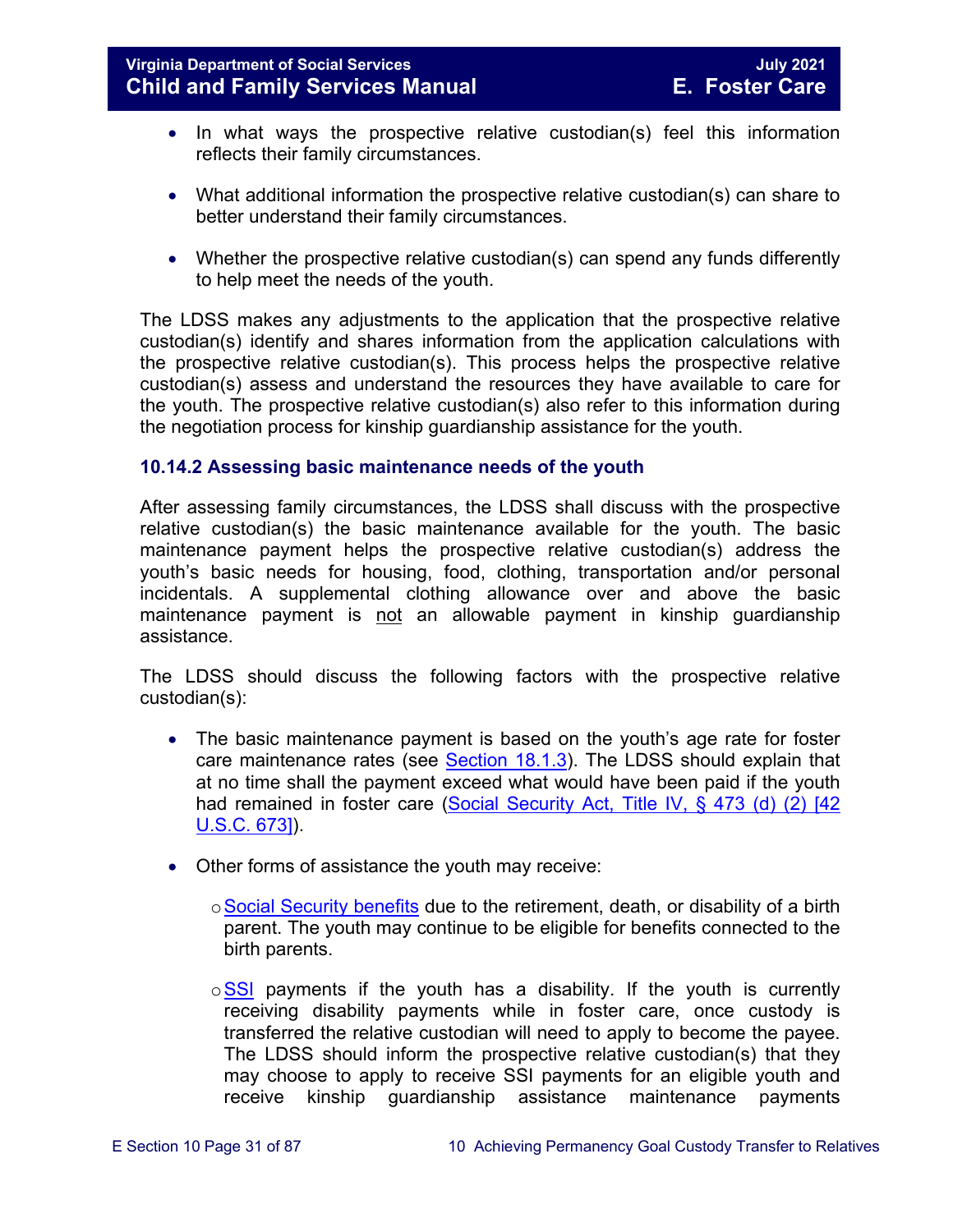concurrently, or to obtain payments solely from one program. The LDSS should encourage the prospective relative custodian(s) to contact a Social Security representative at 1-800-772-1213 to discuss their situation. They may also visit the Social Security Administration (SSA) website at [http://www.socialsecurity.gov.](http://www.socialsecurity.gov/)

 $\circ$  The prospective relative custodian(s) may choose to:

- Reduce the basic maintenance payment they receive based on the amount of SSI the youth is entitled to receive and use the SSI funds to help meet the maintenance needs of the youth.
- Decline the basic maintenance payment and receive only SSI for the youth.
- Receive only the basic maintenance payment and not continue SSI payments for the youth. However, if the youth does not receive SSI benefits for 12 months, the youth is no longer eligible for SSI. The relative custodian(s) may reapply for SSI benefits in the future, or the youth may apply for Social Security Disability Insurance (SSDI) benefits after age 18 as an adult disabled since childhood. The youth will need to meet all eligibility requirements in order to receive benefits.

The LDSS should serve as a resource for the prospective relative custodian(s) on the kinship guardianship assistance program as they make this decision [\(Federal Child Welfare Policy Manual, Subsection](http://www.acf.hhs.gov/cwpm/programs/cb/laws_policies/laws/cwpm/questDetail.jsp?QAId=76)  [8.4D.1\)](http://www.acf.hhs.gov/cwpm/programs/cb/laws_policies/laws/cwpm/questDetail.jsp?QAId=76).

- o Other retirement or disability benefits (e.g. [Veterans benefits,](http://www.vba.va.gov/VBA/) [Railroad](http://www.rrb.gov/)  [Retirement benefits\)](http://www.rrb.gov/), life insurance benefits, and/or trust fund payments related to a birth parent.
- The amount of funds the prospective relative custodian(s) identify they have available to care for the youth (see [Section 10.14.1](#page-28-2) and the calculation at the end of Section II on the application for any remaining funds the prospective relative custodian(s) have available for the youth.) For example, the LDSS worker should inform the prospective relative custodian(s) that based on the information they provided, they have "x" dollars available to help care for the youth after subtracting the expenses for the youth from the financial resources they have available for the youth. The LDSS should ask the prospective relative custodian(s) what amount they need on a monthly basis to help address the basic maintenance need of the youth, given the resources they have available. The [Worksheet for Assessing and Negotiating](https://fusion.dss.virginia.gov/Portals/%5Bdfs%5D/Files/Adoption/Adoption%20Assistance/Assessing%20and%20Negotiating%20-%20Worksheet.doc)  [Assistance](https://fusion.dss.virginia.gov/Portals/%5Bdfs%5D/Files/Adoption/Adoption%20Assistance/Assessing%20and%20Negotiating%20-%20Worksheet.doc) may be used as an additional resource.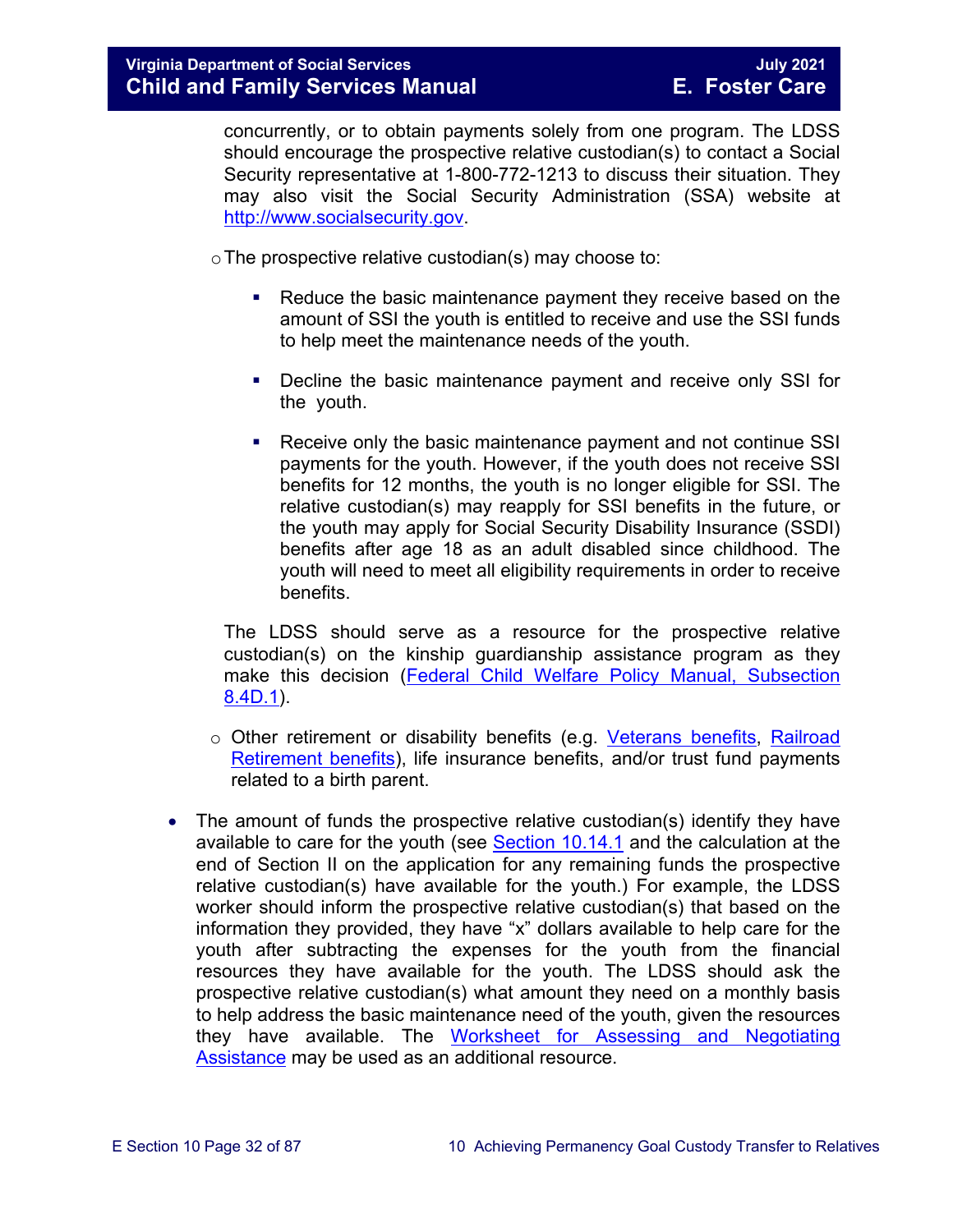- The amount of basic maintenance the prospective relative custodian(s) request, if they choose to receive less than the amount available.
- The length of time the prospective relative custodian(s) choose to receive the basic maintenance payment. They may receive the basic maintenance payment until the youth reaches the age of 18, or age 21 when applicable. For example, the LDSS should ask the prospective relative custodian(s) how long and for what time period they request this payment?

The LDSS shall inform the prospective relative custodian(s):

- The basic maintenance rate shall be automatically increased under two circumstances in the future:
	- o When the youth reaches a higher age grouping in state foster care policy (see [Section 18.1.3\)](https://fusion.dss.virginia.gov/Portals/%5bdfs%5d/Files/DFS%20Manuals/Foster%20Care%20Manuals/Foster%20Care%20Manual%2007-2020/Final%20Foster%20Care%20Manual%2007-2020/section_18_funding_maintenance_costs.pdf#page=4), to help address the increased costs of caring for an older youth, or
	- o When statewide increases are approved to help address increased costs of living.

If the prospective relative custodian(s) choose to receive less basic maintenance than the maximum available rate, the agreed upon payment amount will be increased by the same percentage amount used to calculate the increase in the maximum foster care maintenance payments. The LDSS will notify them in writing when automatic increases occur.

- If the prospective relative custodian(s) request and the LDSS agrees to a time-limited payment, the LDSS shall notify the relative custodian(s) using the [Family Services Notice of Action](https://fusion.dss.virginia.gov/Portals/%5Bdfs%5D/Files/DFS%20FORMS/Family%20Services-Generic%20Forms/Family%20Services%20Notice%20of%20Action%20and%20Right%20to%20Appeal.pdf) through certified mail **two (2) months** prior to the scheduled end date for the maintenance payment.
- The youth shall continue to receive the basic maintenance payment specified in the Kinship Guardianship Assistance Agreement, or addendum in effect, until one of the following actions occurs:
	- o The relative custodian(s) decline the basic maintenance payment in writing.
	- $\circ$  The relative custodian(s) indicate they need a different payment amount. The new amount, up to the maximum allowable amount, is then specified in an addendum to the agreement that is signed and executed by the LDSS and the prospective relative, or
	- o The agreement is terminated based on terms in the Kinship Guardianship Assistance Agreement (see [Section 10.22.3\)](#page-70-0).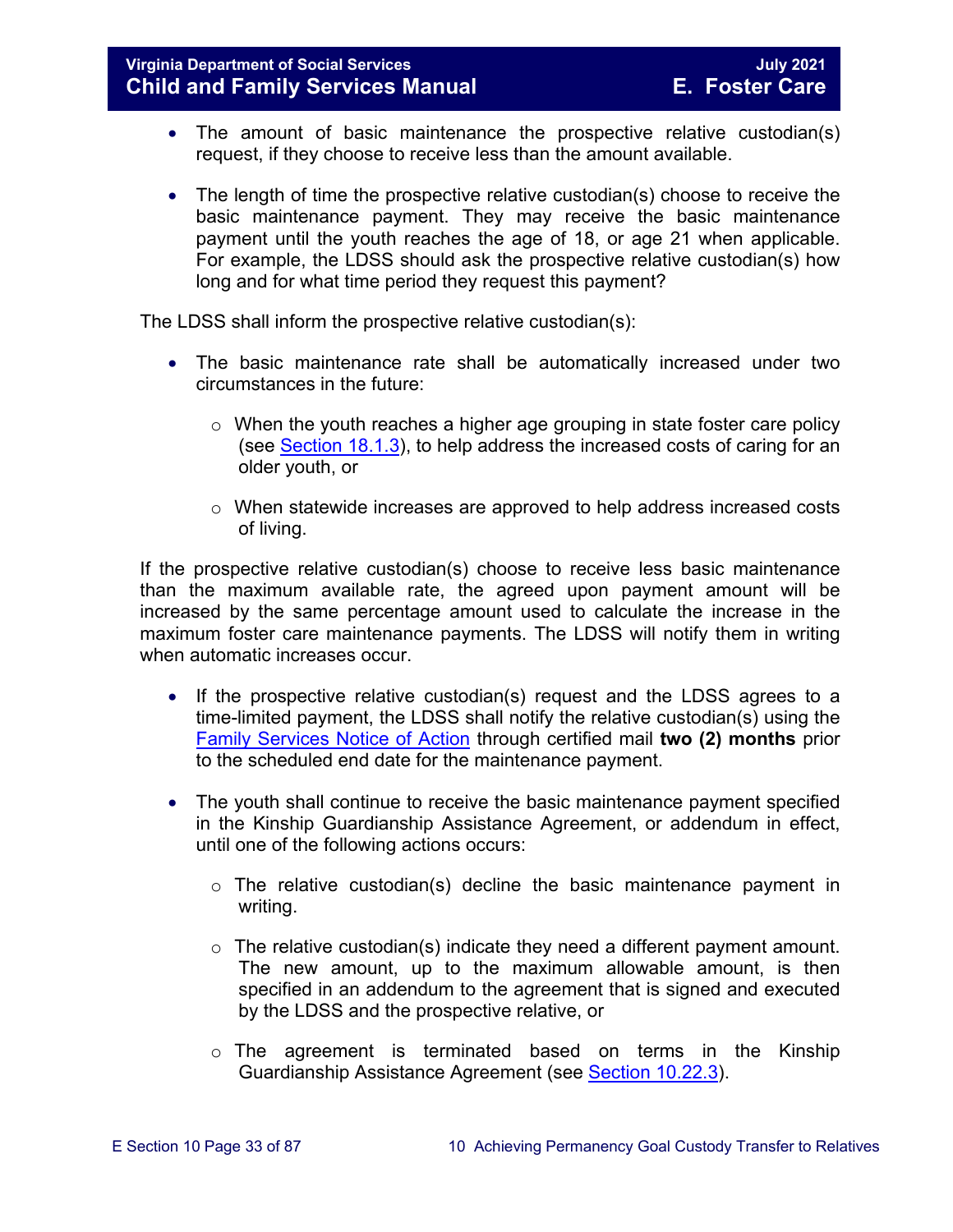After discussing all relevant factors, the LDSS shall document the prospective relative custodian(s)' decisions about basic maintenance payments and the agreed upon terms in the Kinship Guardianship Assistance Agreement and in any addendum containing basic maintenance payments.

#### <span id="page-33-0"></span>**10.14.3 Assessing additional supervision and support needs of the youth**

After assessing the basic maintenance needs of the youth, the LDSS and prospective relative custodian(s) should assess the youth's needs for additional supervision and support when appropriate for the youth. An enhanced maintenance payment may be paid when the youth requires additional supervision and support from the prospective relative custodian(s) to ensure the safety and well-being of the youth.

When the LDSS determines there are indications that the youth may require additional supervision and support from the prospective relative custodian(s), the LDSS shall use the [Virginia Enhanced Maintenance Assessment Tool](https://fusion.dss.virginia.gov/dis/IT-Services/Applications/VEMAT) (VEMAT) to assess the behavioral, emotional, and physical/personal care needs of the youth. The LDSS shall administer the VEMAT to determine whether an enhanced maintenance payment is appropriate when:

- The youth is receiving an enhanced maintenance payment in foster care based on the VEMAT; or
- The youth is not receiving an enhanced maintenance payment and the LDSS has sufficient reason to believe the youth requires additional supervision and support from the prospective relative custodian(s) based on the frequency, duration, and intensity of the youth's behavioral, emotional, and physical/personal care characteristics consistent with VEMAT guidance.

The LDS must administer the VEMAT within 14 days of receiving the application for assistance, if a VEMAT is required. A VEMAT is required:

- When the current VEMAT will be six months old by the time KinGAP Agreement will be signed;
- When the VEMAT will become due during the negotiation timeframe; or
- When there is no VEMAT and there is reason to believe that the child requires additional supervision and support.

When a VEMAT is not administered, the youth is not eligible for a kinship guardianship assistance enhanced maintenance payment. A re-administration of the VEMAT is not required if the Kinship Guardianship Assistance Agreement is signed within six months of the prior unexpired VEMAT assessment. For procedures on VEMAT, see [Section 18.2.](https://fusion.dss.virginia.gov/Portals/%5bdfs%5d/Files/DFS%20Manuals/Foster%20Care%20Manuals/Foster%20Care%20Manual%2007-2020/Final%20Foster%20Care%20Manual%2007-2020/section_18_funding_maintenance_costs.pdf#page=11)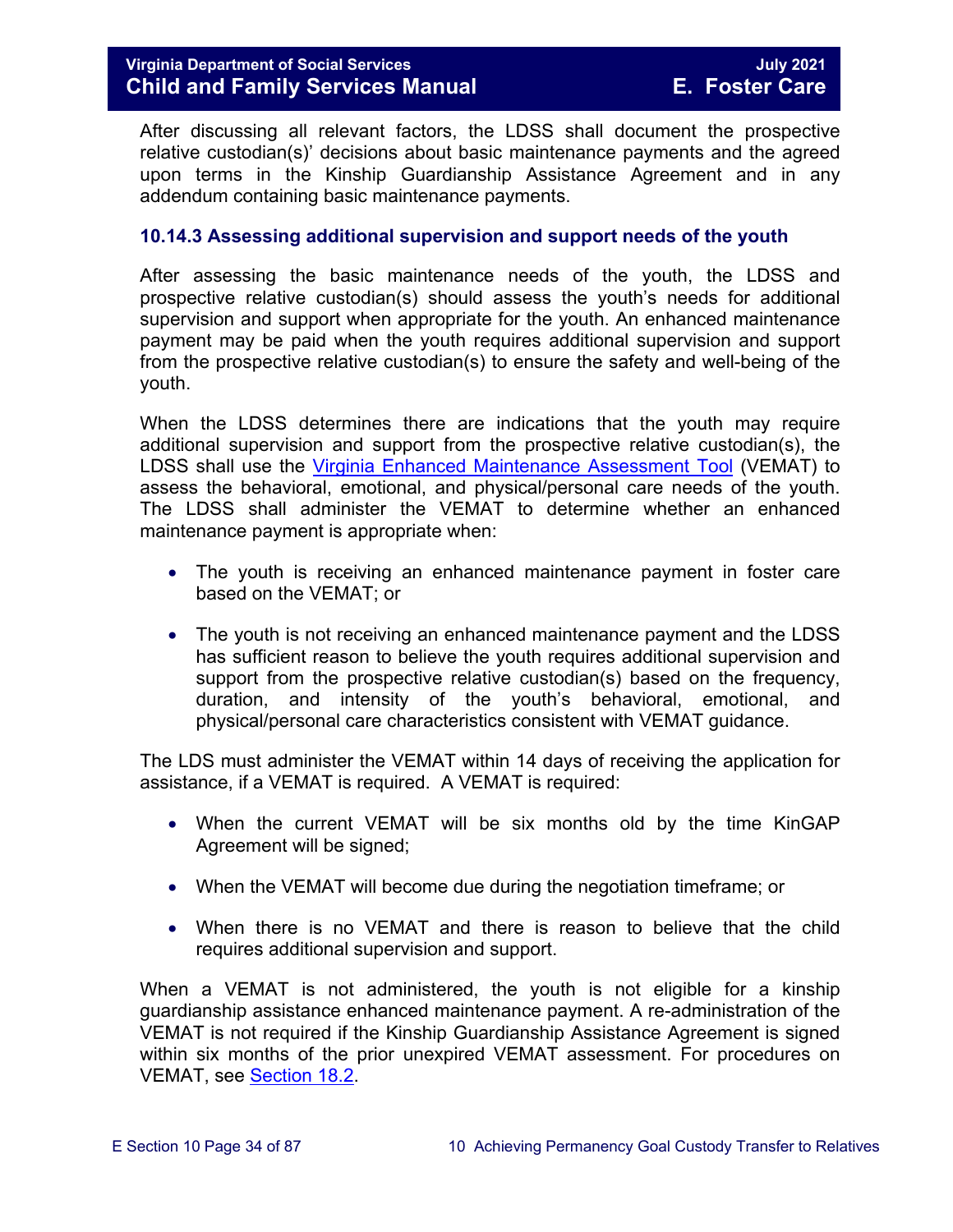# **Virginia Department of Social Services July 2021 Child and Family Services Manual**

When the LDSS establishes that the youth requires additional supervision and support based on the administration of the VEMAT in accordance with VDSS guidance, the LDSS and the negotiator shall assess and negotiate an enhanced maintenance payment with the prospective relative custodian(s), unless the prospective relative custodian(s) decline this assistance. For guidance on the purpose, goals, and principles when negotiating kinship guardianship assistance, see [Section 10.15.](#page-39-0)

The LDSS should discuss the following factors with the prospective relative custodian(s), during the assessment and negotiation process, as well as any other relevant factors:

- The needs of the youth for additional supervision and support from the prospective relative custodian(s), as documented by the VEMAT for the youth.
- Available resources to help meet the needs of the youth and defray the costs. When the prospective relative custodian(s) plan to add the youth to their health insurance policy, they shall provide a copy of the full explanation of covered benefits to help identify services that are covered by their health insurance.
- The family circumstances of the prospective relative custodian(s).
- The amount of funds the prospective relative custodian(s) have available to care for the youth. (See [Section 10.14.1](#page-28-2) and the calculation at the end of Section II on the application for any remaining funds the prospective relative custodian(s) have available for the youth.) The LDSS worker should inform the prospective relative custodian(s) that based on the information they provided, they have "x" dollars available to help care for the youth after subtracting the expenses for the youth from the financial resources they have available for the youth. The LDSS should ask the prospective relative custodians how much financial assistance they need to provide supervision and support for the youth given the resources they have available.
- The prospective relative custodian(s)' request for enhanced maintenance and their reasons.
- The length of time for the enhanced maintenance payment. The LDSS should ask the prospective relative custodians how long they need the payment to provide additional supervision and support for the youth. The LDSS should also clarify the length of time they need the payment.
- The enhanced payment amount may range from no payment up to the maximum amount allowed by law. At no time shall the amount of the enhanced maintenance payment exceed what would have been paid if the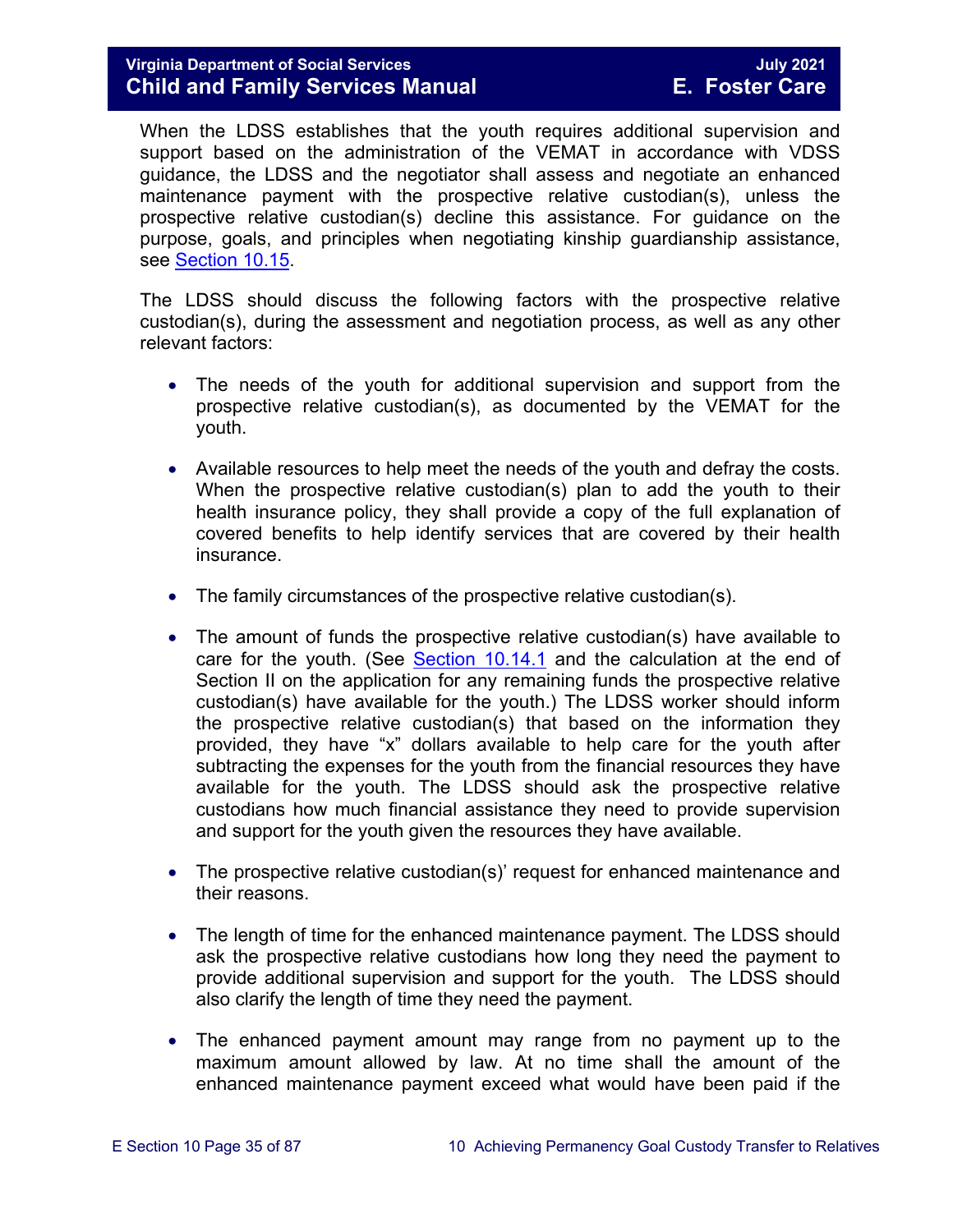youth was in foster care [\(Social Security Act, Title IV, § 473 \(d\) \(2\) \[42 U.S.C.](http://www.socialsecurity.gov/OP_Home/ssact/title04/0473.htm)  [673\]\)](http://www.socialsecurity.gov/OP_Home/ssact/title04/0473.htm). The VEMAT score does not determine the final payment for the youth; but rather, it is used during negotiation as the maximum allowable payment amount.

- The maximum allowable amount is based on the VEMAT score for the youth when the LDSS first negotiates a kinship guardianship assistance enhanced maintenance payment with the prospective relative custodian(s). The maximum amount remains the same for any subsequent negotiations on kinship guardianship assistance enhanced maintenance payments for the duration of the Kinship Guardianship Assistance Agreement.
- The only exception is when the LDSS receives a Request for VEMAT [Administration Due to a Change in Child Behaviors](https://fusion.dss.virginia.gov/Portals/%5BDIS%5D/Files/032-04-0048-01-eng.doc) and a new VEMAT is administered. In this situation, the maximum allowable amount for negotiations is increased, based on the youth's higher VEMAT score, for the duration of the agreement. When the new VEMAT score is lower than the youth's previous score, the payment may be lowered with the concurrence of the relative custodian(s).
- The VEMAT score for the youth provides the LDSS and the prospective relative custodian(s) current information for the assessment and negotiation process on the additional supervision and support the youth requires from the prospective relative custodian(s), based on the frequency, duration, and intensity of the child's behavioral, emotional, and physical/personal care characteristics.

When the prospective relative custodian(s) and the LDSS agree to a time-limited enhanced maintenance payment, the LDSS shall inform the prospective relative custodian(s) that the LDSS will notify the prospective relative custodian(s) in a certified letter 60 days prior to the scheduled end date for the payment.

The youth shall continue to receive the enhanced maintenance payment specified in the Kinship Guardianship Assistance Agreement, or in the addendum in effect, until one of the following actions occurs:

- The relative custodian(s) decline an enhanced maintenance payment in writing;
- The relative custodian(s) and the LDSS negotiate and agree upon a different payment amount, based on the needs of the youth as documented by the VEMAT and the family circumstances of the relative custodian(s). The agreed upon terms are then documented in an addendum to the agreement; or
- The payment or agreement is terminated based on terms in the Kinship Guardianship Assistance Agreement (see [Section 10.22.3\)](#page-70-0).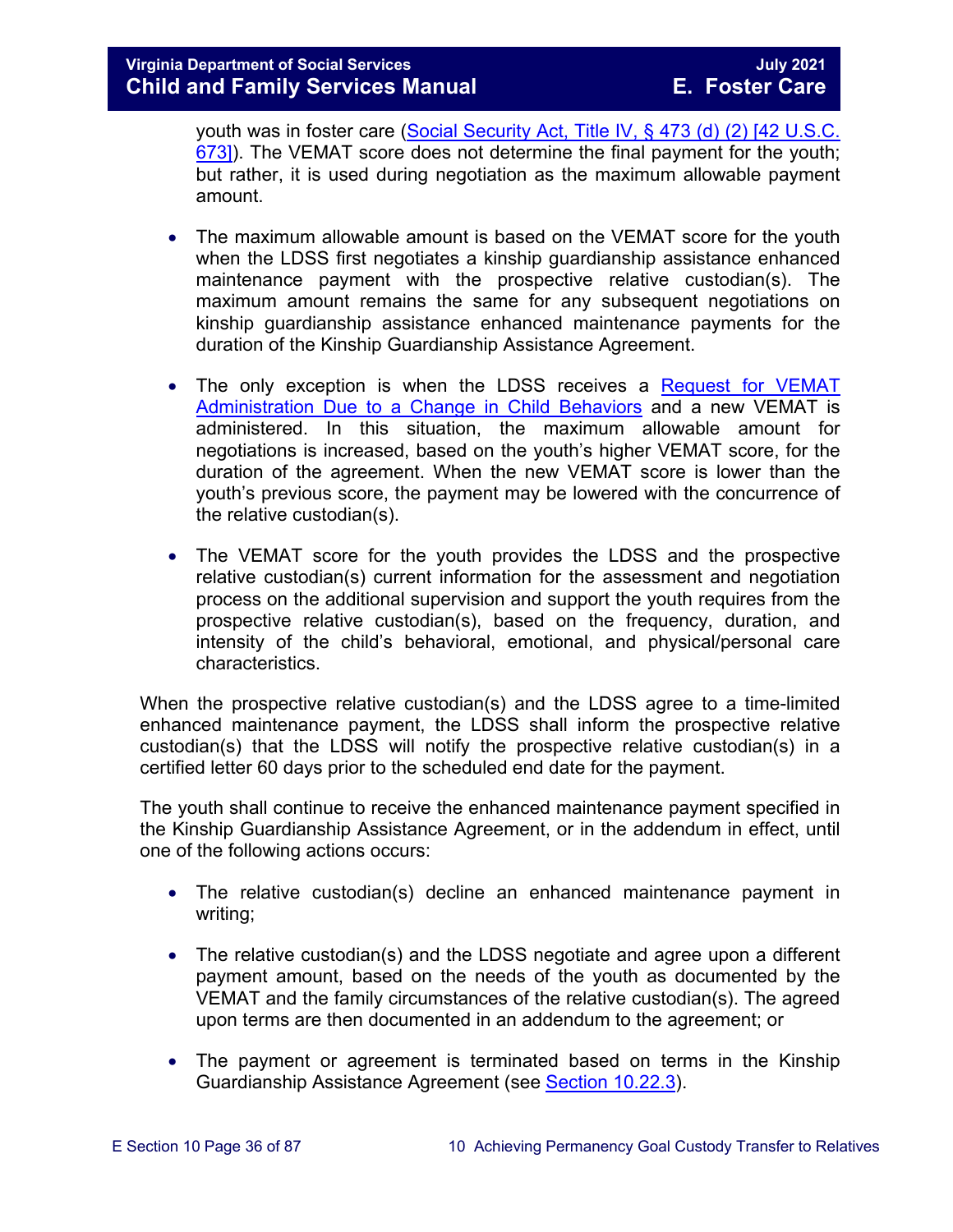The LDSS shall not reduce the enhanced maintenance payment in the Kinship Guardianship Assistance Agreement unless the relative custodian(s) agree in writing.

After discussing all relevant factors, the LDSS negotiates with the prospective relative custodian(s) to determine the agreed upon enhanced maintenance payment amount to be paid on behalf of the youth. The LDSS shall document the agreed upon payment and terms in the Kinship Guardianship Assistance Agreement and in any addendum to the agreement containing enhanced maintenance payments. The LDSS is responsible for making title IV-E and CSA basic maintenance payments specified in the Kinship Guardianship Assistance Agreement.

### **10.14.4 Assessing health insurance needs of the youth**

After assessing the maintenance needs of the youth, the LDSS and prospective relative custodian(s) should identify health insurance coverage for the youth, regardless of whether or not the youth is eligible for title IV-E funds. The prospective relative custodian(s) may:

- Add the youth to their health insurance policy (e.g., employer-based, TRICARE, CHAMPVA, and self-purchased plans) in accordance with the insurance policy requirements ( $\S$   $38.2$ -3432.3). The youth may be added at the time custody is transferred to the relative custodian(s).
- Add the youth to their health insurance policy and use Medicaid or FAMIS as secondary health insurance if the youth is eligible (Virginia DSS Medicaid [Eligibility Manual,](http://www.dss.virginia.gov/benefit/medical_assistance/manual.cgi) M1510.301).
- Use Medicaid or FAMIS if the youth is eligible.

The LDSS shall inform the prospective relative custodian(s) whether the youth is eligible for Medicaid in relation to the Kinship Guardianship Assistance Agreement.

## **10.14.4.1 Medicaid for the title IV-E eligible youth**

The youth who receives title IV-E kinship guardianship assistance maintenance payments is categorically eligible for Medicaid in the state where the youth resides. For the youth to be considered categorically eligible, a title IV-E kinship guardianship assistance payment of any amount shall be made on an ongoing basis (e.g., a dollar each month) [\(Social Security Act, Title IV, § 473 \(b\) \(3\) \(C\)](http://www.socialsecurity.gov/OP_Home/ssact/title04/0473.htm)  [\[42 U.S.C. 673](http://www.socialsecurity.gov/OP_Home/ssact/title04/0473.htm)]; and [Federal Program Instruction](http://www.acf.hhs.gov/programs/cb/laws_policies/policy/pi/2010/pi1011.htm#sectd) dated July 9, 2010).

When the youth is receiving title IV-E kinship guardianship assistance maintenance payments, Medicaid shall be included in the Kinship Guardianship Assistance Agreement. Medicaid eligibility continues for the youth when custody is legally transferred. The relative custodian(s) are not required to submit a separate Medicaid application for the youth.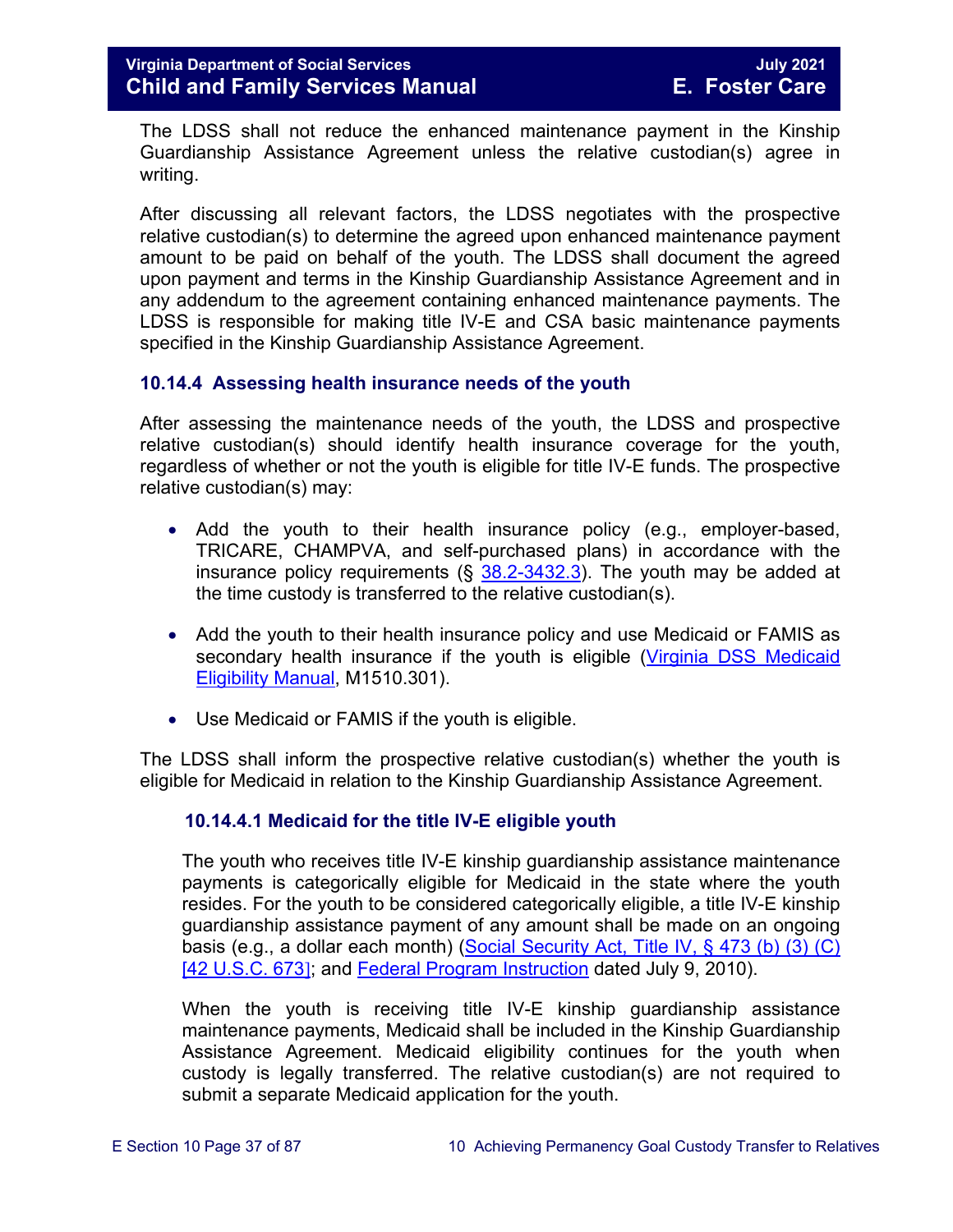When the youth and the prospective relative custodian(s) live outside of Virginia, the relative custodian(s) do not submit a separate application to the Medicaid program in the new state of residence. The LDSS shall send the [Title](https://fusion.dss.virginia.gov/dfs/DFS-Home/Title-IV-E/Title-IV-E-Forms)  [IV-E Foster Care and Medicaid Initial/Redetermination Evaluation](https://fusion.dss.virginia.gov/dfs/DFS-Home/Title-IV-E/Title-IV-E-Forms) to the Medicaid program in the new state which verifies the youth's title IV-E eligibility and categorical eligibility for that state's Medicaid program. The LDSS continues to make the title IV-E maintenance payment.

## **10.14.4.2 Medicaid for the non-title IV-E eligible youth**

When the youth is not eligible for kinship guardianship assistance using title IV-E funds, and only state CSA funds may be used, the youth is **not** automatically eligible for Medicaid.

The LDSS should discuss the youth's situation with the prospective relative custodian(s) and explain that the youth may be eligible for medical coverage under various Medicaid covered groups or under FAMIS.

To determine the youth's eligibility for Virginia medical assistance, the prospective relative custodian(s) submit a Medicaid application to the LDSS with which they entered into the Kinship Guardianship Assistance Agreement. They should submit the application as soon as possible after the Kinship Guardianship Assistance Agreement is executed.

When custody is legally transferred, eligibility for the youth who is currently enrolled in Medicaid will be reevaluated to determine continued eligibility. The income of the relative custodian(s) is not counted when determining the child's eligibility.

If the youth is eligible for Virginia medical assistance, the youth is enrolled in the coverage that is most beneficial (see the Virginia DSS Medicaid Eligibility Manual, [M0310.102\)](http://www.dss.virginia.gov/files/division/bp/medical_assistance/manual_transmittals/manual/m03.pdf).

For information on Medicaid covered groups, see the Virginia DSS Medicaid Eligibility Manual, [M03 Medicaid Covered Groups.](http://www.dss.virginia.gov/files/division/bp/medical_assistance/manual_transmittals/manual/m03.pdf)

For information on the FAMIS program, see <http://www.famis.org/> or the Virginia DSS Medicaid Eligibility Manual, [M21.](http://www.dss.virginia.gov/files/division/bp/medical_assistance/manual_transmittals/manual/m21.pdf)

## **10.14.5 Assessing non-recurring expenses for obtaining legal custody**

After assessing the health insurance needs of the youth, the LDSS and the prospective relative custodian(s) should assess non-recurring expenses of the prospective relative custodian(s) in obtaining legal custody of the youth, not to exceed \$2,000 [\(Social Security Act, Title IV, § 473 \(d\) \(1\) \(B\) \(iv\) \[42 USC 673\]\)](http://www.socialsecurity.gov/OP_Home/ssact/title04/0473.htm).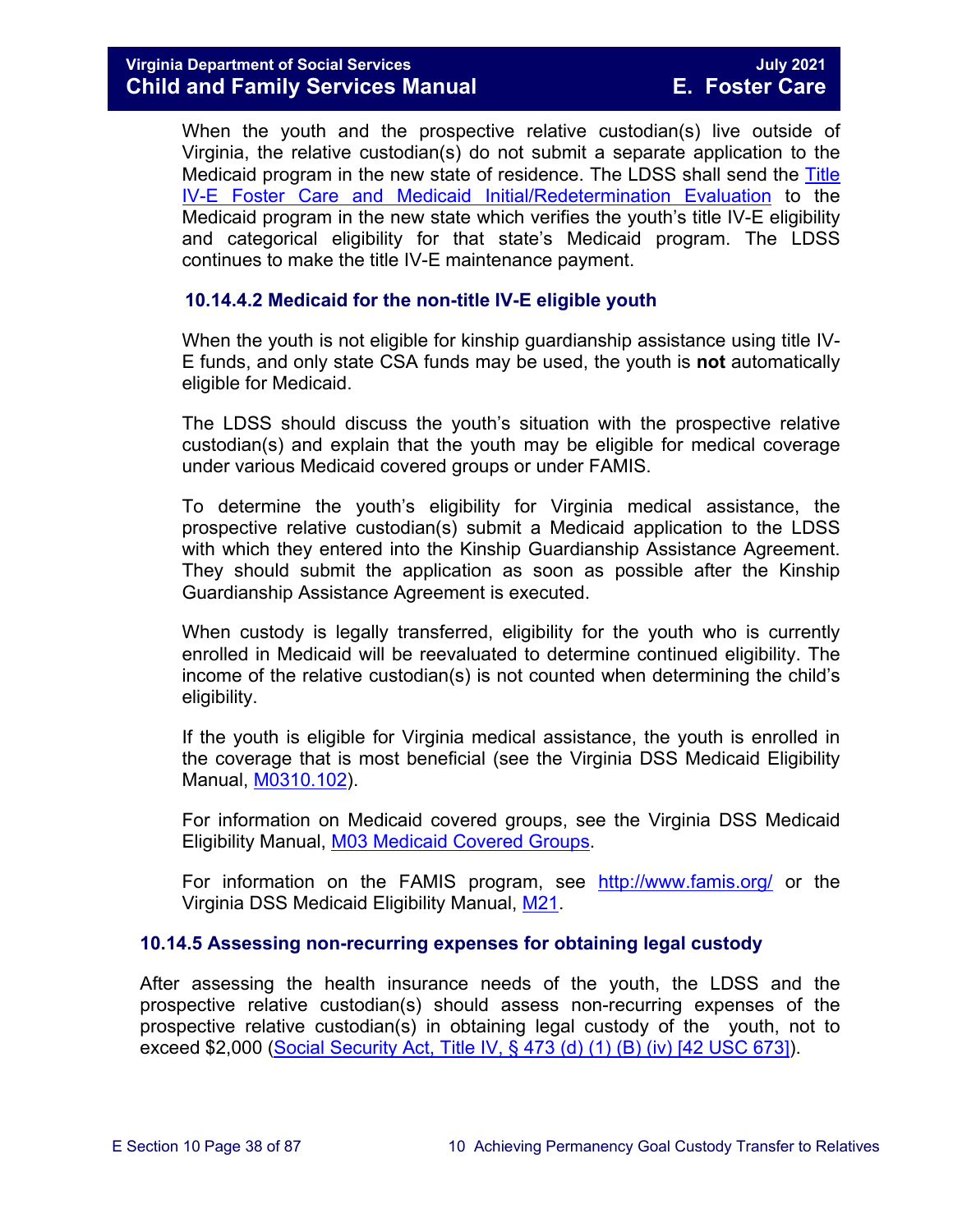Payment and/or reimbursement may be made directly to the service providers or to the prospective relative custodian(s). Payment should be for expenses:

- Incurred by, or on behalf of, prospective relative custodian(s) for which the prospective relative custodian(s) have ultimate liability for payment.
- Not incurred in violation of State or Federal law.
- Not reimbursed from any other sources or funds.

Types of expenses include reasonable and necessary costs of the prospective relative custodian(s) that are directly related to obtaining legal custody of the youth including:

- Attorney fees and other legal service fees directly related to obtaining legal custody of the youth.
- Transportation, lodging, and food for the youth and/or the prospective relative custodian(s) when necessary to complete custody process. These costs may be paid for more than one trip.
- Other costs directly related to the transfer of legal custody.

In estimating and determining payment amounts, the LDSS and prospective relative custodian(s) should meet the following requirements:

- Payment amounts shall be determined through agreement between the prospective relative custodian(s) and the LDSS. The amounts do not need to be negotiated.
- The prospective relative custodian(s)' income shall not be used as an eligibility requirement to determine whether payments shall be made.
- The total payment amount shall not exceed \$2,000 per youth per transfer of legal custody.
- For each youth of a sibling group, placed either separately or together, the prospective relative custodian(s) shall be reimbursed up to the \$2,000 maximum (Social Security Act, Title IV,  $\S$  473 (d) (3) (B) (ii) and (d) (1) (B) (iv) [\[42 USC 673\]\)](http://www.socialsecurity.gov/OP_Home/ssact/title04/0473.htm).
- Caps or limits shall not be set for any type of non-recurring expenses.
- The prospective relative custodian(s) cannot be reimbursed for out-of-pocket expenses for which they have otherwise been reimbursed.

Reasonable estimates may be used when service costs are not known.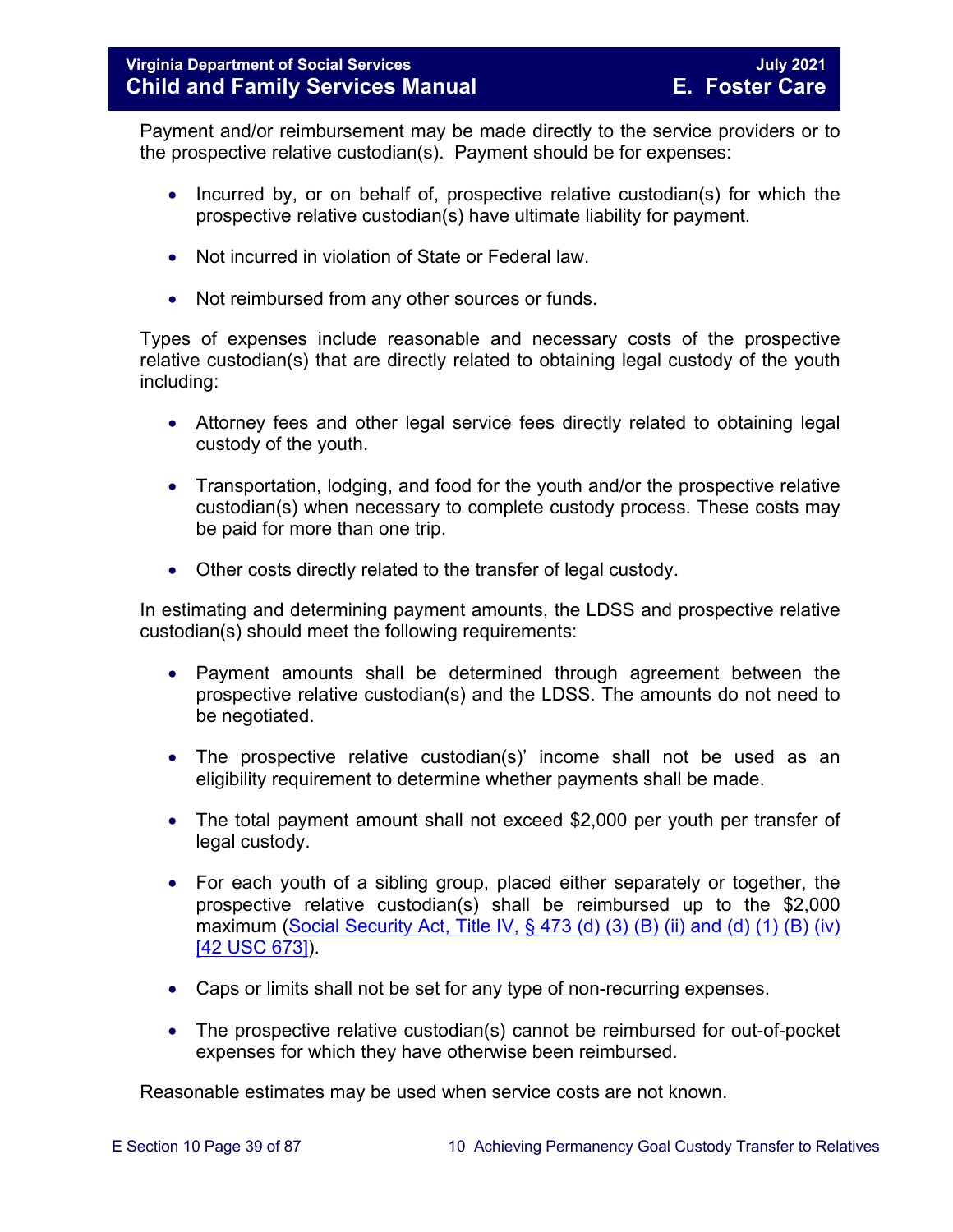The LDSS shall document the agreed upon payment amount(s) for non-recurring expenses of the prospective relative custodian(s) that are directly related to obtaining legal custody on the Kinship Guardianship Assistance Agreement. Title IV-E funds are used for non-recurring payments on behalf of the title IV-E eligible youth and the non-title IV-E eligible youth.

# **10.15 Negotiating kinship guardianship assistance**

After the Application for [Assistance form](https://fusion.dss.virginia.gov/Portals/%5Bdfs%5D/Files/DFS%20FORMS/Family%20Services-Generic%20Forms/Application%20for%20Assistance.pdf) is complete, the LDSS completes *the Referral for KinGAP Negotiation packet, which includes the* [Referral for Negotiations.](https://fusion.dss.virginia.gov/Portals/%5Bdfs%5D/Files/DFS%20FORMS/Family%20Services-Generic%20Forms/Referral%20for%20Negotiations.pdf) The LDSS and the negotiator shall assess and negotiate with the prospective relative custodian(s) to determine agreed upon terms for the maintenance payment to meet the need of the youth.

The purpose of negotiation is to assess the youth's needs and the circumstances of the prospective relative custodian(s) to determine the amount and timing of assistance needed. The goal is not to minimize or maximize the amount of assistance.

The process is designed to provide consistent, fair, and equitable treatment of requests from prospective relative custodian(s) statewide. Assistance is then individually tailored to meet the unique special needs of the youth and the family circumstances of the relative custodian(s), utilizing all available resources in the family and community.

Assistance supplements the resources of the prospective relative custodian(s) to help them care for the youth's needs that they have difficulty providing for without assistance. It is not intended to cover the full cost of raising the youth. The prospective relative custodian(s) must continue to provide financially for their own needs, independent of assistance payments for the youth.

Negotiation focuses on what assistance is needed now and what will be needed in the immediate future to help meet the youth's needs. The future needs of the youth and the family circumstances of the prospective relative custodian(s) are not negotiated. At any time in the future, the relative custodian(s) may request changes in financial assistance to address changes in the needs of the child and the family circumstances of the relative custodian(s).

Decisions are based on:

- The needs of the youth.
- The family circumstances of the prospective relative custodian(s).
- The availability of other resources to meet the youth's needs and help defray costs.
- The legal requirements for kinship guardianship assistance.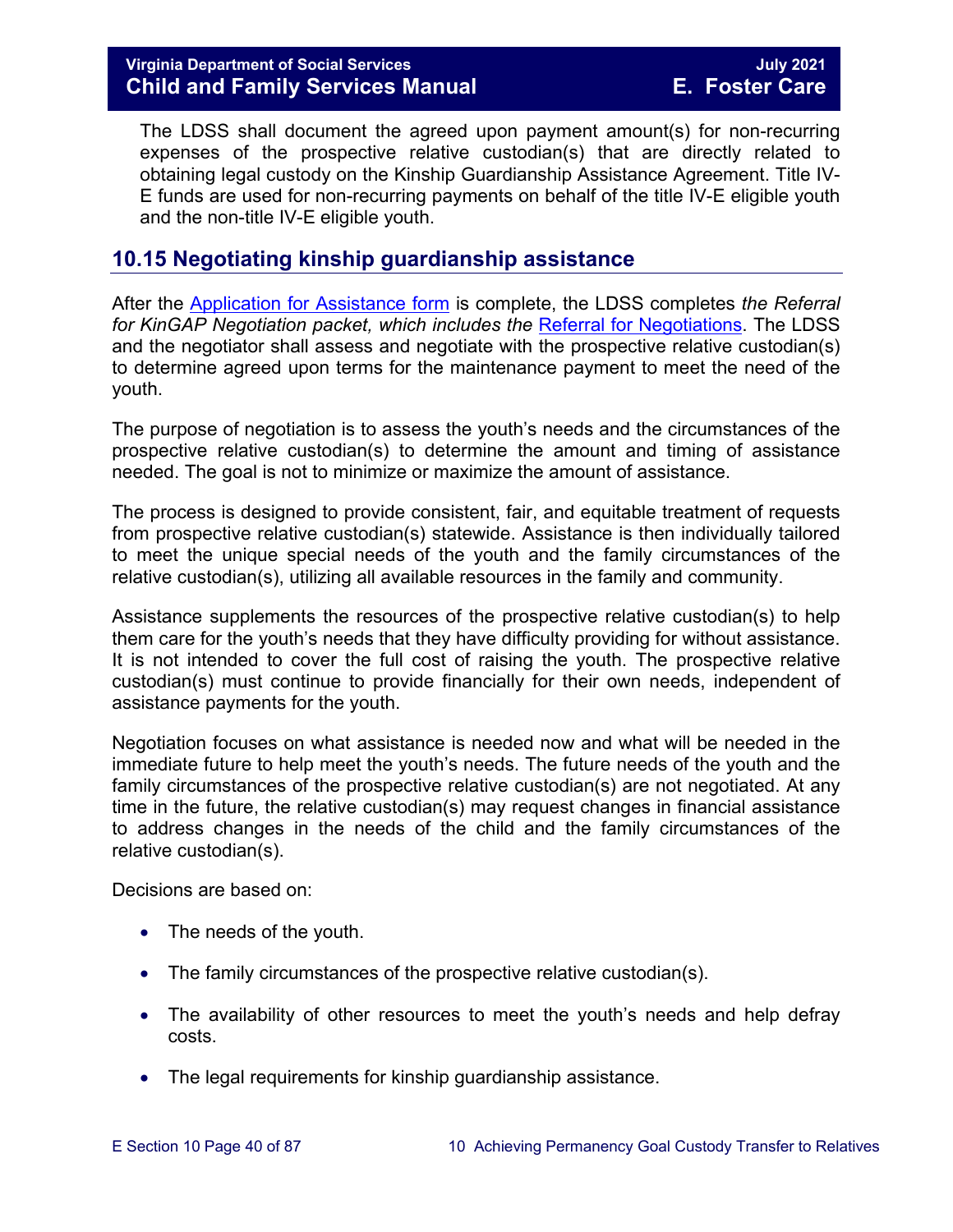Basic maintenance and enhanced maintenance combined is the maintenance payment for kinship guardianship assistance. Negotiations will begin at 70% of the total maintenance rate.

### **10.15.1 Role of the Negotiator**

In leading up to, during, and after the negotiation process, the negotiator:

- Ensures the state-wide kinship guardianship assistance negotiation process is objective, consistent, and supportive of both the LDSS and the prospective relative custodian.
- Reviews the application for kinship guardianship assistance or the request for an addendum.
- Reviews the pertinent and supporting documents that are within the automated system (OASIS) and case record. Specifically:
	- o Ensures that the documentation supports the youth's needs; and,
	- $\circ$  Reviews the previous services, history of the case, and effectiveness of outcomes of previous services.
- Interviews the case worker and the family, when necessary.
- Negotiates with the family and LDSS on a case by case basis.
- Provides the LDSS and the family with a report of results of the negotiation within **30 days** of receiving the Referral for Negotiation and supporting documentation.
- Validates that the signed Kinship Guardianship Assistance Agreement matches the negotiated terms and reviews the foster care and kinship guardianship case in OASIS within **30 days** of the negotiation.

### **10.15.2 Role of LDSS during the negotiation process**

The LDSS is a key player in the negotiation process. In leading up to, during, and after the negotiation process, the LDSS:

- Discusses with the family the requested payments and prepares the family for the negotiation process. Reviews the [Information Sheet on the Virginia](http://www.dss.virginia.gov/family/ap/index.cgi)  [Kinship Guardianship Assistance](http://www.dss.virginia.gov/family/ap/index.cgi) Program with the family.
- Screens the child (i.e. determining eligibility for kinship guardianship assistance) using the Virginia Kinship Guardianship Assistance Screening Tool.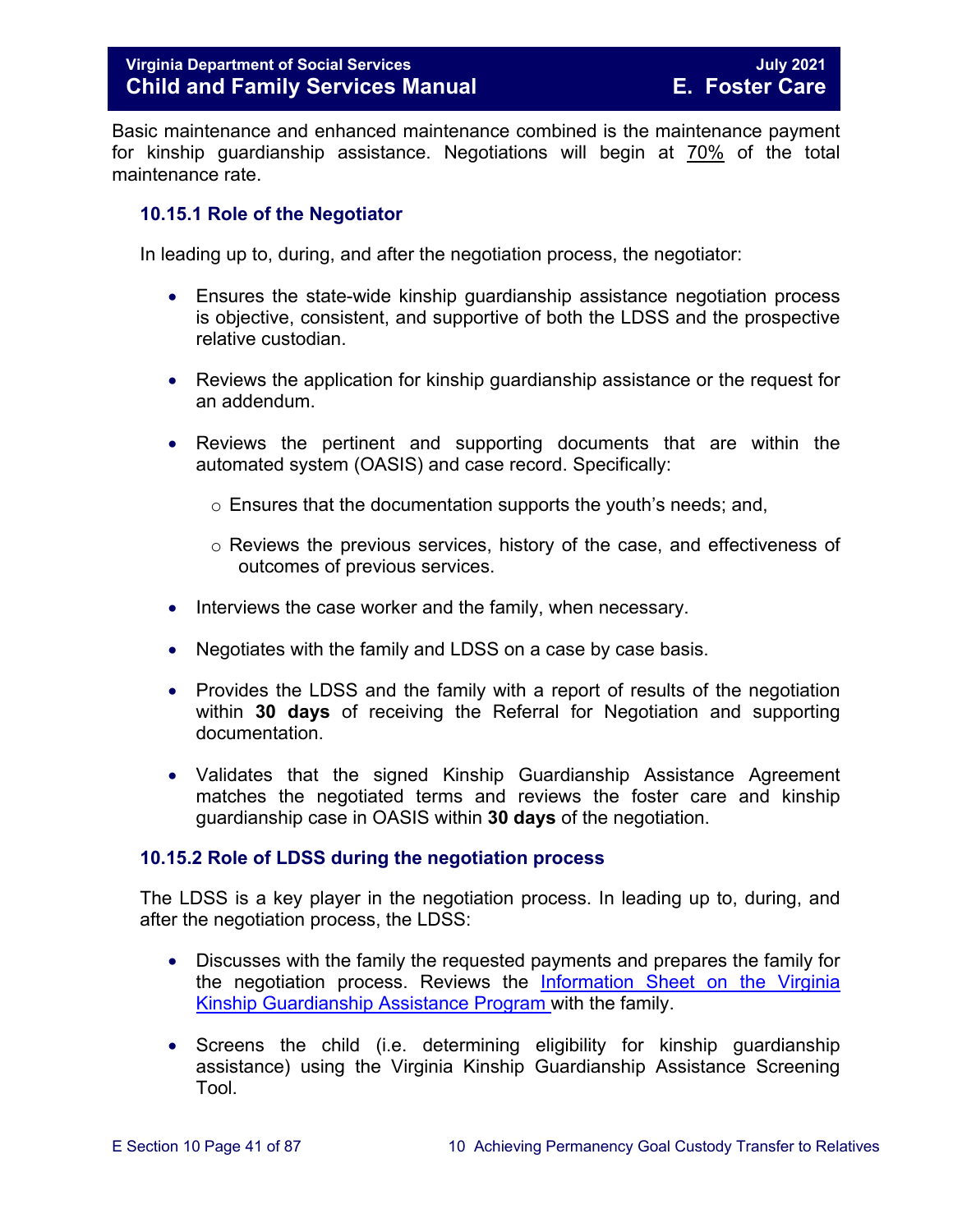- Within **14 days** of receipt of the application, or request for addendum collectively referred to as the application, the LDSS:
	- $\circ$  Determines if the application is complete.
	- o Determines if the requested payments are reasonable and **if the application will move forward.** (See Section 10.13.1)
	- $\circ$  Gathers documentation which supports any additional daily support and supervision needs that the child may have that are payable through an enhanced maintenance payment. Assess if a new VEMAT needs to be completed (i.e. if the VEMAT is more than six months old at the time of application or if the VEMAT will be due during the negotiation timeframe).
	- o Submits a *Referral for KinGAP Negotiation Packet, which includes the*  Referral for Kinship Guardianship Negotiation, the Application for Kinship Guardianship Assistance, and the VEMAT, if applicable, with supporting documentation to the negotiator.
- If necessary, executes the VEMAT no later than the **14th day** after receiving the application, and submits a copy of the VEMAT to the negotiator. The LDSS completes the VEMAT prior to submitting the Referral for Negotiation and application. The VEMAT score and the amount are required to be entered on the referral and application.
- The LDSS will submit any additional documentation requested by the Assistance Negotiator within seven calendar days of the request.
- In conjunction with the negotiator, schedules the negotiation date and time with the family, if applicable.
- Retains a copy of the Report of Kinship Guardianship Assistance Negotiation in the supporting case record.
- Obtains the family and LCPA signatures, if applicable, and signs the negotiated Kinship Guardianship Assistance Agreement.
- Provides the negotiator a copy of the signed Kinship Guardianship Assistance Agreement within **ten (10) calendar days** of obtaining all signatures.
- Updates the automated system (OASIS) with kinship guardianship assistance financial information within **five (5) calendar days** from the signing of a Kinship Guardianship Assistance Agreement or addendum.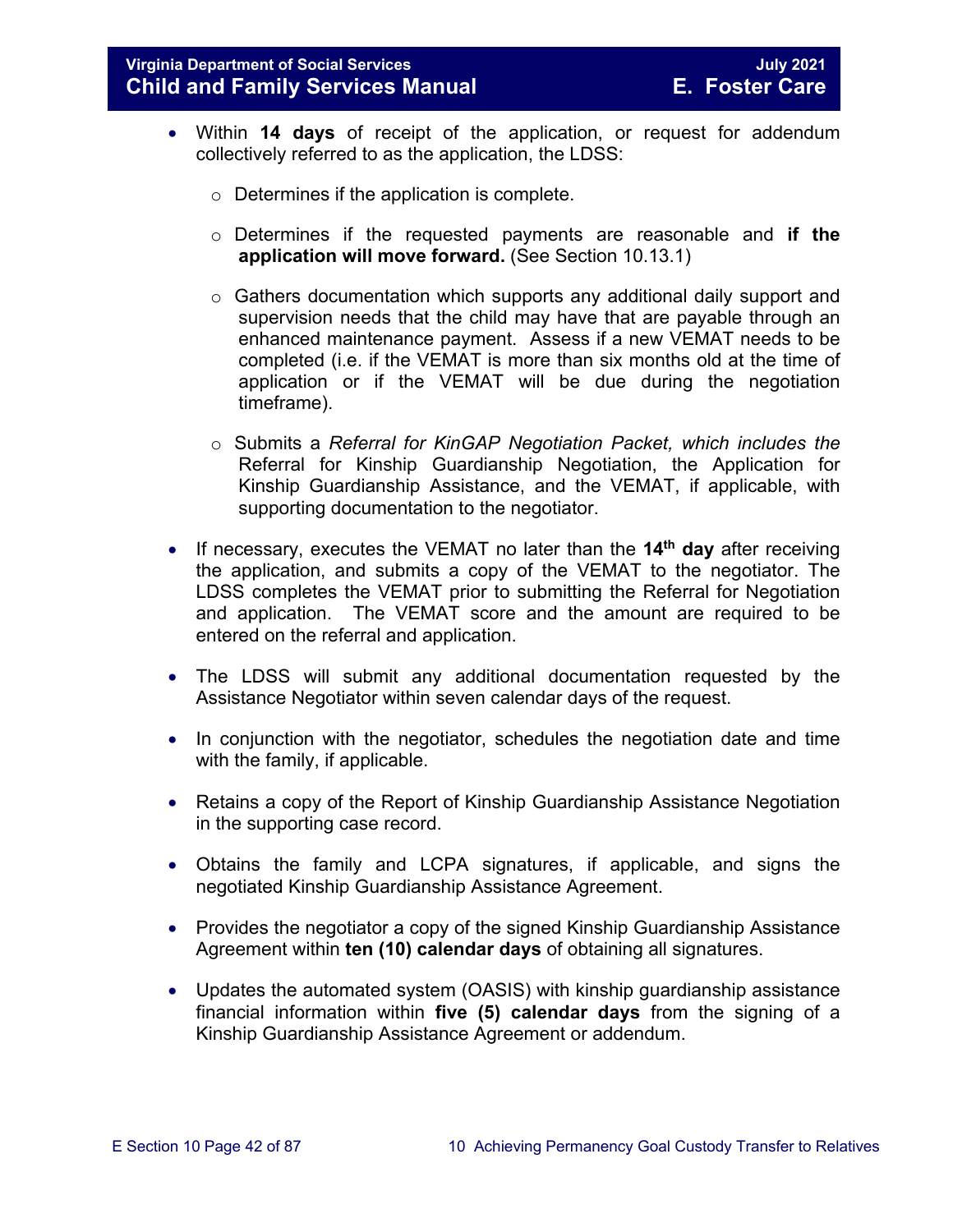- Within **five (5) calendar days** of receipt of the order transferring custody to the relative, updates the automated system (OASIS) and supporting kinship guardianship assistance case record.
- Prepares the [Family Services Summary of Facts](https://fusion.dss.virginia.gov/Portals/%5Bdfs%5D/Files/DFS%20FORMS/Family%20Services-Generic%20Forms/Family%20Services%20Summary%20of%20Facts.pdf) for the Appeals Officer if the family appeals decisions related to kinship guardianship assistance (including negotiations).
- Issues payments per the terms of the negotiated Kinship Guardianship Assistance Agreement.
- Reports expenditures in LASER.

## **10.15.3 Negotiation process**

All applications for kinship guardianship assistance and addendum requests are facilitated by a VDSS negotiator.

The LDSS should submit a copy of the signed [Application for Kinship Guardianship](https://fusion.dss.virginia.gov/Portals/%5Bdfs%5D/Files/DFS%20FORMS/Family%20Services-Generic%20Forms/Application%20for%20Assistance.pdf)  [Assistance](https://fusion.dss.virginia.gov/Portals/%5Bdfs%5D/Files/DFS%20FORMS/Family%20Services-Generic%20Forms/Application%20for%20Assistance.pdf) to the negotiator within **14 calendar days** of receipt from the prospective relative custodian(s). The [Referral for Kinship Guardianship Assistance](https://fusion.dss.virginia.gov/Portals/%5Bdfs%5D/Files/DFS%20FORMS/Family%20Services-Generic%20Forms/Referral%20for%20Negotiations.pdf) [Negotiations](https://fusion.dss.virginia.gov/Portals/%5Bdfs%5D/Files/DFS%20FORMS/Family%20Services-Generic%20Forms/Referral%20for%20Negotiations.pdf) form and the following documentation relative to the youth's needs and the prospective relative custodian(s)' circumstances should be included:

- The screening tool;
- VEMAT, if required; and,
- Supporting documentation and diagnosis of each of the youth's needs (such as, but not limited to, [Full Disclosure Child Information](https://fusion.dss.virginia.gov/Portals/%5Bdfs%5D/Files/Adoption/Full%20Disclosure%20Form.docx) Form, medical reports, IEP, psychological evaluations, etc.).

The following is additional information needed for an addendum negotiation:

- [Referral for Kinship Guardianship Assistance](https://fusion.dss.virginia.gov/Portals/%5Bdfs%5D/Files/DFS%20FORMS/Family%20Services-Generic%20Forms/Referral%20for%20Negotiations.pdf) Negotiations form;
- Signed copy of the Addendum Request to the [Assistance Agreement](https://fusion.dss.virginia.gov/Portals/%5Bdfs%5D/Files/DFS%20FORMS/Family%20Services-Generic%20Forms/Addendum%20Request%20to%20the%20Assistance%20Agreement.pdf) form;
- Copy of the original Kinship Guardianship Assistance Agreement; and
- Copy of the most recent addendum, if applicable.

Upon receipt of the referral, the negotiator will review the documentation and may request additional supporting documentation. If the supporting documentation is excessive, the LDSS may contact the negotiator to request a site visit to review the case in person.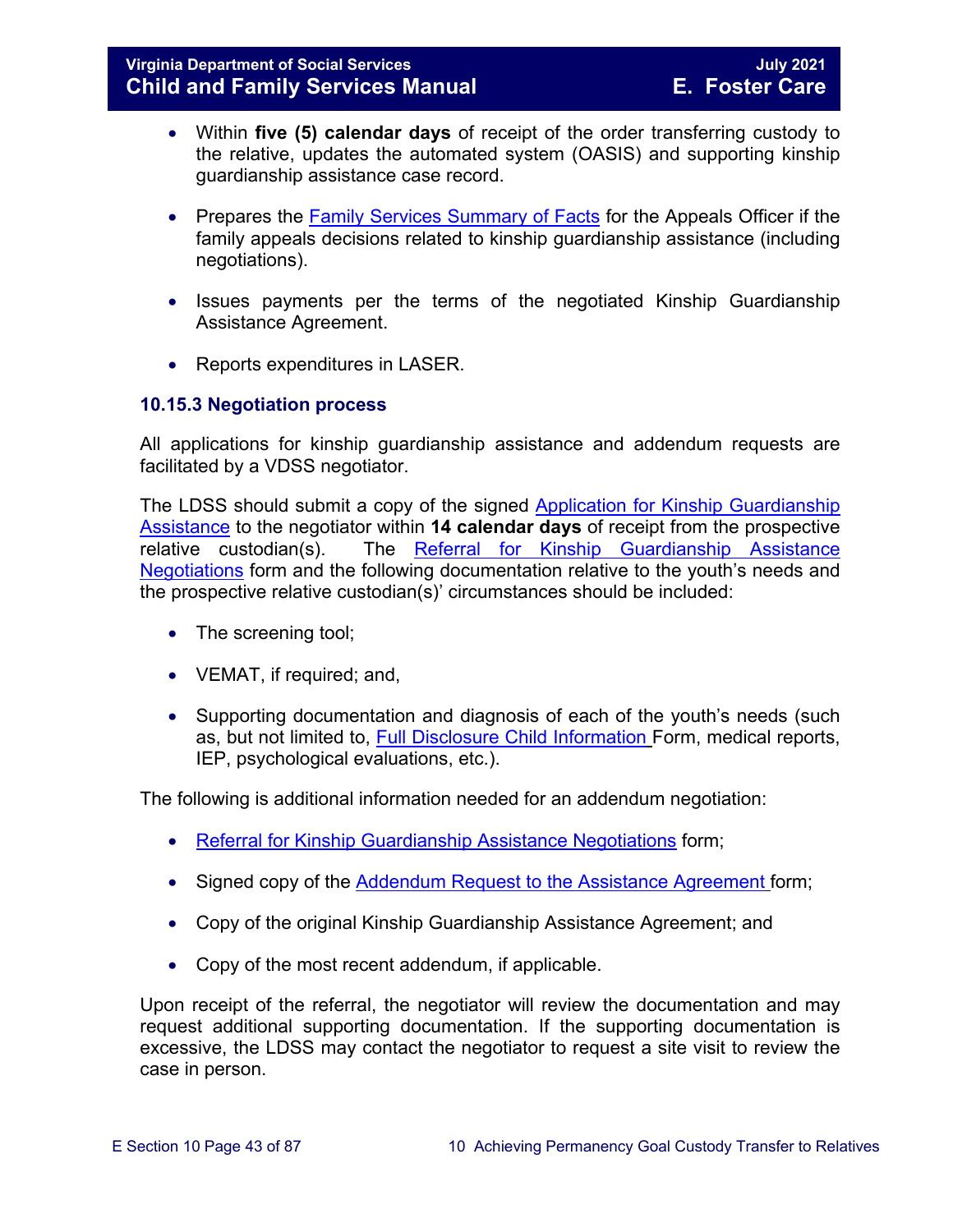After reviewing the documentation and discussing the case with the LDSS and the family (when appropriate), the negotiator will determine if the negotiation can be conducted via the phone or if an onsite visit is required. In some cases, the negotiators have the option to conduct a desk review.

The negotiation will be completed and submitted to LDSS no later than **30 days** of receiving the referral and all supporting documentation. The negotiator will submit the [Kinship Guardianship Assistance](https://fusion.dss.virginia.gov/Portals/%5Bdfs%5D/Files/DFS%20FORMS/Family%20Services-Generic%20Forms/Negotiation%20Report.pdf) Negotiation Report to the LDSS and the LDSS will provide a copy of the report to the family.

Within **15 days** from the date of the [Kinship Guardianship Assistance](https://fusion.dss.virginia.gov/Portals/%5Bdfs%5D/Files/DFS%20FORMS/Family%20Services-Generic%20Forms/Negotiation%20Report.pdf) Negotiation [Report,](https://fusion.dss.virginia.gov/Portals/%5Bdfs%5D/Files/DFS%20FORMS/Family%20Services-Generic%20Forms/Negotiation%20Report.pdf) the LDSS should draft and execute a Kinship Guardianship Assistance Agreement. No later than **ten (10) days** following the last signature on the Kinship Guardianship Assistance Agreement, the LDSS will submit a copy of the Kinship Guardianship Assistance Agreement to the negotiator.

### **10.15.4 Appealing negotiation results**

The LDSS shall provide the [Family Services Notice of Action and Right to Appeal](https://fusion.dss.virginia.gov/Portals/%5Bdfs%5D/Files/DFS%20FORMS/Family%20Services-Generic%20Forms/Family%20Services%20Notice%20of%20Action%20and%20Right%20to%20Appeal.pdf) to the prospective relative custodian(s); documenting the LDSS action on the relative's application for kinship guardianship assistance. This notice should be provided within 60 days from the date the LDSS received the completed Virginia Application [for Kinship Guardianship Assistance](https://fusion.dss.virginia.gov/Portals/%5Bdfs%5D/Files/DFS%20FORMS/Family%20Services-Generic%20Forms/Application%20for%20Assistance.pdf) with all required documentation. The notice includes information about the prospective relative custodian's right to appeal any LDSS decision in granting, denying, changing, or discontinuing kinship guardianship assistance within **30 days** of receiving written notice of the decisions and their right to a fair hearing.

LDSS cannot use the Appeals and Fair Hearings process for appealing the negotiation results. LDSS who disagree or object to the results of the negotiations should contact the [Foster Care Program](mailto:traci.jones@dss.virginia.gov) Manager by email. In the event that the LDSS and the Foster Care Program Manager are unable to reach an accord, the LDSS may contact the [Director of Family Services.](mailto:kristin.zagar@dss.virginia.gov)

# **10.16 Executing the Kinship Guardianship Assistance Agreement**

When the LDSS and the prospective relative custodian(s) agree on the terms of kinship guardianship assistance for the youth, the LDSS prepares the written and binding Kinship Guardianship Assistance Agreement. **This agreement shall be signed prior to the legal transfer of custody** [\(Federal Program Instruction](http://www.acf.hhs.gov/programs/cb/laws_policies/policy/pi/2010/pi1001.htm) dated February 18, 2010). This agreement shall be approved by the FAPT in accordance with local CPMT policies for the non-IV-E youth.

### **10.16.1 Executing the agreement for the title IV-E youth**

If the youth was title IV-E eligible in foster care, the youth is automatically title IV-E eligible for kinship guardianship assistance. A new title IV-E determination is not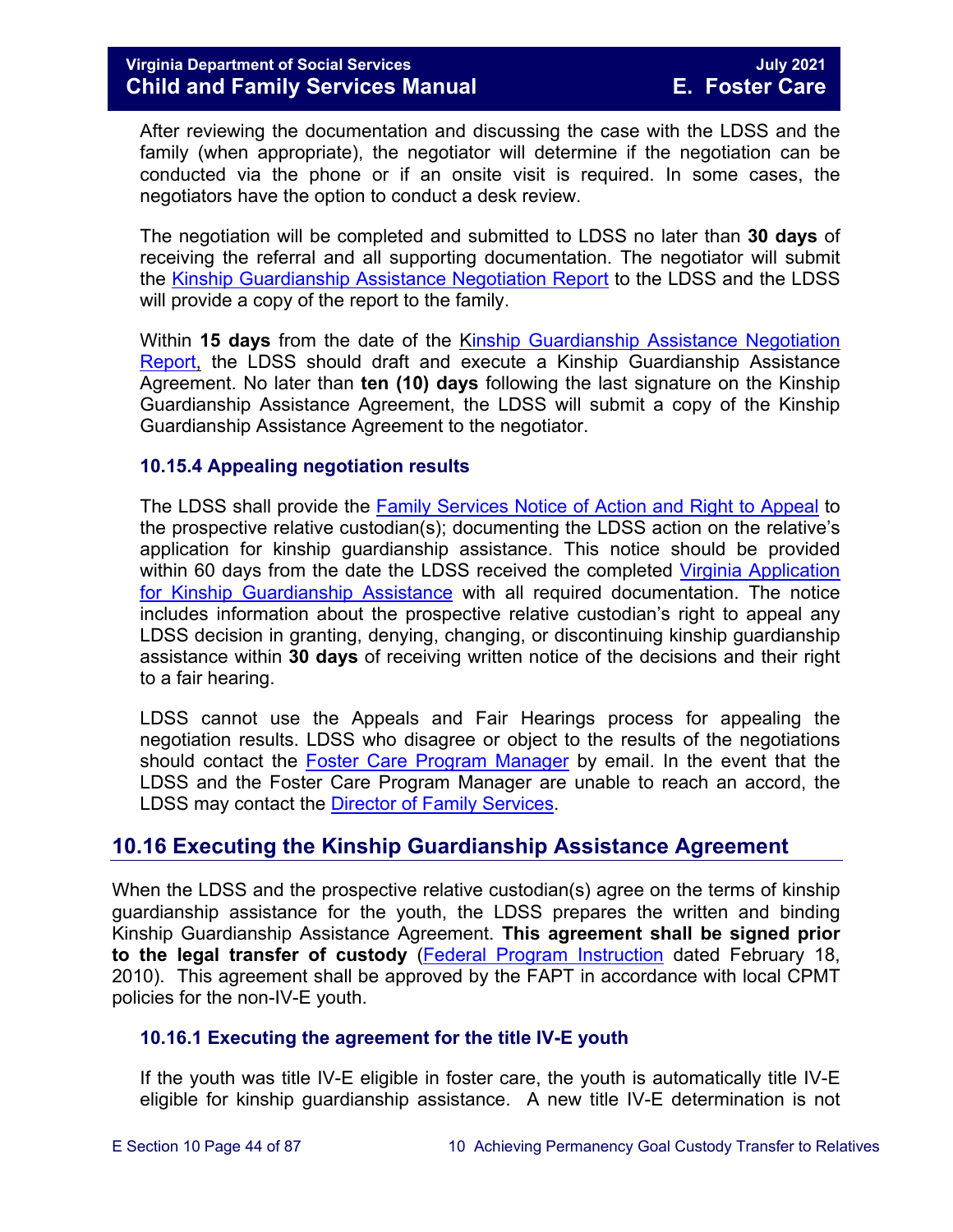required. For the title IV-E eligible youth, the LDSS shall use the [Virginia Kinship](https://fusion.dss.virginia.gov/Portals/%5Bdfs%5D/Files/DFS%20FORMS/Foster%20Care%20Forms/Virginia%20Kinship%20Guardianship%20%28KinGAP%29%20Agreement.docx)  [Guardianship Assistance Agreement.](https://fusion.dss.virginia.gov/Portals/%5Bdfs%5D/Files/DFS%20FORMS/Foster%20Care%20Forms/Virginia%20Kinship%20Guardianship%20%28KinGAP%29%20Agreement.docx) The agreement includes, but is not limited to:

- The agreed upon terms of kinship guardianship assistance for the title IV-E eligible youth for basic maintenance, enhanced maintenance, and/or nonrecurring expense payments, including the type, duration, and amount of assistance to be provided.
- The process for requesting services from the FAPT where the youth and the relative custodian(s) reside (as outlined in [Section 10.19\)](#page-53-0). The child is eligible for foster care services  $(\S$  [63.2-905\)](https://law.lis.virginia.gov/vacode/63.2-905/), including a full range of case work, treatment, and community services.
- The process for how the payment may be adjusted periodically in consultation with the relative custodian, including requesting changes in kinship guardianship assistance, based on changes in the needs of the youth and/or in the circumstances of the relative custodian(s).
- The requirements that the relative custodian(s) do the following:
	- $\circ$  Document that a school-aged youth is enrolled full-time in school or that the youth has completed secondary school.
	- o Participate in FAPT meetings and comply with CSA requirements and CPMT policies when requesting and/or receiving services through the CSA state pool of funds.
	- $\circ$  Participate in annual visits with the LDSS and the youth, when requested by the LDSS.
	- $\circ$  Submit an annual affidavit signed by one relative custodian when the Kinship Guardianship Assistance Agreement is with one relative; and signed by both relative custodian(s) when the agreement is with two relatives (see [Section 10.20\)](#page-56-0).

 $\circ$  Submit written notification of changes when:

- Their address changes.
- The youth is incapable of participating in school full-time due to a medical condition documented by a qualified professional.
- There are changes in the youth's needs and/or family circumstances of the relative custodian(s) that may change the amount of kinship guardianship assistance received.
- **The youth is no longer eligible for kinship guardianship assistance.**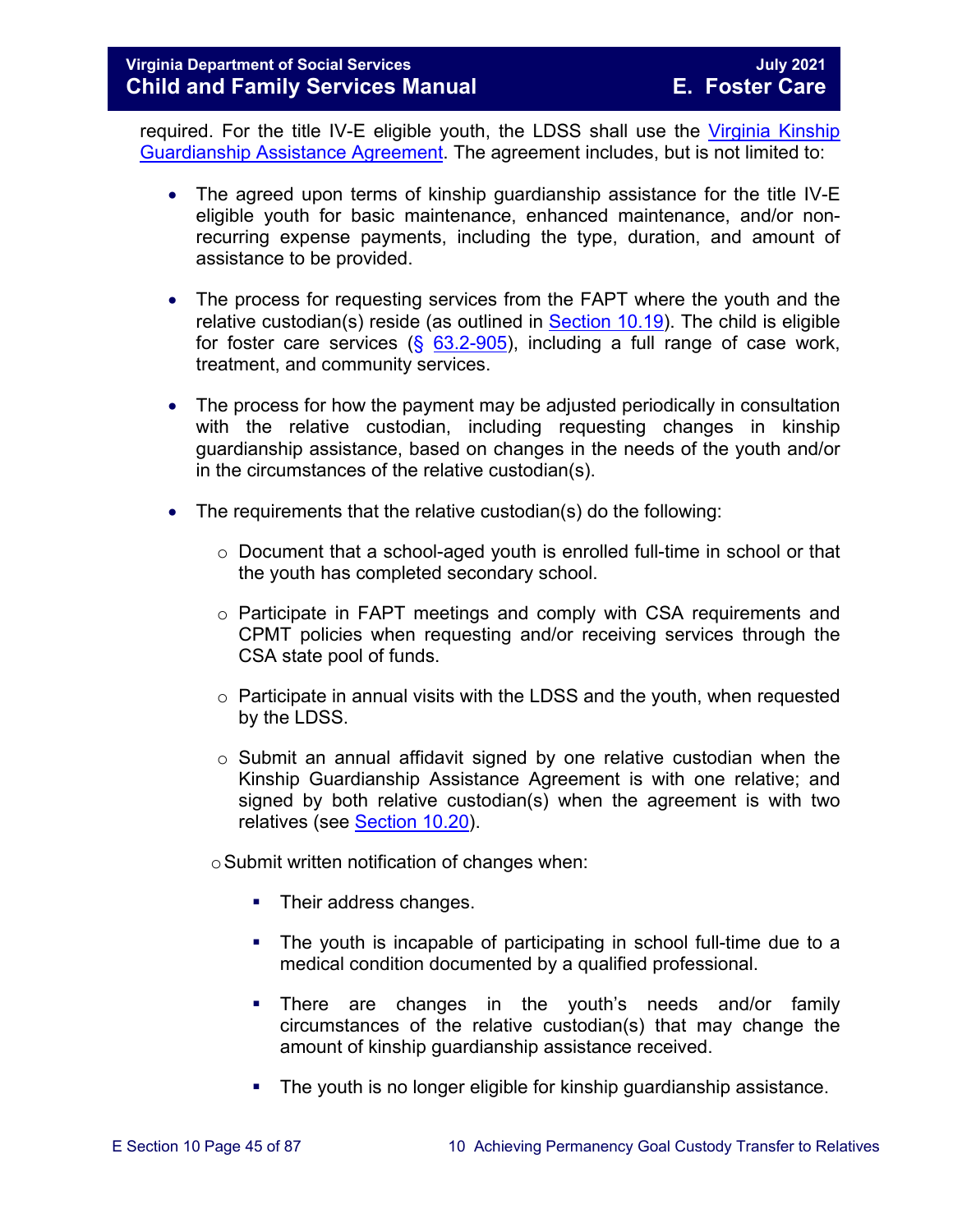- Circumstances for suspending payments.
- Circumstances for terminating services, payments and the agreement.
- Process for appealing decisions through the VDSS fair hearings process.
- Statement that the agreement shall remain in effect when the youth and the relative custodian(s) move to another jurisdiction in Virginia or to another state.
- Effective and expiration dates of the agreement.
- Signatures and dates.

When the local board, or its designee, approves the Kinship Guardianship Assistance Agreement, the local board, or its designee, and the prospective relative custodian(s) sign the legally binding agreement [\(Social Security Act, Title IV, § 473](http://www.socialsecurity.gov/OP_Home/ssact/title04/0473.htm)  (d)  $(1)$   $(A)$   $(i)$   $[42 \, U.S.C. 673]$ ). The local board does not have authority to deny a Kinship Guardianship Assistance Agreement for an eligible youth.

The LDSS shall give the relative custodian(s) a copy of the signed agreement. The LDSS shall keep the original agreement and all supporting documents in the youth's kinship guardianship assistance paper case record.

## **10.16.2 Executing the agreement for the non-title IV-E youth**

Once the negotiations have been completed, the LDSS should refer the youth and the prospective relative custodian(s) to the FAPT in the locality that holds custody of the child. The LDSS shall comply with all state and local CPMT policies in referring the youth and the prospective relative custodian(s) to FAPT for approval of the negotiated payments. CSA state pool funds are used for maintenance and enhanced maintenance payments for the non-title IV-E youth when specified in the IFSP and approved by the CPMT in accordance with local policy. Kinship guardianship assistance payments may be exempt from the FAPT process depending on the local CPMT policy.

For the non-title IV-E eligible youth, the LDSS shall use the [Virginia Kinship](https://fusion.dss.virginia.gov/Portals/%5Bdfs%5D/Files/DFS%20FORMS/Foster%20Care%20Forms/Virginia%20Kinship%20Guardianship%20%28KinGAP%29%20Agreement.docx)  [Guardianship Assistance Agreement.](https://fusion.dss.virginia.gov/Portals/%5Bdfs%5D/Files/DFS%20FORMS/Foster%20Care%20Forms/Virginia%20Kinship%20Guardianship%20%28KinGAP%29%20Agreement.docx) The agreement includes, but is not limited to:

- The agreed upon terms of kinship guardianship assistance for the non-title IV-E eligible youth for basic maintenance, enhanced maintenance, and/or nonrecurring expense payments, including the type, duration, and amount of assistance to be provided.
- The process for requesting services from the FAPT where the youth and the relative custodian(s) reside.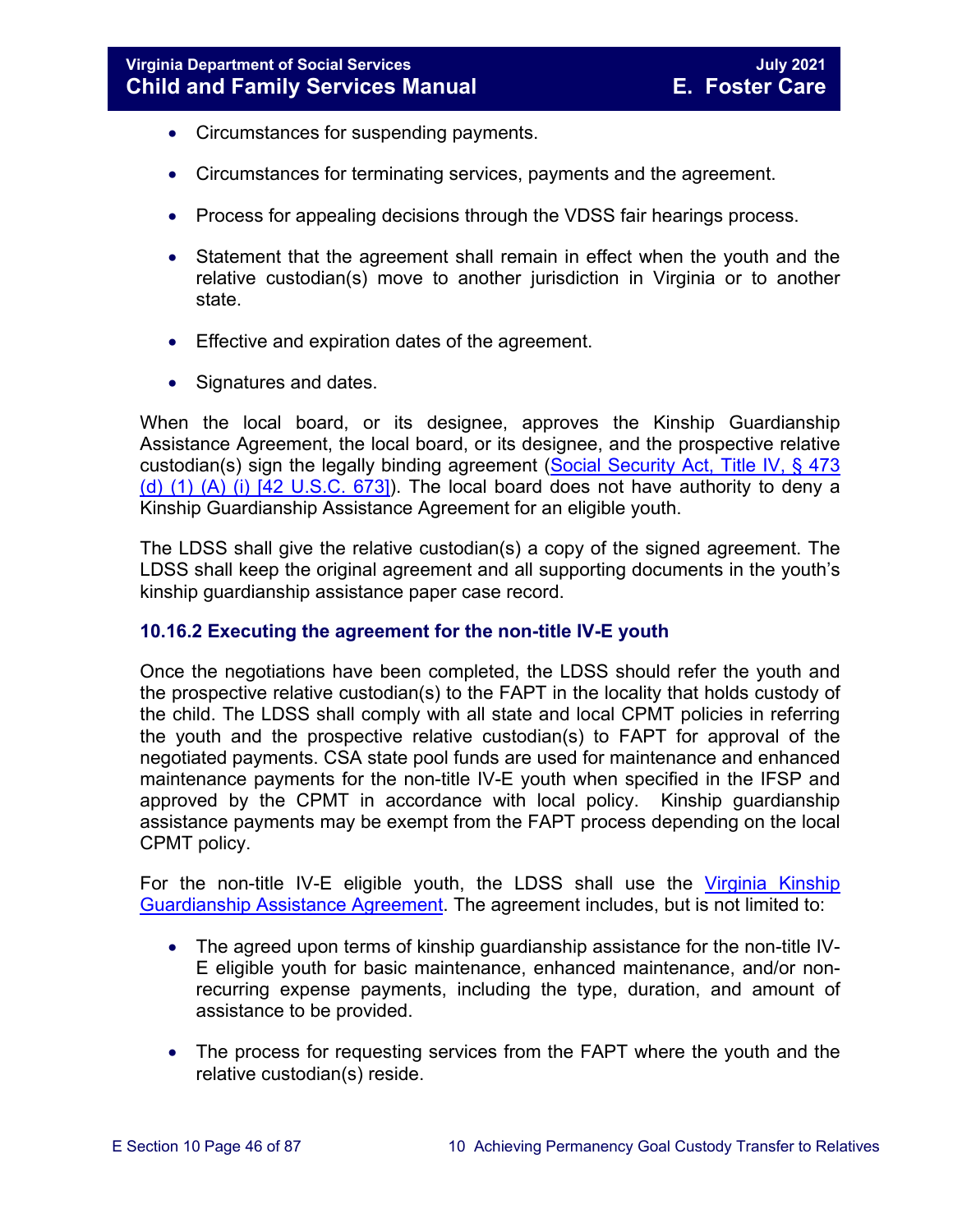## **Virginia Department of Social Services July 2021 Child and Family Services Manual**

- The process for requesting changes in kinship guardianship assistance, based on changes in the needs of the youth and/or in the circumstances of the relative custodian(s).
- The requirements that the relative custodian(s):
	- $\circ$  Document that a school-aged youth is enrolled full-time in school or that the youth has completed secondary school.
	- $\circ$  Participate in FAPT meetings and comply with CSA requirements and CPMT policies when requesting and/or receiving services through the CSA state pool of funds.
	- oParticipate in annual visits with the LDSS and the youth, when requested by the LDSS.
	- $\circ$ Submit an annual affidavit signed by one relative custodian when the Kinship Guardianship Assistance Agreement is with one relative; and signed by both relative custodian(s) when the agreement is with two relatives (see [Section 10.20\)](#page-56-0).
	- $\circ$  Submit written notification of changes when:
		- Their address changes.
		- The youth is incapable of participating in school full-time due to a medical condition documented by a qualified professional.
		- There are changes in the youth's needs and/or family circumstances of the relative custodian(s) that may change the amount of kinship guardianship assistance received.
		- **The youth is no longer eligible for kinship guardianship assistance.**
- Circumstances for suspending payments.
- Circumstances for terminating services, payments and the agreement.
- Process for appealing decisions through the VDSS fair hearings process.
- Statement that the agreement shall remain in effect when the youth and the relative custodian(s) move to another jurisdiction in Virginia or to another state.
- Effective and expiration dates of the agreement.
- Signatures and dates.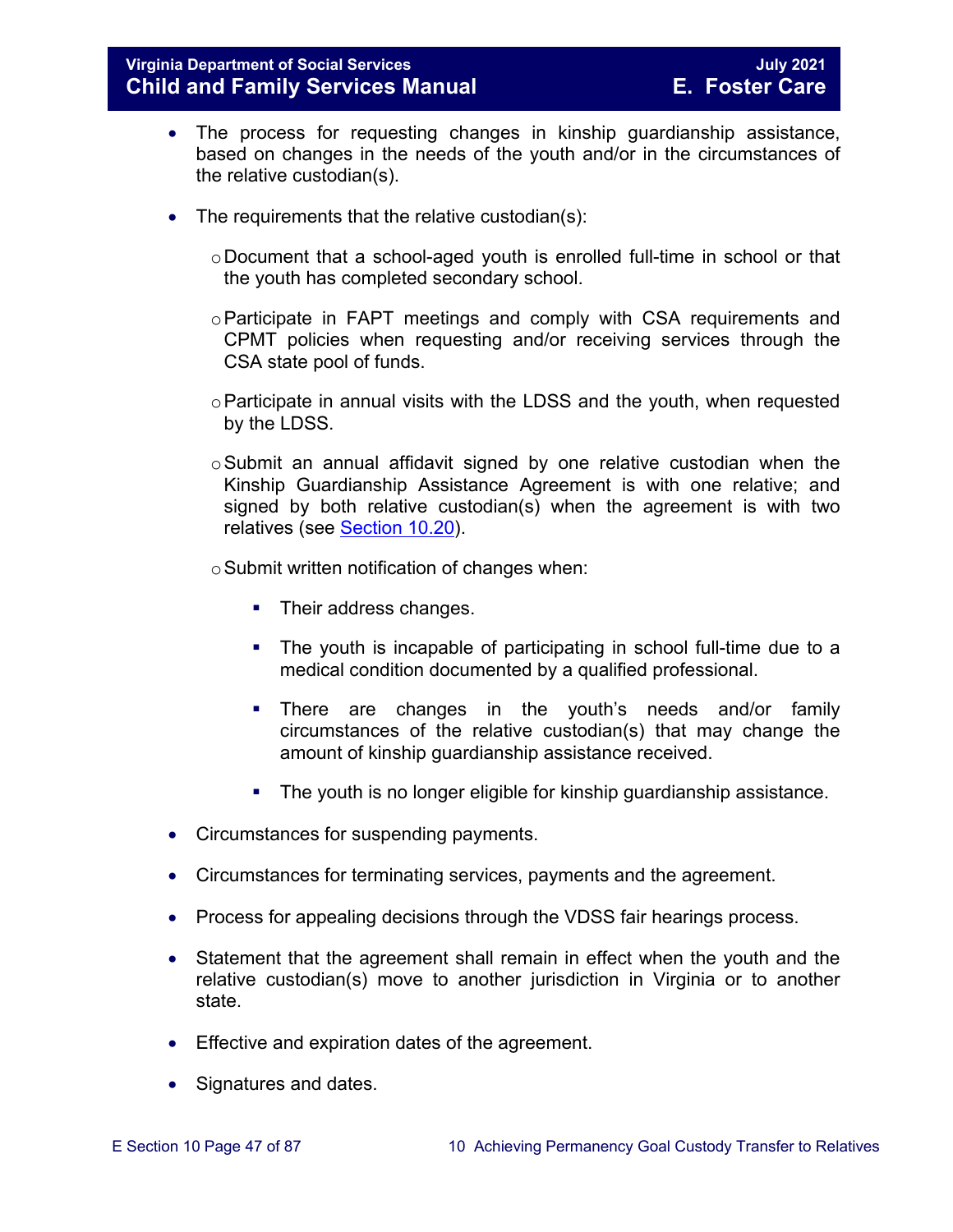When the local board, or its designee, approves the Kinship Guardianship Assistance Agreement, the local board, or its designee, and the prospective relative custodian(s) sign the legally binding agreement [\(Social Security Act, Title IV, § 473](http://www.socialsecurity.gov/OP_Home/ssact/title04/0473.htm)  (d)  $(1)$   $(A)$   $(i)$   $[42 \, U.S.C. 673]$ ). The local board does not have authority to deny a Kinship Guardianship Assistance Agreement for an eligible youth.

The LDSS shall give the relative custodian(s) a copy of the signed agreement. The LDSS shall keep the original agreement and all supporting documents in the youth's kinship guardianship assistance paper case record.

### <span id="page-47-0"></span>**10.16.3 Successor guardian**

The Kinship Guardianship Assistance Agreement and any addenda may include the name of an appropriate person to act as a successor legal guardian to provide care and guardianship of the youth in the event of death or incapacitation of the relative custodian. The successor guardian must be named in the agreement or addendum prior to the relative custodian's death or incapacitation.

The successor guardian does not need to be a relative or licensed as a foster parent to receive the kinship guardianship assistance payments.

Before the successor guardian may receive the kinship guardianship assistance payments in lieu of the relative custodian:

- A new Kinship Guardianship Assistance Agreement will need to be completed.
	- oThe Agreement must outline the terms of the kinship guardianship assistance and responsibilities of the successor guardian.
	- $\circ$  The Agreement must specify that the agency will pay the total cost of nonrecurring expenses associated with obtaining legal guardianship of the child to the extent that the total cost does not exceed \$2000.
- The successor guardian must complete:
	- o A fingerprint based criminal background check on the successor guardian, and
	- o A CPS Central Registry search on the successor guardian and all adults residing in the home.
- The successor guardian must obtain legal custody of the child.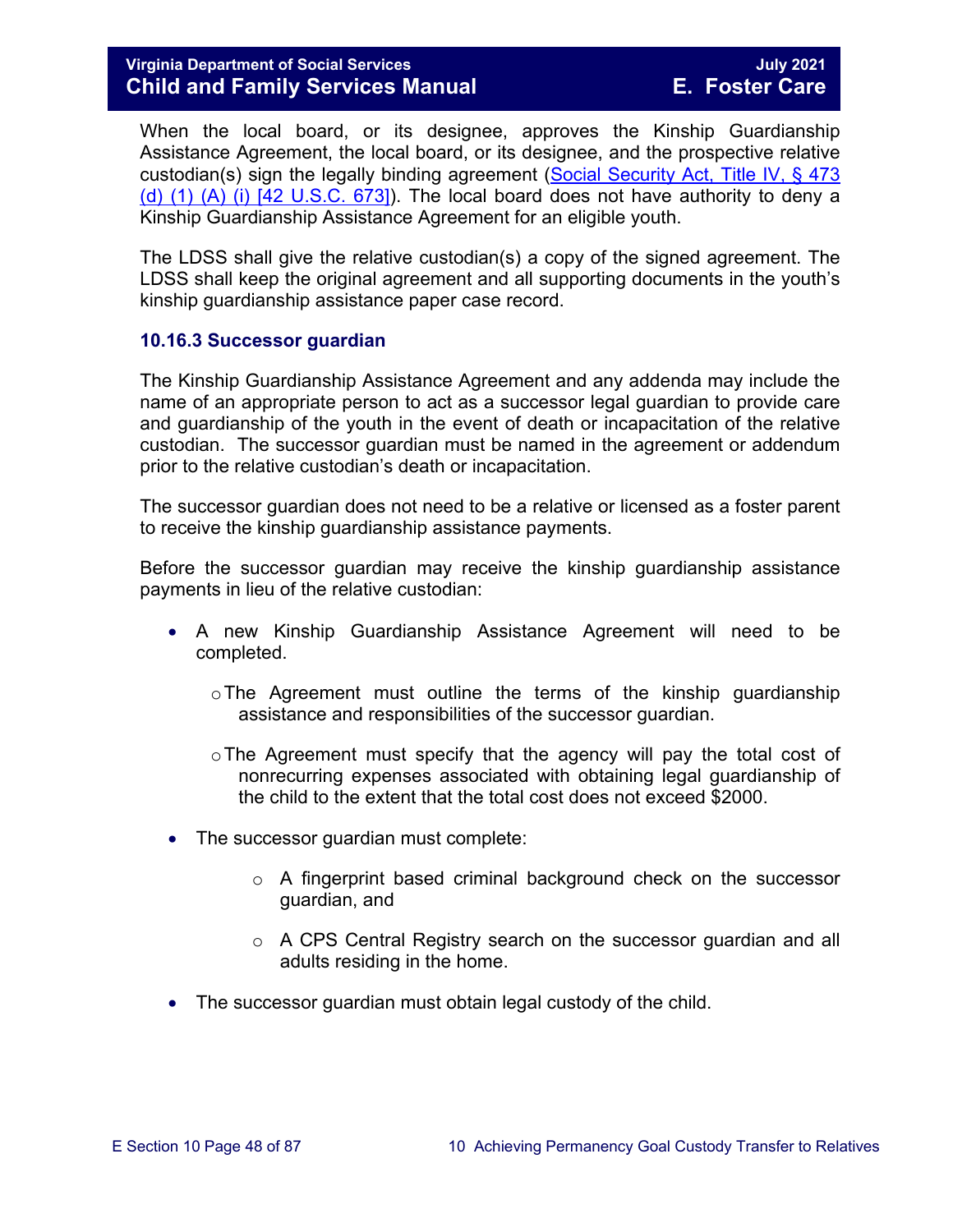# **10.17 Making kinship guardianship assistance payments**

Kinship guardianship assistance payments shall only be provided to relative custodian(s) who have:

- Entered into a written, signed, and dated Kinship Guardianship Assistance Agreement on behalf of the youth with the LDSS prior to the youth's custody being transferred, and
- A signed court order legally transferring custody of the youth from the LDSS to the relative custodian(s) (see **Section 10.5)**.

The Kinship Guardianship Assistance Agreement is effective on the date the court order is signed by the judge transferring legal custody of the youth from the LDSS to the relative custodian(s). Kinship guardianship assistance payments shall be made in accordance with the legally binding Kinship Guardianship Assistance Agreement, consistent with local payment procedures.

Criminal background checks and central registry searches on any adult residing in the home of the relative custodian(s) must be completed before finalization of the kinship guardianship agreement and payments being issued.

Services for the youth and the family are provided through the CSA state pool of funds when designated in the IFSP developed by the LDSS in the locality where the family resides. They are approved by the FAPT, consistent with CPMT policies, and are **not** included in the Kinship Guardianship Assistance Agreement.

It is the LDSS service worker's responsibility to:

- Enter the appropriate funding source and type into the OASIS screens.
- Accurately communicate the appropriate funding source to the individual(s) responsible within the LDSS for entering all funding information into the financial system and LASER.

The three types of kinship guardianship assistance payments are delineated below: basic maintenance payments; enhanced maintenance payments; and non-recurring payments for expenses directly related to the legal transfer of custody.

Additional information regarding kinship guardianship assistance budget lines and cost codes are available in the [Finance Guidelines Manual\)](https://fusion.dss.virginia.gov/dof/DOF-Home/LOCAL-RESOURCES/Finance-Guidelines-Manual-LDSS).

### **10.17.1 Maintenance payments**

Maintenance payments shall be made directly to the relative custodian(s) on a monthly basis in accordance with local payment procedures. The LDSS shall not transfer the payments to another person to assume care for the youth.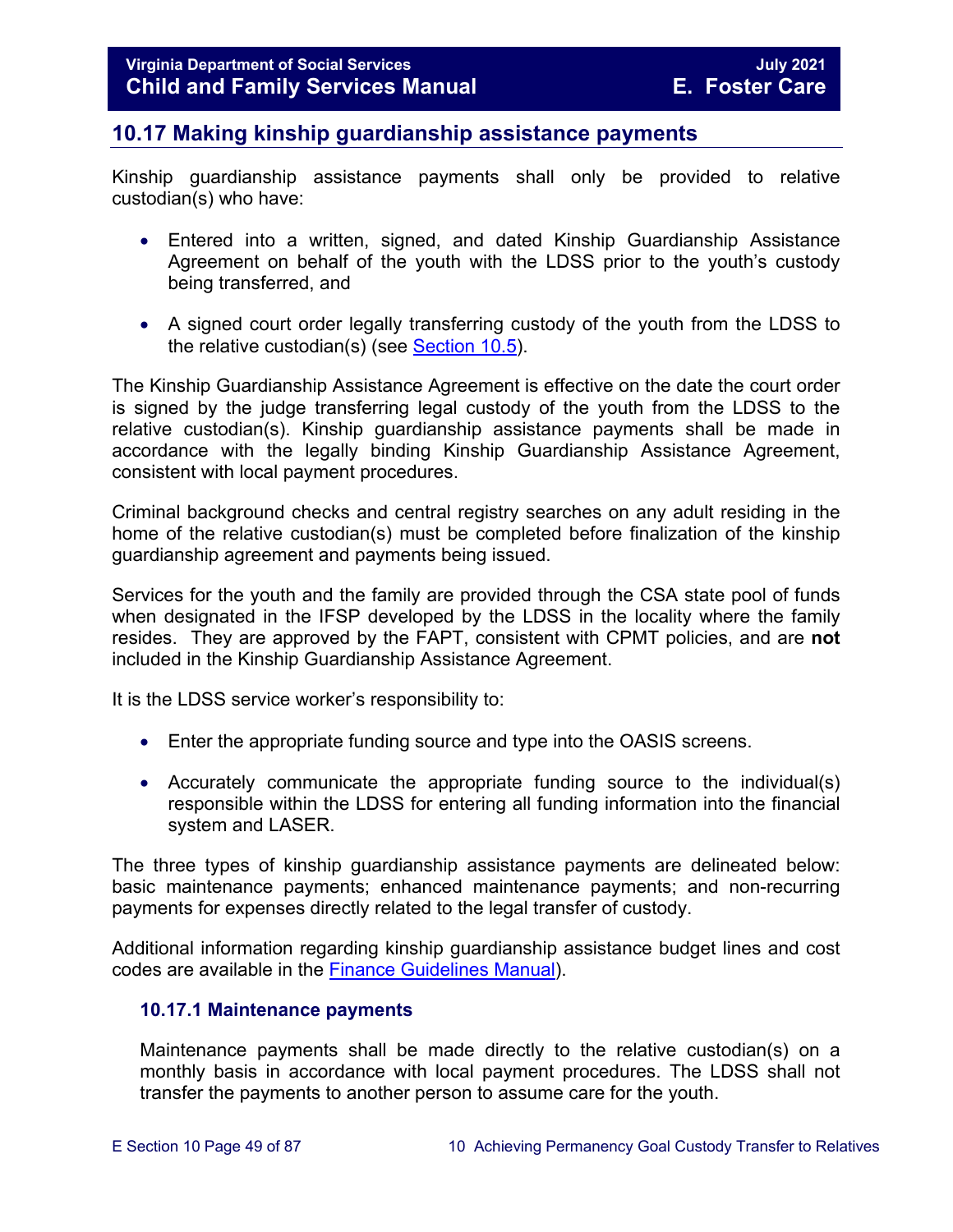## **Virginia Department of Social Services July 2021 Child and Family Services Manual**

• Title IV-E maintenance payments for the title IV-E eligible youth shall be paid from federal title IV-E funds. The LDSS shall report maintenance payments for all children eligible for title IV-E kinship guardianship assistance maintenance funds in Budget Line 822.

oTitle IV-E **basic** maintenance shall be entered into Cost Code 82201.

oTitle IV-E **enhanced** maintenance shall be entered into Cost Code 82202.

- Title IV-E maintenance payments for the title IV-E eligible youth who remains eligible past their  $18<sup>th</sup>$  birthday shall be paid from federal title IV-E funds [\(Sections 10.21.7.1](#page-63-0) and [10.21.8\)](#page-65-0). The LDSS shall report maintenance payments for all children eligible for title IV-E extended kinship guardianship assistance maintenance funds in Budget Line 823.
	- oTitle IV-E **extension of KinGAP basic** maintenance shall be entered into Cost Code 82301.
	- oTitle **IV-E extension of KinGAP enhanced** maintenance shall be entered into Cost Code 82302.
- Maintenance payments for the non-title IV-E eligible youth shall be paid only from CSA state pool of funds, when specified in the IFSP approved by the FAPT in accordance with state and local CPMT policies. These payments shall be documented in OASIS, even though CSA funds are used, in order to capture total payment costs. The LDSS shall not use title IV-E funds to pay for maintenance payments for the non-title IV-E eligible youth.

The LDSS shall increase the basic maintenance payment when the youth reaches a higher age grouping (see [Section 18.1.3\)](https://fusion.dss.virginia.gov/Portals/%5bdfs%5d/Files/DFS%20Manuals/Foster%20Care%20Manuals/Foster%20Care%20Manual%2007-2020/Final%20Foster%20Care%20Manual%2007-2020/section_18_funding_maintenance_costs.pdf#page=4) and when statewide increases are approved. When the relative custodian(s) have requested to receive less basic maintenance than the maximum available rate, the LDSS increases the agreed upon payment amount by the same percentage amount used to calculate the increase in the maximum foster care maintenance payments, as documented in the signed Kinship Guardianship Assistance Agreement.

There is no need for the LDSS and relative custodian(s) to execute an addendum to the existing agreement for the increased basic maintenance payment amount. The LDSS shall inform the relative custodian(s) in writing of the reason for the increase, the new amount, and the effective date for the increased basic maintenance payment. Both relative custodian(s) on an active Kinship Guardianship Assistance Agreement shall be notified, including parents who are separated or divorced. The LDSS shall place a copy of this notification in the kinship guardianship assistance paper case record.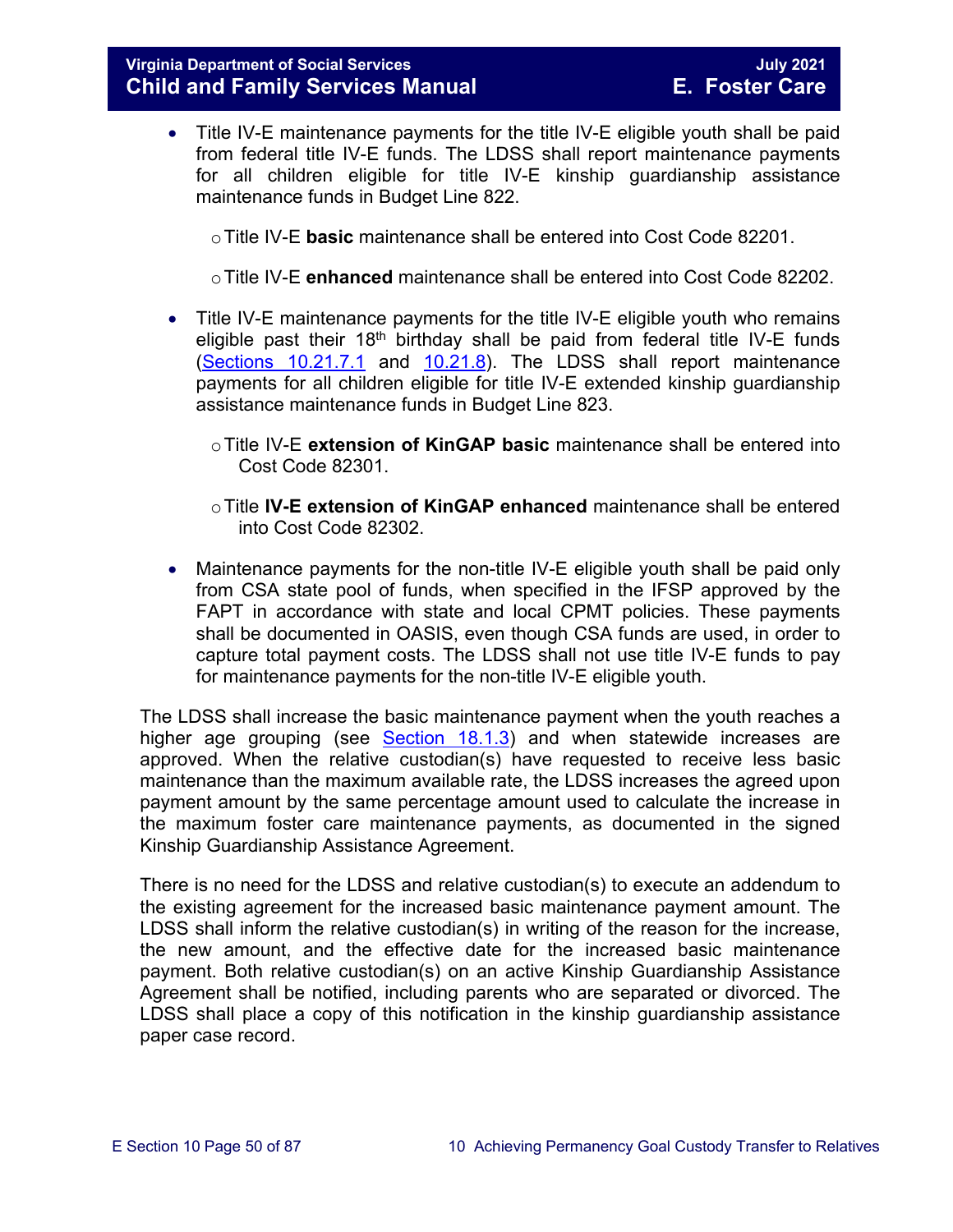## **10.17.2 Payment for non-recurring expenses for transferring legal custody**

Payments for non-recurring expenses shall be made directly to service providers or to the relative custodian(s) in accordance with local payment procedures.

Non-recurring expense payment and reimbursement shall:

- Be paid from title IV-E funds for both the title IV-E and non-title IV-E eligible youth. Payments are made from Budget Line 822, Cost Code 82203 (see the [Finance Guidelines Manual\)](https://fusion.dss.virginia.gov/dof/DOF-Home/LOCAL-RESOURCES/Finance-Guidelines-Manual-LDSS).
- Cover the total cost of nonrecurring expenses associated with obtaining legal custody of the child, to the extent that the total cost does not exceed \$2,000 per youth per custody placement. The sibling of an eligible youth subsequently placed in the same kinship guardianship assistance arrangement is also eligible for non-recurring expenses up to \$2,000.
- Be based on actual costs of services, as documented in bills and/or receipts submitted to the LDSS by the relative custodian(s) and/or vendors.
	- o The actual costs may differ from reasonably estimated costs in the Kinship Guardianship Assistance Agreement.
	- $\circ$  The relative custodian(s) shall submit copies of bills and/or receipts consistent with local payment policies and procedures.
	- $\circ$  Payments shall be made on behalf of the youth regardless of when bills and receipts are submitted.

LDSS shall maintain bills and receipts submitted by the relative custodian(s) for payment and reimbursement in the youth's kinship guardianship assistance paper record. Bills and receipts may be copies, consistent with local finance procedures.

### **10.18 Maintaining responsibilities for kinship guardianship assistance**

As delineated in the binding Kinship Guardianship Assistance Agreement, the relative custodian(s) and the LDSS maintain ongoing responsibilities.

### **10.18.1 Responsibilities of the relative custodian(s)**

The relative custodian(s) who receive kinship guardianship assistance payments and/or foster care services shall:

- Notify the LDSS when their address changes.
- Inform the Social Security Administration when the youth is receiving both SSI payments and kinship guardianship assistance payments.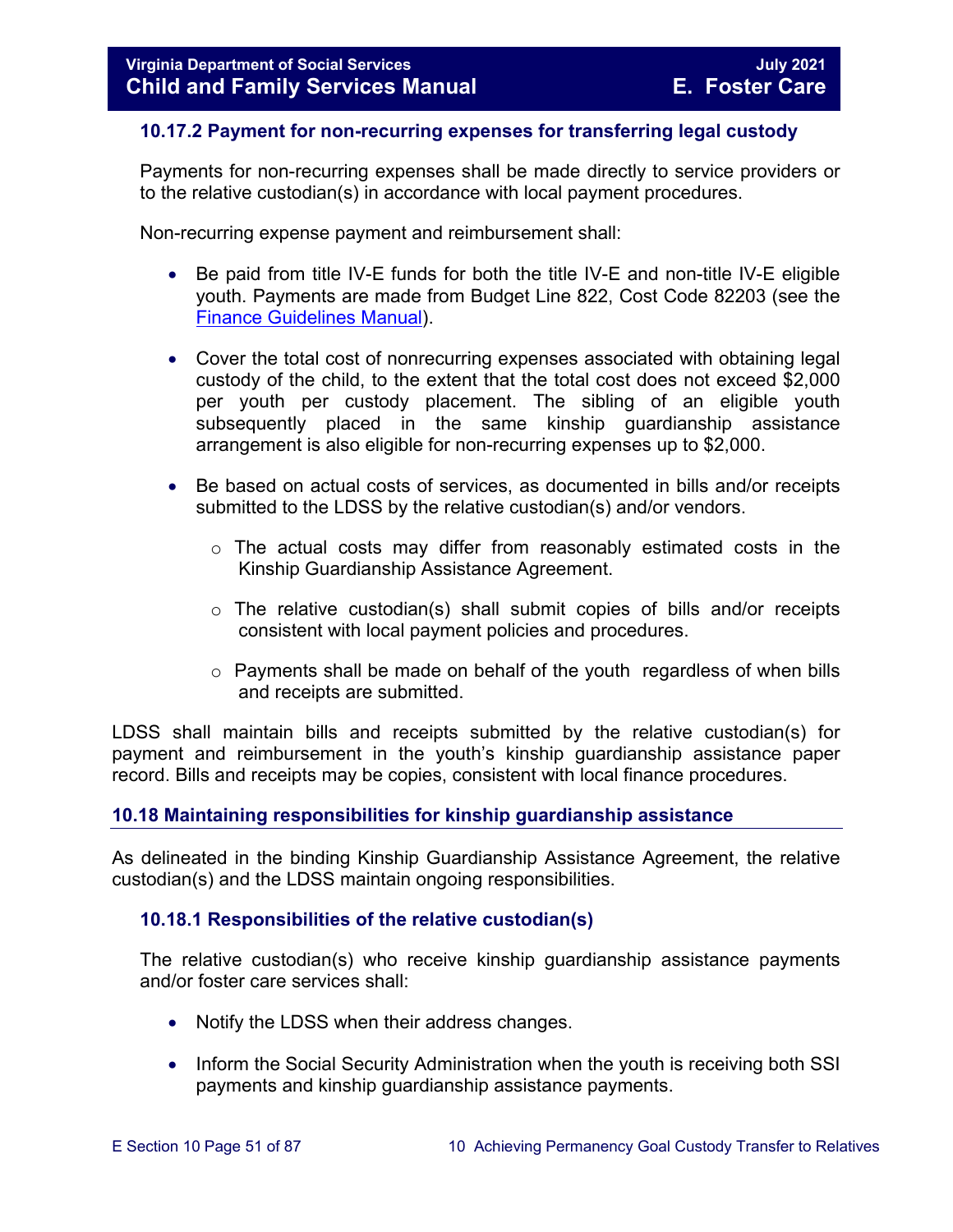## **Virginia Department of Social Services July 2021 Child and Family Services Manual**

- Participate in FAPT meetings and comply with CSA requirements and CPMT policies when requesting and/or receiving foster care services through the CSA state pool of funds.
- Participate in annual reviews of kinship guardianship assistance:
	- o Submit an annual affidavit to the LDSS no later than the anniversary date that custody was legally transferred. The annual affidavit shall be signed by one (1) relative custodian when the Kinship Guardianship Assistance Agreement is with one relative custodian, and signed by both relative custodian(s) when the Agreement is with two (2) relative custodian(s) (see [Section 10.20\)](#page-56-0).
	- $\circ$  Provide the youth's school enrollment status when the youth reaches the age of compulsory school attendance [\(Social Security Act, Title IV, §](http://www.socialsecurity.gov/OP_Home/ssact/title04/0471.htm)  [471 \(a\) \(30\) \[42 USC 671\]\)](http://www.socialsecurity.gov/OP_Home/ssact/title04/0471.htm).
- Notify the LDSS if the youth is incapable of participating in school full-time due to a medical condition [\(Social Security Act, Title IV, § 471 \(a\) \(30\) \[42](http://www.socialsecurity.gov/OP_Home/ssact/title04/0471.htm)  [USC 671\]\)](http://www.socialsecurity.gov/OP_Home/ssact/title04/0471.htm). Submit documentation by a qualified professional and submit quarterly updates on the youth's medical condition to the LDSS.
- Notify the LDSS when there are changes in the needs of the youth and/or in the family circumstances of the relative custodian(s) that may change the amount of kinship guardianship assistance or CSA services the youth receives. For example:
	- o The youth is receiving Social Security payments.
	- $\circ$  The amount of additional supervision and support the youth requires from the relative custodian(s) changes.
	- $\circ$  One of the relative custodian(s) in a two-parent family becomes disabled or dies or the relative custodians become separated or divorced.
- Notify the LDSS immediately in writing when the youth is no longer eligible for kinship guardianship assistance due to any of the following:
	- o The relative custodian(s) are no longer legally responsible for the care of the youth.
	- $\circ$  The relative custodian(s) are not providing financial support for the youth.
	- $\circ$  The youth becomes an emancipated minor, is married, is deceased, or enlists in the military.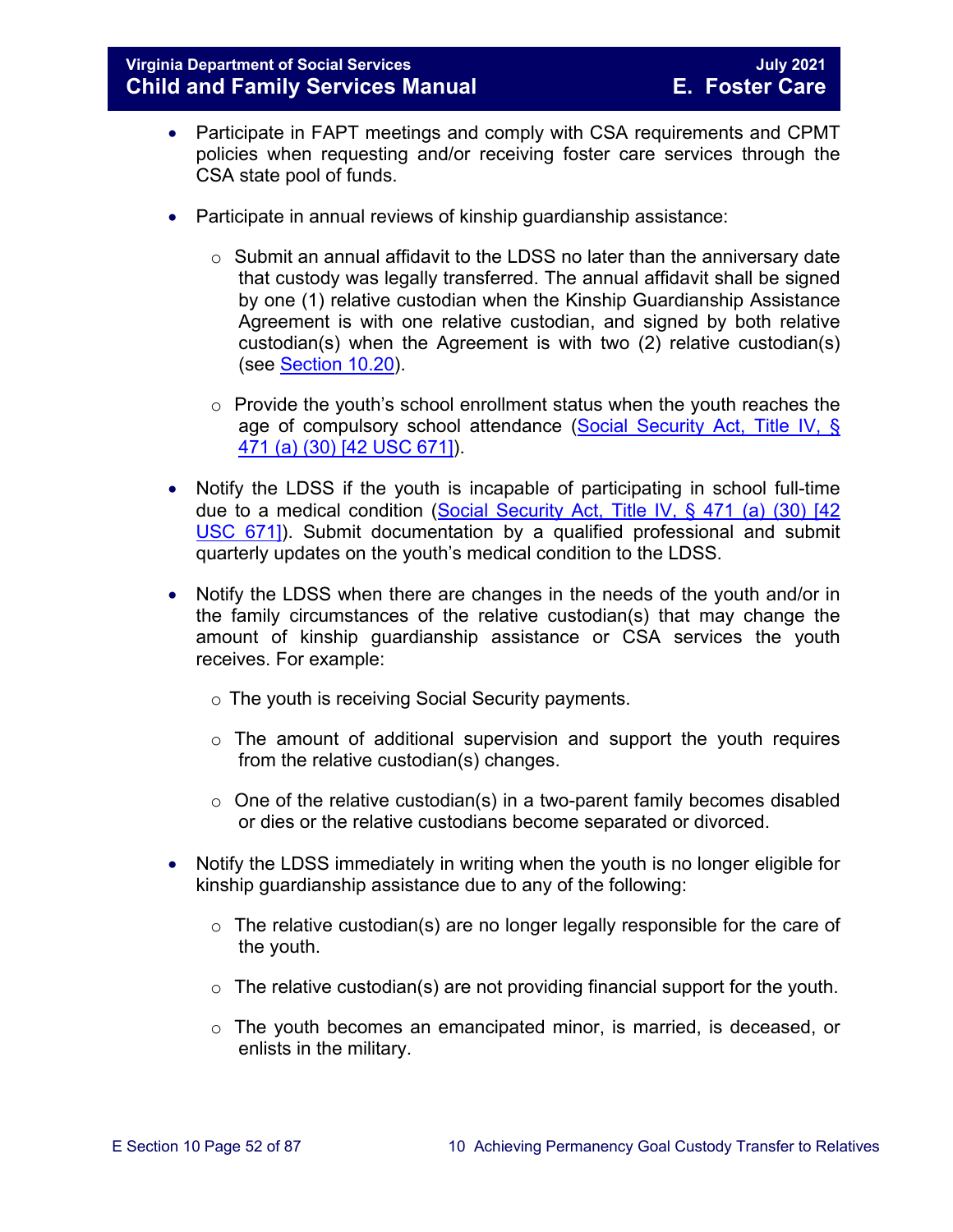- $\circ$  The relative custodian(s) die or become incapacitated (i.e., two parents die or become incapacitated in a two-parent family, or one parent dies or becomes incapacitated in a one-parent family). The relative custodian(s) should make arrangements for the LDSS to be notified in the event of their death [\(Federal Program Instruction](http://www.acf.hhs.gov/programs/cb/laws_policies/policy/pi/2010/pi1011.htm#sectd) dated July 9, 2010).
- Submit copies of bills and/or receipts to the LDSS service worker for nonrecurring expenses.

## <span id="page-52-0"></span>**10.18.2 Responsibilities of LDSS responsible for kinship guardianship assistance**

The LDSS that has custody of the youth is responsible for kinship guardianship assistance regardless of where the family and the youth reside. While the LDSS permanency program is responsible for implementing the permanency option of kinship guardianship assistance, the LDSS may designate specific responsibilities to staff based on the staff skills and expertise required to accomplish specific tasks (e.g., fiscal, negotiation, and care coordination).

The LDSS responsible for kinship guardianship assistance shall:

- Maintain responsibility for title IV-E maintenance payments and the CSA maintenance payments as specified in the Kinship Guardianship Assistance Agreement, regardless of where the relative custodian(s) and the youth reside. When the relative custodian(s) and the youth move to another state, the relative custodian(s) may apply for services on behalf of the youth in their new state of residence.
- Conduct an annual review of kinship guardianship assistance:
	- o Manage the annual affidavit process.
	- $\circ$  The LDSS may conduct a face to face visit with the youth and the relative custodian(s), when appropriate. The LDSS may request that the LDSS where the youth resides conduct a courtesy visit for this review.
- Manage requests for changes in kinship guardianship assistance and foster care services from the relative custodian(s). This role may involve assessing and negotiating an addendum to the Kinship Guardianship Assistance Agreement with the relative custodian(s) and/or referring the youth to FAPT for foster care services.
- Readminister the VEMAT, when the LDSS determines it is appropriate.
- Inform relative custodian(s) in writing that they have the right to appeal LDSS decisions within **30 days** of their receiving written notice of LDSS decisions.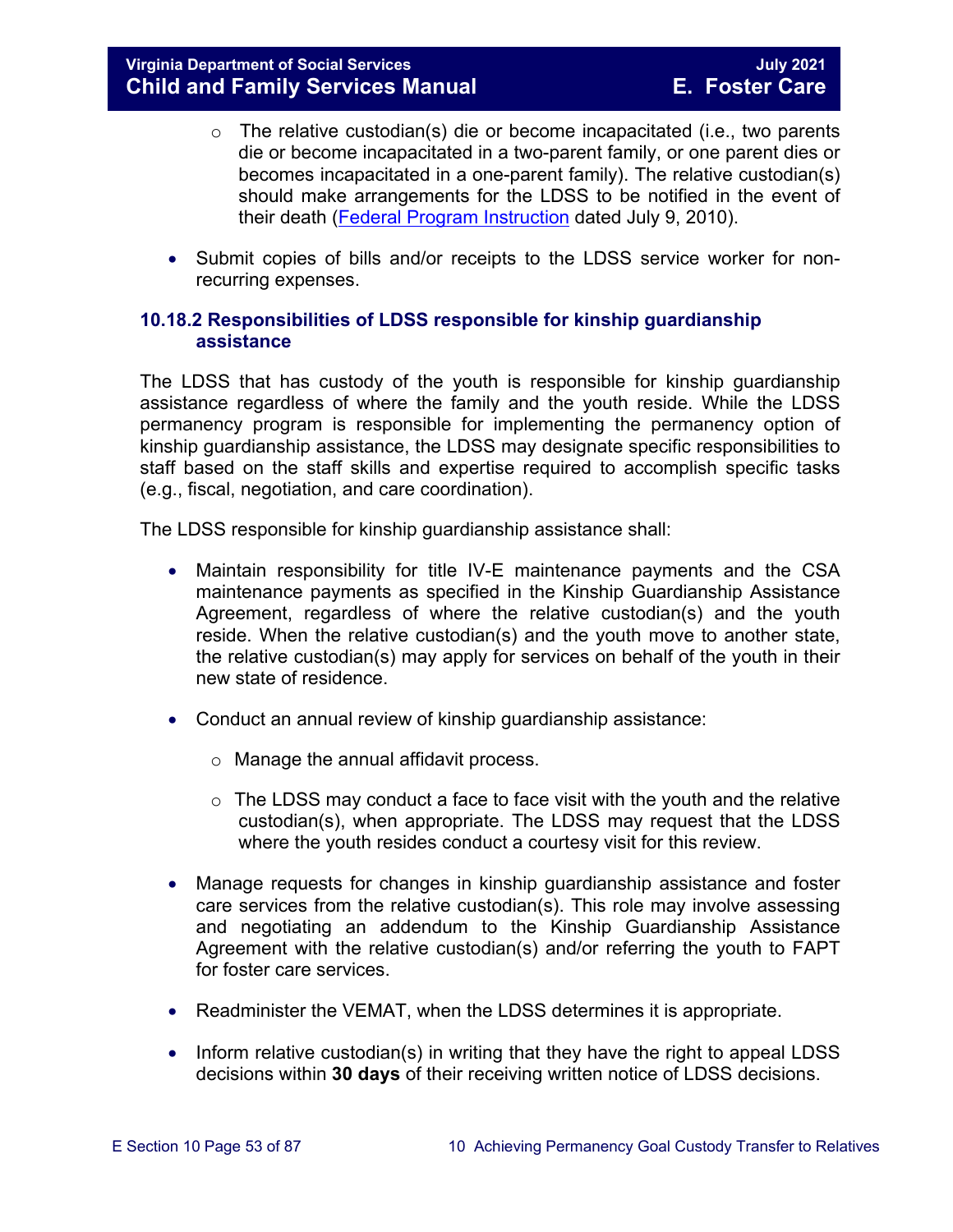- Notify the relative custodian(s) who are receiving kinship guardianship assistance in writing when:
	- $\circ$  The annual affidavit is due (see [Section 10.20\)](#page-56-0).
	- $\circ$  The youth receiving basic maintenance payments has reached a higher age grouping in foster care policy or there are statewide increases in the basic maintenance kinship guardianship assistance payments and their payment is being increased as delineated in the Kinship Guardianship Assistance Agreement (see [Section 10.18.2\)](#page-52-0).
	- $\circ$  The youth has a basic and/or enhanced maintenance payment that is time-limited (see [Section 10.18.2](#page-52-0) and [Section 10.18.3](#page-52-0) respectively).
	- o Payments and/or foster care services may be suspended or terminated (see [Section 10.22.1](#page-68-0) and [Section 10.22.2](#page-69-0) respectively).
	- o The Kinship Guardianship Assistance Agreement may be terminated (see [Section 10.22.3\).](#page-70-0)
- Maintain the youth's kinship guardianship assistance case in OASIS and the paper record.
- Written notification of services/payments being terminated or suspended shall be communicated using the Family Services Notice of Action.

# <span id="page-53-0"></span>**10.19 Providing services to the relative custodian and youth**

Children and youth who are living with a relative custodian participating in the kinship guardianship assistance program are eligible for foster care services  $(\S$  [63.2-905\)](https://law.lis.virginia.gov/vacode/63.2-905/) including a fully range of case work, treatment, and community services. For youth receiving services at the time of custody transfer, the services would continue under the regular review process through FAPT. If the relative custodian(s) reside in a different locality, then the youth's current FAPT will transfer the CSA case to the locality of the relative custodian(s) [\(Section 4.2 of the CSA Policy Manual\)](https://www.csa.virginia.gov/content/doc/CSA_Policy_Manual_2019_revision.pdf#page=43).

If a need for services arises after KinGAP finalization, the relative custodian may request services through the FAPT process in the locality in which the family lives in accordance with state and local CPMT policies and procedures. The LDSS responsible for the kinship guardianship assistance and the LDSS where the family resides should establish a process for working collaboratively, in conjunction with the family, to meet the needs of the family. This process should include strategies for communicating information, including services being provided, services requested, actions taken, and any issues that need to be resolved. The LDSS worker where the family resides should be added to the OASIS case as a secondary worker so that information can be documented in the kinship guardianship assistance case.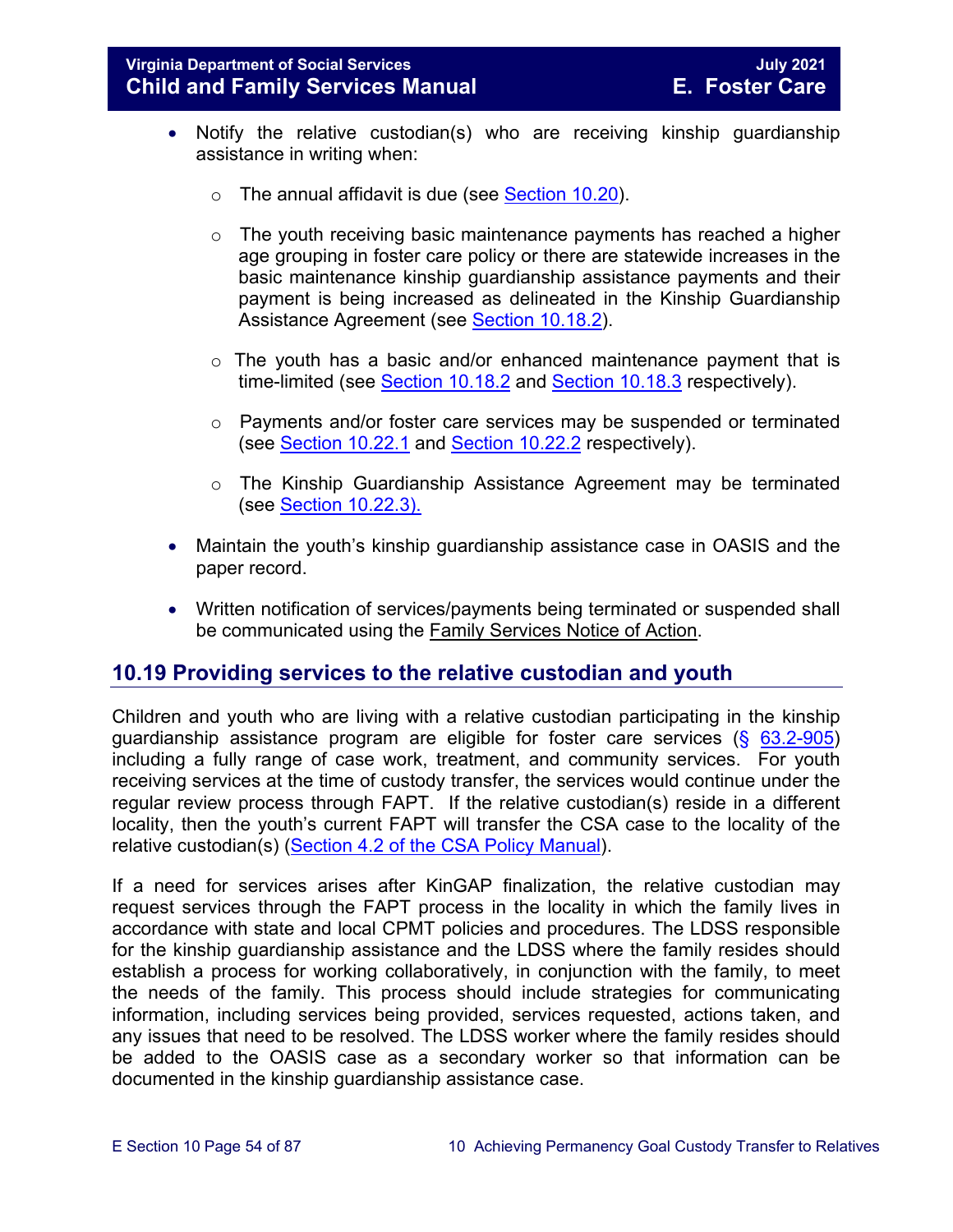## **10.19.1 Role of LDSS that is responsible for the kinship guardianship assistance**

When services are needed, the LDSS responsible for the kinship guardianship should refer the relative custodian(s) and the youth who meets eligibility requirements for kinship guardianship assistance to the FAPT where the relative custodian(s) and the youth reside, to request foster care services. For the title IV-E and non-title IV-E youth, services to be approved by FAPT may include familybased, community, and treatment service needs. The LDSS should assist the LDSS where the family resides by:

- Complying with CPMT policies regarding:
	- o Providing information and referral for services.
	- o Assisting the FAPT and the LDSS where the family resides when the following is requested:
		- 1. Arranging the team meeting.
		- 2. Notifying the relative custodian(s) of the date and time and engaging them in the assessment, planning, and implementation of services.
		- 3. Identifying appropriate services, supports, and/or resources.
		- 4. Providing information and supporting documents about the youth and the family to the team, in collaboration with the relative custodian(s), including the Child and Adolescent Needs and Strengths (CANS) Assessment.
		- 5. Presenting the youth and the family to FAPT.
		- 6. Participating in FAPT meetings.
		- 7. Assisting in developing an IFSP that delineates appropriate and costeffective foster care services for a planned period of time that are tailored to meet the unique strengths and needs of the youth and/or the family.
		- 8. Assisting the relative custodian(s) in accessing and coordinating services when needed.
		- 9. Helping to monitor and report to the team or responsible agencies on progress being made in fulfilling the IFSP. This may include assisting in utilization reviews to ensure services are appropriate, effective, and necessary, based on the strengths and needs of the youth and the family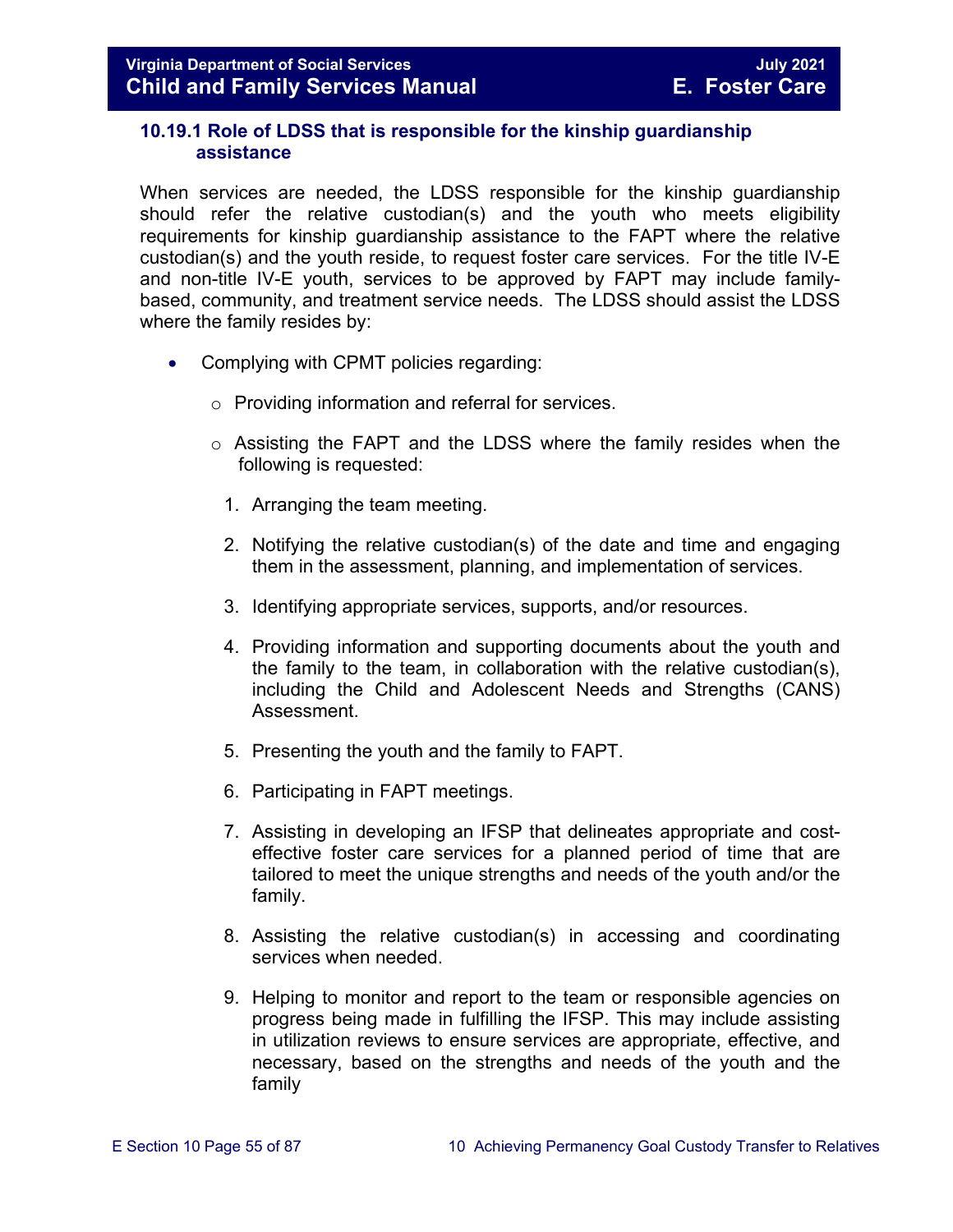### **10.19.2 Role of the LDSS where the family resides**

When requested, the LDSS in the locality where the relative custodian(s) reside should assist the LDSS that has responsibility for kinship guardianship assistance with the following:

- Arranging for a Family Partnership Meeting with appropriate resources available in the community.
- Assisting the FAPT and/or the relative custodian(s), when requested, in reviewing requests for foster care services, in compliance with CPMT policies:
	- o Arranging the team meeting.
	- $\circ$  Notifying the relative custodian(s) of the date and time and engaging them in the assessment, planning, and implementation of services.
	- o Identifying appropriate services, supports, and/or resources in the community.
	- $\circ$  Providing information and supporting documents about the youth and the family to the team, in collaboration with the relative custodian(s), including the CANS Assessment.
	- o Presenting the youth and the family to FAPT.
	- o Participating in FAPT meetings.
	- o Assisting in developing an IFSP that delineates appropriate and costeffective foster care services for a planned period of time that are tailored to meet the unique strengths and needs of the youth and/or the family.
	- o Assisting the relative custodian(s) in accessing and coordinating services in the community when needed.
	- o Helping to monitor and report to the team or responsible agencies on progress being made in community services to fulfill the IFSP.
- Providing LDSS prevention services when appropriate to stabilize and strengthen the family to prevent change in custody, when requested by the relative custodian(s), such as:
	- o Crisis intervention.
	- o Assessment.
	- o Counseling, support, and advocacy.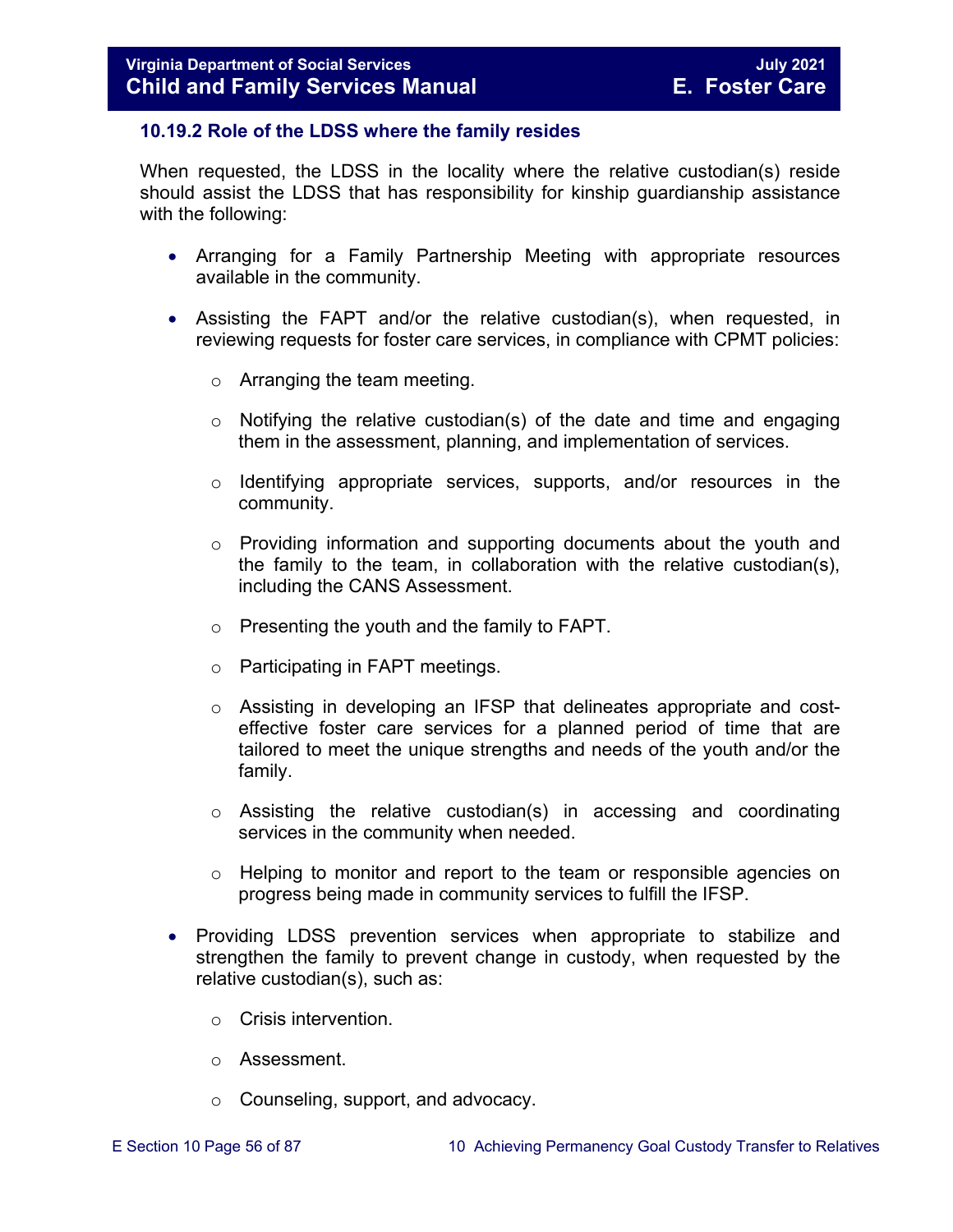o Information and referral to community services and/or providers.

If the youth enters foster care, the LDSS where the relative custodian(s) reside may receive custody of the youth as a result of a judicial determination, entrustment, or non-custodial foster care agreement. Therefore, it is important that this LDSS work closely with the LDSS that is responsible for kinship guardianship assistance.

## **10.19.3 Responsibilities of LDSS when abuse or neglect occurs**

Allegations of abuse and neglect in the relative custodian(s)' family shall be treated the same as any other such reports, in accordance with the [Child Protective](https://fusion.dss.virginia.gov/Portals/%5Bdfs%5D/Files/DFS%20Manuals/CPS%20Manuals/Manual--2020/section_3_complaints_reports%20July%202020.pdf)  [Services Chapter C.](https://fusion.dss.virginia.gov/Portals/%5Bdfs%5D/Files/DFS%20Manuals/CPS%20Manuals/Manual--2020/section_3_complaints_reports%20July%202020.pdf)

# <span id="page-56-0"></span>**10.20 Annual affidavit**

Relative custodian(s) agree in the Kinship Guardianship Assistance Agreement to submit an annual affidavit to the LDSS no later than the anniversary date that custody was legally transferred. The LDSS will use the [Virginia Annual Affidavit for Kinship](https://fusion.dss.virginia.gov/Portals/%5bdfs%5d/Files/DFS%20FORMS/Foster%20Care%20Forms/Annual%20Affidavit%20for%20Kinship%20Guardianship%20Assistance.pdf)  [Guardianship Assistance.](https://fusion.dss.virginia.gov/Portals/%5bdfs%5d/Files/DFS%20FORMS/Foster%20Care%20Forms/Annual%20Affidavit%20for%20Kinship%20Guardianship%20Assistance.pdf)

The LDSS notifies the relative custodian(s) in writing **60 days** before the date the annual affidavit is due.

The relative custodian(s) shall annually certify in the affidavit that:

- The youth continues to be eligible for kinship guardianship assistance.
	- $\circ$  The relative custodian(s) remain legally responsible for the care of the youth.
	- $\circ$  The relative custodian(s) continue to provide financial support for the youth (e.g., the relative custodian(s) can provide documentation such as payment for medical bills, childcare, payment of school and/or sports fees, if requested).
	- $\circ$  The youth is not an emancipated minor, married, deceased, or enlisted in the military.
- The youth is, or will be, in his senior year of high school or last year of vocational/technical school of secondary equivalency when turning age 18 and will complete the school or program by the end of the school or program year.
- The youth is, or will be, 18 years old within the next year and has a mental or physical condition/disability that requires ongoing treatment and/or intervention.
- The school-age youth is a full-time student or has completed secondary school. The youth: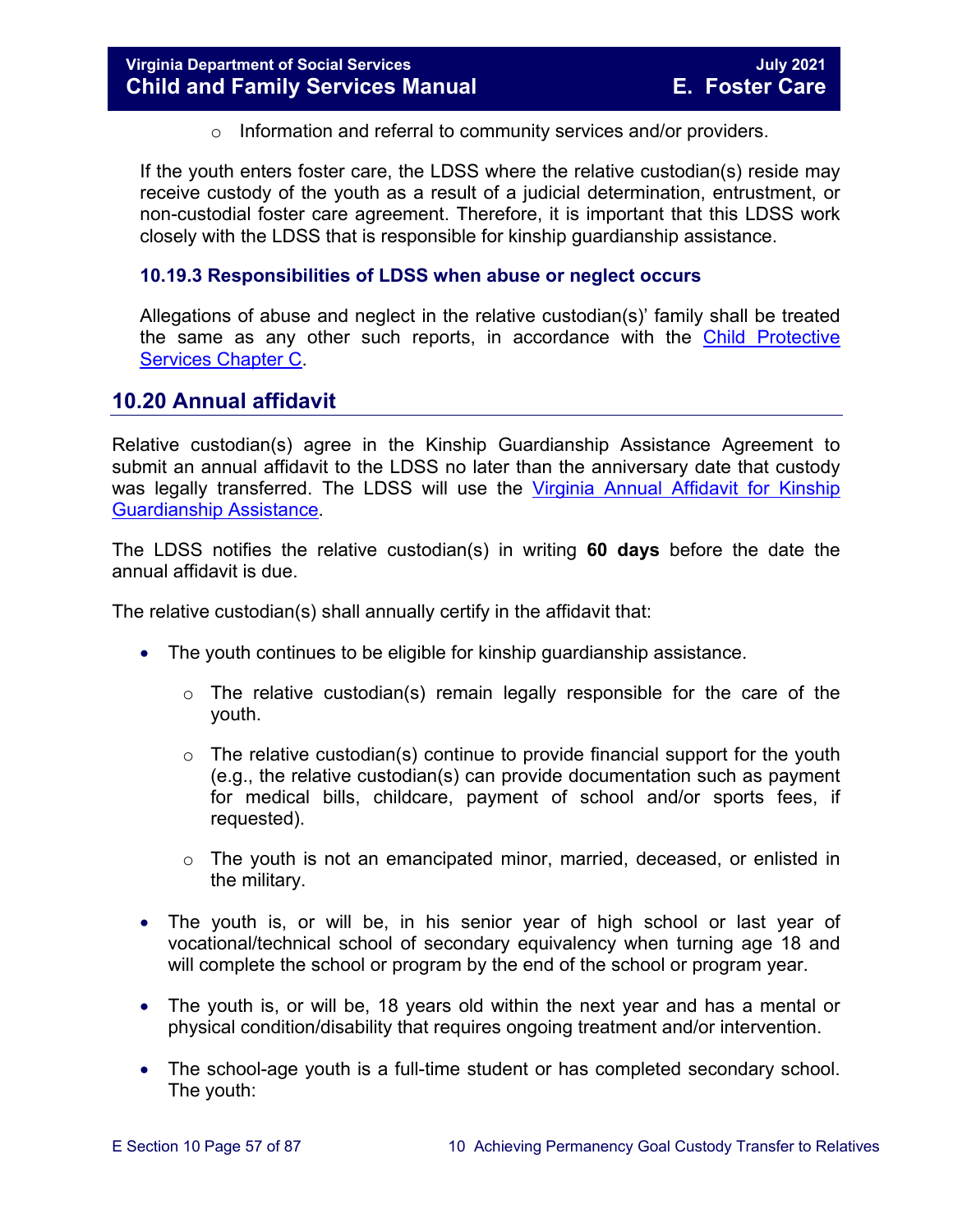- $\circ$  Is enrolled in elementary, middle, or high school. The child's State Testing Identification Number, if applicable, should be provided.
- $\circ$  Is instructed at home in elementary or secondary education, in accordance with home schooling laws and requirements.
- $\circ$  Is instructed in an independent study program for elementary or secondary education that is administered by the local school division, in accordance with education laws.
- $\circ$  Is incapable of participating in school full-time due to a medical condition [\(Social Security Act, Title IV, § 471 \(a\) \(30\) \[42 USC 671\]\)](http://www.socialsecurity.gov/OP_Home/ssact/title04/0471.htm). Documentation by a qualified professional shall be included with the affidavit.
- o Has graduated from high school or earned an equivalent credential.
- o Is enrolled in an institute of higher education, technical college, or community college.
- Whether there have been any changes in the youth's private health insurance coverage. When changes have occurred, the relative custodian(s) shall provide copies of the insurance card and the full explanation of benefits.
- Whether or not they request changes in kinship guardianship assistance or foster care services.

The annual affidavit shall be signed by one relative custodian when the Kinship Guardianship Assistance Agreement is with one relative custodian, and signed by both relative custodians when the agreement is with two relative custodians. Relative custodians who are separated or divorced shall both sign the affidavit. One relative custodian may sign the affidavit when:

- A signed court order documents a sole custodian arrangement or the authority of one relative custodian.
- The relative custodian notifies the LDSS in writing the reason why the other relative custodian is not available to sign the affidavit at this time, the plan for obtaining the signed affidavit, and the date the relative custodian will submit the signed affidavit to the LDSS. The LDSS determines there is reasonable justification to continue payments and/or services to the date the relative custodian states that the delayed signed affidavit will be submitted.

The LDSS shall attempt to obtain the affidavit with due diligence. When the relative custodian(s) do not return the annual affidavit, the LDSS:

• Should send a certified letter to the relative custodian(s) advising them to return the signed affidavit by a required date.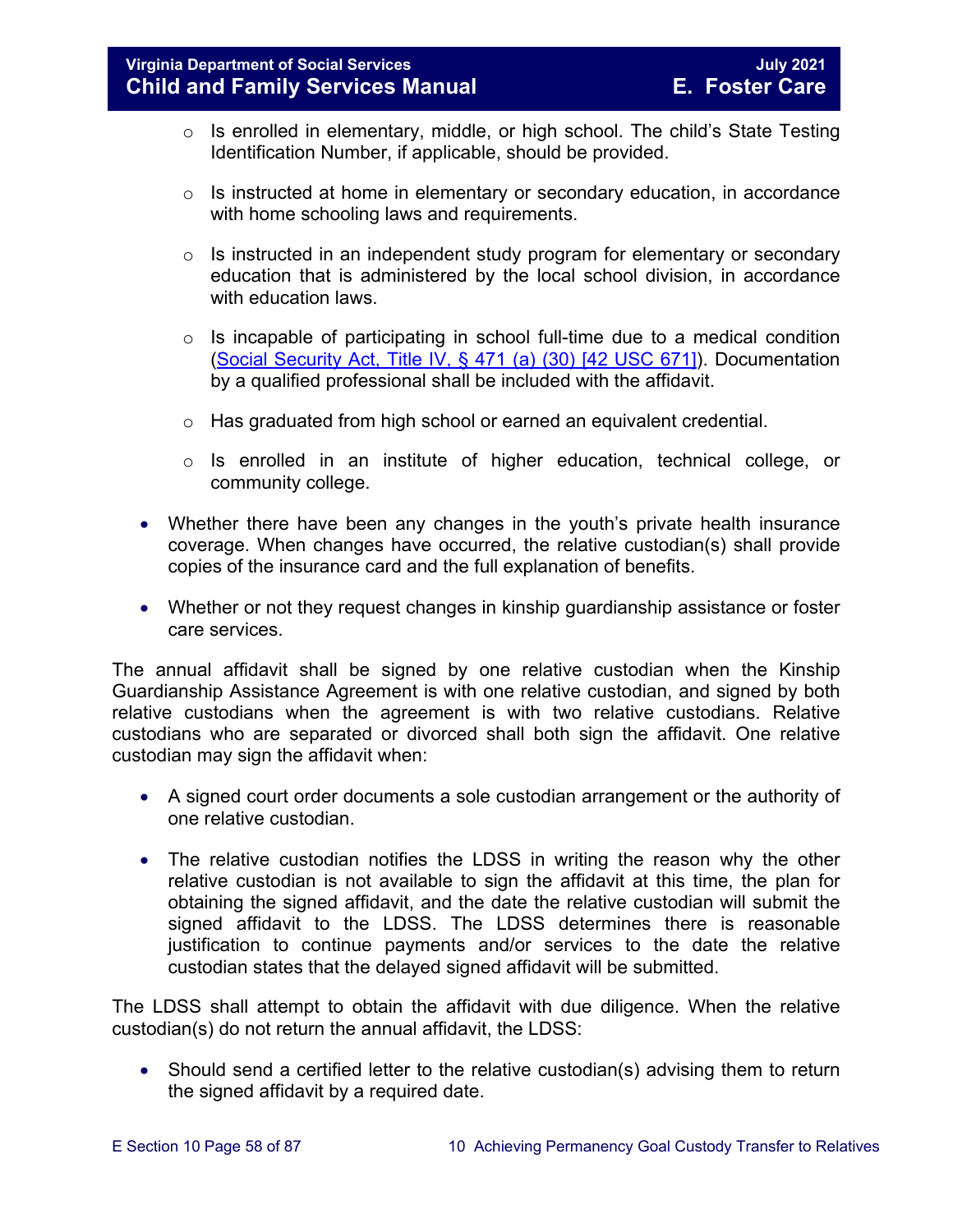# **Virginia Department of Social Services July 2021 Child and Family Services Manual**

- May advise them to come into the office, sign the affidavit, and pick up the check at the same time by the required date. The certified letter shall be sent at least **30 days** prior to holding the check. The LDSS shall issue the check for kinship guardianship assistance maintenance payments on the normal schedule and shall give the check to the relative custodian(s) before they depart the premises.
- After consultation with the FAPT, shall inform the relative custodian(s) that, when applicable, services being provided to the family will be suspended until the signed affidavit is received. The Family Services Notice of Action shall be sent along with information on the relative custodian(s)' right to appeal the LDSS decision within **30 days** of receiving the letter and provide information on the fair hearing process. After diligent efforts by the LDSS to obtain the affidavit and when the relative custodian(s) fail to submit the signed affidavit by the required returned date, the LDSS may suspend the services.

The LDSS shall document in the automated system, OASIS case contacts, when the signed affidavit was returned. The LDSS shall place copies of the written notifications to the relative custodian(s) and the returned annual affidavits in the youth's kinship guardianship assistance case record.

# **10.21 Making changes to agreement**

The relative custodian(s) may request a change to the existing kinship guardianship agreement at any time during the duration of the agreement based on changes in the youth's needs or the family circumstances of the relative custodian(s). Any changes to the agreement will be negotiated by the kinship guardianship assistance negotiator.

After the Kinship Guardianship Assistance Agreement is executed, the terms of the agreement are changed when:

- The terms are assessed, negotiated, and agreed upon by the relative custodian(s) and the LDSS.
- The new terms are documented in the signed, dated, and executed [addendum.](http://www.dss.virginia.gov/family/ap/index.cgi)

An addendum is an attachment to the original Kinship Guardianship Assistance Agreement which specifies additions or deletions to the original terms or conditions of the agreement. The addendum may address a specific item, multiple items, or for the entire document. Unless specified, the terms or conditions specified in the addendum supersede those in the original agreement.

An addendum is not required when terminating a payment based on the terms specified in an agreement or addendum.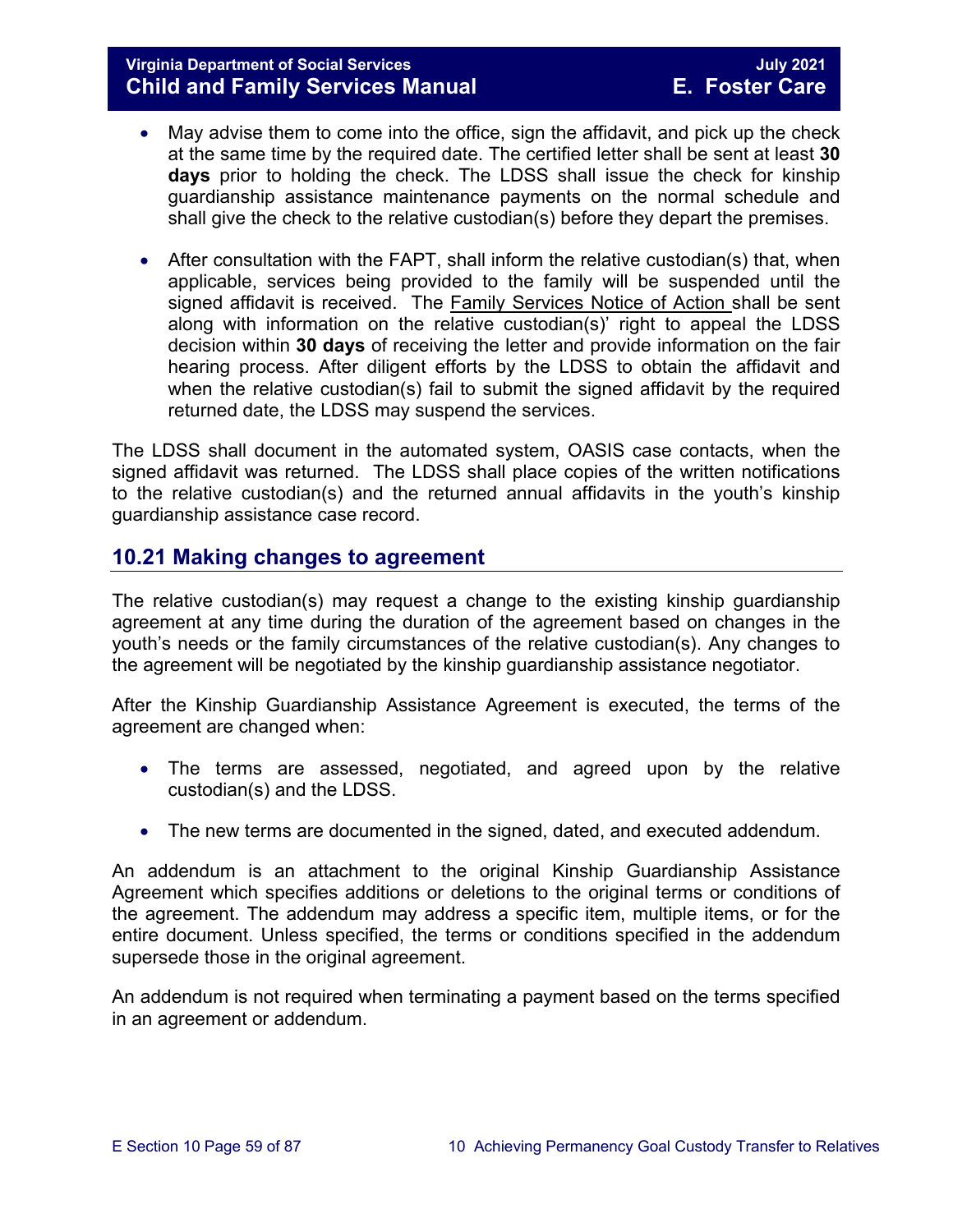### **10.21.1 Submitting request for addendum**

Changes in specific components of kinship guardianship assistance may be requested during the duration of the agreement as follows:

- Basic maintenance may be reassessed at any time upon request of the relative custodian(s).
- Enhanced maintenance may be reassessed and renegotiated at any time upon request of the relative custodian(s).
- Non-recurring expenses are one time only expenses and cannot be reassessed.

The relative custodian(s) submit an [Addendum Request to the Assistance](https://fusion.dss.virginia.gov/Portals/%5Bdfs%5D/Files/DFS%20FORMS/Family%20Services-Generic%20Forms/Addendum%20Request%20to%20the%20Assistance%20Agreement.pdf)  [Agreement](https://fusion.dss.virginia.gov/Portals/%5Bdfs%5D/Files/DFS%20FORMS/Family%20Services-Generic%20Forms/Addendum%20Request%20to%20the%20Assistance%20Agreement.pdf) to the LDSS with which they established the agreement. Both relative custodians sign the request when the agreement was with two (2) relatives, including relative custodian(s) who are separated or divorced. One (1) relative custodian signs the request when the agreement was with one (1) relative or when a signed court order documents the sole legal responsibility of one (1) relative for the youth.

### **10.21.2 Timeframe for acting on request**

**Within 14 days** after receiving the request for an addendum, the LDSS should:

- Review the request to determine whether it is complete with all required documentation.
- Notify the relative custodian(s) in writing that the request was received and its status:
	- o **The request is complete.** The notification shall include the date the request was received. It shall state that the LDSS and relative custodian(s) have **60 days** to assess, negotiate, and execute an addendum.
	- o **Additional information is needed.** The notification shall state the specific information necessary to complete the request. It should request the relative custodian(s) submit the information by email, phone, or in person within **30 days** from the notice date.

If the relative custodian(s) do not provide the information within **30 days**, the LDSS should deny the request. The LDSS shall inform the relative custodian(s) in writing the reasons for denying the request and that they may submit a new [Addendum Request to the Assistance Agreement.](https://fusion.dss.virginia.gov/Portals/%5Bdfs%5D/Files/DFS%20FORMS/Family%20Services-Generic%20Forms/Addendum%20Request%20to%20the%20Assistance%20Agreement.pdf)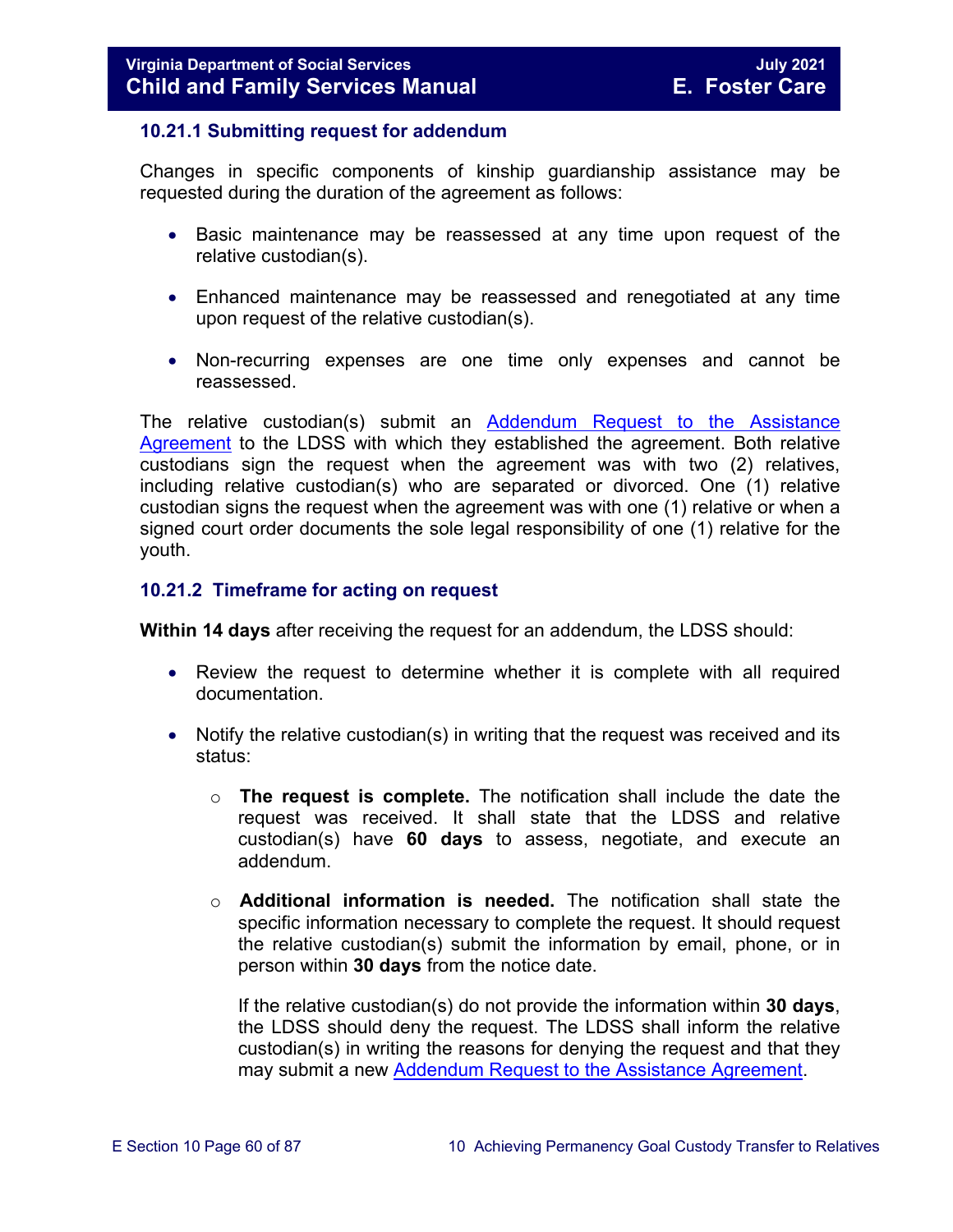o **Request for changes is denied.** The notification shall be communicated using the Family Services Notice of Action and clearly state the reasons for the denial, provide information on the relative custodian(s)' right to appeal within **30 days** of receiving the notice of denial, and provide information on the fair hearing process. No further action is required by the LDSS on the request.

## **10.21.3 Assessing overall request for addendum**

The LDSS and relative custodian(s) should discuss the information provided in the Addendum Request to the Assistance Agreement. The purpose of this conversation is to fully understand the custodians' reasons for requesting a change to kinship guardianship assistance at this time. The conversation should include, but is not limited to:

- The changes in the youth's needs or the family circumstances of the relative custodian(s), including:
	- $\circ$  The reasons the relative custodian(s) are concerned at this time.
	- o The impetus, duration, severity, and impact of the youth's needs and behaviors.
- The specific services, resources, and supports the relative custodian(s) have used, or attempted to use, in their family and community to address the changes.
- The resources and supports the relative custodian(s) are requesting to help meet the youth's needs.

The LDSS should summarize the concerns, needs, interests, and reasons of the relative custodian(s) to ensure accurate understanding.

### **10.21.4 Assessing relevant components of kinship guardianship assistance**

The negotiator shall assess and negotiate relevant components of the kinship guardianship assistance with the LDSS and relative custodian(s) to determine agreed upon terms for the addendum. There is no need to assess components that are not impacted by the request, when the current terms will continue as delineated in the existing Kinship Guardianship Assistance Agreement.

The LDSS should use the information included in the [Addendum](https://fusion.dss.virginia.gov/Portals/%5Bdfs%5D/Files/DFS%20FORMS/Family%20Services-Generic%20Forms/Addendum%20Request%20to%20the%20Assistance%20Agreement.pdf) Request to the Assistance Agreement to assist in the assessment of the financial circumstances of the family and consider this information when negotiating changes to the agreement. This information does not determine the youth's eligibility for kinship guardianship assistance and will not be used as the sole factor in assessing the family circumstances.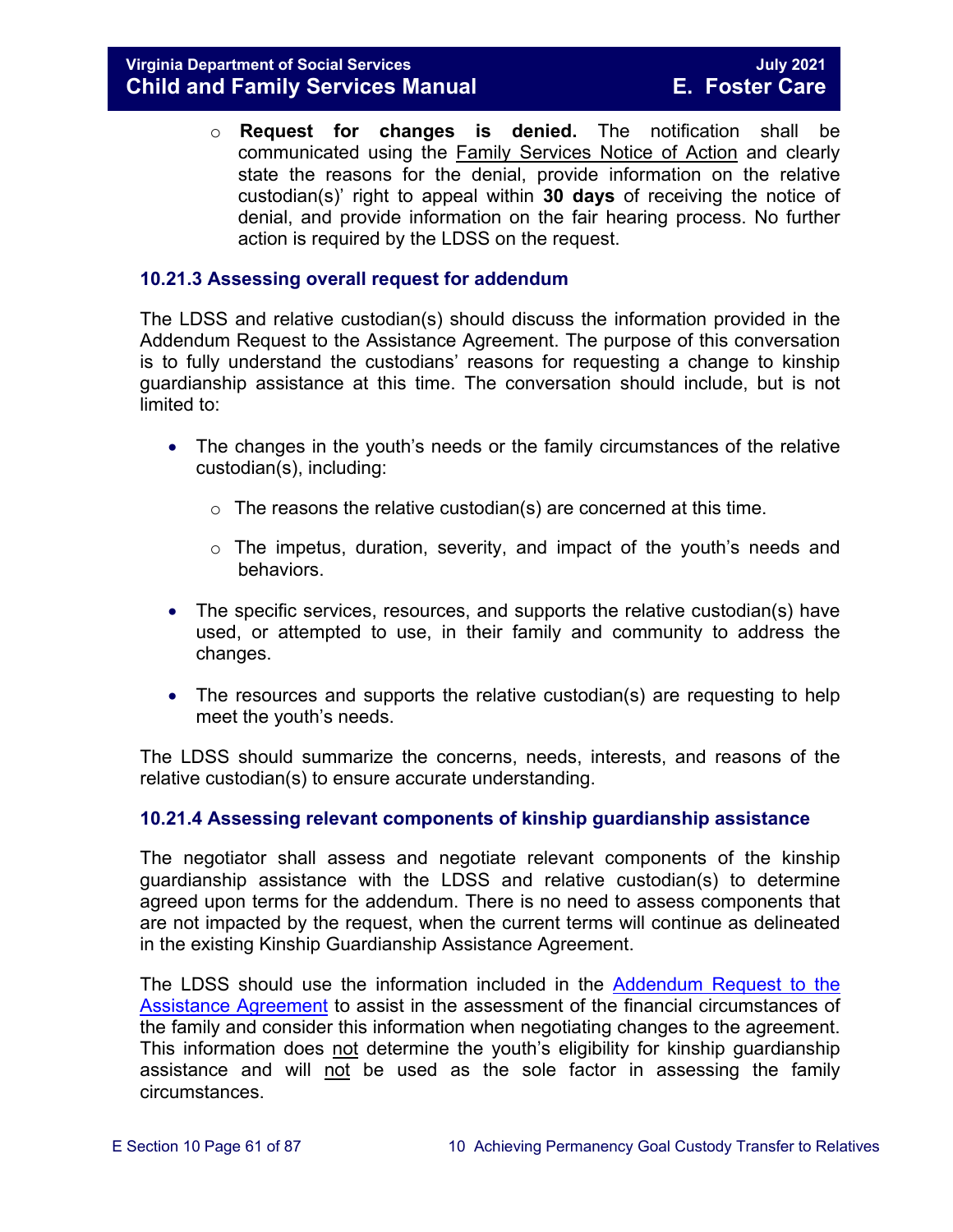The negotiator, LDSS, and the relative custodian(s) should use the same assessment and negotiation process that is used for initial agreements to guide the addendum process, including:

- Negotiating kinship guardianship assistance.
- Assessing:
	- o Family circumstance.
	- o Basic maintenance needs of youth.
	- o Additional supervision and support needs of youth.
	- o Services to meet the youth's special needs.
	- o Other resources.

When the relative custodian(s) request:

- A reassessment for additional supervision and support being provided by the relative custodian(s), the LDSS determines if there are indications that the youth's requirements for additional supervision and support may have changed based on the frequency, duration, and intensity of the youth's behavioral, emotional, and physical/personal care characteristics. Such change in behavior shall be documented and a request is made using the [Addendum Request to the Assistance Agreement.](https://fusion.dss.virginia.gov/Portals/%5Bdfs%5D/Files/DFS%20FORMS/Family%20Services-Generic%20Forms/Addendum%20Request%20to%20the%20Assistance%20Agreement.pdf) When the LDSS administers the VEMAT and the youth's VEMAT score is higher than the youth's previous score, the new VEMAT score for the youth establishes the maximum rate used during negotiations. When the youth's VEMAT score is lower than the youth's previous score, the maximum allowable amount is the youth's new score with the concurrence of the relative custodian(s).
- To add a new diagnosis or special need factor that was present at the time of the custody transfer, but was not diagnosed, the relative custodian(s) shall submit documentation and relevant reports from qualified professionals as required for documenting special need condition/disability after the transfer of custody, when no more than one year has elapsed from the date of diagnosis.
- To document the youth has a special medical need that existed at the time the initial Kinship Guardianship Assistance Agreement was executed prior to the transfer of custody, then the relative custodian(s) shall submit documentation by qualified professionals of the youth's current special medical need and its existence at the time the initial agreement was executed (whether or not treatment was being received).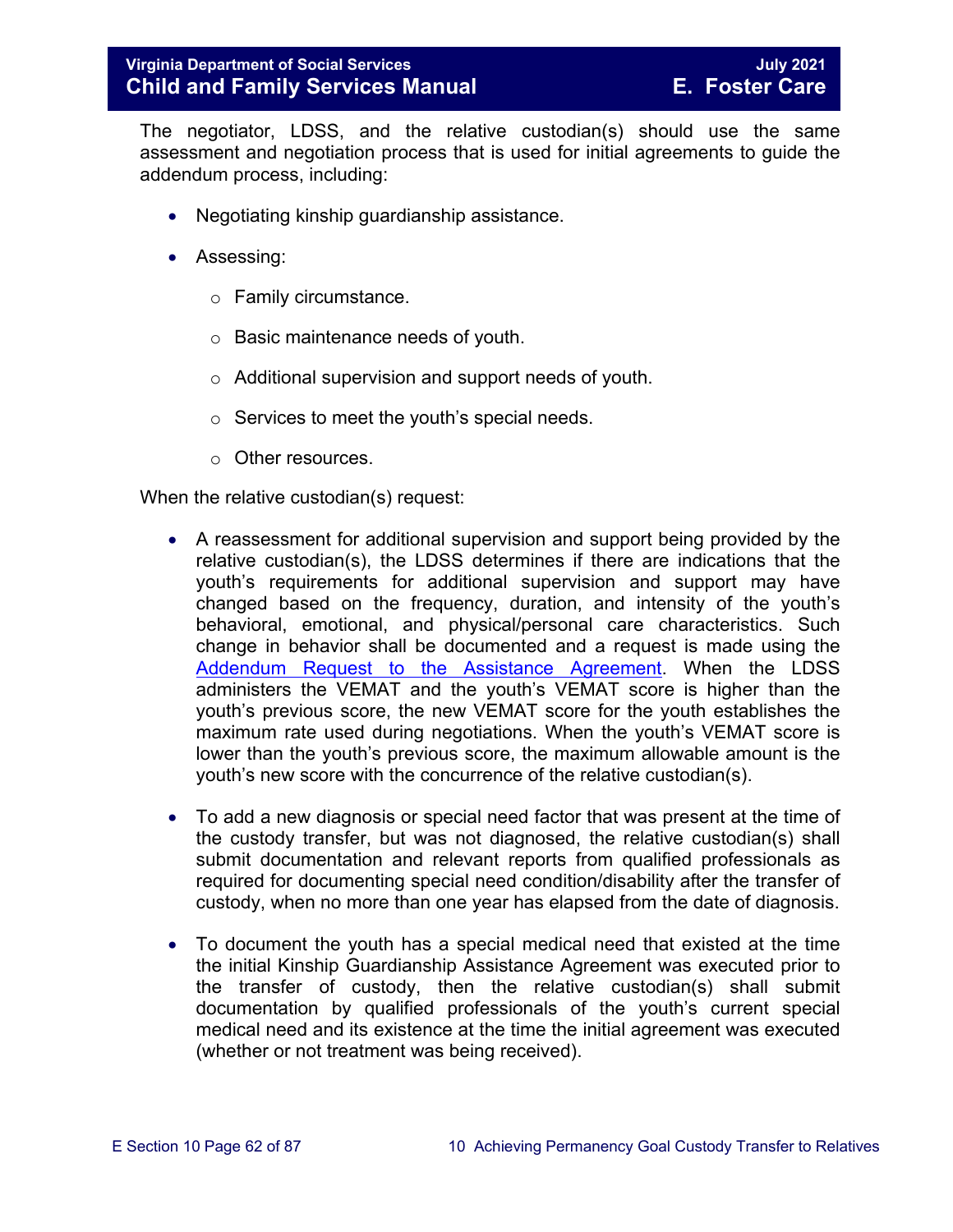The LDSS should use the same procedures used for initial agreements to resolve issues during negotiation.

The LDSS shall send the [Family Services Notice of Action and Right to Appeal](http://www.dss.virginia.gov/files/division/dfs/ap/intro_page/forms/032-02-0669-00-eng.pdf) to the parents documenting the outcome. This notice should be sent within **60 days**  from the date the LDSS received the competed [Addendum Request to the](https://fusion.dss.virginia.gov/Portals/%5Bdfs%5D/Files/DFS%20FORMS/Family%20Services-Generic%20Forms/Addendum%20Request%20to%20the%20Assistance%20Agreement.pdf)  [Assistance Agreement.](https://fusion.dss.virginia.gov/Portals/%5Bdfs%5D/Files/DFS%20FORMS/Family%20Services-Generic%20Forms/Addendum%20Request%20to%20the%20Assistance%20Agreement.pdf) The notification shall include information about the relative custodian(s)' right to appeal the decisions within **30 days** of receiving the written notice.

### **10.21.5 Executing the addendum**

The LDSS shall prepare an Addendum to the Virginia Kinship Guardianship Assistance Agreement on behalf of the youth.

When the local board, or its designee, approves the addendum, the parents and the local Board, or designee, shall sign and date it. The local board does not have authority to deny an addendum for an eligible youth. When two (2) relative custodians signed the request for an addendum and agreed to the terms in the addendum, then both relative custodian(s) shall sign and date the addendum.

Payments shall not be effective until all parties have signed and dated the addendum. Changes in payment rates, such as an increase or decrease in enhanced maintenance rate, shall not be implemented until the first day of the month following all signatures. The addendum shall state the effective date of the changes. This date shall not be earlier than the date when all parties signed the addendum. The addendum is executed on behalf of the youth on the effective date stated in the addendum.

The LDSS shall give the relative custodian(s) a copy of the addendum. The LDSS should place the original agreement and all supporting documents in the youth's kinship guardianship assistance case record.

## **10.21.6 Conducting a VEMAT after signing Kinship Guardianship Assistance Agreement**

Within **14 calendar days** of receiving an Addendum Request to the Assistance Agreement that specifies a request for services related to additional daily supervision from the relative custodian(s), the LDSS shall determine if it will conduct a VEMAT due to changes in the youth's needs or behavior.

If the LDSS determines that a VEMAT will not be conducted, the LDSS shall send the Family Services Notice of Action and Right to Appeal to the relative custodian(s) notifying them of the reason for not executing a VEMAT and their right to appeal the decision within **30 calendar days** of receiving the written notice.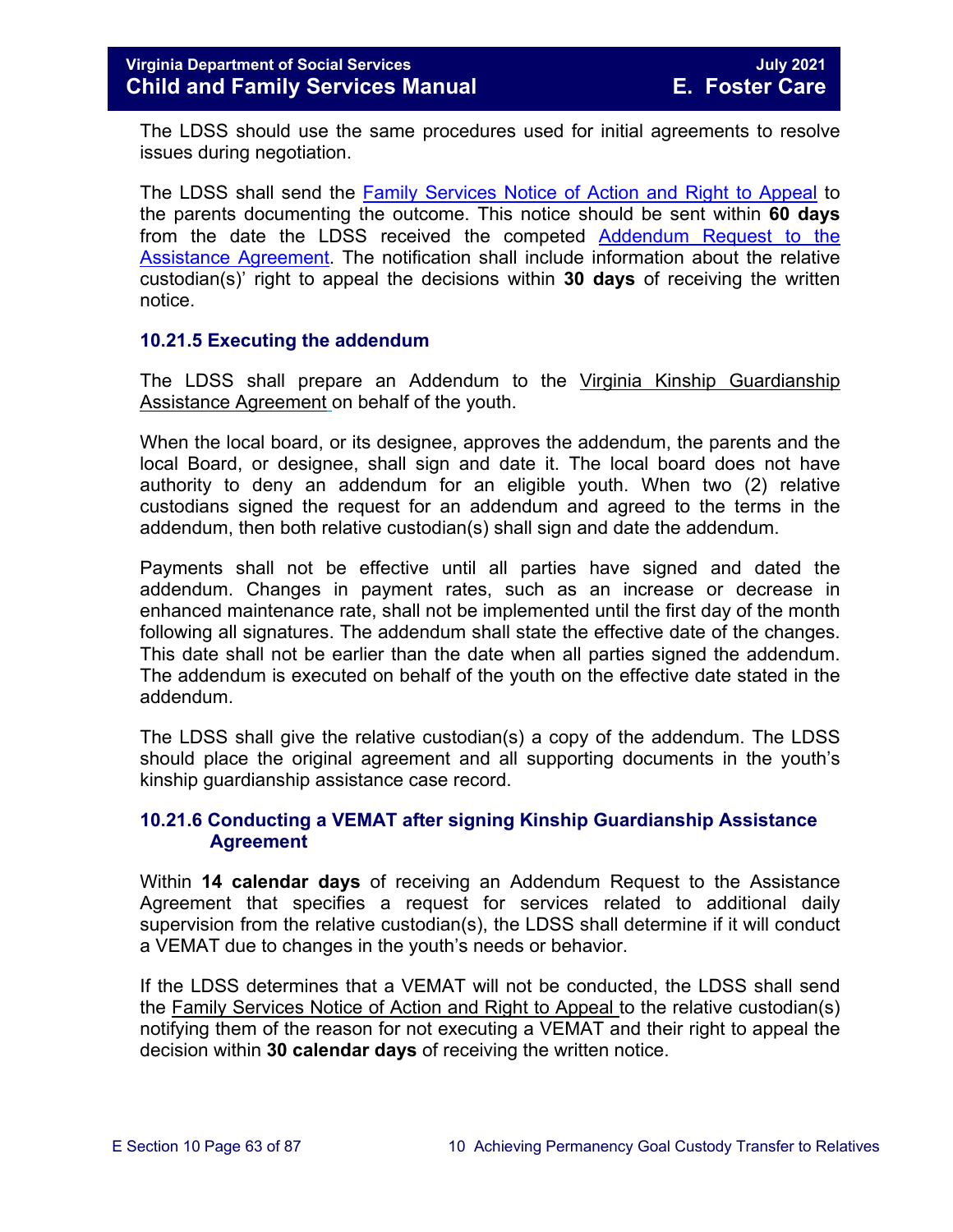If the LDSS determines that a VEMAT will be conducted, then the LDSS shall administer a VEMAT within **25 business days** of the decision to reassess the kinship guardianship assistance maintenance payment. The LDSS shall ensure the VEMAT is executed with sufficient time to ensure that the LDSS is able to completely process, execute, and respond to the family who submitted the Addendum Request to the Assistance Agreement within **90 calendar days** of its receipt by the LDSS.

The VEMAT is conducted according to the same team process as specified in Chapter E. Foster Care, [Section 18.2.2.3](https://fusion.dss.virginia.gov/Portals/%5bdfs%5d/Files/DFS%20Manuals/Foster%20Care%20Manuals/Foster%20Care%20Manual%2007-2020/Final%20Foster%20Care%20Manual%2007-2020/section_18_funding_maintenance_costs.pdf#page=16) with the following exception:

• If there is no specific case manager for the family, the LDSS shall ensure that the individual at the LDSS who is assigned to manage kinship guardianship assistance requests is included in the VEMAT meeting.

The VEMAT rater shall be an individual as described in Chapter E. Foster Care, [Section 18.2.2.5](https://fusion.dss.virginia.gov/Portals/%5bdfs%5d/Files/DFS%20Manuals/Foster%20Care%20Manuals/Foster%20Care%20Manual%2007-2020/Final%20Foster%20Care%20Manual%2007-2020/section_18_funding_maintenance_costs.pdf#page=21) and shall follow all requirements in administering the VEMAT as identified in all earlier sections of this guidance.

The relative custodian(s) shall cooperate with the LDSS to ensure that all necessary information is available for a comprehensive review of the child's and youth's needs.

If the relative custodian(s) do not provide requested documentation or sign requested releases of information or obtain additional assessments if requested, the LDSS shall not conduct a VEMAT.

If the results of the VEMAT indicate that, due to a change in the youth's need for supervision and support, a change in the enhanced maintenance payment is allowed (e.g., increase, decrease), the LDSS and relative custodian(s) may negotiate a new monthly enhanced maintenance rate. The relative custodian(s) have the option to keep the original, unchanged agreement or proceed with negotiations for a new agreement. The LDSS and the relative custodian(s) shall complete an Addendum to the Kinship Guardianship Assistance Agreement to document the new agreed upon monthly rate. The relative custodian(s)' signature on the addendum shall serve as documentation that the parent agreed to the change in the Kinship Guardianship Assistance Agreement. The new rate shall begin on the first day of the month after the addendum is signed by all parties.

# <span id="page-63-0"></span>**10.21.7 Assessing conditions warranting continuation beyond 18th birthday**

Unless the youth has a condition that warrants continuation of kinship guardianship assistance, or meets the criteria for continuation through the Fostering Futures Program, the Kinship Guardianship Assistance Agreement terminates on the youth's  $18<sup>th</sup>$  birthday. The LDSS, in conjunction with the negotiator, makes the determination if the youth has a documented condition that warrants continuation beyond the youth's 18<sup>th</sup> birthday or is eligible for Fostering Futures. Consequently, the LDSS shall contact the relative custodian(s) in writing using the Family Services Notice of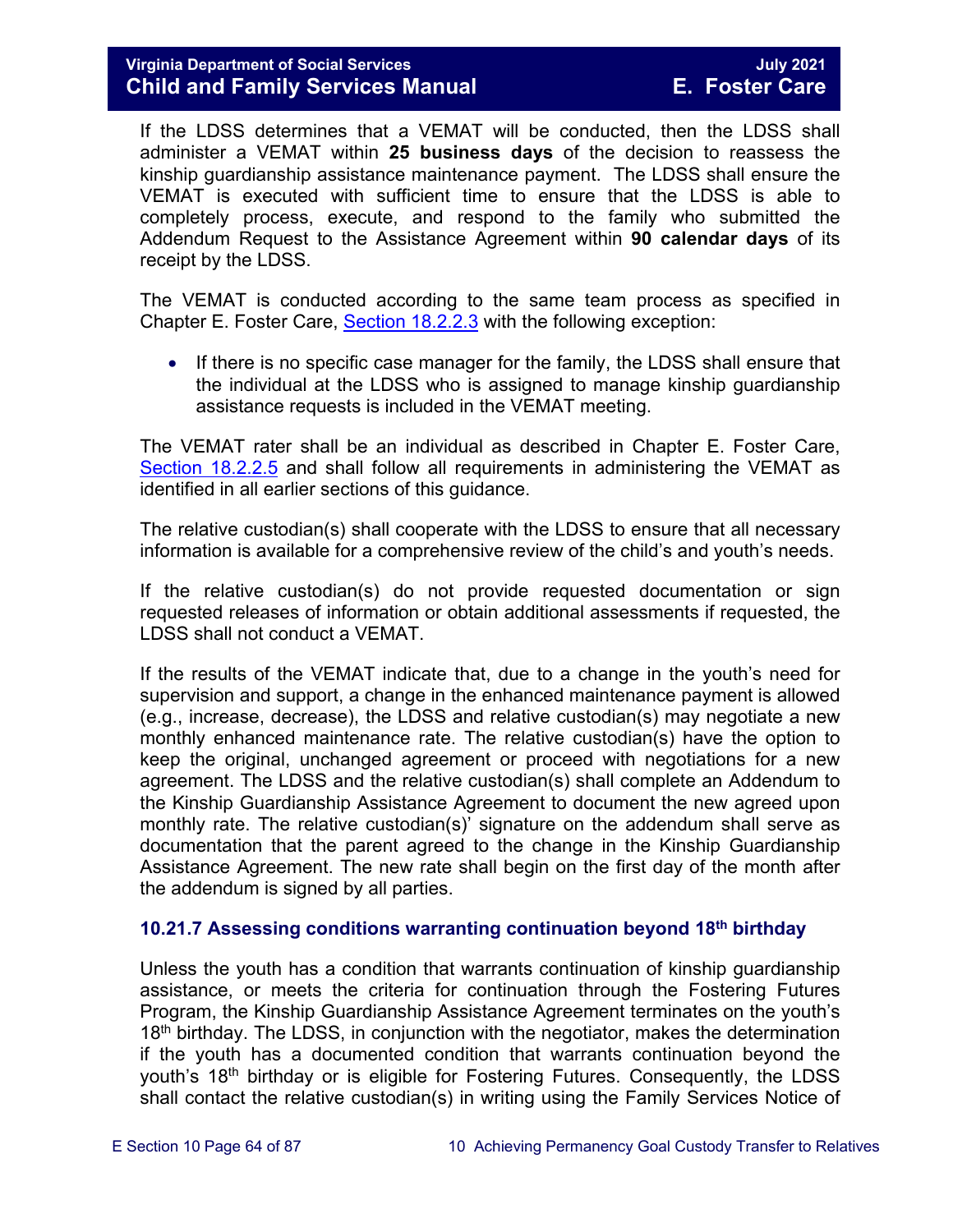Action and Right to Appeal, **six months prior to the youth turning age 18,** to advise the relative custodian(s) that the agreement will terminate on the youth's  $18<sup>th</sup>$ birthday unless they submit, prior to the youth attaining age 18, documentation demonstrating that the youth has a condition that warrants continuation of the Kinship Guardianship Assistance Agreement, or is eligible for Fostering Futures.

After receiving the documentation, the LDSS, along with the Assistance Negotiator, will determine if the youth meets the criteria for continuing the agreement beyond the youth's 18<sup>th</sup> birthday. If the LDSS determines the youth's circumstances warrant continuation of kinship guardianship assistance, the agreement may be continued by amending the original agreement or entering into an addendum. The terms of the agreement or addendum may be for any period after the youth's 18<sup>th</sup> birthday up to the youth's 21<sup>st</sup> birthday.

If the LDSS determines the youth's circumstances do not warrant continuation of the agreement beyond the youth's  $18<sup>th</sup>$  birthday, the LDSS shall notify the relative custodian(s) in writing with the Family Services Notice of Action and Right to Appeal Form, **60 days** prior to the youth's 18th birthday that the agreement and subsequent payments will terminate.

## **10.21.7.1 Criteria for continuing beyond 18th birthday**

To continue kinship guardianship assistance beyond age 18, the LDSS shall determine if the youth meets both of the following criteria:

- 1. The LDSS shall establish one of the following that is listed on the original Kinship Guardianship Assistance Agreement:
	- o The youth has a physical or mental disability that was present at the time of custody transfer; or
	- $\circ$  The youth has a physical or mental disability that is related to a hereditary tendency, congenital problem, or birth injury;

### **AND**

- 2. The LDSS determines the youth requires ongoing treatment and intervention.
	- $\circ$  This is defined as requiring treatment, intervention, or additional supervision and support from the relative custodian(s) to ensure the youth's safety and well-being;

Evidence of these two criteria shall be based on the following documentation: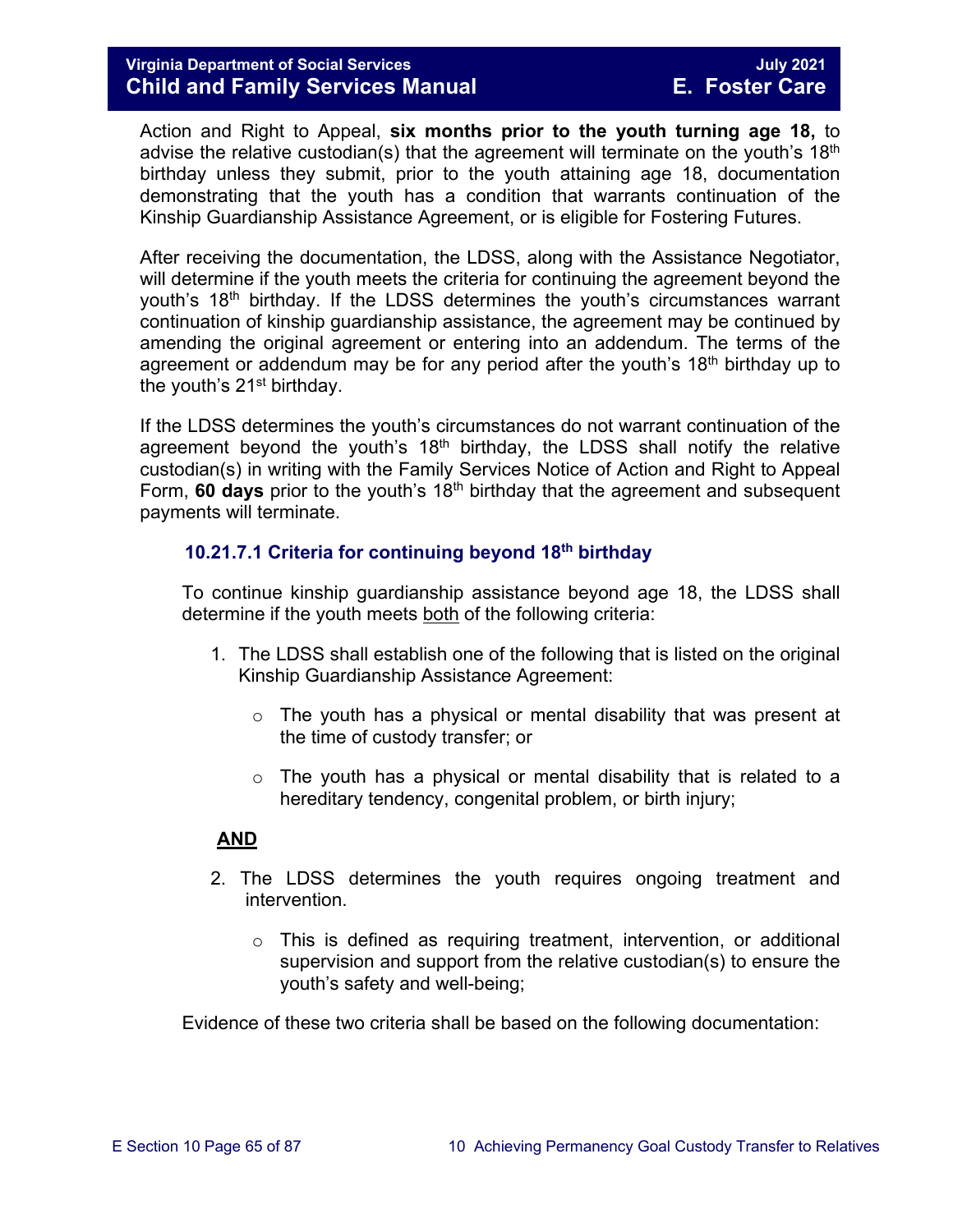- Statements from qualified professionals documenting the youth's disability or educational delay and the youth's need for ongoing treatment and/or intervention.
- Relevant diagnostic and assessment reports.
- Any other relevant documentation that occurred within one (1) year (e.g.,VEMAT and supporting documentation; school performance reports).

The agreement should continue as long as the LDSS determines the following:

- A physical or mental disability continues to exist.
- The youth continues to require ongoing treatment or intervention.

## <span id="page-65-0"></span>**10.21.8 Extension of kinship guardianship assistance through Fostering Futures**

Youth who leave foster care to the custody of a relative after age 16 may qualify for the extension of kinship guardianship assistance under Fostering Futures after reaching 18 and up to age 21.

Other Fostering Futures requirements which apply in extended foster care do not apply in kinship guardianship assistance: there are no voluntary agreements signed by the youth; service plans; biannual reviews; allowable placement settings; visits by a service worker; payments to the youth; court action; or title IV-E determination. Fostering futures payments made under the extended Kinship Guardianship Assistance Agreement shall only be made to the relative custodian(s).

## **10.21.8.1 Fostering Futures eligibility criteria**

When the LDSS determines that the youth is ineligible for continuation of kinship guardianship assistance beyond age 18 based on the special needs criteria, kinship guardianship assistance may continue for the youth when the following **two (2)** criteria are met:

- The youth is subject to a Kinship Guardianship Assistance Agreement that became effective after the youth reached the age of 16; **and**
- The LDSS has determined the youth is ineligible for continuation of kinship guardianship assistance beyond age 18 under existing guidance (i.e. the youth does not have a documented physical or mental disability present at the time of the custody transfer or related to a hereditary tendency, congenital problem, or birth injury requiring ongoing treatment or intervention).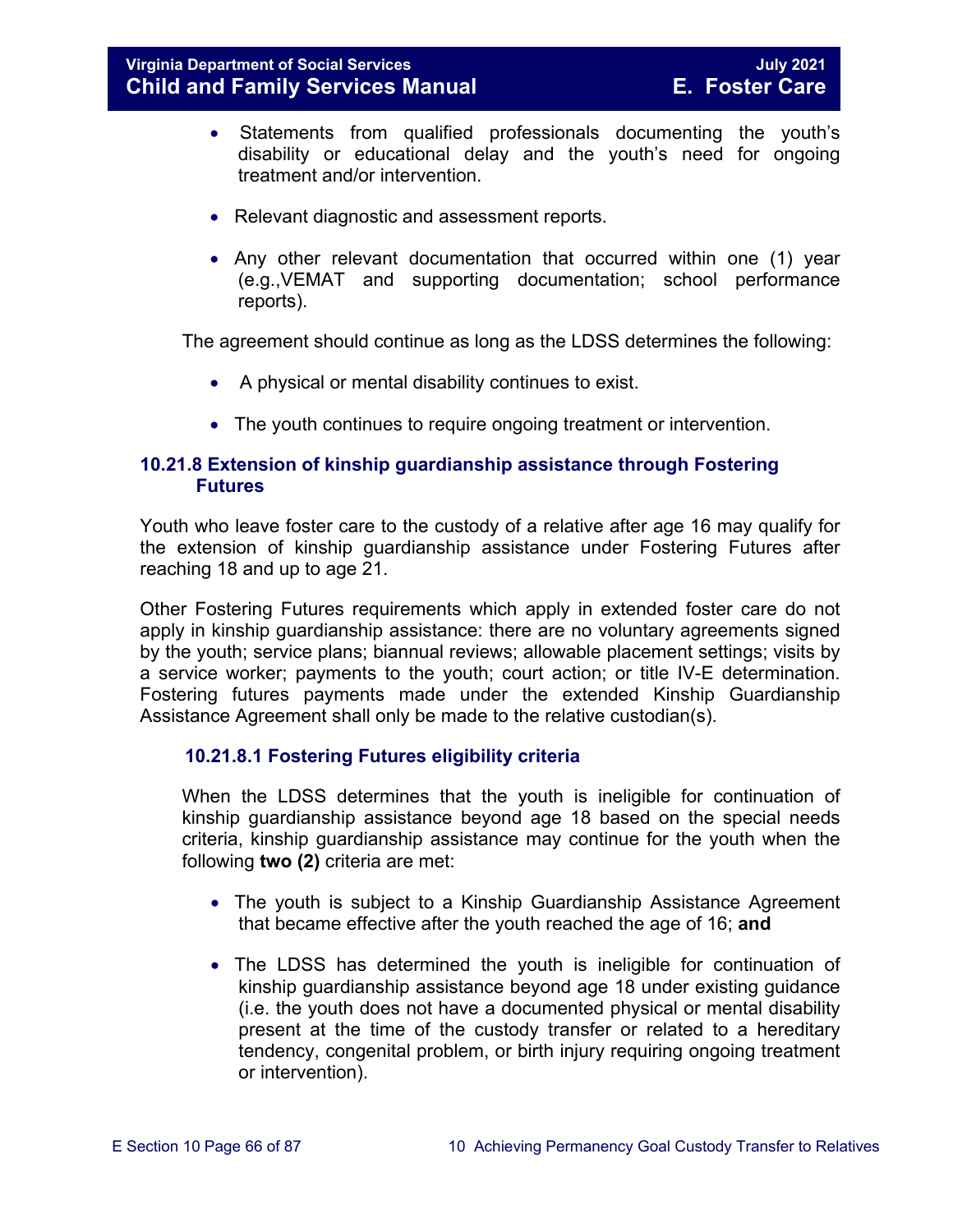In addition to meeting the two (2) criteria above, the youth shall meet at least **one (1)** of the five (5) participation circumstances. The youth must be:

- 1. Completing secondary education or GED.
	- $\circ$  Examples include enrollment in a secondary school, e.g. public high school, alternative high school, private school, adult education classes, program leading to GED, or special education described in the IEP.
- 2. Enrolled full-time or part-time (at least half-time) in an institution that provides post-secondary or vocational education.
	- o Examples include remedial courses, coursework without formal admission to the institution, attendance at multiple institutions, or correspondence or on-line course affiliated with an accredited institution.
- 3. Participating in a program or activity designed to promote employment or remove barriers to employment.
	- o Examples include individualized activities based on an assessment of the youth's needs. These may be self-directed, completed on a one-on-one basis with a caregiver, or part of an organized program. They may also include but are not limited to internships, volunteering, vocational rehabilitation, counseling, driver's education, less than half-time secondary education, or participating in a *treatment* program *for a substance use disorder*. Qualifying activities should clearly move the youth toward developing skills to help transition to education or employment leading to independence.
- 4. Employed at least 80 hours per month.
- 5. Incapable of engaging in any of the above activities due to a medical condition, i.e. a short-term or long-term physical health impairment or a mental/emotional or behavior health, developmental or cognitive disability or impairment that serves as a barrier which prevents the youth from consistently participating in employment and education.
	- $\circ$  The youth does not have to be currently receiving or seeking treatment or remediation for the medical condition.

The LDSS, with assistance of the negotiator will make the initial determination whether the youth is eligible to continue the Kinship Guardianship Assistance Agreement under Fostering Futures beyond the youth's 18<sup>th</sup> birthday.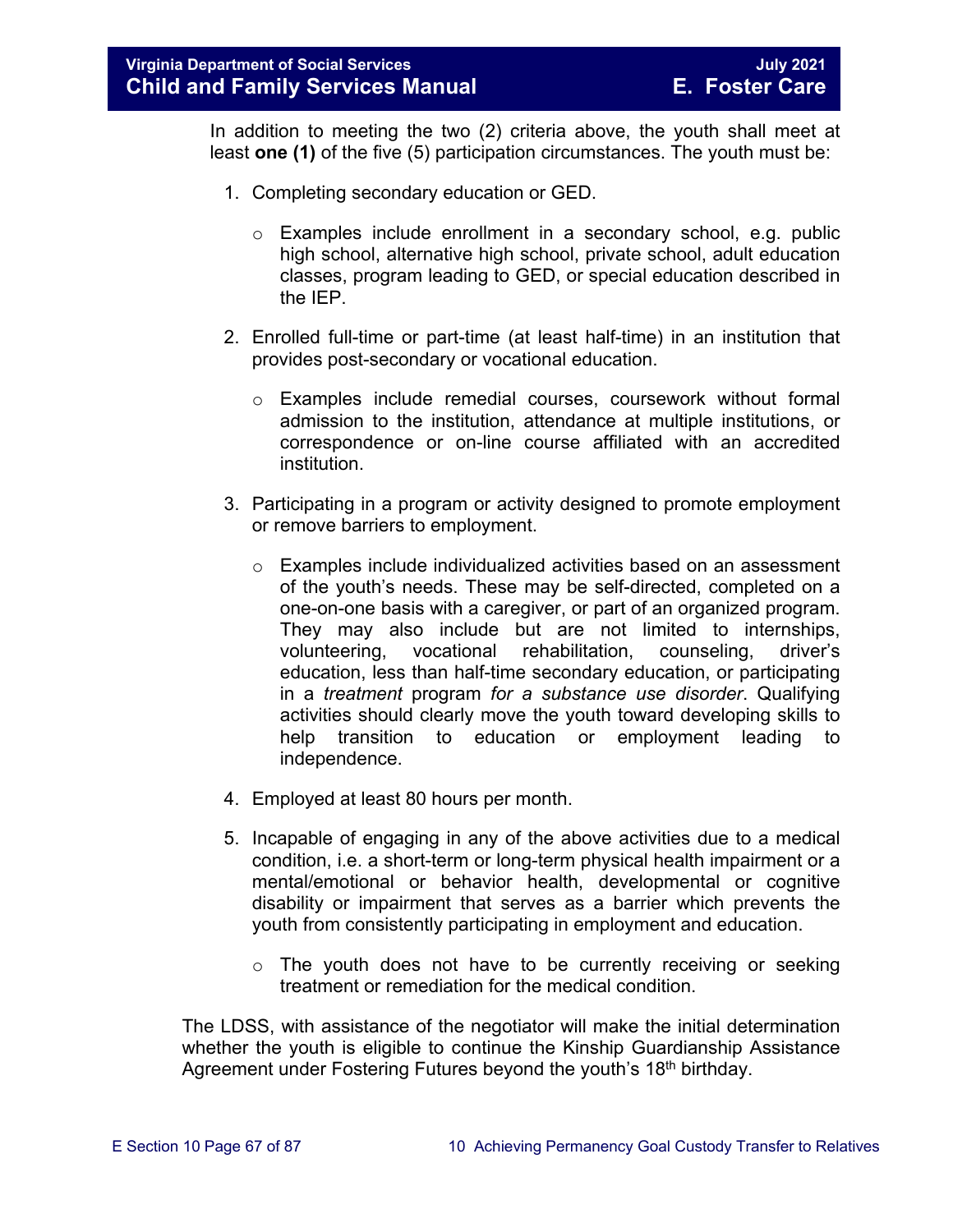### **10.21.8.2 Documentation for Fostering Futures eligibility**

To determine initial eligibility, the relative custodian(s)' good faith statement of assurance that the youth will participate in secondary or post-secondary education, vocational program, employment, or job-readiness preparation as described above should be accepted. Therefore, the relative custodian shall certify on the annual affidavit whether the youth is continuing participation, including the type and status, and submit documentation verifying the youth's involvement in one or more participation conditions.

Initially, the youth's inability to participate due to a medical condition shall be verified by a statement from a medical doctor provided by the relative custodian. Thereafter, the relative custodian shall certify on the annual affidavit whether the youth continues to be unable to participate due to the medical condition, and submit documentation verifying the youth's continued medical condition.

### **10.21.8.3 Continuing kinship guardianship assistance using Fostering Futures**

If the youth is eligible for an extension of kinship guardianship assistance under Fostering Futures, the service worker should prepare an addendum to the Kinship Guardianship Assistance Agreement reflecting the continuation of maintenance payments to the relative custodian(s) and citing the required conditions of participation. If an enhanced maintenance payment is in effect, payment shall be continued at the same level unless the relative custodian agrees to a reduction.

If a youth eligible under Fostering Futures was receiving title IV-E kinship guardianship assistance prior to age 18, title IV-E assistance shall continue without further determination; if the youth was receiving state kinship guardianship assistance, state assistance shall continue with FAPT approval.

Continued eligibility will be determined by the annual affidavit submitted by the relative custodian(s) on the anniversary of the effective date of custody transfer. The affidavit should certify the youth's compliance with one of the participation conditions and provide documentation of the youth's participation throughout the year.

# **10.22 Terminating/suspending payments and/or agreements**

The LDSS may suspend maintenance payments paid through title IV-E funds for the title IV-E eligible youth. The LDSS should notify the CPMT when CSA state pool funds are being used to pay for foster care services for the youth and/or the relative custodian(s) and such payments may be suspended.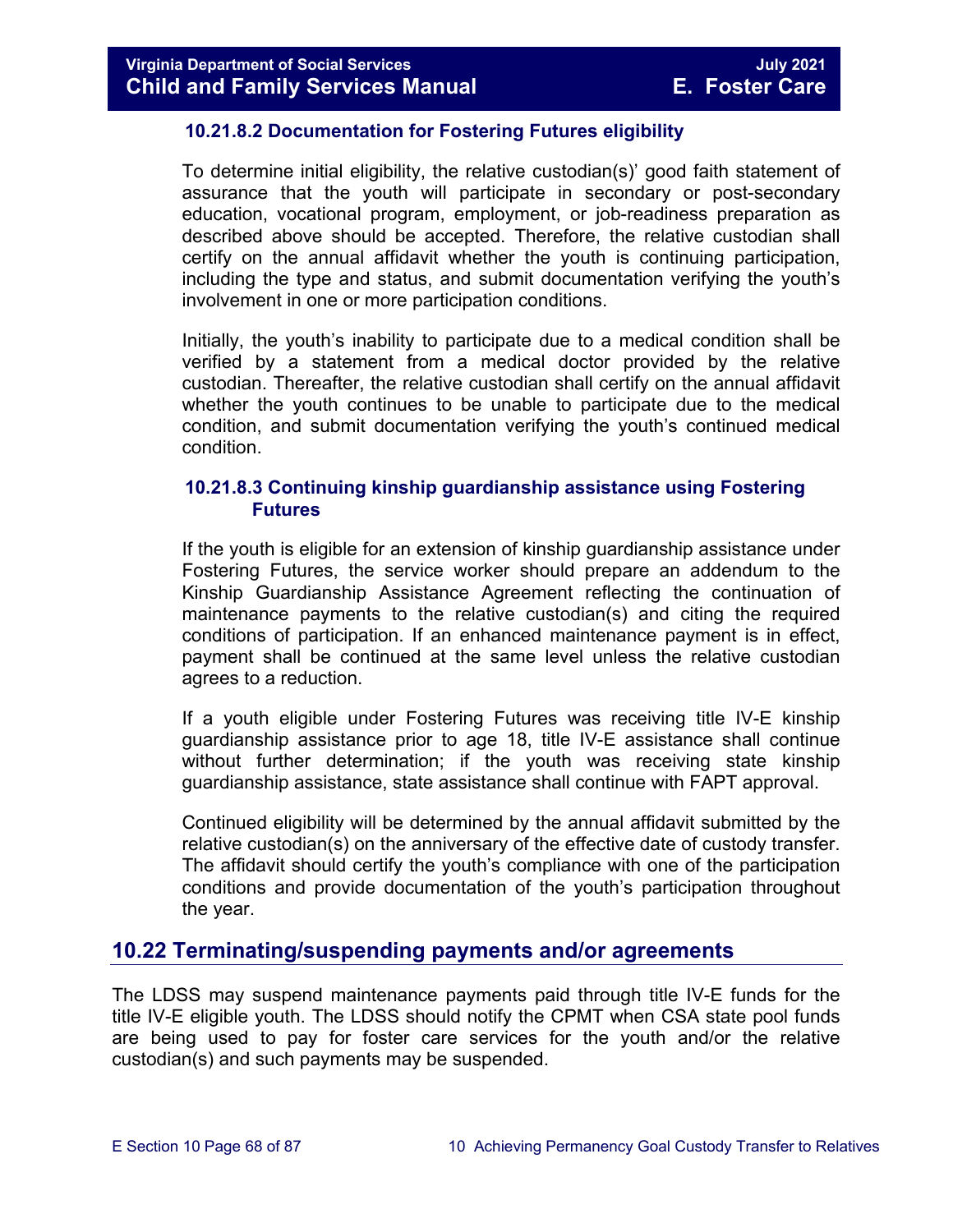### <span id="page-68-0"></span>**10.22.1 Suspending payments**

Kinship guardianship assistance payments paid by LDSS and or foster care services by the CPMT may be suspended when:

- The relative custodian(s) do not fulfill the agreed upon terms documented in the binding Kinship Guardianship Assistance Agreement or the addendum to the agreement.
- The youth is placed outside of the home for longer than **14 days**.
- The relative custodian(s) fail to return the signed annual affidavit (Federal [Program Instruction](http://www.acf.hhs.gov/programs/cb/laws_policies/policy/pi/2010/pi1011.htm#sectd) dated July 9, 2010).

The LDSS should notify and discuss the potential suspension of payments with the CPMT or its designee when foster care services are being made for the youth or the family with CSA state pool funds. The LDSS and the CPMT should collaborate and discuss their respective actions.

- The LDSS determines whether to negotiate new terms in an addendum to the Kinship Guardianship Assistance Agreement, to suspend the title IV-E payment, or to terminate such payment.
- The CPMT determines whether to negotiate a new IFSP, to suspend foster care services or to terminate foster care services.

Prior to suspending the payments, the LDSS should discuss the situation with the relative custodian(s). The LDSS should collaborate with the CPMT's designee in this conversation when applicable.

The LDSS, in collaboration with the CPMT when appropriate, shall send the relative custodian(s) the Family Services Notice of Action through certified mail to provide **30 days notice** before suspending title IV-E payments or the CPMT suspending CSA payments that states:

- The verified factual information documenting the specific situation.
- The provision in the binding Kinship Guardianship Assistance Agreement that allows the LDSS or CPMT to suspend the payment.
- The date the payment or services are to be suspended.
- The actions to be taken by the relative custodian(s) by a specified date to prevent the suspension of payments when applicable, including the relative custodian(s) immediately contacting the LDSS and CPMT when applicable to discuss.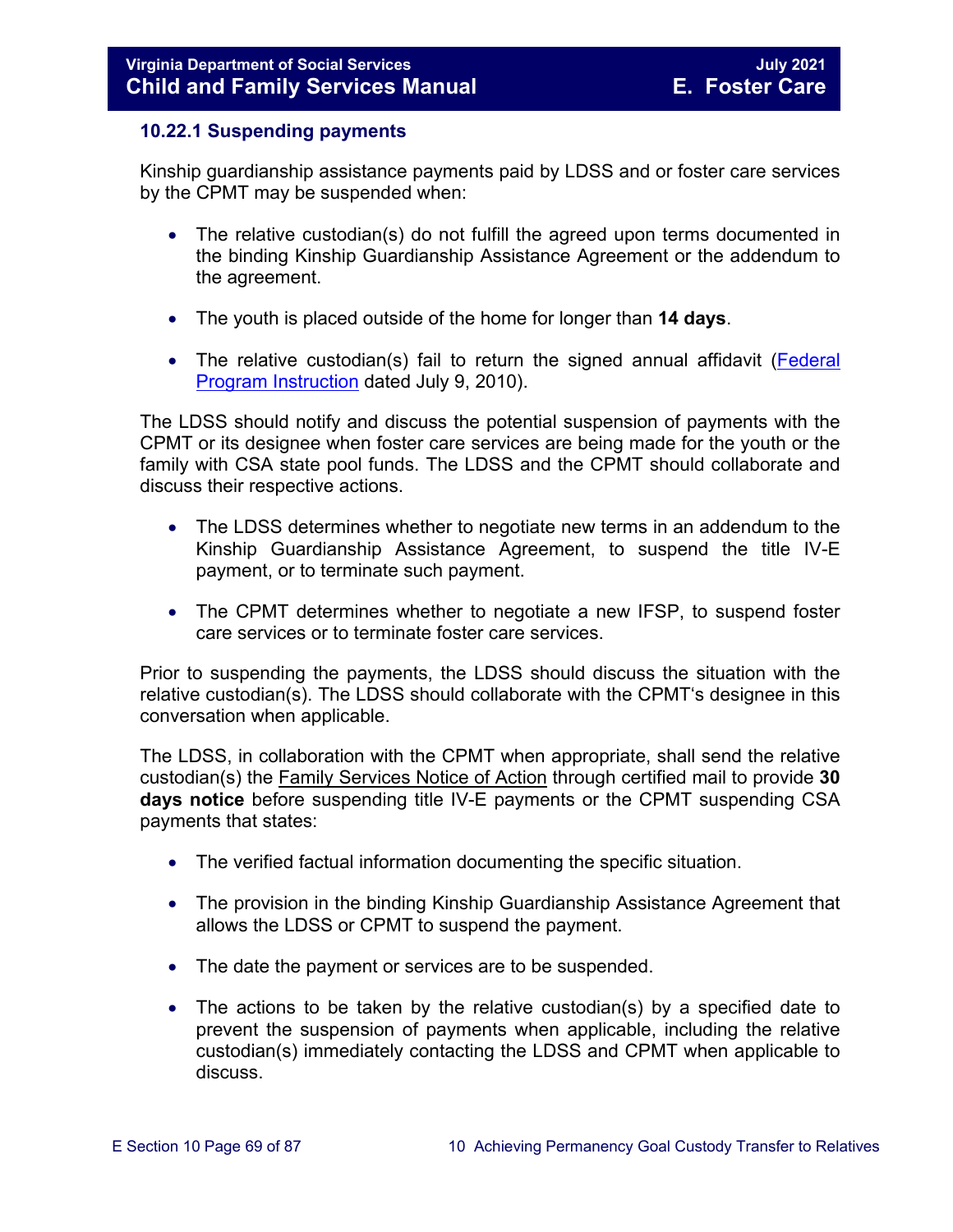• The circumstances under which the suspended payments may be reinstated.

The LDSS should collaborate with and keep the CPMT informed of actions taken to suspend payments. The LDSS shall make decisions on suspending title IV-E maintenance payments. The LDSS should discuss with the CPMT its decisions on suspending foster care services.

When the LDSS suspends payments due to failure of the relative custodian(s) to comply with the agreement or addendum, then maintenance payments should not be retroactive. The LDSS should discuss with the CPMT its decision on whether foster care services will be retroactive.

To reinstate a suspended payment, the LDSS may continue the existing terms on the agreement or addendum. The LDSS should discuss with the CPMT its decision on whether to continue the existing IFSP.

## <span id="page-69-0"></span>**10.22.2 Terminating maintenance payments**

The LDSS shall only terminate maintenance payments based on terms specified in the Kinship Guardianship Assistance Agreement, or the addendum in effect, including:

- The agreed upon time period for the maintenance payment to end; or
- The relative custodian(s) request in writing that the maintenance payments end; or
- The relative custodian(s) continue to not comply with the annual review process (i.e., annual affidavit), including failing to respond to suspended payments and diligent efforts by the LDSS; or
- The relative custodian(s) do not fulfill other agreed upon terms documented in the Kinship Guardianship Assistance Agreement or addendum.

When the relative custodian(s) and the LDSS agree to a time-limited maintenance payment, the LDSS shall notify the relative custodian(s) using the Family Services Notice of Action through certified mail **two** (**2) months** prior to the scheduled end date for the payment. When appropriate, the LDSS and negotiator shall assess and negotiate with the relative custodian(s) new terms for maintenance payments to be included in an addendum to the Kinship Guardianship Assistance Agreement.

If the maintenance payments are terminated for the title IV-E eligible youth, the youth shall no longer be eligible for Medicaid in relation to the Kinship Guardianship Assistance Agreement. To determine whether the youth may be eligible for Virginia medical assistance under other Medicaid covered categories or under FAMIS, the relative custodian(s) should submit a Medicaid application to the LDSS where they reside.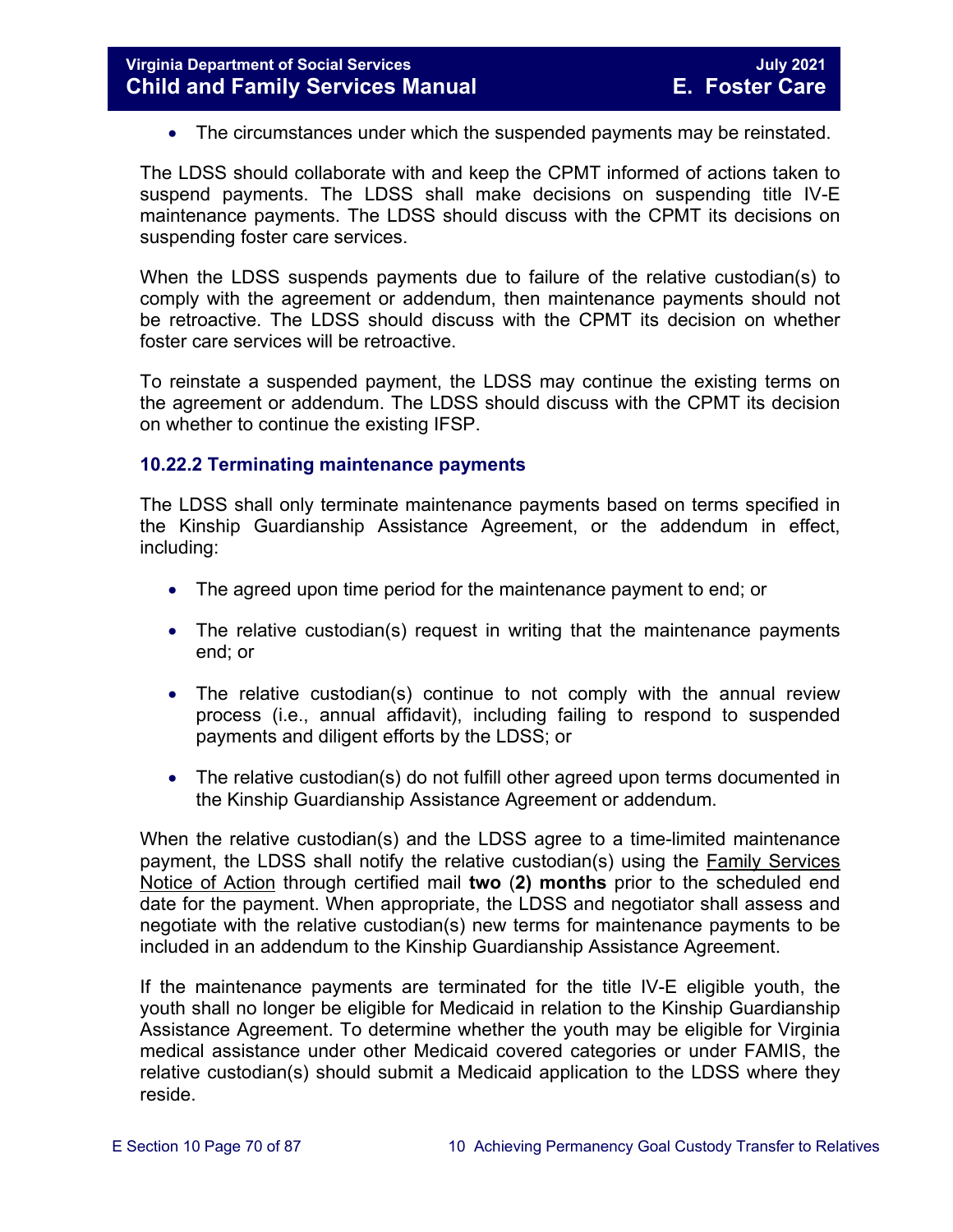## **Virginia Department of Social Services July 2021 Child and Family Services Manual E. Foster Care**

If the relative custodian(s) want to reinstate the terminated payment, they should submit an [Addendum Request to the Assistance](https://fusion.dss.virginia.gov/Portals/%5Bdfs%5D/Files/DFS%20FORMS/Family%20Services-Generic%20Forms/Addendum%20Request%20to%20the%20Assistance%20Agreement.pdf) Agreement. The LDSS should assess and negotiate new terms for an addendum to the agreement, as appropriate. Payments should not be retroactive. The LDSS should refer the youth and the relative custodian(s) to the FAPT if they request foster care services. The LDSS should discuss with the CPMT its decision on whether to continue the existing IFSP.

### <span id="page-70-0"></span>**10.22.3 Terminating agreements**

The Kinship Guardianship Assistance Agreement shall only be terminated, as specified in the Kinship Guardianship Assistance Agreement, when the LDSS determines that any one of the following circumstances occurs:

- The youth reaches the age of 18 years, unless the LDSS determines the youth has a mental or physical condition that warrants continuation of kinship guardianship assistance beyond the age of 18 years or the youth is eligible under Fostering Futures.
- The youth reaches the age of 21 years, when the LDSS established that the youth had a mental or physical condition which warranted the continuation of assistance (see [Section 10.22.4\)](#page-71-0).
- The relative custodian(s):
	- $\circ$  Adopt the youth subsequent to the Kinship Guardianship Assistance Agreement and the transfer of legal custody. (Note: The LDSS and the relative custodian(s) shall negotiate adoption assistance payments independently from any negotiated terms of agreement for kinship guardianship assistance. In determining the eligibility for adoption assistance payments of the youth in a legal custodial arrangement, the placement of the youth with the relative custodian(s) and any title IV-E kinship guardianship assistance payments made on behalf of the youth shall be considered not to have happened. (Social Security Act, Title IV, [§ 473 \(a\) \(2\) \(D\) \[42 USC 673\].](http://www.socialsecurity.gov/OP_Home/ssact/title04/0473.htm)
	- o Request in writing that the agreement ends.
	- $\circ$  Fail to comply with the annual review process (i.e., the annual affidavit) following notification of termination of payments.
	- o Are no longer legally responsible for the care of the youth:
		- The transfer of legal custody to the relative is terminated by court order (for one relative when the Kinship Guardianship Assistance Agreement was with one relative custodian; and for both relatives when the agreement was with two relative custodian(s)); or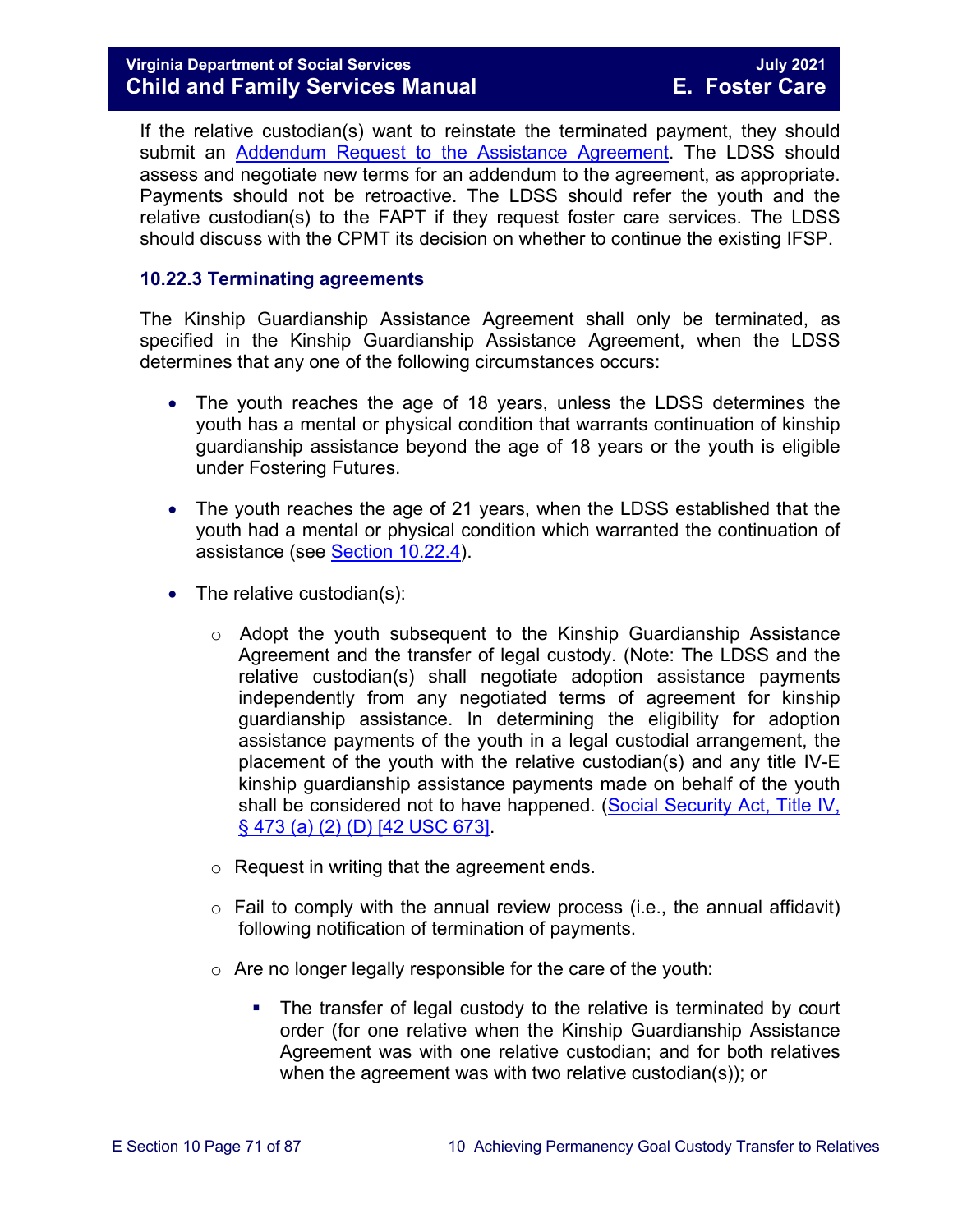- The youth reenters foster care; or
- **The youth becomes an emancipated minor, marries, enlists in the** military, or dies.
- o Are not providing any financial support for the youth. When the LDSS obtains and documents verifiable information that the relative custodian(s) are providing no financial support for the youth.
- $\circ$  Death or incapacitation of the relative custodian(s) (i.e., both relatives die or become incapacitated when the agreement is with two (2) relative custodian(s); or one relative dies or becomes incapacitated when the agreement was with one (1) relative custodian). The kinship guardianship assistance can continue if a successor guardian was identified in the Kinship Guardianship Assistance Agreement or addendum prior to the death or incapacitation [\(Section 10.16.3\)](#page-47-0).
- The relative custodian(s) and the LDSS agree in writing to terminate the agreement.

Termination shall be based upon written documentation verifying the circumstances.

The LDSS should collaborate with and keep the CPMT informed of actions taken to terminate the agreement which includes all addendums. The LDSS should discuss with the CPMT its decisions on terminating foster care services.

The LDSS shall provide written notice using the Family Services Notice of Action to the relative custodian(s) prior to termination of the agreements and addendums. Both relative custodian(s) shall be notified when both signed the active Kinship Guardianship Assistance Agreement, including separated or divorced relative custodian(s). The notification shall include information on the relative custodian(s)' right to appeal the LDSS decision to terminate the agreement and addendums.

## <span id="page-71-0"></span>**10.22.4 Terminating extended kinship guardianship assistance through Fostering Futures**

If the annual affidavit shows that the youth no longer meets at least one of the participation conditions, the LDSS should take steps to terminate the Kinship Guardianship Assistance Agreement through procedures outlined in [Section](#page-70-0)  [10.22.3.](#page-70-0)

If extended assistance under Fostering Futures is terminated due to the youth's failure to continue to meet one of the participation conditions, kinship guardianship assistance **cannot** be reinstated once it is terminated using Fostering Futures funding.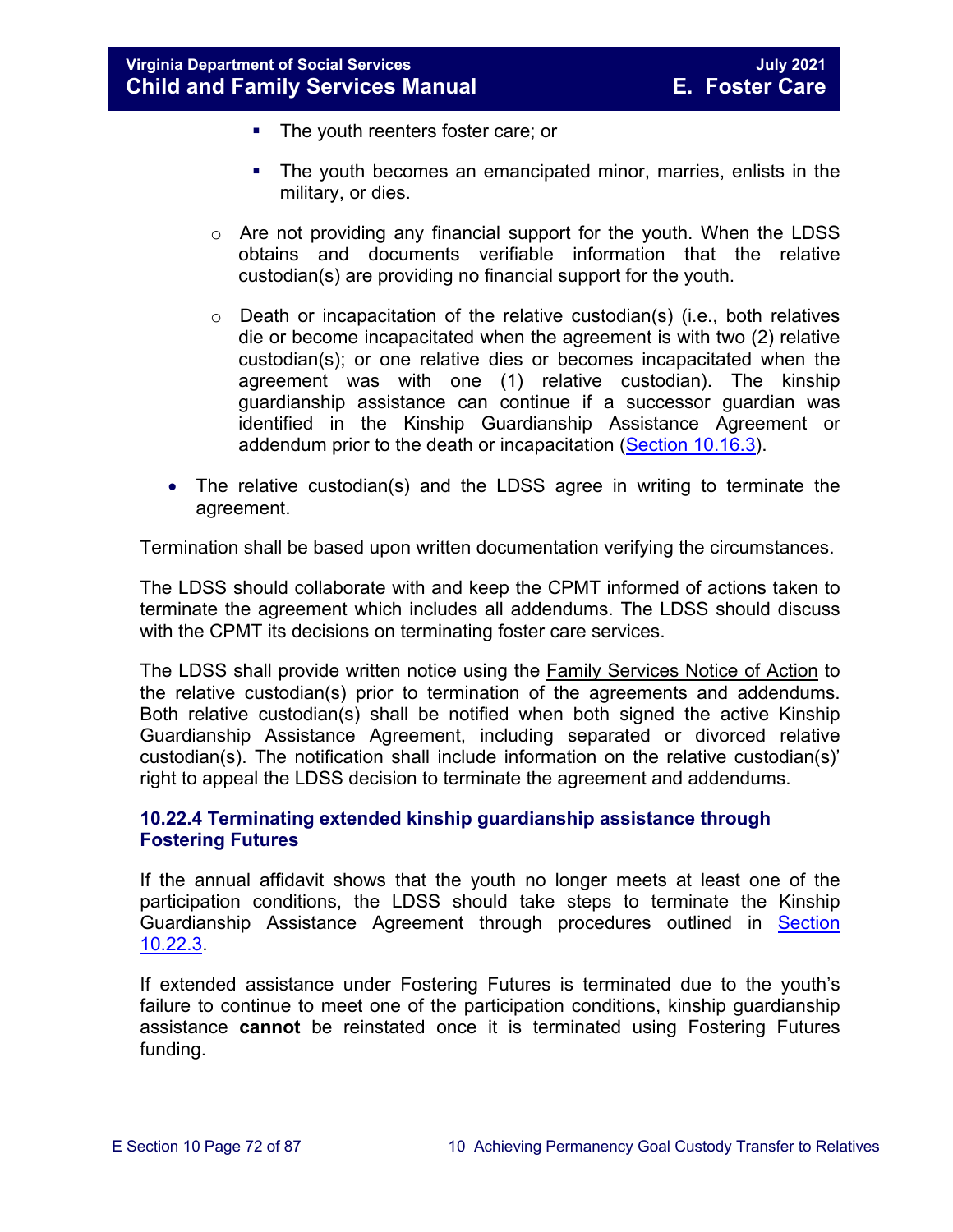#### **10.22.5 LDSS actions when relative custodian(s) fail to provide financial support**

When the LDSS obtains and documents verifiable information that the relative custodian(s) are providing no financial support for the youth, the LDSS shall immediately send the relative custodian(s) the Family Services Notice of Action through certified mail that states:

- The verified information documenting that the relative custodian(s) are not providing any financial support for the youth.
- The LDSS is prohibited by law from making kinship guardianship assistance payments when the youth is no longer receiving any financial support from the relative custodian(s) (Social Security Act, Title IV,  $\S$  473 (a) (4) (A) (iii) [42 [U.S.C. 673\]](https://www.ssa.gov/OP_Home/ssact/title04/0473.htm) and [Federal Child Welfare Policy Manual, Subsection 8.2D.5 #2\)](https://www.acf.hhs.gov/cwpm/public_html/programs/cb/laws_policies/laws/cwpm/policy_dsp.jsp?citID=82).
- The binding Kinship Guardianship Assistance Agreement requires that the LDSS terminate the agreement and any addendum.
- If the relative custodian(s) do not immediately reinstate financial support for the youth and provide documentation of such action to the LDSS, the LDSS will terminate all kinship guardianship assistance payments and the kinship guardianship agreement in its entirety, effective **ten (10) days** after the relative custodian(s)' receipt of the certified letter.
- The relative custodian(s) must immediately contact the LDSS within **ten (10) days** of receipt of the certified letter to discuss the situation.
- If the relative custodian(s) do not immediately reinstate financial support for the youth and provide documentation of such action to the LDSS, or if the relative custodian(s) do not contact the LDSS within **ten (10) days** of their receipt of the certified letter to discuss the situation, the LDSS will terminate all kinship guardianship assistance payments and the Kinship Guardianship Assistance Agreement in its entirety, effective **ten (10) days** after the relative custodian(s)' receipt of the certified letter.

The LDSS shall notify both relative custodians when both relative custodians signed the active Kinship Guardianship Assistance Agreement, including separated or divorced parents.

The LDSS shall discuss the situation with the relative custodian(s) and document the discussion in the automated system (OASIS) narrative. The discussion should include:

- The documented lack of financial support by the relative custodian(s).
- The impact on the youth.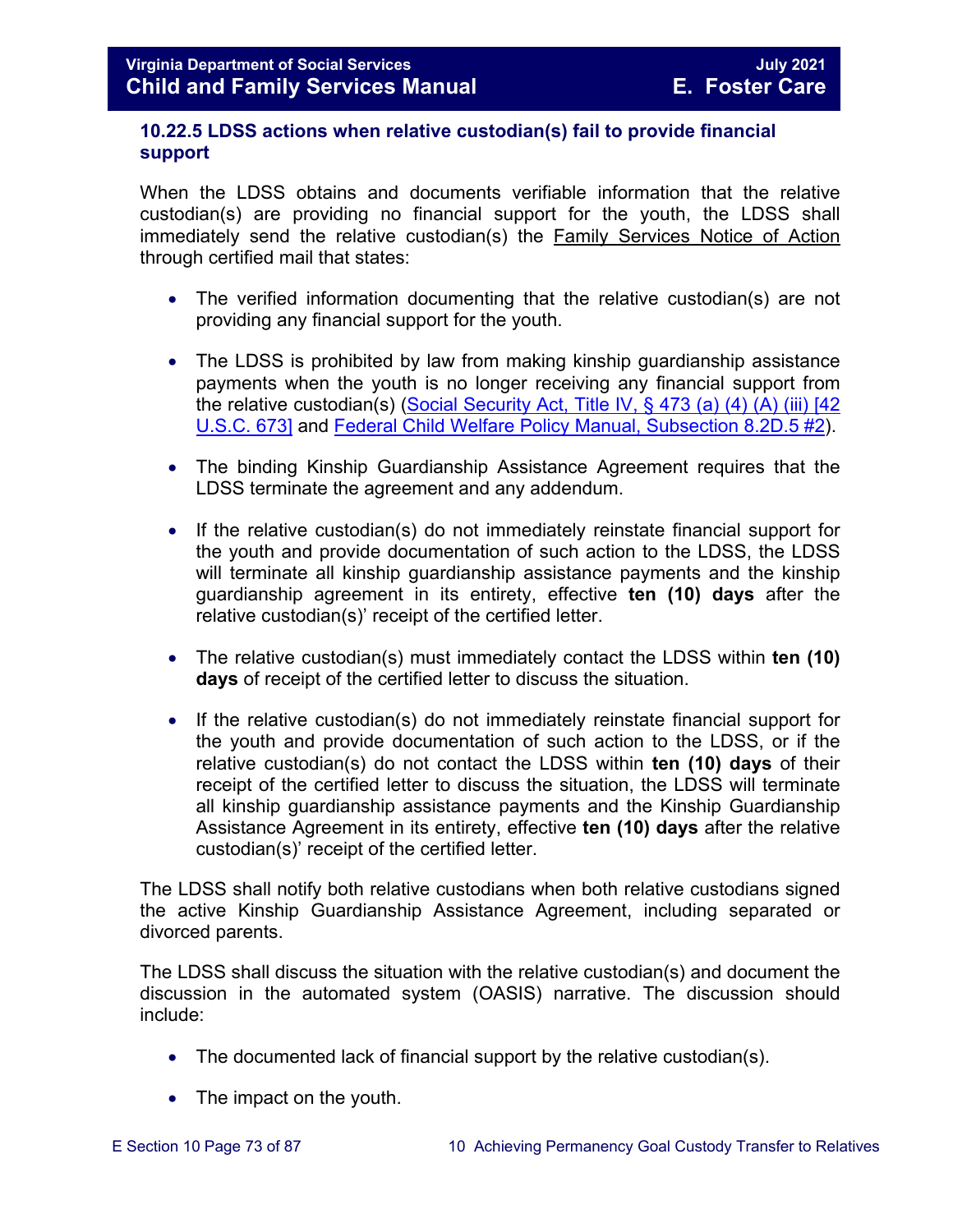- The relative custodian(s)' reasons for not providing any financial support for the youth.
- The relative custodian(s)' decision as to whether or not they will immediately reinstitute their financial support for the youth.
- The LDSS action based on the relative custodian(s)' decision, either to:
	- $\circ$  Continue payments, if the relative custodian(s) reinstate financial support; or
	- o End payments and the agreement on the specified date in the certified letter, if the relative custodian(s) do not reinstate financial support of the youth.

The LDSS shall document the relative custodian(s)' decision and the LDSS' action in writing. The LDSS and the relative custodian(s) shall sign the document. If the relative custodian(s) do not sign the document, the LDSS shall write on the document the date of the discussion with the relative custodian(s) and that the relative custodian(s) declined when asked to sign the statement.

If the relative custodian(s) decide to not reinstitute their financial support of the youth, or do not contact the LDSS to discuss their financial support of the youth as the LDSS requested, the LDSS shall provide written notice in a certified letter to the relative custodian(s) that the agreement shall be terminated on a specified date (e.g., the date specified in the first certified letter). The notification shall include information on the relative custodian(s)' right to appeal the decision to terminate the agreement within **30 days** of their receipt of the second written notice. The LDSS shall then terminate the payments and the Kinship Guardianship Assistance Agreement in its entirety.

### **10.22.6 LDSS actions when relative custodian(s) die or become incapacitated**

When both relative custodians are deceased or incapacitated in a two-parent family, or one relative custodian is deceased or incapacitated in a single parent family, the Kinship Guardianship Assistance Agreement shall be terminated unless a successor guardian was identified in the Kinship Guardianship Assistance Agreement or addendum prior to the death or incapacitation. Kinship guardianship assistance can continue through the successor guardian under the requirements outlined in [Section](#page-47-0)  [10.16.3](#page-47-0) Additionally, relatives may choose to initiate adoption proceedings independent of the LDSS. When the youth is without a custodian, custody may be given to another relative or the youth enters foster care as a result of the relative custodian(s)' death.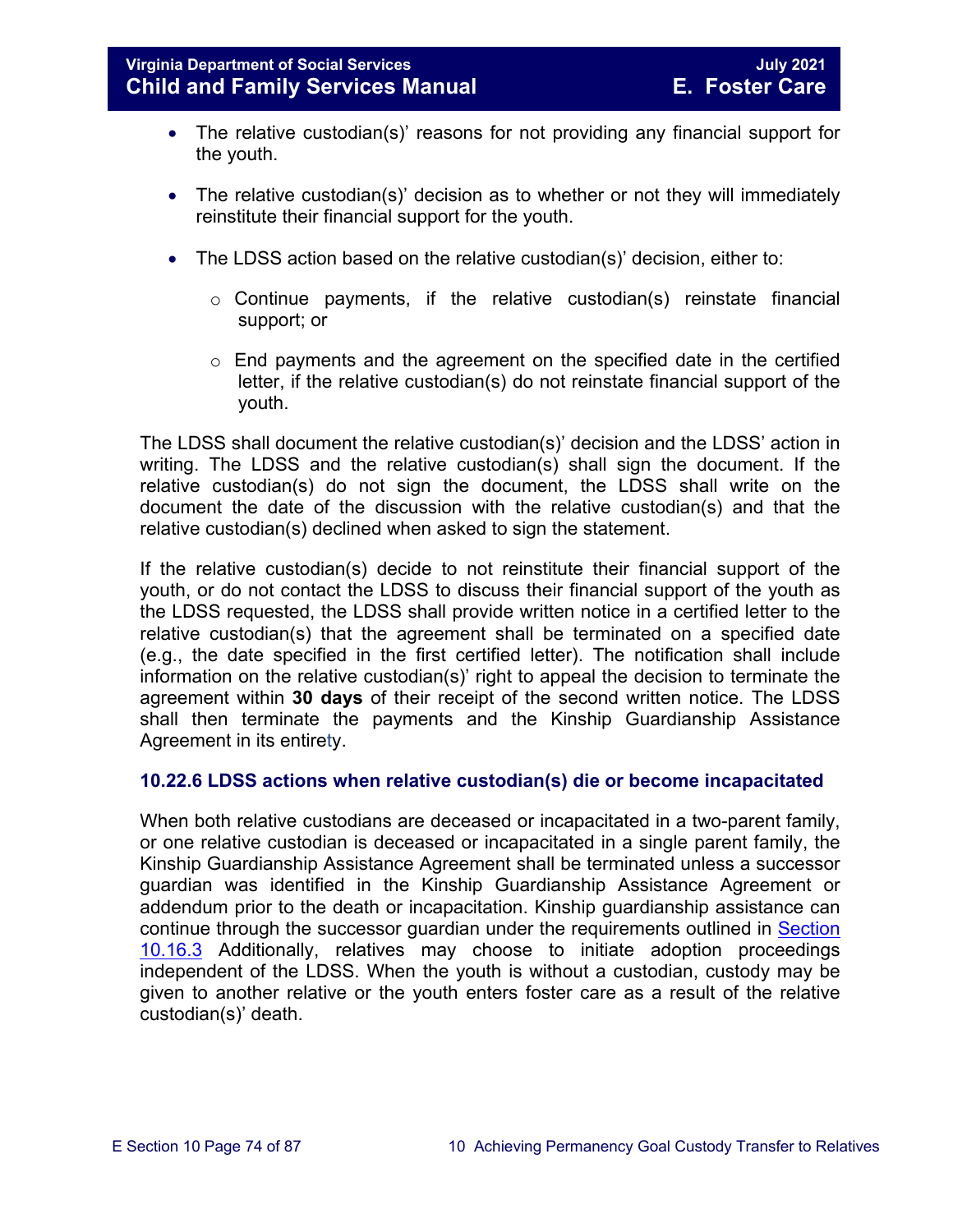# **10.23 Appeals and fair hearings**

Appeals shall be processed in accordance with requirements of federal law and procedures established by the Virginia Board of Social Services [\(§ 63.2-1304;](http://leg1.state.va.us/cgi-bin/legp504.exe?000+cod+63.2-1304) and [22](http://leg1.state.va.us/cgi-bin/legp504.exe?000+reg+22VAC40-260-20)  [VAC 40-260-20 I\)](http://leg1.state.va.us/cgi-bin/legp504.exe?000+reg+22VAC40-260-20). For specific information, see [Appeals and Fair Hearings Unit](https://fusion.dss.virginia.gov/Portals/%5BAC%5D/Files/Appeals%2C%20Fair%20Hearings%20and%20Civil%20Rights/AFH_Procedure_Manual.pdf)  [Procedure Manual 2011.](https://fusion.dss.virginia.gov/Portals/%5BAC%5D/Files/Appeals%2C%20Fair%20Hearings%20and%20Civil%20Rights/AFH_Procedure_Manual.pdf)

#### **10.23.1 Grounds for appeal**

The LDSS shall provide an opportunity for a fair hearing to any individual whose claim for kinship guardianship assistance maintenance payments available under title IV-E is denied or is not acted upon with reasonable promptness [\(Social Security](http://www.ssa.gov/OP_Home/ssact/title04/0471.htm)  [Act, Title IV, § 471 \(a\) \(12\) \[42 USC 671\]](http://www.ssa.gov/OP_Home/ssact/title04/0471.htm) and [Federal Child Welfare Policy Manual,](http://www.acf.hhs.gov/cwpm/programs/cb/laws_policies/laws/cwpm/policy_dsp.jsp?citID=370#2102)  [Subsection 8.5 #2\)](http://www.acf.hhs.gov/cwpm/programs/cb/laws_policies/laws/cwpm/policy_dsp.jsp?citID=370#2102).

Any requestor or recipient of kinship guardianship assistance aggrieved by any decision of the LDSS in granting, denying, changing, or discontinuing kinship guardianship assistance may appeal the decision within **30 days** after receiving written notice of the LDSS decision. The written notice shall inform the requestor or recipient of the **30 day** time limit for the appeal. Any applicant or recipient aggrieved by the failure of LDSS to make a decision within a reasonable time may ask for a review of the process.

While relative custodian(s) may appeal any decision of the LDSS related to kinship guardianship assistance, some allegations that constitute grounds for a fair hearing include:

- LDSS denying the relative custodian's application for kinship guardianship assistance.
- LDSS failure to act on the relative custodian's application for kinship guardianship assistance within **60 days** from the LDSS receiving the completed application and all required documentation.
- The relative custodian(s) not agreeing with the LDSS determination on the youth's eligibility for kinship guardianship assistance.
- LDSS denying the relative custodian(s)' claim that the youth is eligible for title IV-E benefits or not acting upon the claim with reasonable promptness for the title IV-E eligible youth, including:
	- o Basic and enhanced maintenance payments.
	- o Payments for non-recurring expenses directly related to transferring custody of the youth from the LDSS to the relative custodian(s).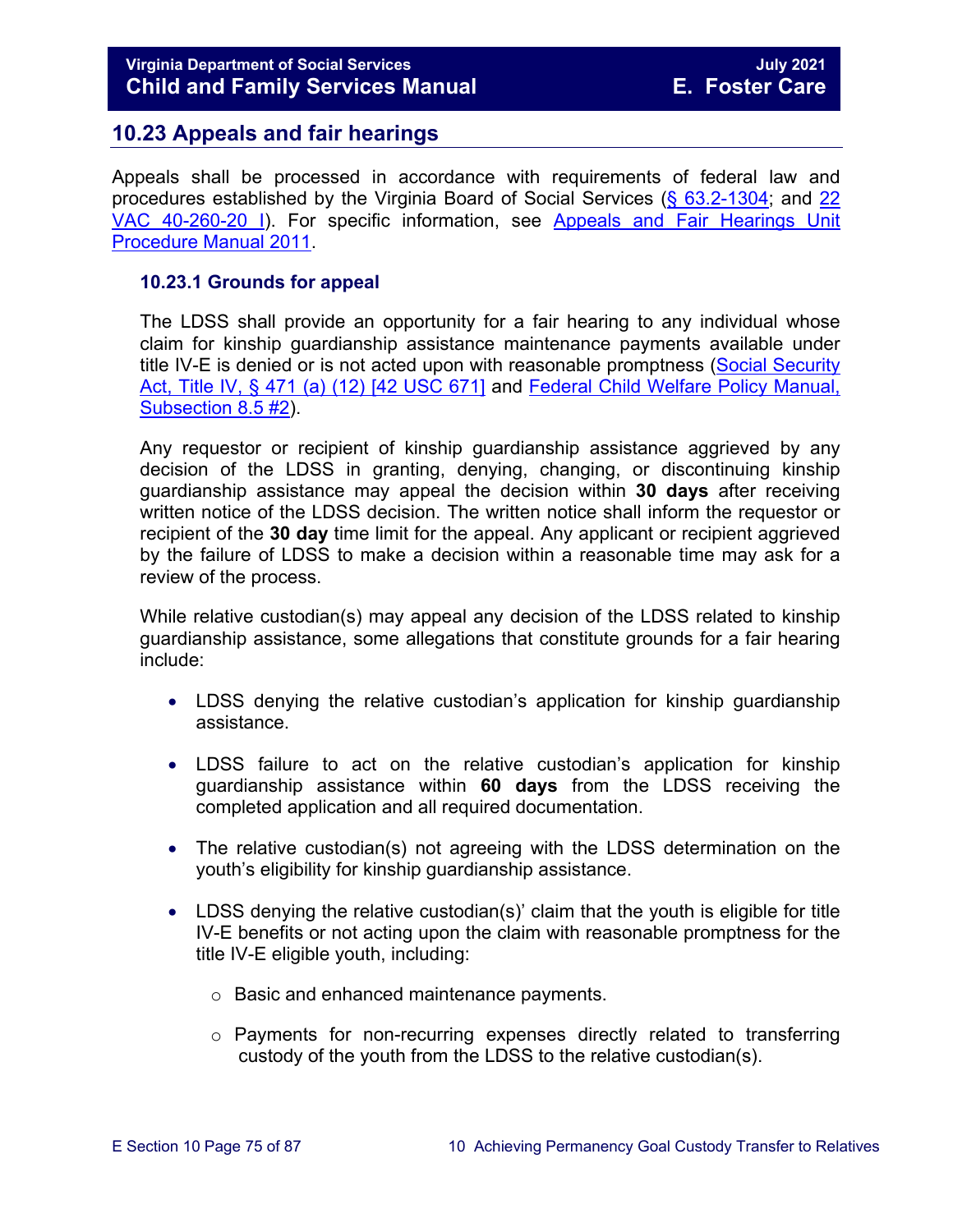- LDSS denying the relative custodian(s)' request for a change in the amount of title IV-E maintenance payments due to a change in the relative custodian(s)' circumstances.
- LDSS terminating the Kinship Guardianship Assistance Agreement.

## **10.23.2 Request for appeals**

The relative custodian(s) may appeal and request a fair hearing within **30 days** after receiving written notice of the LDSS decision. A person acting on behalf of the relative custodian(s) (e.g., a relative, friend, or an attorney) may act as their authorized representative and request the hearing.

Requests for appeals must be submitted in writing to:

Appeals and Fair Hearings Unit Virginia Department of Social Services 801 East Main Street Richmond, VA 23219-2901

The LDSS must not prejudice the relative custodian(s)' right to appeal a decision. The LDSS must assist the relative custodian(s) in submitting an appeal or in preparing the relative custodian(s) case, if necessary. The LDSS has an affirmative duty to provide information and referral services to help the relative custodian(s) make use of available community resources.

### **10.23.3 Validating the appeal**

The LDSS will receive a copy of the relative custodian(s)' appeal request and a validation form from the Appeals and Fair Hearings Unit. The LDSS must specify:

- The action taken by the LDSS.
- The date of the notice of action.
- Whether or not kinship guardianship assistance has been continued during the appeal process.

The LDSS must return the completed validation form and a copy of the Notice of Action within **five (5) business days** to the hearing officer.

When the hearing officer determines the appeal request is valid, the LDSS and relative custodian(s) are notified in writing, at least **ten (10) days** prior to the hearing, of the date for the Administrative Hearing. The notice includes information about the appeal rights of the relative custodian(s). The hearing is scheduled and conducted at a time, date, and place convenient to the relative custodian(s). It is usually conducted by teleconference. The hearing officer will order continuation of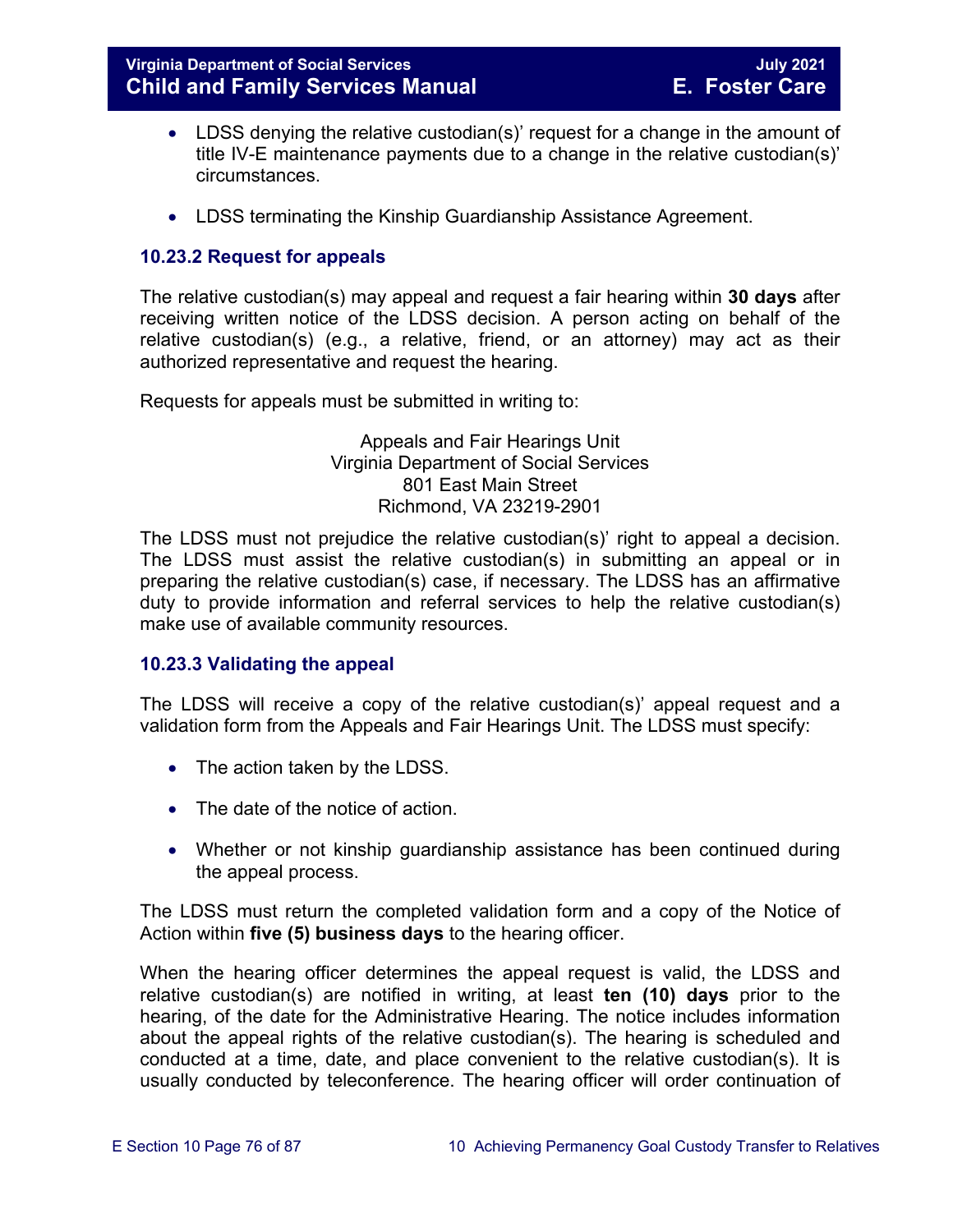kinship guardianship assistance when required, if the LDSS has not already taken such action.

When the hearing officer determines the appeal request is invalid, the LDSS and relative custodian(s) receive written notification with an explanation why an administrative appeal hearing cannot be granted.

A copy of the completed validation form, the Notice of Action, and the written notification from the hearing officer shall be placed in the youth's kinship guardianship assistance paper case record.

### **10.23.4 Summary of facts**

Upon receiving notification of the scheduled administrative hearing, the LDSS must prepare a Summary of Facts on the case. A copy of the summary should be received by the hearing officer and relative custodian(s) at least **five (5) days** before the hearing.

The summary should include:

- Identifying case information.
	- o Name of LDSS.
	- o Name and address of youth and relative custodian(s).
	- o Kinship guardianship assistance case number.
- All relevant information about the action being appealed.
	- $\circ$  Statement of issue (e.g., the specific request of the relative custodian(s) that was denied; the determination by the LDSS; the type, amount, and date of kinship guardianship assistance payment that was denied).
	- o Logical, chronological sequence of events which led to the action taken by the LDSS (e.g., specific dates; agency requests for verification; actions that occurred or did not occur; LDSS actions to resolve the issues).
	- o Description of specific calculations and policy or guidance used to determine kinship guardianship assistance amounts, if applicable.
	- $\circ$  Relative custodian(s)' request for and date of appeal, including quoted words from relative custodian(s) regarding the issue and their reasons for appealing.
- Specific citation(s) and language quoted from law, policy, and/or the guidance manual on which LDSS action was based.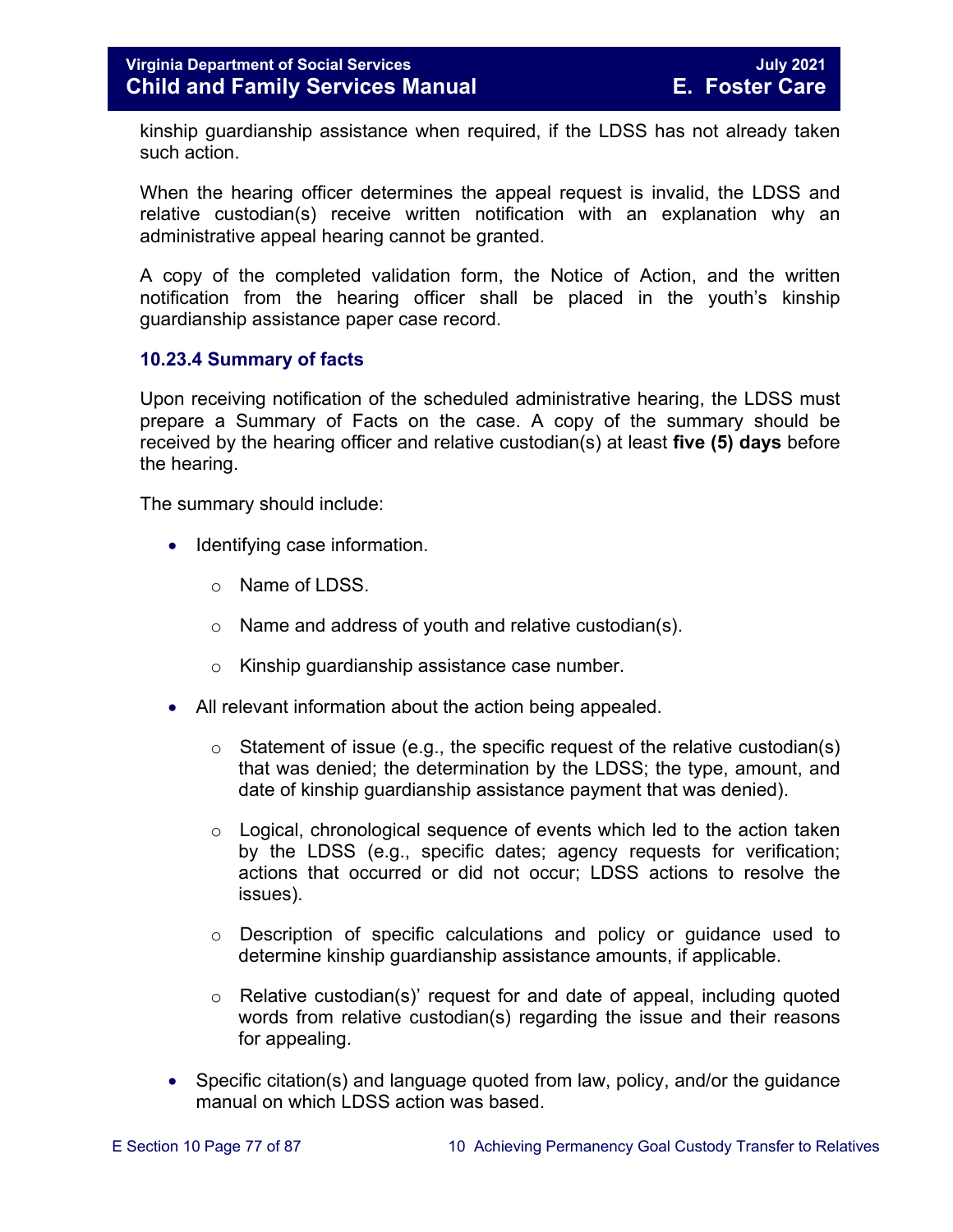- Relevant provisions of the Kinship Guardianship Assistance Agreement, if applicable (e.g., dollar amount, period of time authorized, provisions).
- Copies of all other relevant documentation regarding the action being appealed (e.g., documents submitted by relative custodian(s), notices, kinship guardianship assistance forms, letters).
- Signature of LDSS Director and date.
- Signature of relative custodian(s) and/or their authorized representative acknowledging receipt of the summary and all attachments. If they do not sign, the LDSS documents on the summary the date the summary was discussed with the relative custodian(s) and/or their representative and that the relative custodian(s) and/or their representative declined when asked to sign it.

A copy of the Summary of Facts shall be placed in the youth's kinship guardianship assistance paper case record.

### **10.23.5 Administrative hearing**

The formal administrative hearing is conducted by the VDSS hearing officer. The hearing officer is an impartial person charged by the Commissioner to hear appeals and decide if the LDSS followed policy and procedure in making a decision.

At the hearing, the relative custodian(s) and/or their representative will have the opportunity to:

- Examine all documents and records used at the hearing.
- Present the case.
- Bring witnesses.
- Establish pertinent facts and advance arguments.
- Question or refute any testimony or evidence, including the opportunity to confront and cross-examine adverse witnesses.

The LDSS will have the opportunity to:

- Clarify or modify its statements contained in the Summary of Facts.
- Question the relative custodian(s) and their witnesses on the salient issue(s).
- Examine all documents submitted by the relative custodian(s) or their authorized representative.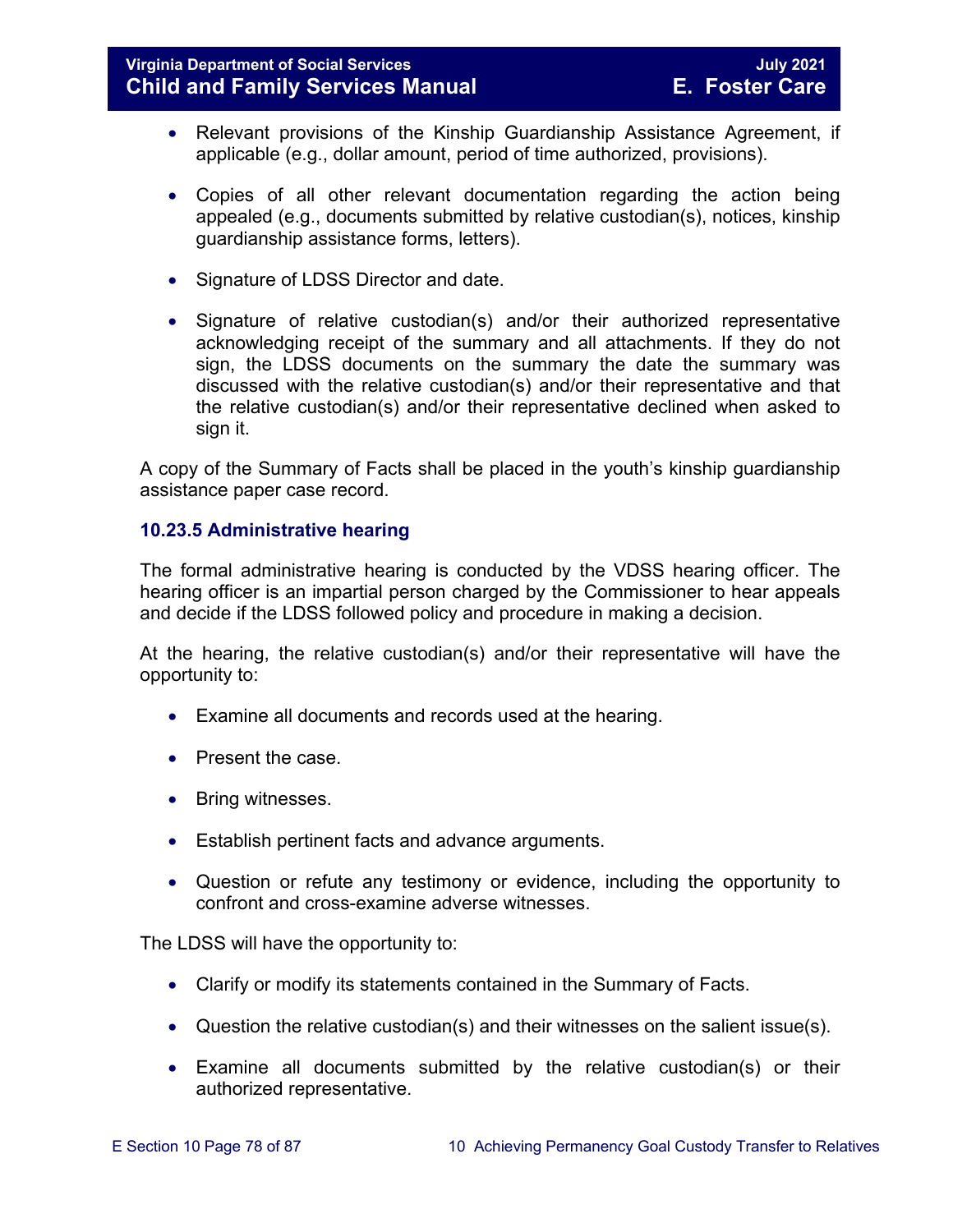Only relevant evidence related to the issue(s) being appealed is admissible at the hearing.

There is a legal presumption that the LDSS acted in accordance with law and policy and the burden of proof is on the relative custodian(s) to demonstrate LDSS error.

The decision of the hearing officer shall be based exclusively on the evidence (i.e., documents or testimony) introduced at the hearing, and on all applicable laws, regulations, policies, and guidance manuals.

The hearing officer shall notify the LDSS and relative custodian(s) in writing of its decision on the appeal within **60 days** following the date the appeal request was received by the VDSS, except when a postponement was requested. If the hearing was postponed, the time limit will be extended for as many days as the hearing was postponed.

The decision of the hearing officer is final and binding when the decision is mailed to the LDSS and relative custodian(s). The decision must be implemented by the LDSS within **ten (10) business days** of the date of the decision, regardless of whether the relative custodian(s) request further review by the Circuit Court. After the LDSS takes corrective action, the LDSS must notify the relative custodian(s) and the hearing officer in writing that the agency has complied with the decision.

All documents from the hearing, the written decision of the hearing officer, and the LDSS written notice documenting compliance with the decision, when applicable, shall be placed in the youth's kinship guardianship assistance paper case record.

#### **10.23.6 Withdrawal statement**

If the LDSS and relative custodian(s) resolve the issue at any time after the Appeals and Fair Hearings Unit receives the relative custodian(s)' request for an Administrative Review Hearing, the relative custodian(s) must provide a written statement withdrawing the appeal request. The withdrawal statement is sent to the hearing officer with a copy to the LDSS. The withdrawal statement shall be placed in the youth's kinship guardianship assistance paper case record.

#### **10.23.7 Appeal to Circuit Court**

The relative custodian(s) aggrieved by the decision of the hearing officer may seek further review of the decision by the appropriate Circuit Court. The relative custodian(s) have **30 days** from the date of service (the date they actually received the hearing officer's decision or the date it was mailed to the relative custodian(s), whichever occurred first) to provide notice of their intent to file an appeal with the circuit court.

Written notice of intent to appeal the hearing officer's decision must be sent to: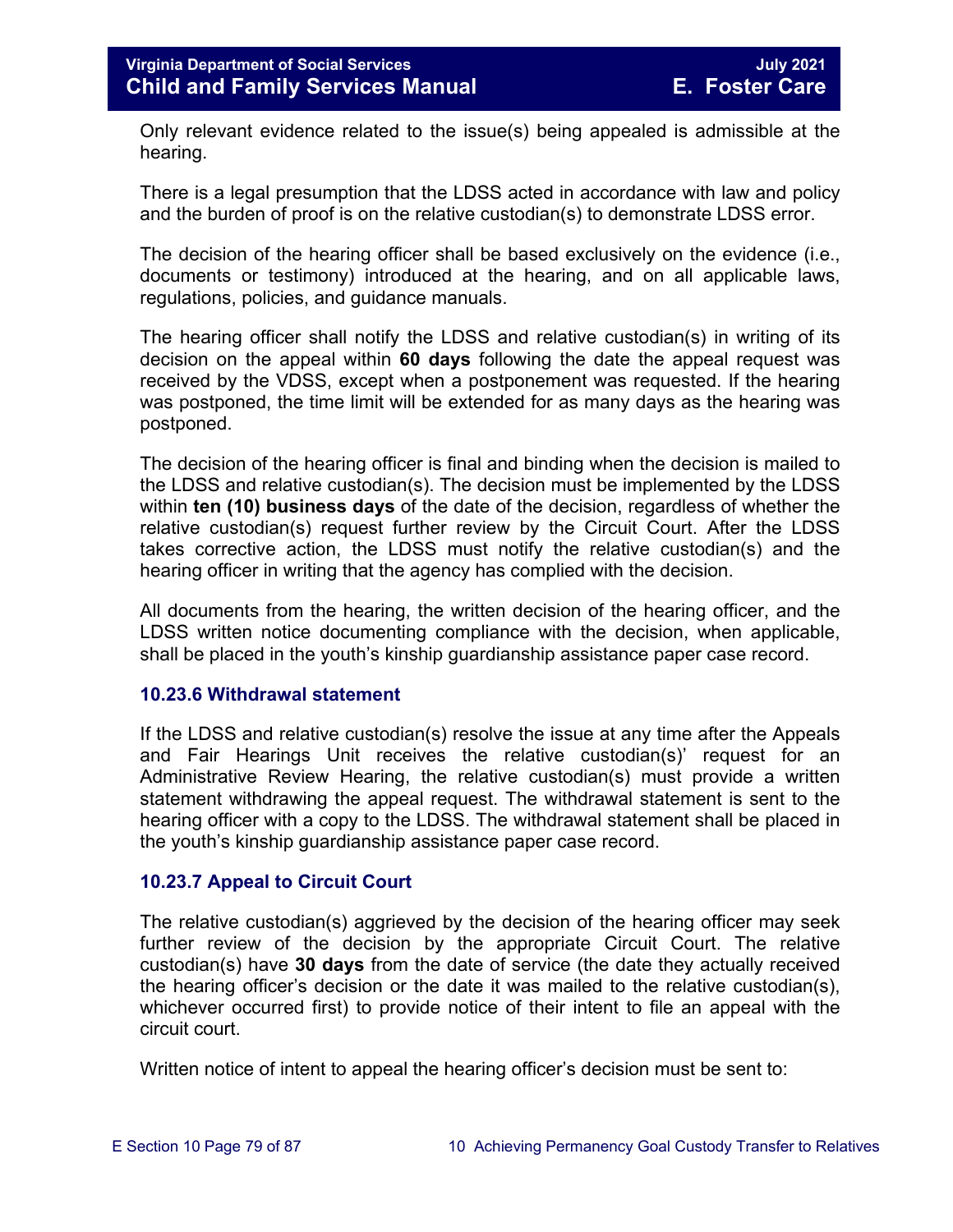Commissioner Virginia Department of Social Services 801 East Main Street Richmond. Virginia 23219-2901

In addition, the relative custodian(s) must file a written petition in Circuit Court in the locality where they live in order to present the appeal. The relative custodian(s) will not receive correspondence nor will their kinship guardianship assistance continue as a result of the relative custodian(s) sending written notice to VDSS of their intent to appeal, as the hearing officer's decision is the final administrative action.

### **10.23.8 Filing complaint of discrimination**

If the relative custodian(s) believe they have been discriminated against by the VDSS or LDSS because of race, color, national origin, sex, age, or disability, the relative custodian(s) have the right to file a complaint of discrimination with the

> VDSS Civil Rights Program Administrator 801 E. Main Street, 8th Floor Richmond, Virginia 23219

> > and/or

U.S. Department of Health and Human Services Director, Office of Civil Rights Region III 150 S. Independence Mall West – Suite 372 Philadelphia, Pennsylvania 19106-3499

For more information, see [VDSS Office for Civil Rights.](http://www.dss.virginia.gov/about/civil_rights/index.cgi)

# **10.24 Establishing kinship guardianship assistance paper case record**

The LDSS shall establish a kinship guardianship assistance paper case record. This record is the youth's service record and corresponds to the youth's kinship guardianship assistance case in OASIS. It is separate from the youth's foster care record, the record established for the foster/adoptive home approval of the relative, and any eligibility record established by the eligibility unit.

The foster care paper case record shall be closed within **30 days** after legal custody is transferred.

The kinship guardianship assistance paper case record shall include, but is not limited to, the following documentation:

- Youth's foster care service plan (See [Section 10.12\)](#page-23-0)
- Youth's eligibility for kinship guardianship assistance: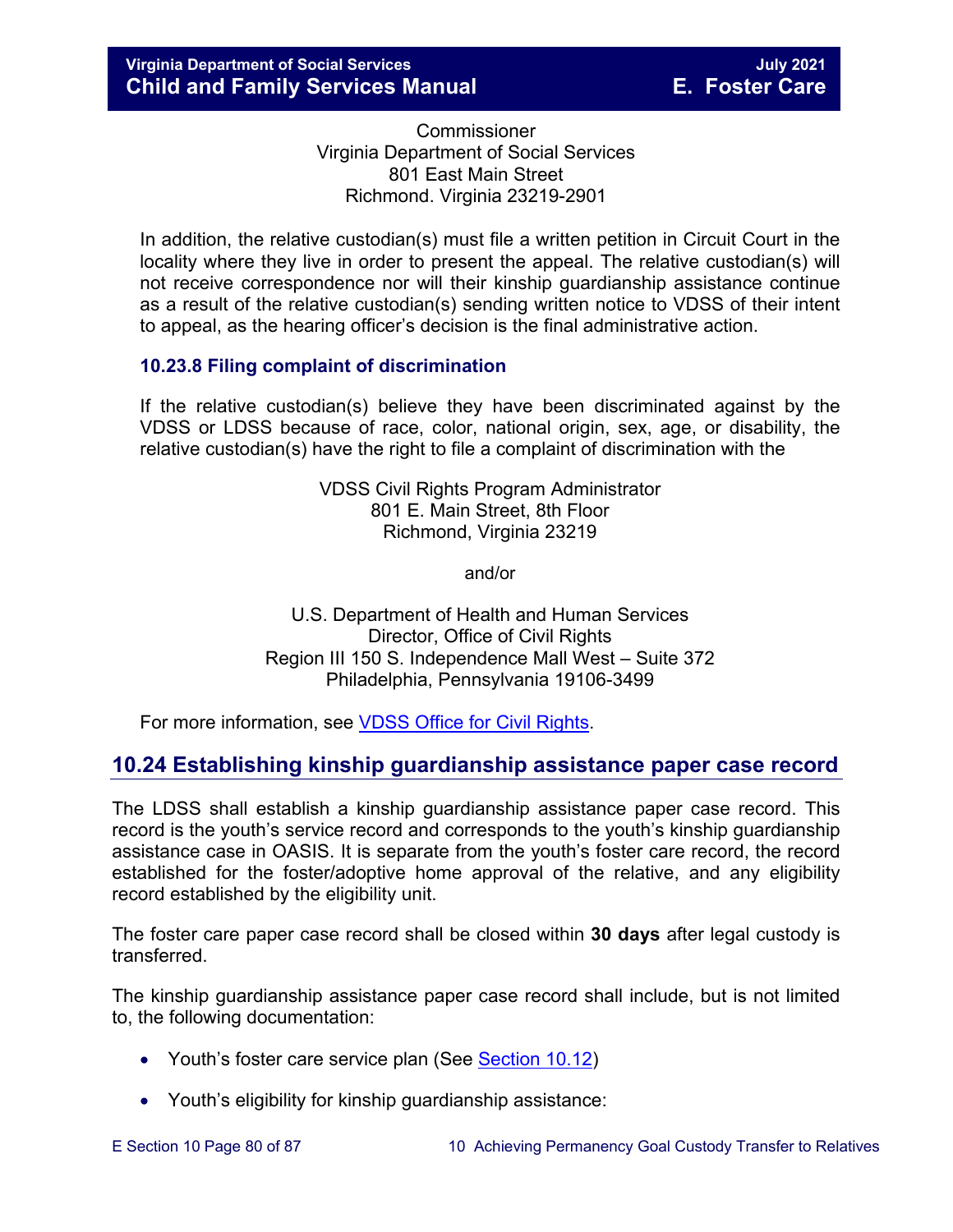- $\circ$  Eligibility determination for title IV-E Foster Care that was applicable at the time the youth entered foster care.
- o History of title IV-E payments made for the youth who entered foster care through a temporary entrustment agreement.
- $\circ$  If the youth was committed to the LDSS by the court, the initial court order shall contain a statement that continuation in the home would be contrary to the welfare of the youth or that removal was in the best interest of the youth. Reasonable efforts to prevent removal shall be documented in a court order within 60 days of entry into foster care.
- $\circ$  If the youth entered foster care through an entrustment to the LDSS by the birth parents or guardians, for such youth to be eligible for title IV-E kinship guardianship assistance payments, there shall be:
	- A valid entrustment agreement relinquishing the youth to the LDSS and subsequent court orders.
	- A subsequent court order containing the statement that continuation in the home is contrary to the welfare of the youth.
- Youth demographic and personal information:
	- o Youth's birth certificate (copy).
	- o Social Security Card (copy).
- Basis for youth's kinship guardianship assistance:
	- o Kinship Guardianship Assistance Screening Tool
	- o Application for Virginia Kinship Guardianship Assistance.
	- o Virginia Enhanced Maintenance Assessment Tool (VEMAT) and all required documentation.
	- o CANS assessment.
	- o Title IV-E Eligibility Determination Form (dated and signed).
	- $\circ$  Health insurance card, full explanation of benefits, when applicable.
	- o Virginia Kinship Guardianship Assistance Agreement (fully executed).
	- o IFSP approved by the CPMT, when applicable (all).
	- o LDSS petition for custody transfer to the prospective relative custodian(s).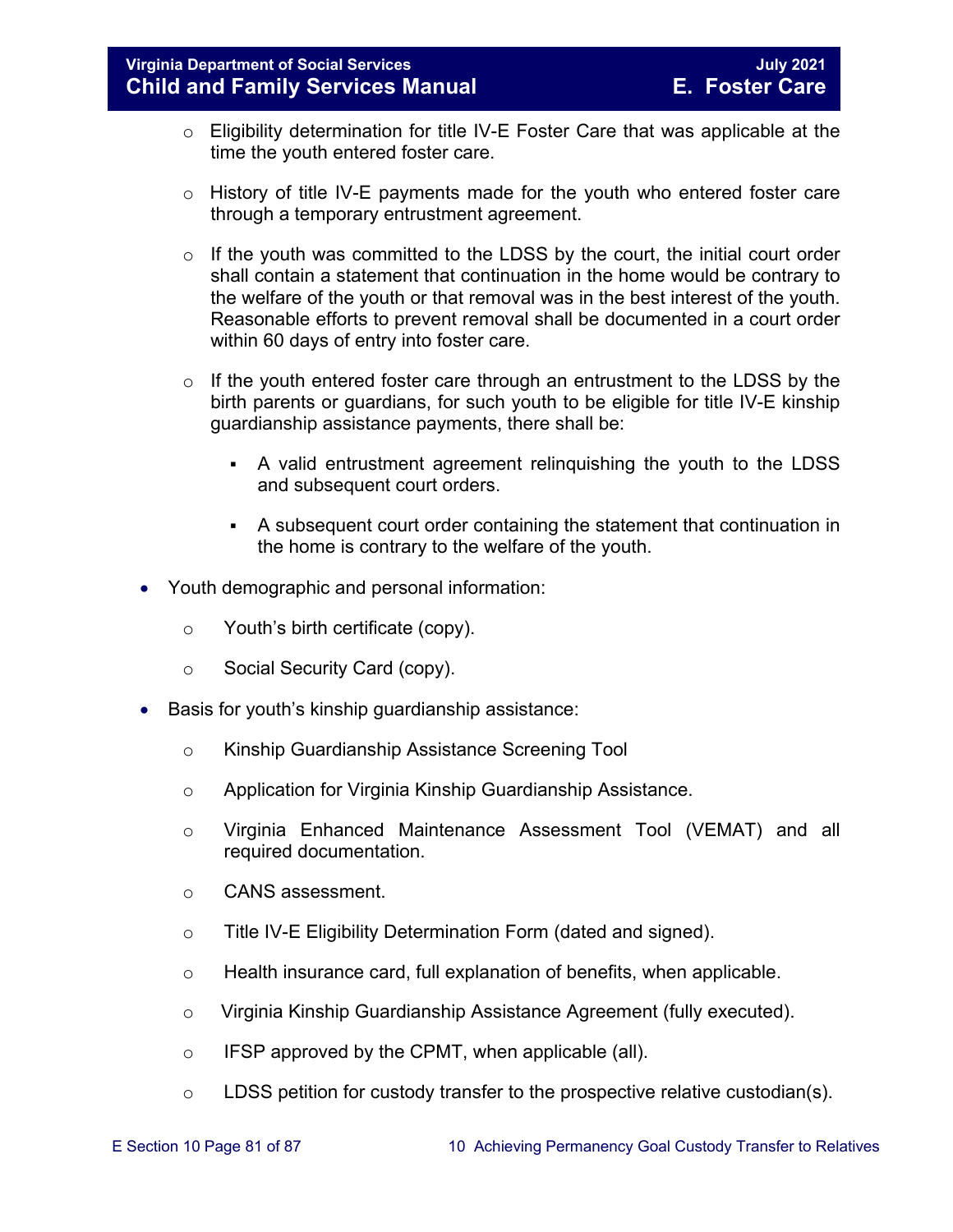- o Signed court order transferring legal custody to the relative custodian(s).
- o Virginia Annual Affidavit for Kinship guardianship assistance (all).
- o Addendum Request to the Assistance Agreement (all).
- o Documentation from qualified professionals (when applicable).
- o For the SSI youth, a copy of the award letter from the Social Security Administration or SSI payment stub.
- o Any addenda to the agreement.
- o Appeals documentation, including validation form, notice of action, summary of facts, withdrawal statement, hearing documents, written decision of hearing officer, LDSS written notice documenting compliance with the decision, when applicable.
- Written notifications and correspondence
	- o Notice receipt/status of application for kinship guardianship assistance.
	- o Notice when time-limited maintenance payments are expiring.
	- o Annual notice when annual affidavit due.
	- o Documentation when affidavit not returned.
	- o Notices when maintenance payments increase.
	- $\circ$  Notices receipt/status of requests for changes in kinship quardianship assistance.
	- o Written notices from relative custodian(s).
	- $\circ$  Documentation when relative custodian(s) not providing financial support (e.g., verification, certified letters, relative custodian(s) decision, and LDSS actions).
	- o Documentation verifying circumstances for termination.
	- o Notices to suspend and terminate payments, services, or entire agreements.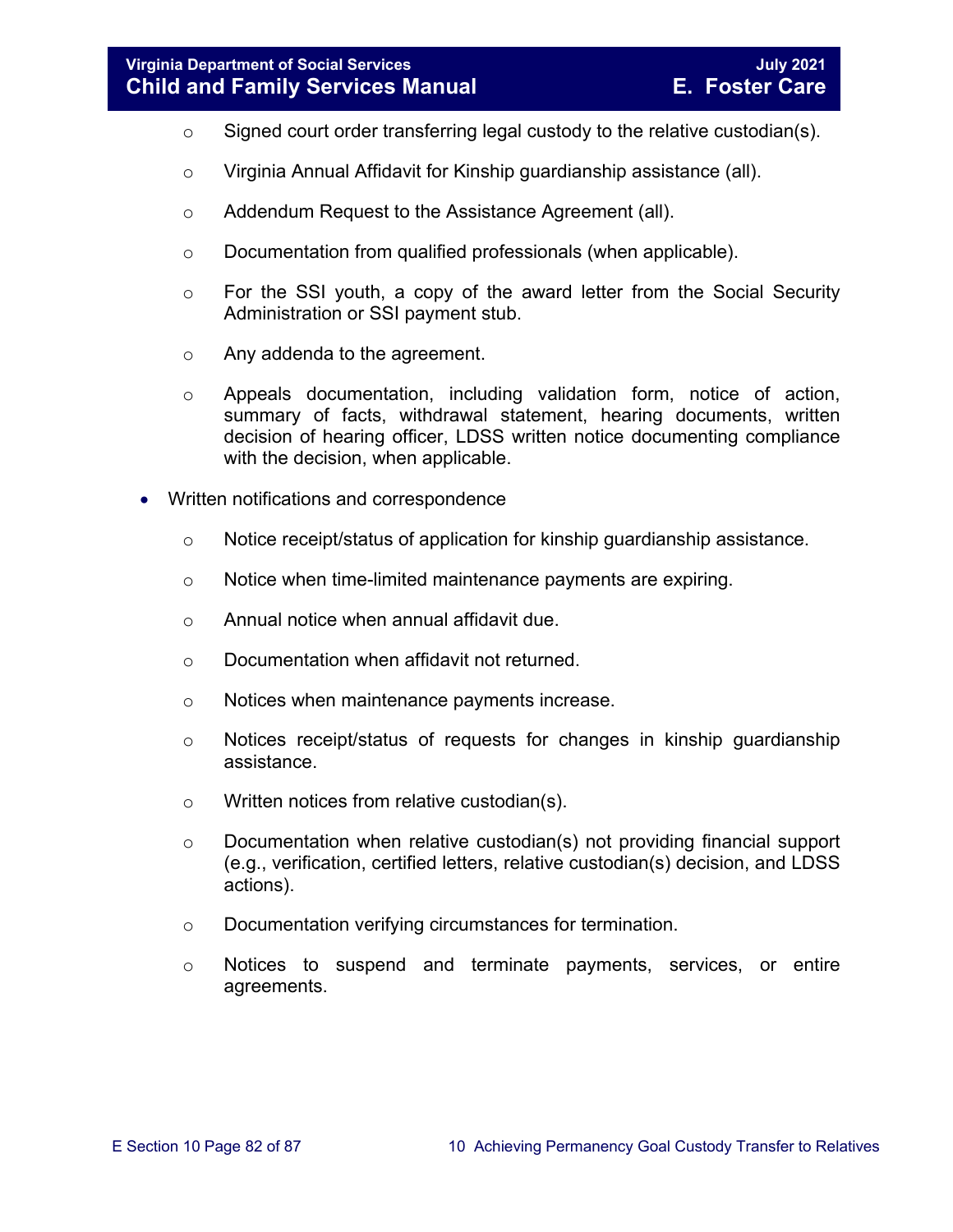# **10.25 OASIS case record**

The LDSS shall close the OASIS system foster care case record for the youth and correctly document kinship guardianship assistance information in the new OASIS kinship guardianship assistance case record for the youth on a timely basis.

To close the OASIS foster care case record for the youth, the LDSS:

- Ensures all discussions with the prospective relative custodian(s), the birth parents, and the youth regarding the transfer of custody and kinship guardianship assistance are entered in Contacts.
- Completes the Closing Narrative in Contacts.
- Updates the Kinship Guardianship Assistance Agreement History, documenting all dates in the process.
- Verifies that the Court Hearing is entered, documenting the transfer of custody to the relative custodian(s) and the date of the hearing. (This may not be the date the court order was signed).
- Discharges the youth with the reason: Custody to Relative with Kinship Guardianship Assistance. This action will end date the Funding, Removal, Legal Status, and Client Gen Info screens.
	- o If the case will remain open for other children in foster care or other services being provided, the LDSS has completed the case closing process. The end date on the child's gen info screen inactivates the child or youth in the case.
	- o If there are no other children receiving foster care services, the LDSS closes the case.

To open a new OASIS kinship guardianship assistance case record for the youth:

- The OASIS record is opened in the name of the relative custodian(s). The case type is "Kinship guardianship assistance."
- The youth is added to the case using the client id from the foster care case through the Add Client function in OASIS.
- The kinship guardianship assistance part of the case consists of screens located under the "KinGAP" button on the main case navigation bar. The following screens are accessible:
	- o Payments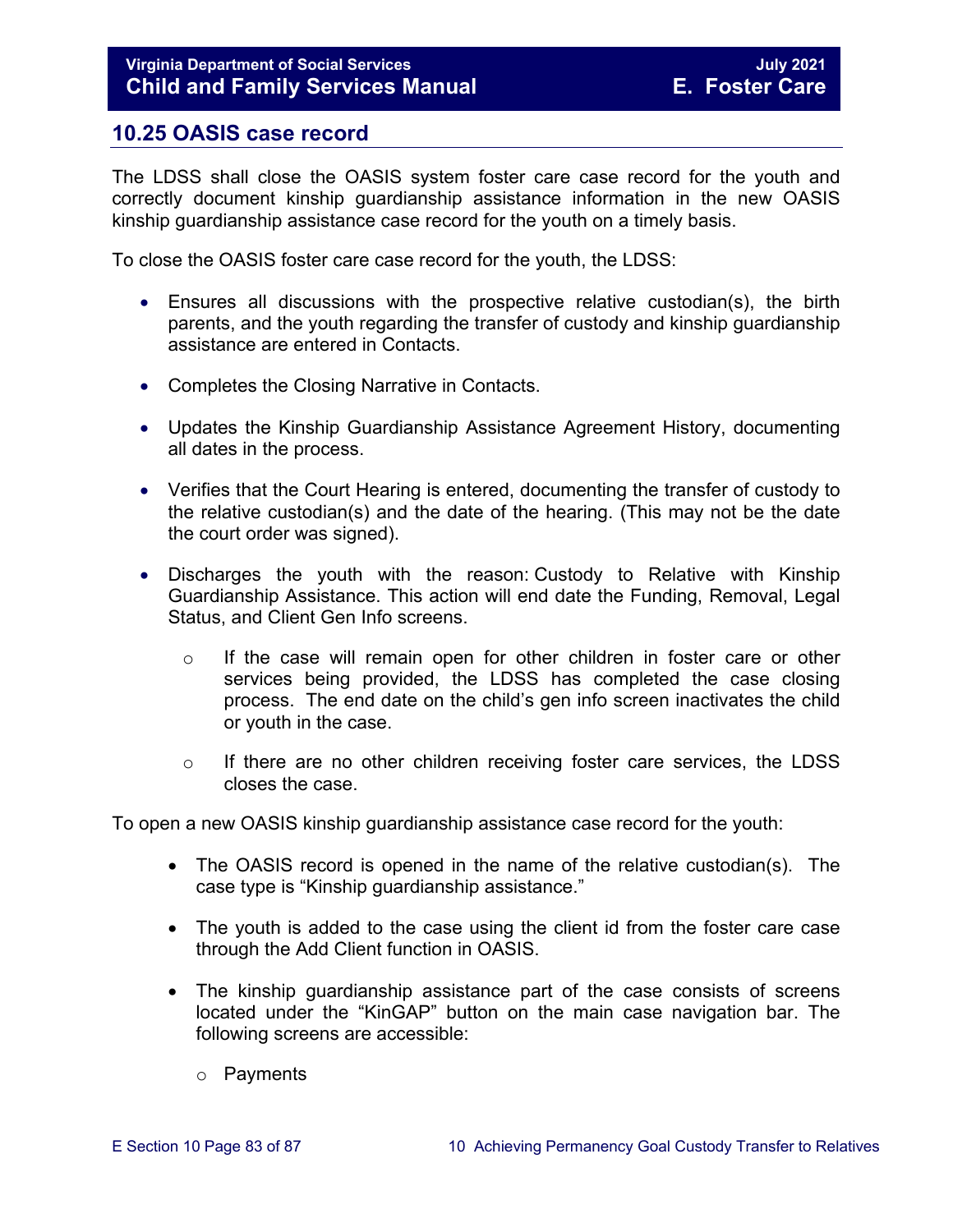- o Services
- o KinGap Status
- o IL (for applicable youth)
- o Appeals

Additional instruction on opening a kinship guardianship assistance case in OASIS can be obtained through the Help Screen in the OASIS system.

In OASIS, LDSS shall include narrative summaries describing how the following requirements were met to provide kinship guardianship assistance on behalf of the youth:

- The ways the youth and the prospective relative custodian(s) met the eligibility requirements for kinship guardianship assistance (see **Section 10.15** and the Kinship Guardianship Assistance Screening Tool):
	- $\circ$  Youth has lived with the approved relative foster parent for at least six (6) consecutive months.
	- $\circ$  Youth has been in LDSS custody for at least six (6) months.
	- o Youth and relative custodian(s) are related by blood, marriage, or adoption.
	- o Youth has developed a clearly established and documented significant relationship with the relative custodian(s).
- The steps the agency took to determine that it is not appropriate for the youth to have a permanency goal of Return Home and Adoption.
- The efforts the agency made to discuss adoption with the youth's relative foster parent as a more permanent alternative to legal custody, and the reasons why adoption was not pursued.
- The efforts the agency made to discuss the kinship guardianship assistance arrangement with the youth age 14 or older (and that the youth is in agreement with the transfer of custody), or with the child under age 14 who is capable of communicating his wishes.
- The reasons why achieving permanency by placement with relative and transfer of custody from the LDSS to the relative with kinship guardianship assistance was in the best interests of the youth.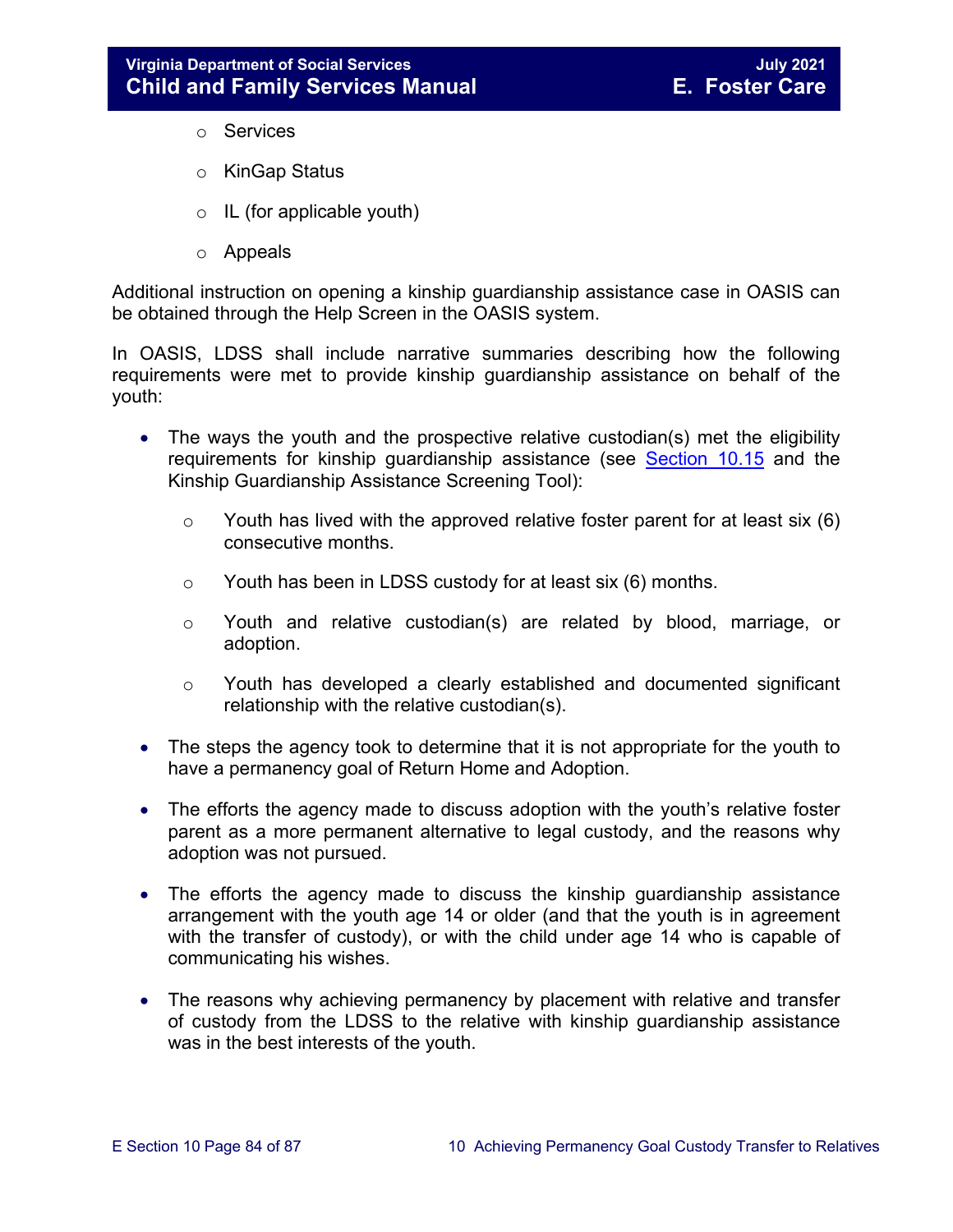- The steps the agency made to place siblings of the youth with the prospective relative custodian(s), when applicable.
- The reasons for any separation of siblings during placement, if the placement with the prospective relative custodian(s) does not include siblings.
- The plan for the youth's visitation and communication with siblings if separated, taking into account the wishes of the children.

The LDSS should also document policies, procedures, and timelines were followed when applicable. Narratives shall include, but are not limited to:

- Selection of the relative placement, including the reasons the placement is in the best interest of the youth.
- Discussion of the kinship guardianship assistance option with the relative custodian(s), including:
	- $\circ$  The types of kinship quardianship assistance that may be available (i.e., basic and enhanced maintenance, Medicaid in relation to the Kinship Guardianship Assistance Agreement; and non-recurring expenses).
	- o The process by which the family can access additional services through CSA.
	- o The process to request changes in kinship guardianship assistance and the decision-making process.
	- o Information on their right to appeal LDSS decisions and the VDSS fair hearing process and their right to appeal FAPT decisions.
- The date relative custodian(s) were notified by LDSS of receipt and status of the Addendum Request to the Assistance Agreement, within **14 days** after receiving the request.
- Exploration of all available health insurance, extended family, community, government, and other resources, including the LDSS determination that these resources can or cannot be used to fully or partially pay for the services and/or supports required to meet the needs of the youth.
- Dates all addenda for kinship guardianship assistance were signed, within **30 days** after the LDSS receives the completed [Addendum](https://fusion.dss.virginia.gov/Portals/%5Bdfs%5D/Files/DFS%20FORMS/Family%20Services-Generic%20Forms/Addendum%20Request%20to%20the%20Assistance%20Agreement.pdf) Request to the Assistance Agreement with all supporting documentation.
- Dates and narratives on all annual affidavits.
- Pertinent information from relative custodian(s) and provider contacts.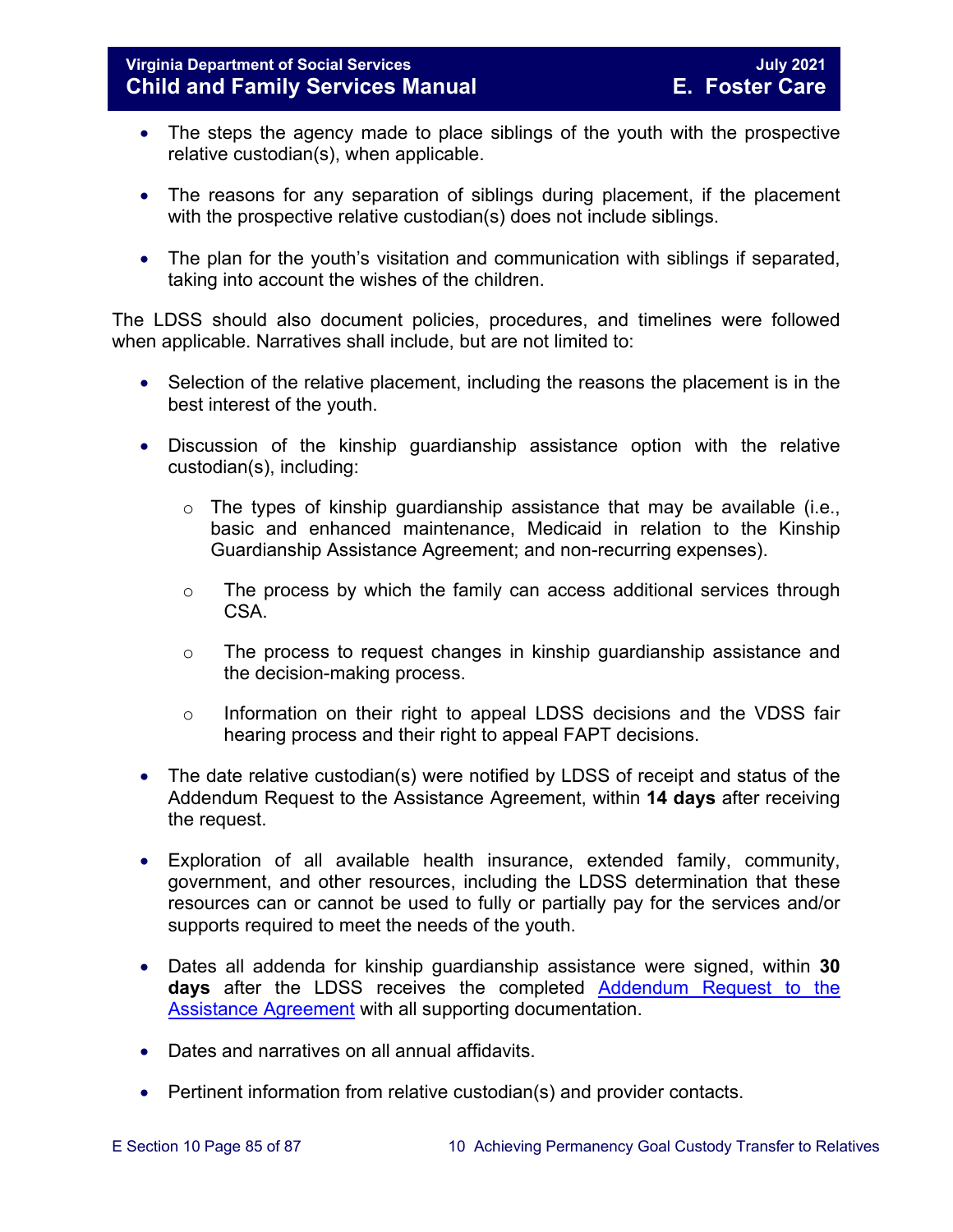## **10.26 Required forms and documentation**

The LDSS is required to use the following state forms for assessing, negotiating, and documenting kinship guardianship assistance. These forms ensure that all necessary information is collected and documented as required by federal law, regulation, policy, and state guidance. They also provide consistent application of these requirements statewide, ensuring kinship guardianship assistance is handled equitably for relative custodian(s), while allowing kinship guardianship assistance to be individually tailored to address unique needs of the youth and family circumstances of the relative custodian(s).

Use of these forms as described in this guidance will ensure that the LDSS meets all federal and state requirements for kinship guardianship assistance. If the LDSS chooses to not use these forms, or to alter them in any substantive manner, the LDSS may be held responsible for any financial pay-backs as a result of lost appeals or unallowable payments discovered during kinship guardianship assistance case reviews.

- [Kinship Guardianship Assistance Screening Tool](https://fusion.dss.virginia.gov/Portals/%5Bdfs%5D/Files/DFS%20FORMS/Foster%20Care%20Forms/Kinship%20Guardianship%20Assistance%20Screening%20Tool.pdf) documents that the family and the youth are eligible for kinship guardianship assistance.
- [Virginia Enhanced Maintenance Assessment Tool](https://fusion.dss.virginia.gov/dis/IT-Services/Applications/VEMAT) (VEMAT) is the only allowable tool to be used to determine enhanced maintenance for eligible youth. Title IV-E and CSA funds shall be used to fund enhanced maintenance payments for kinship guardianship assistance only when the VEMAT is used to determine the maximum amount of enhanced maintenance allowable for the youth.
- [Application for Virginia Kinship Guardianship Assistance](http://www.dss.virginia.gov/family/fc/forms.cgi) is required from all relative custodian(s) requesting kinship guardianship assistance.
- [Virginia Kinship Guardianship Assistance Agreement](https://fusion.dss.virginia.gov/Portals/%5Bdfs%5D/Files/DFS%20FORMS/Foster%20Care%20Forms/Virginia%20Kinship%20Guardianship%20%28KinGAP%29%20Agreement.docxhttp:/www.dss.virginia.gov/family/fc/forms.cgi) specifies the agreed upon title IV-E kinship guardianship assistance terms for maintenance payments and non-recurring expense payments to be provided for the title IV-E eligible youth. It describes the process for the LDSS to refer the title IV-E and non-title IV-E eligible youth and relative custodian(s) to the FAPT for appropriate foster care services. It stipulates that the agreement shall remain in effect regardless of the state of residence of the title IV-E youth and relative custodian(s) and regardless of the Virginia locality residence of the title IV-E and non-title IV-E youth and relative custodian(s).
- [Virginia Annual Affidavit for Kinship Guardianship Assistance](https://fusion.dss.virginia.gov/Portals/%5BDIS%5D/Files/032-04-0048-01-eng.doc) is the annual [certification by the relative custodian\(s\)](https://fusion.dss.virginia.gov/Portals/%5BDIS%5D/Files/032-04-0048-01-eng.doc) that the youth continues to be eligible for [kinship guardianship assistance. It informs the LDSS when the Kinship](https://fusion.dss.virginia.gov/Portals/%5BDIS%5D/Files/032-04-0048-01-eng.doc)  Guardianship Assistance Agreement [needs to be renegotiated. It also documents](https://fusion.dss.virginia.gov/Portals/%5BDIS%5D/Files/032-04-0048-01-eng.doc)  [school enrollment information required by federal law.](https://fusion.dss.virginia.gov/Portals/%5BDIS%5D/Files/032-04-0048-01-eng.doc)